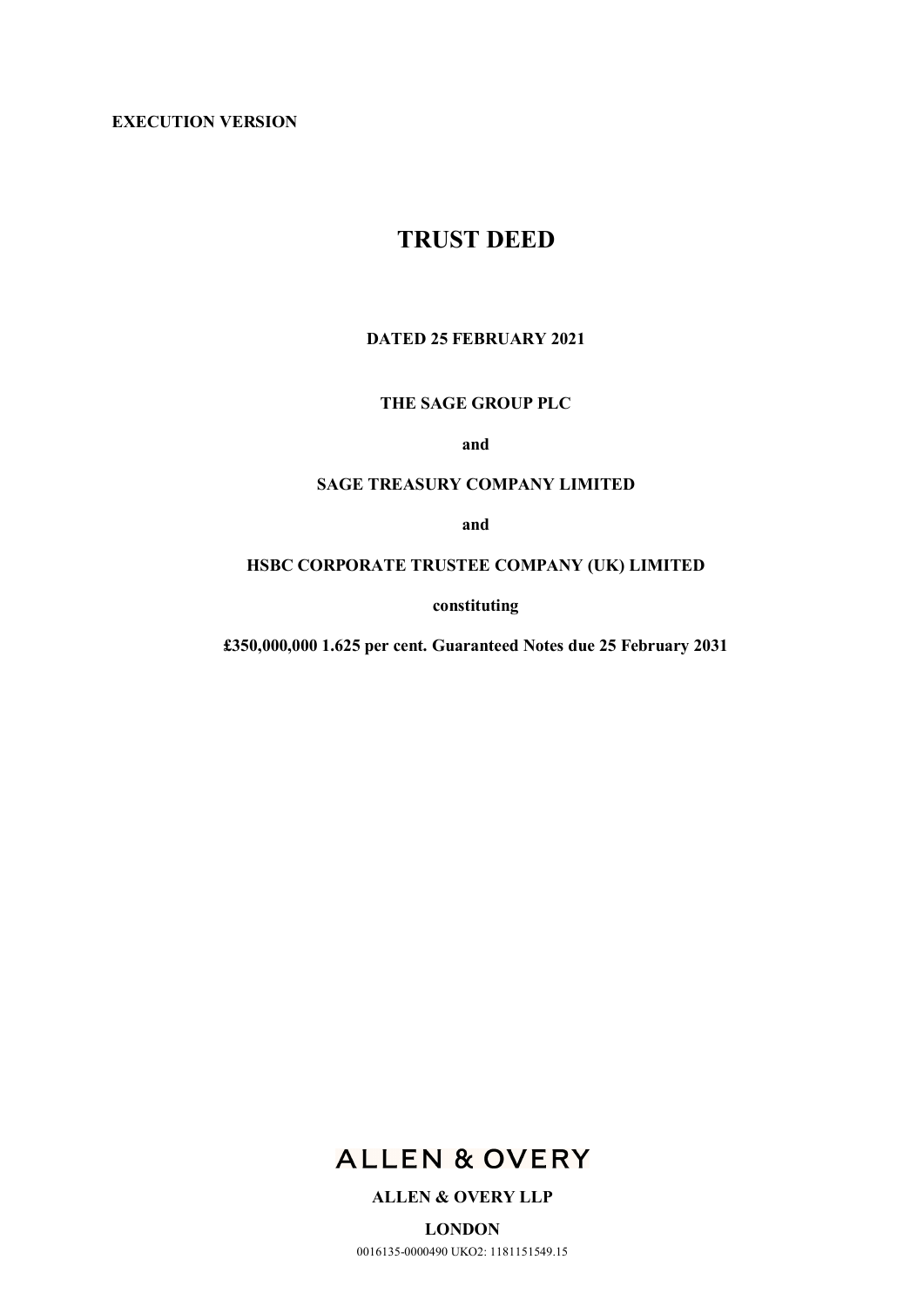# **CONTENTS**

#### **Clause**

# Page

| $\mathbf{1}$     |  |
|------------------|--|
| 2.               |  |
| 3.               |  |
| $\overline{4}$ . |  |
| 5                |  |
| 6.               |  |
| 7.               |  |
| 8.               |  |
| 9                |  |
| 10 <sub>l</sub>  |  |
| 11               |  |
| 12.              |  |
| 13.              |  |
| 14               |  |
| 15.              |  |
| 16.              |  |
| 17.              |  |
| 18.              |  |
| 19.              |  |
| 20.              |  |
| 21               |  |
| 22.              |  |
| 23.              |  |
| 24               |  |
| 25.              |  |
| 26.              |  |
| 27.              |  |
| 28.              |  |
| 29.              |  |
| 30.              |  |

# **Schedule**

|    | Part 1 |  |  |
|----|--------|--|--|
|    |        |  |  |
| 2. |        |  |  |
|    |        |  |  |
|    |        |  |  |
| 3. |        |  |  |
| 4. |        |  |  |
|    |        |  |  |

| $\sim$ |
|--------|
|--------|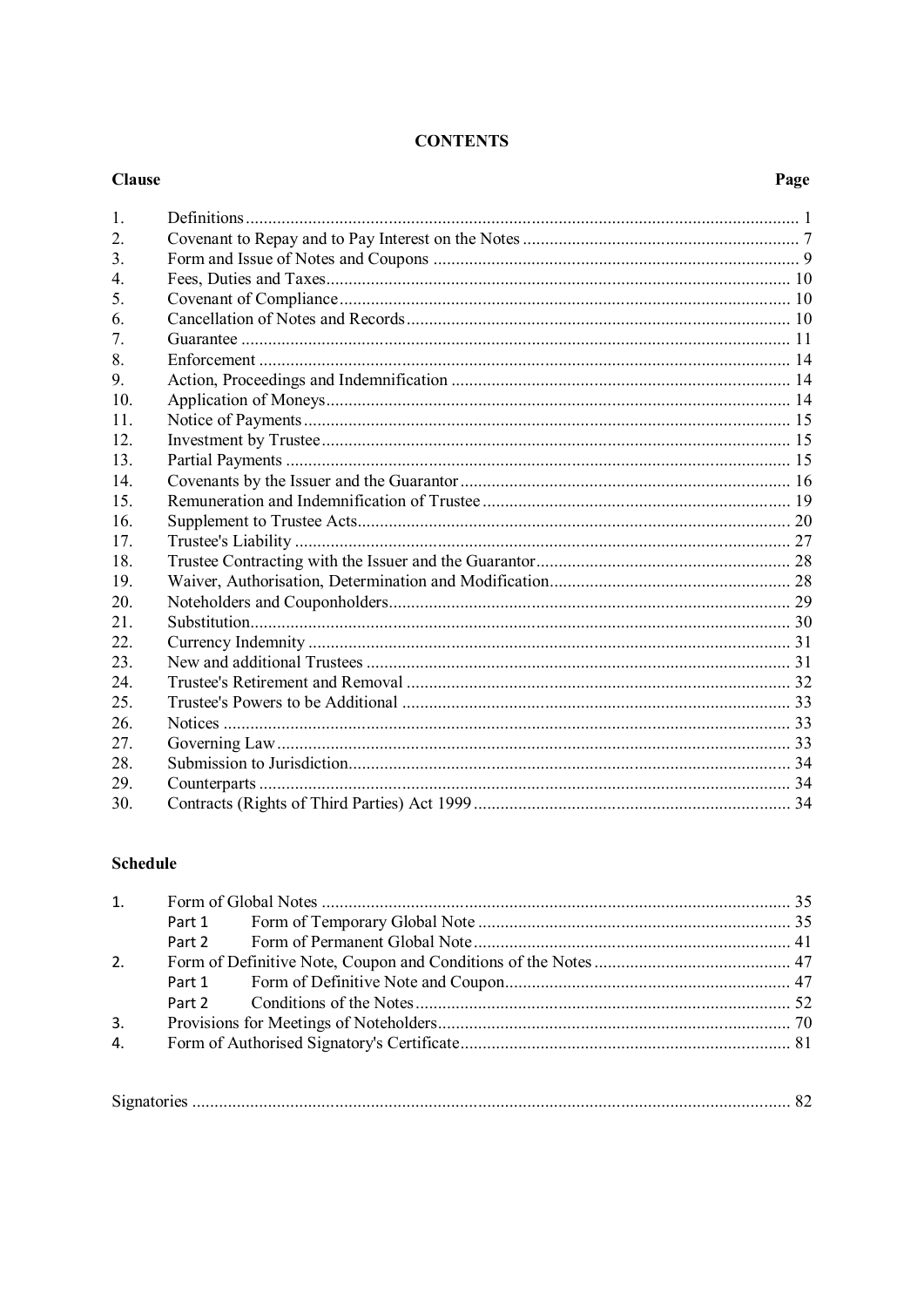# **THIS TRUST DEED** is made on 25 February 2021 **BETWEEN**:

- (1) **THE SAGE GROUP PLC**, a company incorporated under the laws of England and Wales with company number 02231246, whose registered office is at North Park, Newcastle Upon Tyne, NE13 9AA (the **Issuer**);
- (2) **SAGE TREASURY COMPANY LIMITED**, a company incorporated under the laws of England and Wales with company number 08319044, whose registered office is at North Park, Newcastle Upon Tyne, NE13 9AA (the **Guarantor**); and
- (3) **HSBC CORPORATE TRUSTEE COMPANY (UK) LIMITED,** a company incorporated under the laws of England and Wales whose registered office is at 8 Canada Square, London, E14 5HQ (the **Trustee**, which expression shall, wherever the context so admits, include such company and all other persons or companies for the time being the trustee or trustees of these presents including any successor trustee) as trustee for the Noteholders and Couponholders (each as defined below).

#### **WHEREAS**:

- (A) By a resolution of the Board of Directors of the Issuer passed on 20 December 2020 and a resolution of a sub-committee of the Board of Directors of the Issuer passed on 11 February 2021, the Issuer has resolved to issue £350,000,000 1.625 per cent. Guaranteed Notes due 25 February 2031 to be constituted by this Trust Deed.
- (B) By a resolution of the Board of Directors of the Guarantor passed on 11 February 2021, the Guarantor has agreed to guarantee the said Notes and to enter into certain covenants as set out in this Trust Deed.
- (C) The Notes, if issued in definitive form, will be in bearer form with Coupons attached.
- (D) The Trustee has agreed to act as trustee of these presents for the benefit of the Noteholders and Couponholders upon and subject to the terms and conditions of these presents.

#### **NOW THIS TRUST DEED WITNESSES AND IT IS AGREED AND DECLARED** as follows:

#### **1. DEFINITIONS**

1.1 Terms defined in the Conditions and not otherwise defined herein shall have the same meaning in this Trust Deed. In these presents unless there is anything in the subject or context inconsistent therewith the following expressions shall have the following meanings:

**Agency Agreement** means the agreement appointing the initial Paying Agents in relation to the Notes and any other agreement for the time being in force appointing Successor paying agents in relation to the Notes, or in connection with their duties, the terms of which have previously been approved in writing by the Trustee, together with any agreement for the time being in force amending or modifying with the prior written approval of the Trustee any of the aforesaid agreements in relation to the Notes;

**Applicable Law** means any law or regulation including, but not limited to: (i) any statute or regulation; (ii) any rule or practice of any authority by which the Issuer is bound or with which it is accustomed to comply; (iii) any agreement between any authorities; and (iv) any customary agreement between any authority and any party;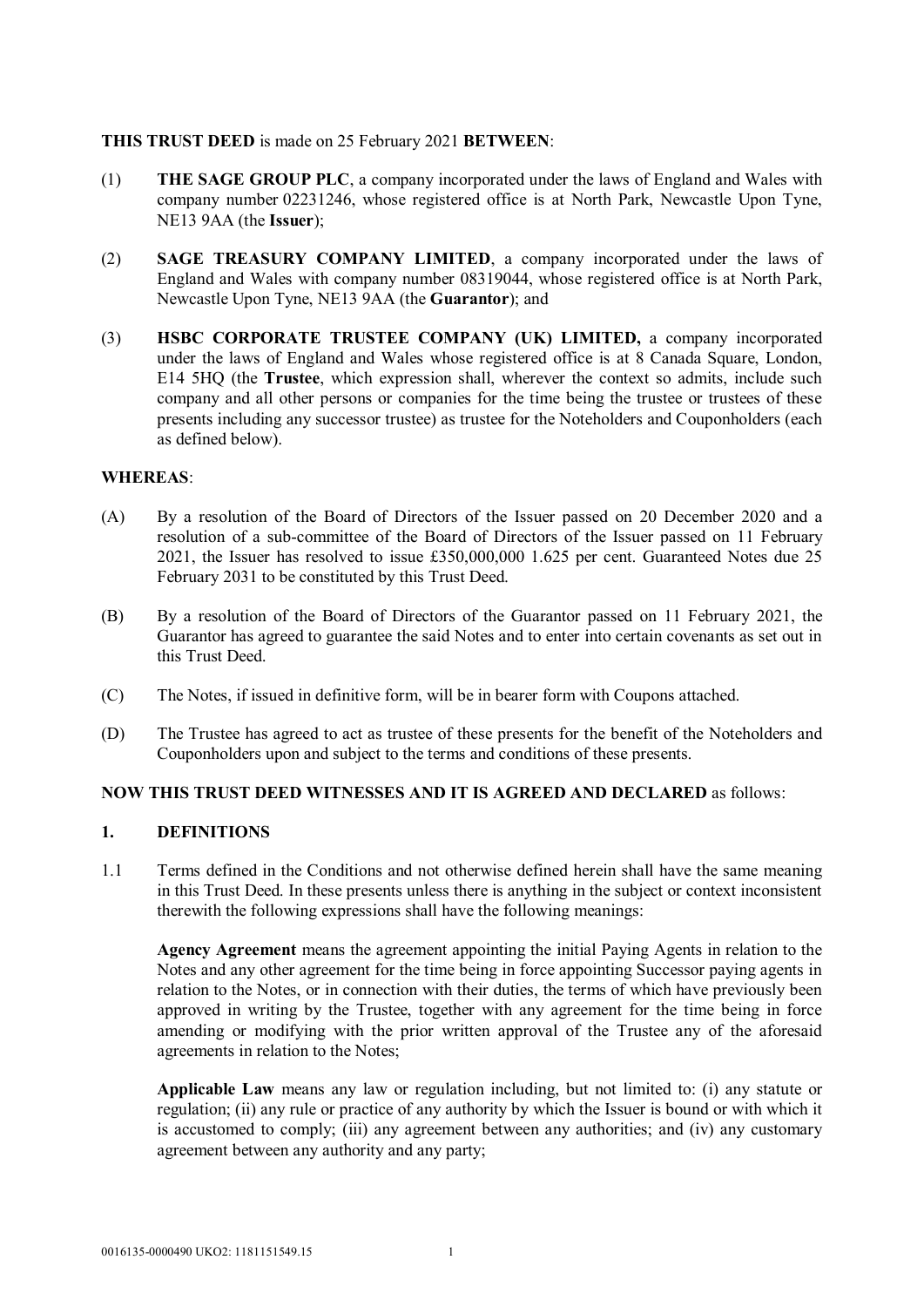**Appointee** means any attorney, manager, agent, delegate, nominee, custodian or other person appointed by the Trustee under these presents;

**Auditors** means the independent auditors for the time being of the Issuer or the Guarantor (as the case may be) or, in the event of their being unable or unwilling promptly to carry out any action requested of them pursuant to the provisions of these presents, such other firm of accountants or such financial advisors as may be nominated by the Issuer for the purposes of these presents;

**Authorised Signatory** means any person who (a) is a Director or the Secretary of the Issuer or the Guarantor (as the case may be) or (b) has been notified by the Issuer or the Guarantor (as the case may be) in writing to the Trustee as being duly authorised to sign documents and to do other acts and things on behalf of the Issuer or the Guarantor (as the case may be) for the purposes of this Trust Deed;

**Authority** means any competent regulatory, prosecuting, tax or governmental authority in any jurisdiction;

**Basic Terms Modification** means any proposal to:

- (a) reduce or cancel the amount payable or, where applicable, modify, except where such modification is bound to result in an increase, the method of calculating the amount payable or modify the date of payment or, where applicable, the method of calculating the date of payment in respect of any principal or interest in respect of the Notes;
- (b) alter the currency in which payments under the Notes and Coupons are to be made;
- (c) alter the majority required to pass an Extraordinary Resolution;
- (d) sanction any such scheme or proposal or substitution as is described in paragraphs 19 (i) and 19(j) of Schedule 3; or
- (e) alter the proviso to paragraph 7 of Schedule 3 or the proviso to paragraph 9 of Schedule 3 or this definition;

**Clearing System** has the meaning set out in paragraph 1 of Schedule 3;

**Clearstream, Luxembourg** means Clearstream Banking S.A.;

**Conditions** means the Conditions in the form set out in Schedule 2 as the same may from time to time be modified in accordance with these presents and any reference in these presents to a particular specified Condition or paragraph of a Condition shall in relation to the Notes be construed accordingly;

**Couponholders** means the several persons who are for the time being holders of the Coupons;

**Coupons** means the bearer interest coupons appertaining to the Notes in definitive form or, as the context may require, a specific number thereof and includes any replacements for Coupons issued pursuant to Condition 12 (*Replacement of Notes and Coupons)*;

**Definitive Notes** has the meaning set out in Clause 3.1;

**Euroclear** means Euroclear Bank SA/NV;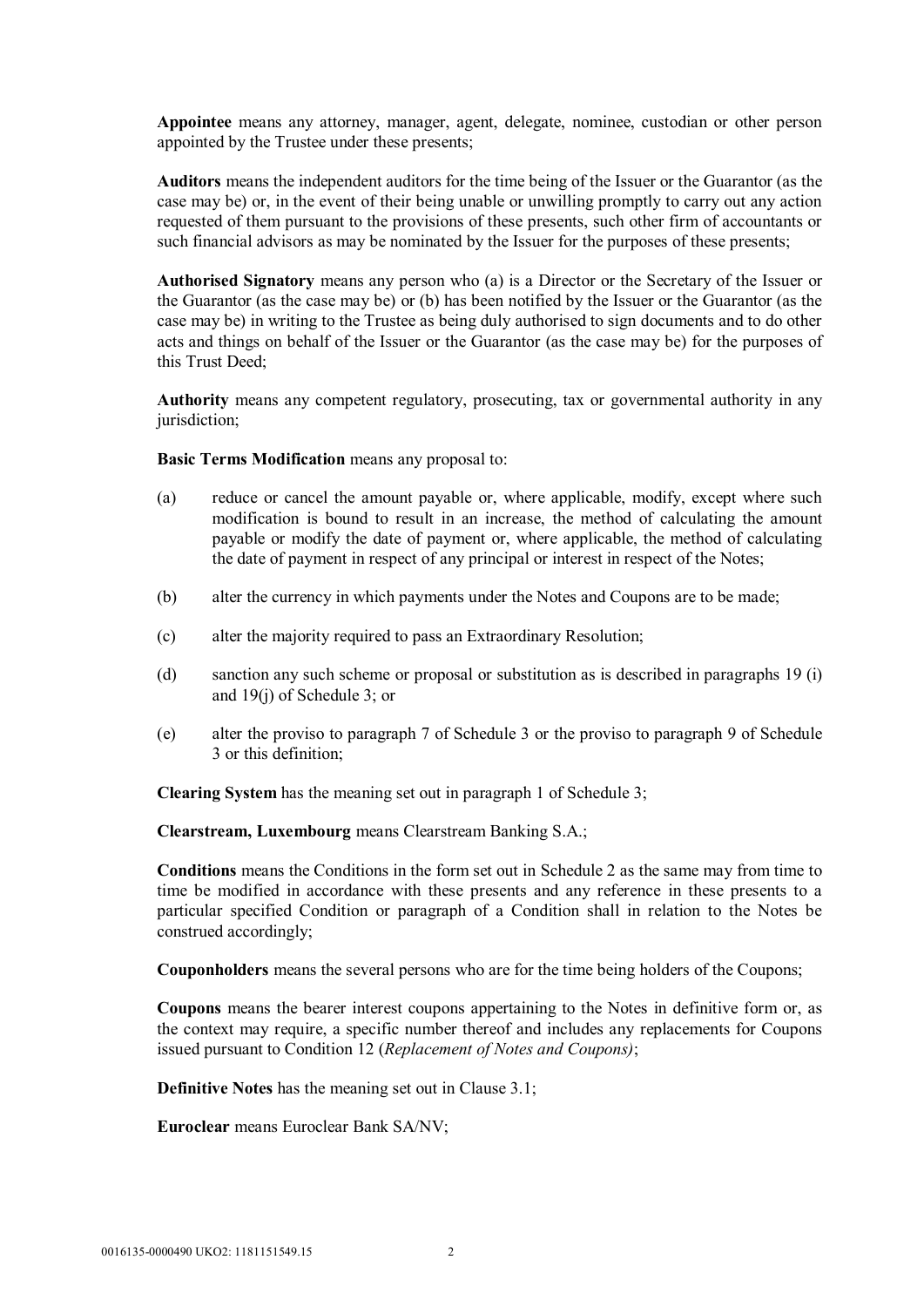**Event of Default** means any of the conditions, events or acts provided in Condition 10 (*Events of Default*) to be events upon the happening of which the Notes would, subject only to notice by the Trustee as therein provided, become immediately due and repayable;

**Extraordinary Resolution** has the meaning set out in paragraph 1 of Schedule 3;

**FCA** means the Financial Conduct Authority in its capacity as competent authority under the Financial Services and Markets Act 2000, as amended;

**FSMA** means the Financial Services and Markets Act 2000;

**Global Note** means the Temporary Global note or a Permanent Global Note, as the context may require;

**Liability** means any loss, damage, cost, fee, charge, claim, demand, expense, judgment, action, proceeding or other liability whatsoever (including, without limitation, in respect of taxes, duties, levies, imposts and other charges) and including any irrecoverable value added tax or similar tax charged or chargeable in respect thereof and legal fees and expenses on a full indemnity basis;

**Material Subsidiary** means any Subsidiary of the Issuer which (itself or together with its own Subsidiaries) by reference to the most recently published full or half year consolidated financial statements of the Issuer, accounts for at least 10 per cent. of consolidated turnover or gross assets of the Group for the period or as at the last day of the period, as the case may be in respect of which such accounts have been prepared (provided that if a Subsidiary has been acquired since the date as at which the last full or half year consolidated financial statements of the Issuer have been prepared, the financial statements shall be deemed to be adjusted in order to take into account the acquisition of that Subsidiary (that adjustment being certified by an Authorised Signatory as representing an accurate reflection of the consolidated turnover and/or gross assets of the Issuer)). A report by an Authorised Signatory of the Issuer whether or not addressed to the Trustee that in its opinion a Subsidiary is or is not or was or was not at any particular time or throughout any specified period a Material Subsidiary may be relied upon by the Trustee without liability to any person and without further enquiry or evidence and, if relied upon by the Trustee, shall be conclusive and binding on all parties;

**Noteholders** means the several persons who are for the time being holders of the Notes save that, for so long as such Notes or any part thereof are represented by a Global Note deposited with a common safekeeper for Euroclear and Clearstream, Luxembourg or, in respect of Notes in definitive form held in an account with Euroclear or Clearstream, Luxembourg, each person who is for the time being shown in the records of Euroclear or Clearstream, Luxembourg (other than Clearstream, Luxembourg, if Clearstream, Luxembourg shall be an accountholder of Euroclear, and Euroclear, if Euroclear shall be an accountholder of Clearstream, Luxembourg) as the holder of a particular principal amount of the Notes shall be deemed to be the holder of such principal amount of such Notes (and the holder of the relevant Global Note shall be deemed not to be the holder) for all purposes of these presents other than with respect to the payment of principal or interest on such principal amount of such Notes, the rights to which shall be vested, as against the Issuer, the Guarantor and the Trustee, solely in the bearer of the relevant Global Note in accordance with and subject to its terms and the provisions of these presents; and the words **holder** and **holders** and related expressions shall (where appropriate) be construed accordingly;

**Notes** means the notes in bearer form comprising the said £350,000,000 1.625 per cent. Guaranteed Notes due 25 February 2031 of the Issuer hereby constituted or the principal amount thereof for the time being outstanding or, as the context may require, a specific number thereof and includes any replacements for Notes issued pursuant to Condition 12 (*Replacement of Notes and Coupons)* and (except for the purposes of Clause 3) the Global Note;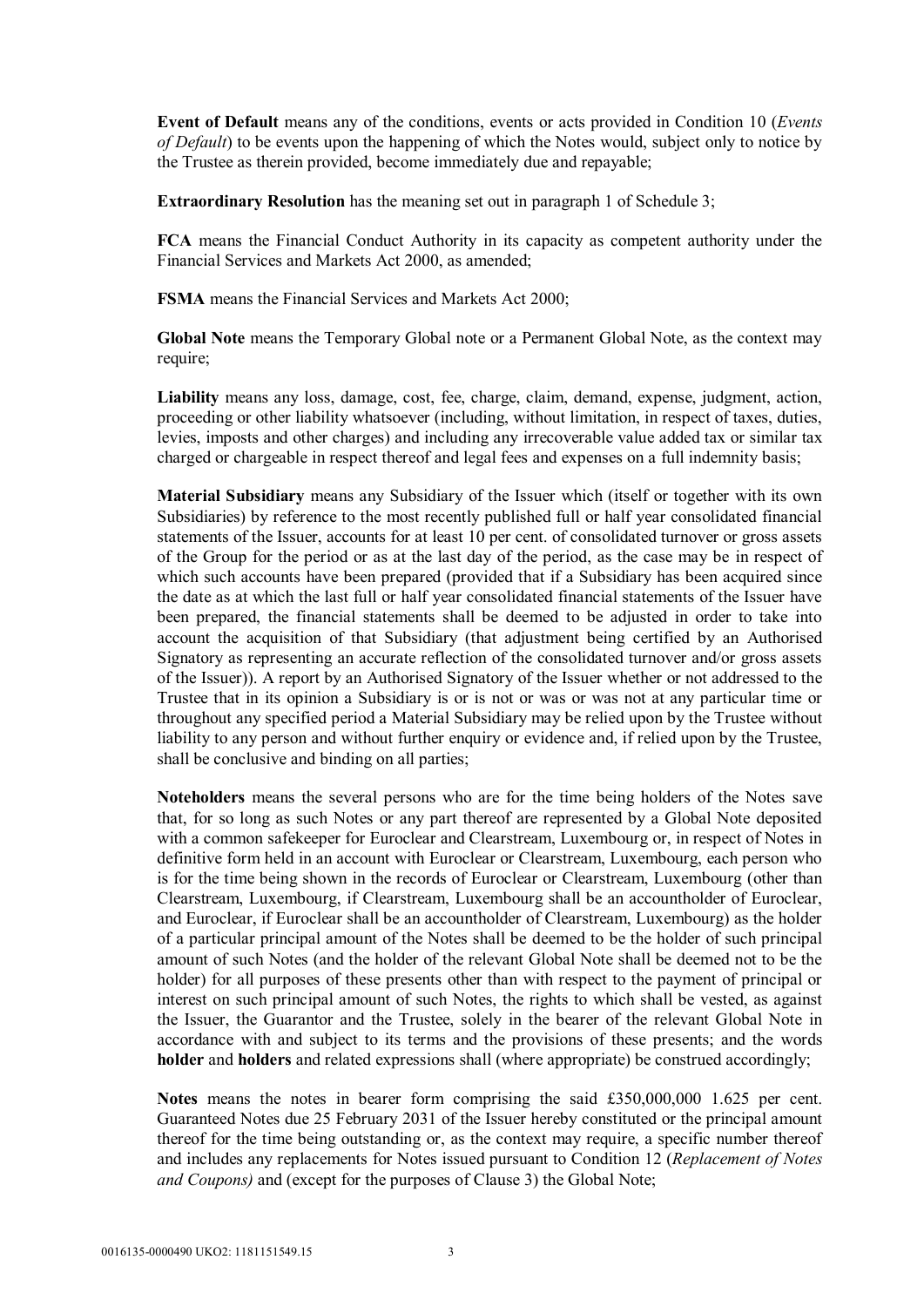**Official List** has the meaning set out in Section 103 of FSMA;

**outstanding** means in relation to the Notes all the Notes issued other than:

- (a) those Notes which have been redeemed pursuant to these presents;
- (b) those Notes in respect of which the date for redemption in accordance with the Conditions has occurred and the redemption moneys (including all interest payable thereon) have been duly paid to the Trustee or to the Principal Paying Agent, as applicable, in the manner provided in the Agency Agreement (and where appropriate notice to that effect has been given to the Noteholders in accordance with Condition 13 (*Notices*)) and remain available for payment against presentation of the relevant Notes and/or Coupons;
- (c) those Notes which have been purchased and cancelled in accordance with Condition 7 (*Redemption and Purchase*);
- (d) those Notes which have become void under Condition 9 (*Prescription*);
- (e) those mutilated or defaced Notes which have been surrendered and cancelled and in respect of which replacements have been issued pursuant to Condition 12 (*Replacement of Notes and Coupons*);
- (f) (for the purpose only of ascertaining the principal amount of the Notes outstanding and without prejudice to the status for any other purpose of the relevant Notes) those Notes which are alleged to have been lost, stolen or destroyed and in respect of which replacements have been issued pursuant to Condition 12 (*Replacement of Notes and Coupons*)*;* and
- (g) any Global Note to the extent that it shall have been exchanged for another Global Note in respect of the Notes or for the Notes in definitive form pursuant to its provisions;

PROVIDED THAT for each of the following purposes, namely:

- (i) the right to attend and vote at any meeting of the Noteholders, an Extraordinary Resolution in writing or an Extraordinary Resolution by way of electronic consents given through the relevant Clearing System(s) as envisaged by paragraph 1 of Schedule 3 and any direction or request by the holders of the Notes;
- (ii) the determination of how many and which Notes are for the time being outstanding for the purposes of subclause 9.1, Conditions 11 (*Enforcement*) and 15 (*Meeting of Noteholders, Modification, Waiver, Authorisation and Determination*) and paragraphs 4, 7 and 9 of Schedule 3;
- (iii) any discretion, power or authority (whether contained in these presents or vested by operation of law) which the Trustee is required, expressly or impliedly, to exercise in or by reference to the interests of the Noteholders or any of them; and
- (iv) the determination by the Trustee whether any event, circumstance, matter or thing is, in its opinion, materially prejudicial to the interests of the Noteholders or any of them,

those Notes (if any) which are for the time being held by or on behalf of or for the benefit of the Issuer, the Guarantor, any Subsidiary of the Issuer and/or Guarantor, any holding company of the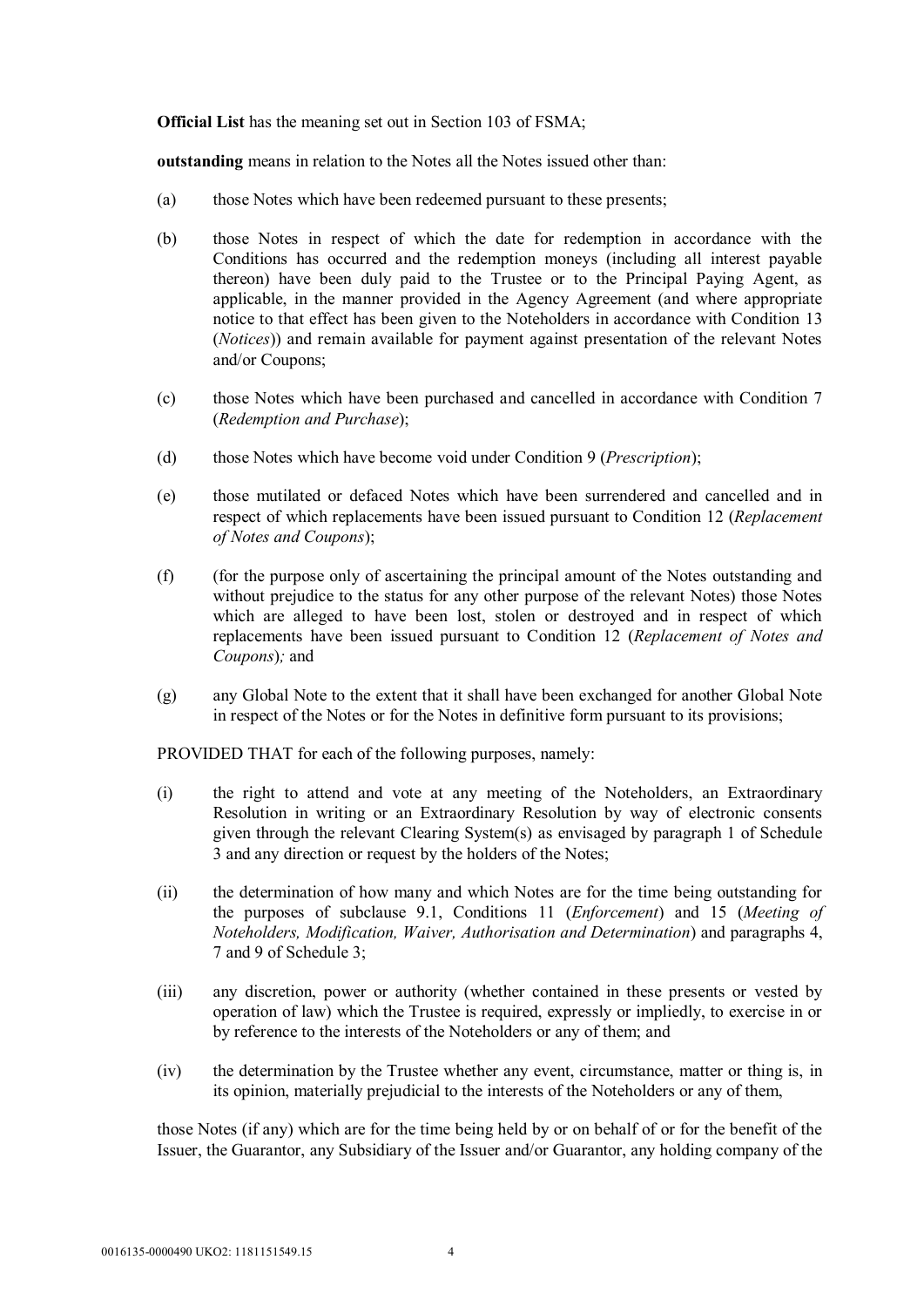Issuer and/or Guarantor or any other Subsidiary of any such holding company, shall (unless and until ceasing to be so held) be deemed not to remain outstanding;

**Paying Agents** means the several institutions (including where the context permits the Principal Paying Agent) at their respective specified offices initially appointed as paying agents in relation to the Notes by the Issuer and the Guarantor pursuant to the Agency Agreement and/or, if applicable, any Successor paying agents in relation to the Notes;

**Permanent Global Note** means the permanent global note in respect of the Notes to be issued pursuant to Clause 3.3 in the form or substantially in the form set out in Schedule 1;

**Potential Event of Default** means any condition, event or act which, with the lapse of time and/or the issue, making or giving of any notice, certification, declaration, demand, determination and/or request and/or the taking of any similar action and/or the fulfilment of any similar condition, would constitute an Event of Default;

**Principal Paying Agent** means the institution at its specified office initially appointed as principal paying agent in relation to the Notes by the Issuer and the Guarantor pursuant to the Agency Agreement or, if applicable, any Successor principal paying agent in relation to the Notes;

**Put Event** has the meaning set out in Condition 7.6 (*Redemption at the Option of the Noteholders on a Change of Control*);

**Relevant Date** has the meaning set out in Condition 8 (*Taxation*);

**repay**, **redeem** and **pay** shall each include both the others and cognate expressions shall be construed accordingly;

**Subsidiary** means any company which is for the time being a subsidiary (within the meaning of Section 1159 of the Companies Act 2006);

**Successor** means, in relation to the Principal Paying Agent and the other Paying Agents, any successor to any one or more of them in relation to the Notes which shall become such pursuant to the provisions of these presents, the Agency Agreement and/or such other or further principal paying agent and/or paying agents (as the case may be) in relation to the Notes as may (with the prior approval of, and on terms previously approved by, the Trustee in writing) from time to time be appointed as such, and/or, if applicable, such other or further specified offices (in the former case being within the same place as those for which they are substituted) as may from time to time be nominated, in each case by the Issuer and, if applicable, the Guarantor, and (except in the case of the initial appointments and specified offices made under and specified in the Conditions and/or the Agency Agreement, as the case may be) notice of whose appointment or, as the case may be, nomination has been given to the Noteholders pursuant to subclause 14(l) in accordance with Condition 13 (*Notices*);

**Tax** means any present or future taxes, duties, assessments or governmental charges of whatever nature imposed, levied, collected, withheld or assessed by or on behalf of any Authority having power to tax;

**Temporary Global Note** means the temporary global note in respect of the Notes to be issued pursuant to Clause 3.1 in the form or substantially in the form set out in Schedule 1;

**the London Stock Exchange** means the London Stock Exchange plc or any successor thereto;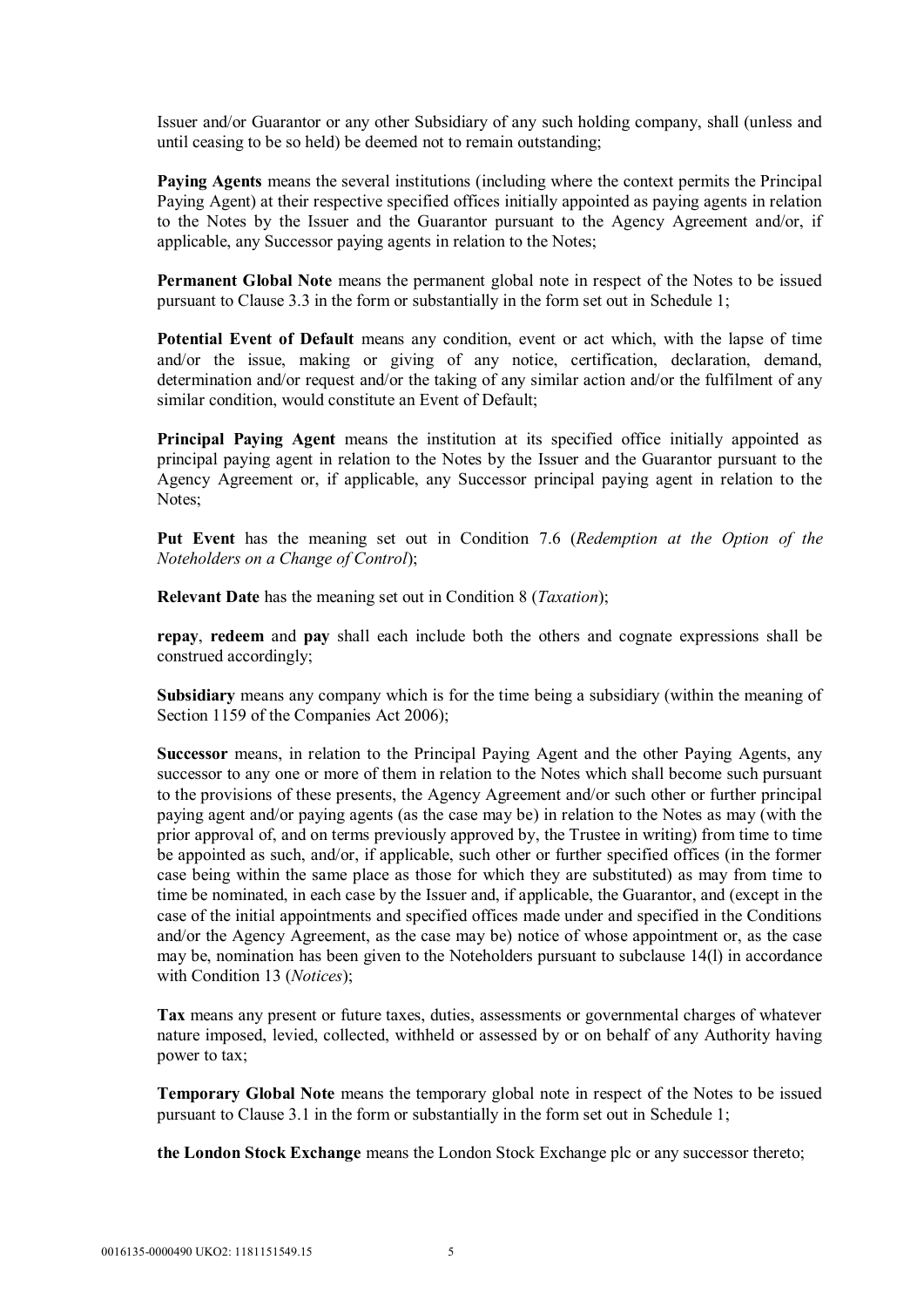**these presents** means this Trust Deed and the Schedules and any trust deed supplemental hereto and the Schedules (if any) thereto and the Notes, the Coupons and the Conditions, all as from time to time modified in accordance with the provisions herein or therein contained;

**Trust Corporation** means a corporation entitled by rules made under the Public Trustee Act 1906 or entitled pursuant to any other comparable legislation applicable to a trustee in any other jurisdiction to carry out the functions of a custodian trustee;

**Trustee Acts** means the Trustee Act 1925 and the Trustee Act 2000;

words denoting the singular shall include the plural and vice versa;

words denoting one gender only shall include the other genders; and

words denoting persons only shall include firms and corporations and vice versa.

- 1.2 (a) All references in these presents to principal and/or interest in respect of the Notes or to any moneys payable by the Issuer and/or the Guarantor under these presents shall be deemed to include, in the case of amounts of principal payable, a reference to any specific redemption price (as defined in the relevant Conditions) and, in any case, a reference to any additional amounts which may be payable under Condition 8 (*Taxation*).
	- (b) All references in these presents to £, Pounds Sterling shall be construed as references to the lawful currency for the time being of the United Kingdom.
	- (c) All references in these presents to any statute or any provision of any statute shall be deemed also to refer to any statutory modification or re-enactment thereof or any statutory instrument, order or regulation made thereunder or under any such modification or re-enactment.
	- (d) All references in these presents to guarantees or to an obligation being guaranteed shall be deemed to include respectively references to indemnities or to an indemnity being given in respect thereof.
	- (e) All references in these presents to any action, remedy or method of proceeding for the enforcement of the rights of creditors shall be deemed to include, in respect of any jurisdiction other than England, references to such action, remedy or method of proceeding for the enforcement of the rights of creditors available or appropriate in such jurisdiction as shall most nearly approximate to such action, remedy or method of proceeding described or referred to in these presents.
	- (f) All references in these presents to taking proceedings against the Issuer and/or the Guarantor shall be deemed to include references to proving in the winding up of the Issuer and/or the Guarantor (as the case may be).
	- (g) Unless the context otherwise requires words or expressions used in these presents shall bear the same meanings as in the Companies Act 2006.
	- (h) In this Trust Deed references to Schedules, clauses, subclauses, paragraphs and subparagraphs shall be construed as references to the Schedules to this Trust Deed and to the clauses, subclauses, paragraphs and subparagraphs of this Trust Deed respectively.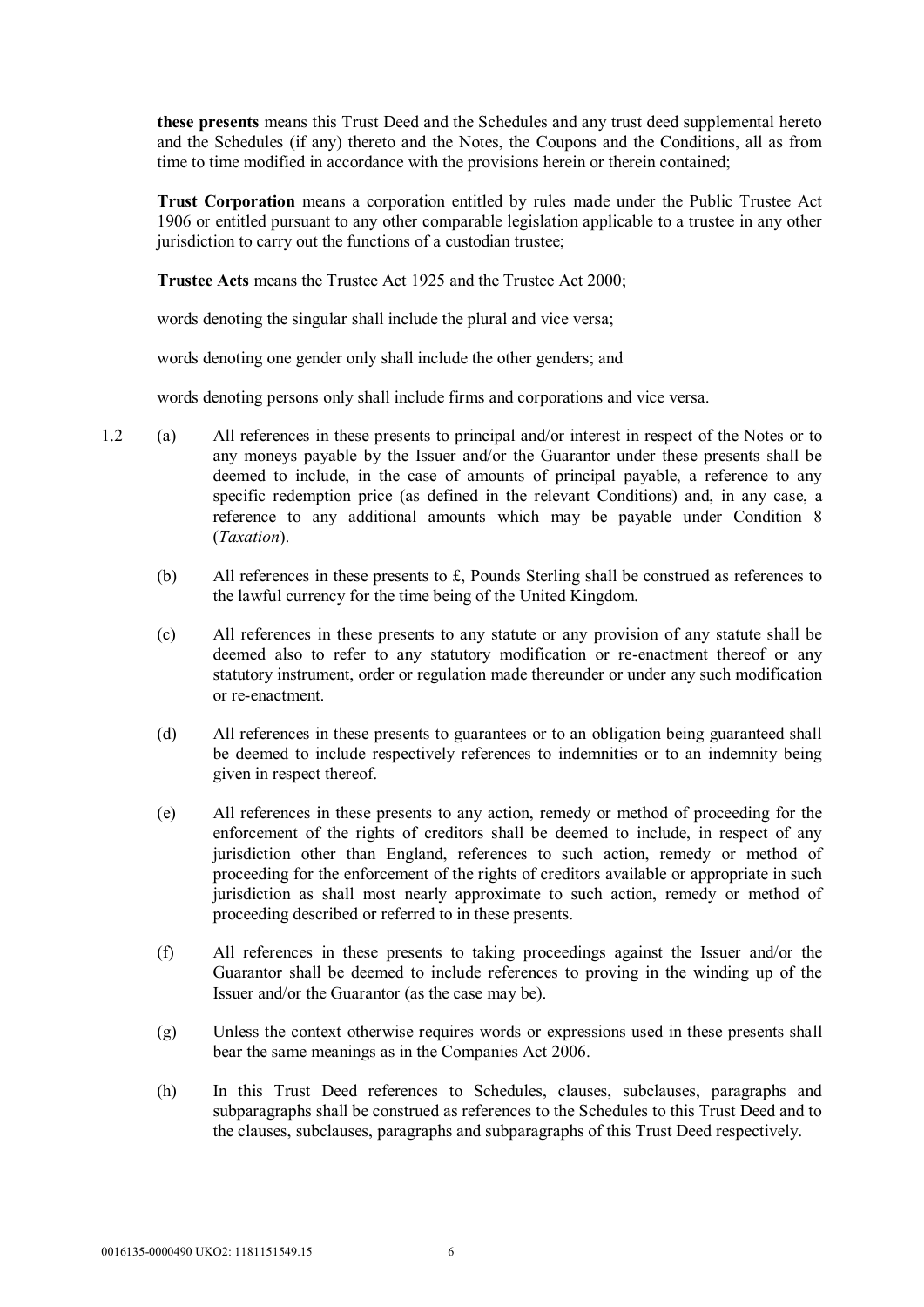- (i) All references in these presents involving compliance by the Trustee with a test of reasonableness shall be deemed to include a reference to a requirement that such reasonableness shall be determined by reference primarily to the interests of the holders of the Notes and in the event of any conflict between such interests and the interests of any other person, the former shall prevail as being paramount.
- (j) In these presents tables of contents and clause headings are included for ease of reference and shall not affect the construction of these presents.
- (k) Any reference in these presents to a written notice, consent or approval being given by the Trustee shall, for the avoidance of doubt, be deemed to include such notice, consent or approval being given by e-mail.
- (l) All references in these presents to Notes being **listed** or **having a listing** shall, in relation to the London Stock Exchange, be construed to mean that such Notes have been admitted to the Official List by the FCA and to trading on the London Stock Exchange's market for listed securities and all references in these presents to **listing** or **listed** shall include references to **quotation** and **quoted**, respectively.

# **2. COVENANT TO REPAY AND TO PAY INTEREST ON THE NOTES**

- 2.1 Without prejudice to the provisions of subclause 2.4 below, the aggregate principal amount of the Notes is limited to £350,000,000.
- 2.2 The Issuer covenants with the Trustee that it will, in accordance with these presents, on the due date for the final maturity of the Notes provided for in the Conditions, or on such earlier date as the same or any part thereof may become due and repayable thereunder, pay or procure to be paid unconditionally to or to the order of the Trustee in Pounds Sterling in London in immediately available funds the principal amount of the Notes repayable on that date and shall in the meantime and until such date (both before and after any judgment or other order of a court of competent jurisdiction) pay or procure to be paid unconditionally to or to the order of the Trustee as aforesaid interest (which shall accrue from day to day) on the principal amount of the Notes at the rate of 1.625 per cent. per annum payable annually in arrear on 25 February in each year, the first such payment (representing a full year's interest) at the rate of £16.25 per £1,000 principal amount of Notes to be made on 25 February 2022 PROVIDED THAT:
	- (a) every payment of principal or interest in respect of the Notes to or to the account of the Principal Paying Agent in the manner provided in the Agency Agreement shall operate in satisfaction *pro tanto* of the relative covenant by the Issuer in this clause except to the extent that there is default in the subsequent payment thereof in accordance with the Conditions to the Noteholders or Couponholders (as the case may be);
	- (b) in any case where payment of principal is not made to the Trustee or the Principal Paying Agent on or before the due date, interest shall continue to accrue on the principal amount of the Notes (both before and after any judgment or other order of a court of competent jurisdiction) at the rate aforesaid (or, if higher, the rate of interest on judgment debts for the time being provided by English law) up to and including the date upon which payment is made to the Noteholders in respect thereof as stated in a notice given to the Noteholders by the Issuer in accordance with Condition 13 (*Notices*) (such date to be not later than 30 days after the day on which the whole of such principal amount, together with an amount equal to the interest which has accrued and is to accrue pursuant to this proviso up to and including that date, has been received by the Trustee or the Principal Paying Agent); and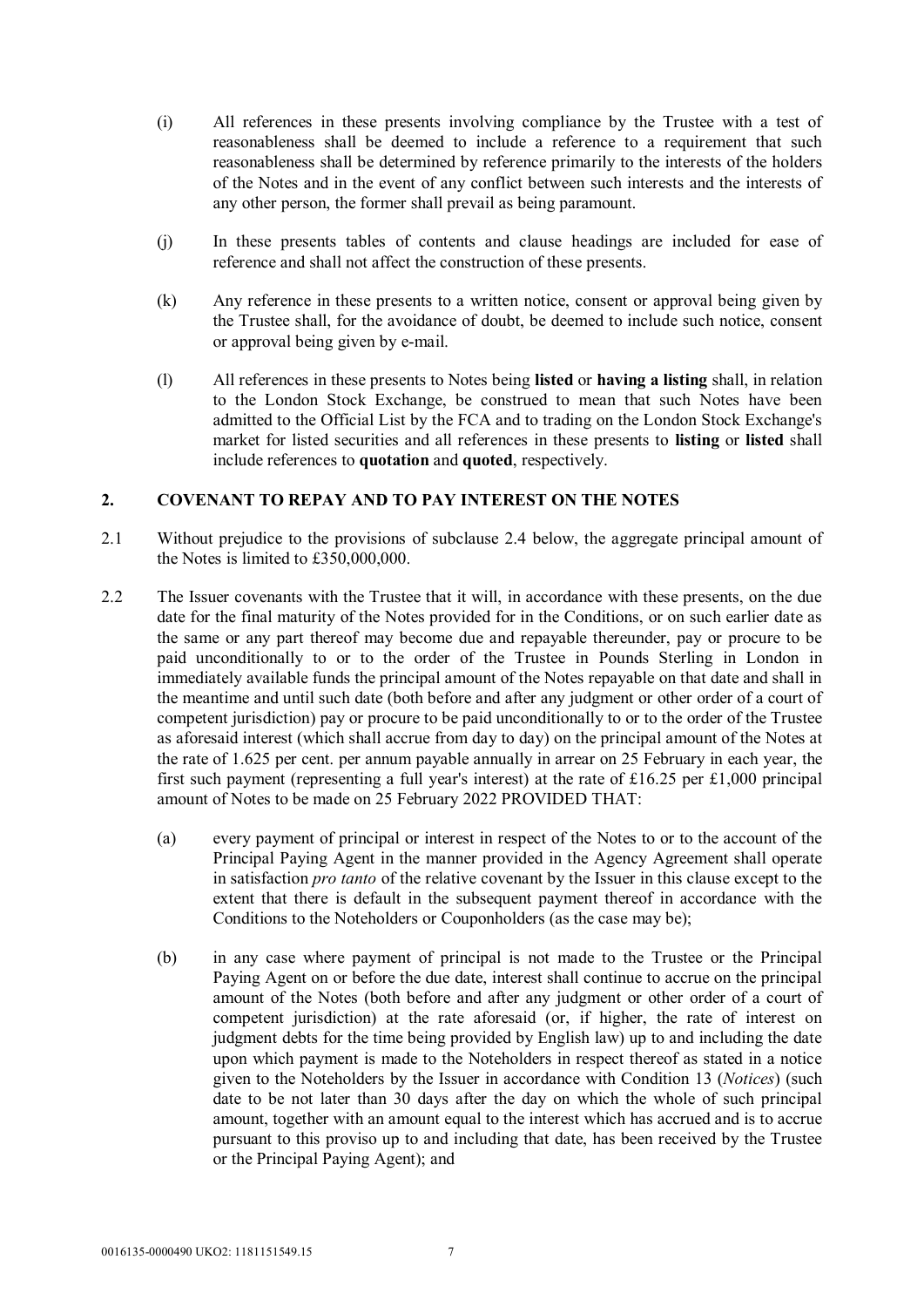(c) in any case where payment of the whole or any part of the principal amount of any Note is improperly withheld or refused upon due presentation thereof (other than in circumstances contemplated by proviso (b) above) interest shall accrue on that principal amount payment of which has been so withheld or refused (both before and after any judgment or other order of a court of competent jurisdiction) at the rate aforesaid (or, if higher, the rate of interest on judgment debts for the time being provided by English law) from and including the date of such withholding or refusal up to and including the date on which, upon further presentation of the relevant Note, payment of the full amount (including interest as aforesaid) in Pounds Sterling payable in respect of such Note is made or (if earlier) the seventh day after notice is given to the relevant Noteholder by the Issuer (in accordance with Condition 13 (*Notices*)) that the full amount (including interest as aforesaid) in Pounds Sterling payable in respect of such Note is available for payment, provided that, upon further presentation thereof being duly made, such payment is made.

The Trustee will hold the benefit of this covenant on trust for the Noteholders and the Couponholders and itself in accordance with these presents.

# **TRUSTEE'S REQUIREMENTS REGARDING PAYING AGENTS**

- 2.3 At any time after an Event of Default or a Potential Event of Default shall have occurred or if there is failure to make payment of any amount in respect of any Note when due or the Trustee shall have received any money which it proposes to pay under clause 10 to the Noteholders and/or Couponholders, the Trustee may:
	- (a) by notice in writing to the Issuer, the Guarantor, the Principal Paying Agent and the other Paying Agents require the Principal Paying Agent and the other Paying Agents pursuant to the Agency Agreement:
		- (i) to act thereafter as Principal Paying Agent and Paying Agents respectively of the Trustee in relation to payments to be made by or on behalf of the Trustee under the provisions of these presents *mutatis mutandis* on the terms provided in the Agency Agreement (with such consequential amendments as the Trustee shall deem necessary and save that the Trustee's liability under any provisions thereof for the indemnification, remuneration and payment of out-of-pocket expenses of the Paying Agents shall be limited to the amounts for the time being held by the Trustee on the trusts of these presents relating to the Notes and available for such purpose) and thereafter to hold all Notes and Coupons and all sums, documents and records held by them in respect of Notes and Coupons on behalf of the Trustee; and/or
		- (ii) to deliver up all Notes and Coupons and all sums, documents and records held by them in respect of Notes and Coupons to the Trustee or as the Trustee shall direct in such notice provided that such notice shall be deemed not to apply to any documents or records which the relative Paying Agent is obliged not to release by any law or regulation; and/or
	- (b) by notice in writing to the Issuer and the Guarantor require each of them to make all subsequent payments in respect of the Notes and Coupons to or to the order of the Trustee and not to the Principal Paying Agent; with effect from the issue of any such notice to the Issuer and the Guarantor and until such notice is withdrawn proviso (a) to subclause 2.2 of this clause relating to the Notes shall cease to have effect.

#### **FURTHER ISSUES**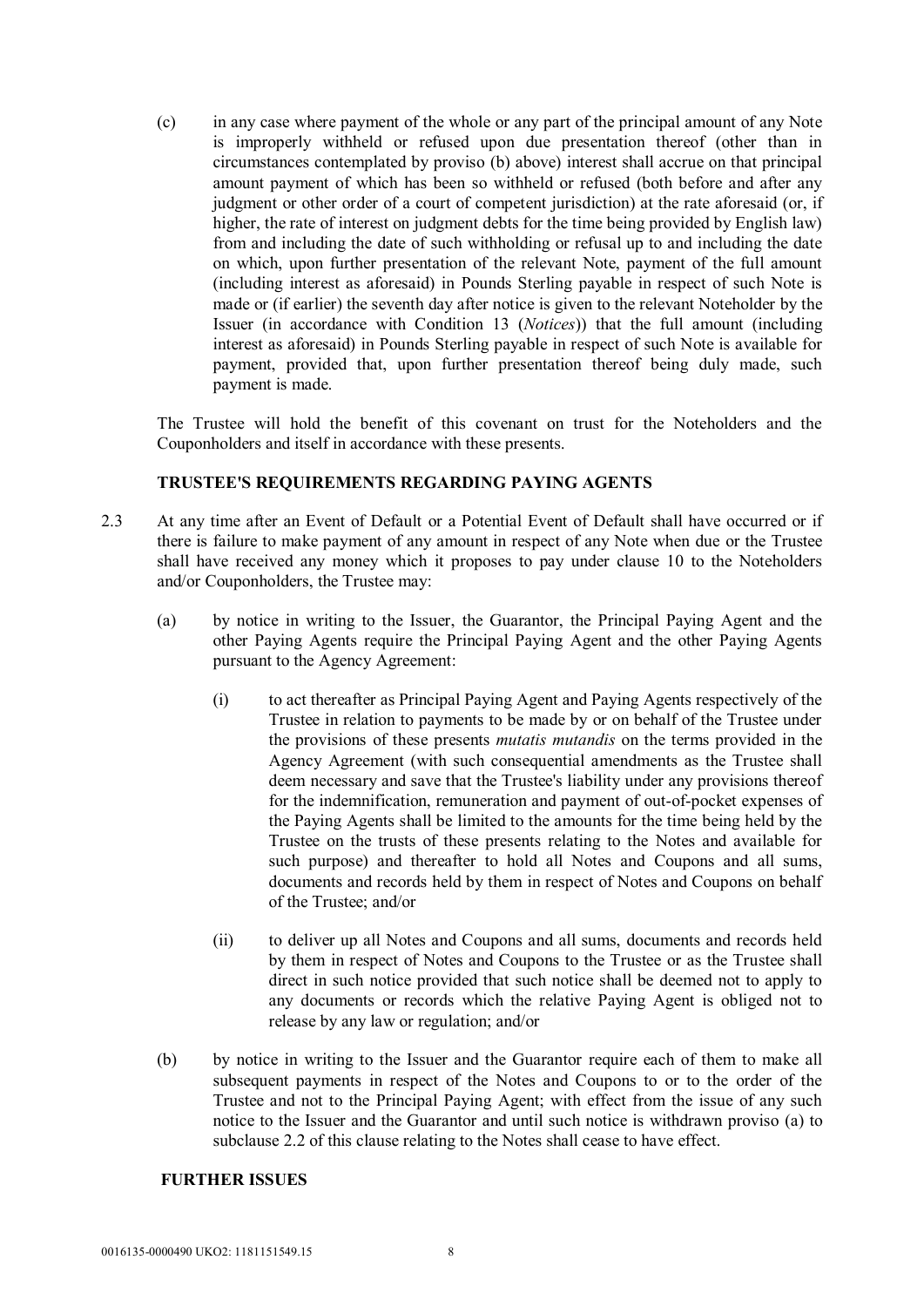- 2.4 (a) The Issuer shall be at liberty from time to time (but subject always to the provisions of these presents) without the consent of the Noteholders or Couponholders to create and issue further notes or bonds in bearer form ranking *pari passu* in all respects (or in all respects save for the first payment of interest thereon), and so that the same shall be consolidated and form a single series, with the Notes.
	- (b) Any further notes or bonds which are to be created and issued pursuant to the provisions of paragraph 2.4(a) above so as to form a single series with the Notes shall be constituted by a trust deed supplemental to this Trust Deed. In any such case the Issuer and the Guarantor shall prior to the issue of any further notes or bonds to be so constituted execute and deliver to the Trustee a trust deed supplemental to this Trust Deed (in relation to which all applicable stamp duties or other documentation fees, duties or taxes have been paid and, if applicable, duly stamped or denoted accordingly) containing a covenant by the Issuer in the form *mutatis mutandis* of subclause 2.2 in relation to the principal and interest in respect of such further notes or bonds and such other provisions (whether or not corresponding to any of the provisions contained in this Trust Deed) as the Trustee shall require including making such consequential modifications to this Trust Deed as the Trustee shall require in order to give effect to such issue of further notes or bonds.
	- (c) A memorandum of every such supplemental trust deed shall be endorsed by the Trustee on this Trust Deed and by the Issuer and the Guarantor on their duplicates of this Trust Deed.
	- (d) Whenever it is proposed to create and issue any further notes or bonds the Issuer shall give to the Trustee not less than 14 days' notice in writing of its intention so to do stating the amount of further notes or bonds proposed to be created and issued.

# **3. FORM AND ISSUE OF NOTES AND COUPONS**

- 3.1 The Notes shall be represented initially by the Temporary Global Note which the Issuer shall issue to a safekeeper common to both Euroclear and Clearstream, Luxembourg on terms that such common safekeeper shall hold the same for the account of the persons who would otherwise be entitled to receive the Notes in definitive form (**Definitive Notes**) (as notified to such common safekeeper by Merrill Lynch International on behalf of the joint lead managers of the issue of the Notes) and the successors in title to such persons as appearing in the records of Euroclear and Clearstream, Luxembourg for the time being.
- 3.2 The Temporary Global Note shall be printed or typed in the form or substantially in the form set out in Schedule 1 and may be a facsimile. The Temporary Global Note shall be in the aggregate principal amount of £350,000,000 and shall be signed manually or in facsimile by an Authorised Signatory of the Issuer on behalf of the Issuer and shall be authenticated by or on behalf of the Principal Paying Agent and shall be effectuated by the common safekeeper acting on the instructions of the Principal Paying Agent. The Temporary Global Note so executed and authenticated and effectuated shall be a binding and valid obligation of the Issuer and title thereto shall pass by delivery.
- 3.3 The Issuer shall issue the Permanent Global Note in exchange for the Temporary Global Note in accordance with the provisions thereof. The Permanent Global Note shall be printed or typed in the form or substantially in the form set out in Schedule 1 and may be a facsimile. The Permanent Global Note shall be in the aggregate principal amount of up to £350,000,000 and shall be signed manually or in facsimile by an Authorised Signatory of the Issuer on behalf of the Issuer and shall be authenticated by or on behalf of the Principal Paying Agent and shall be effected by the common safekeeper acting on the instructions of the Principal Paying Agent. The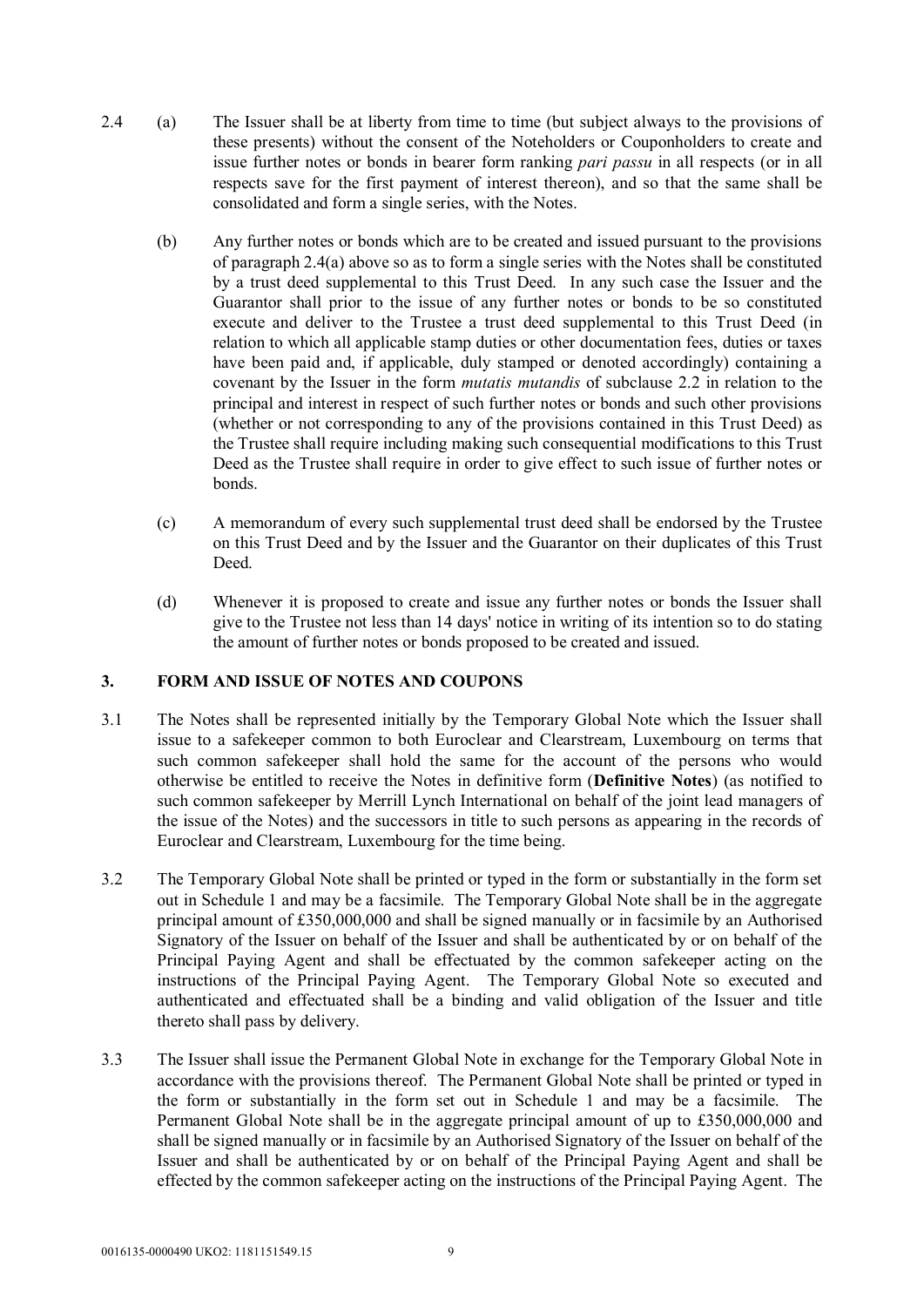Permanent Global Note so executed and authenticated and effectuated shall be a binding and valid obligation of the Issuer and title thereto shall pass by delivery.

- 3.4 The Issuer shall issue the Definitive Notes (together with the unmatured Coupons attached) in exchange for the Temporary Global Note and/or the Permanent Global Note in accordance with the provisions thereof.
- 3.5 The Definitive Notes and the Coupons shall be to bearer in the respective forms or substantially in the respective forms set out in Schedule 2 and the Definitive Notes shall be issued in the denominations of £100,000 and integral multiples of £1,000 in excess thereof up to and including £199,000 each (serially numbered) and shall be endorsed with the Conditions. Title to the Definitive Notes and the Coupons shall pass by delivery.
- 3.6 The Definitive Notes shall be signed manually or in facsimile by an Authorised Signatory of the Issuer on behalf of the Issuer and shall be authenticated by or on behalf of the Principal Paying Agent without warranty recourse or liability. The Coupons shall be signed manually or in facsimile by an Authorised Signatory of the Issuer on behalf of the Issuer but shall not be authenticated.
- 3.7 The Issuer may use the facsimile signature of any person who at the date such signature is affixed is an Authorised Signatory of the Issuer as referred to in subclauses 3.2, 3.3 and 3.6 above notwithstanding that at the time of issue of the Temporary Global Note, the Permanent Global Note or any of the Definitive Notes, as the case may be, he may have ceased for any reason to be such an Authorised Signatory. The Definitive Notes so signed and authenticated, and the Coupons so signed, upon execution and authentication of the relevant Definitive Notes, shall be binding and valid obligations of the Issuer.

# **4. FEES, DUTIES AND TAXES**

The Issuer will pay any stamp, issue, registration, documentary and other fees, duties and taxes, including interest and penalties, payable in any relevant jurisdiction on or in connection with (a) the execution and delivery of these presents, (b) the constitution and issue of the Notes and the Coupons and (c) any action reasonably taken by or on behalf of the Trustee or (where permitted under these presents so to do) any Noteholder or Couponholder to enforce, or to resolve any doubt concerning, or for any other purpose in relation to, these presents.

#### **5. COVENANT OF COMPLIANCE**

Each of the Issuer and the Guarantor severally covenants with the Trustee that it will comply with and perform and observe all the provisions of these presents which are expressed to be binding on it. The Conditions shall be binding on the Issuer, the Guarantor, the Noteholders and the Couponholders. The Trustee shall be entitled to enforce the obligations of the Issuer and the Guarantor under the Notes and the Coupons as if the same were set out and contained in the trust deeds constituting the same, which shall be read and construed as one document with the Notes and the Coupons. The Trustee will hold the benefit of this covenant upon trust for itself and the Noteholders and the Couponholders according to its and their respective interests.

# **6. CANCELLATION OF NOTES AND RECORDS**

6.1 The Issuer shall procure that all Notes (a) redeemed or (b) purchased by the Issuer, the Guarantor or any of their respective Subsidiaries and surrendered for cancellation or (c) which, being lost, stolen, destroyed, mutilated or defaced, have been surrendered and replaced pursuant to Condition 12 (*Replacement of Notes and Coupons*) or (d) exchanged as provided in these presents (together in each case with all unmatured Coupons attached thereto or delivered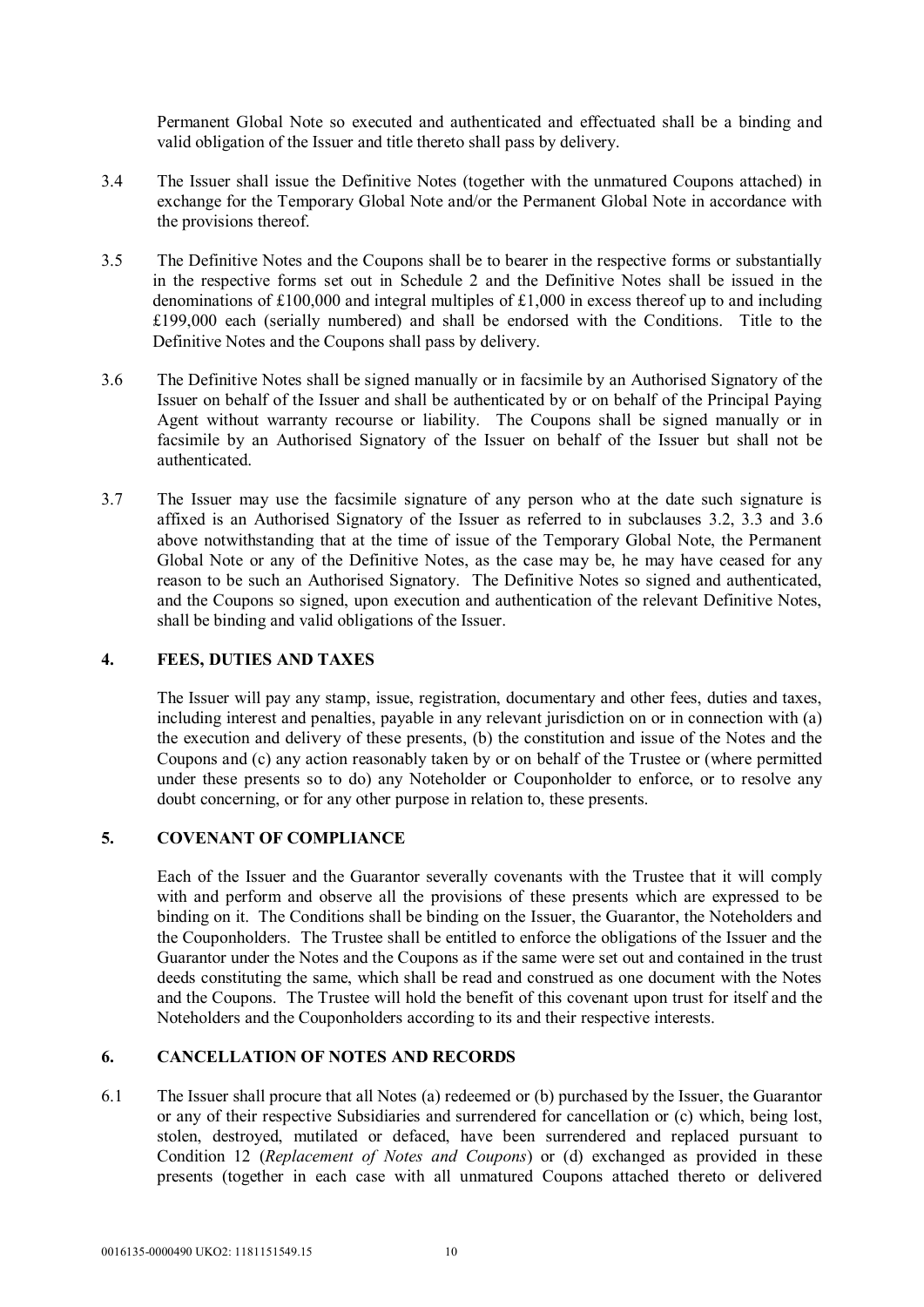therewith) and all Coupons paid in accordance with the Conditions or which, being mutilated or defaced, have been surrendered and replaced pursuant to Condition 12 (*Replacement of Notes and Coupons*) shall be cancelled by or on behalf of the Issuer and a certificate stating:

- (a) the aggregate principal amount of Notes which have been redeemed and the aggregate amounts in respect of Coupons which have been paid;
- (b) the serial numbers of such Notes in definitive form;
- (c) the total numbers (where applicable, of each denomination) by maturity date of such Coupons;
- (d) the aggregate amount of interest paid (and the due dates of such payments) on Global Notes;
- (e) the aggregate principal amount of Notes (if any) which have been purchased by or on behalf of the Issuer, the Guarantor or any of their respective Subsidiaries and cancelled and the serial numbers of such Notes in definitive form and the total number (where applicable, of each denomination) by maturity date of the Coupons attached thereto or surrendered therewith; and
- (f) the aggregate principal amounts of Notes and the aggregate amounts in respect of Coupons which have been so exchanged or surrendered and replaced and the serial numbers of such Notes in definitive form and the total number (where applicable, of each denomination) by maturity date of such Coupons;

shall be given to the Trustee by or on behalf of the Issuer as soon as possible and in any event within four months after the date of any such redemption, purchase, exchange or replacement (as the case may be). The Trustee may accept such certificate as conclusive evidence of redemption, purchase, exchange or replacement *pro tanto* of the Notes or payment of interest thereon respectively and of cancellation of the relative Notes and Coupons.

6.2 The Issuer shall procure (a) that the Principal Paying Agent shall keep a full and complete record of all Notes and Coupons (other than serial numbers of Coupons) and of their redemption, cancellation, purchase or exchange (as the case may be) and of all replacement notes or coupons issued in substitution for lost, stolen, mutilated, defaced or destroyed Notes or Coupons and (b) that such records shall be made available to the Trustee at all reasonable times.

# **7. GUARANTEE**

- 7.1 The Guarantor hereby irrevocably and unconditionally, and notwithstanding the release of any other guarantor or any other person under the terms of any composition or arrangement with any creditors of the Issuer or any Subsidiary of the Guarantor, guarantees to the Trustee:
	- (a) the due and punctual payment in accordance with the provisions of these presents of the principal of and interest on the Notes and of any other amounts payable by the Issuer under these presents; and
	- (b) the due and punctual performance and observance by the Issuer of each of the other provisions of these presents on the Issuer's part to be performed or observed.
- 7.2 If the Issuer fails for any reason whatsoever punctually to pay any such principal, interest or other amount, the Guarantor shall cause each and every such payment to be made as if the Guarantor instead of the Issuer were expressed to be the primary obligor under these presents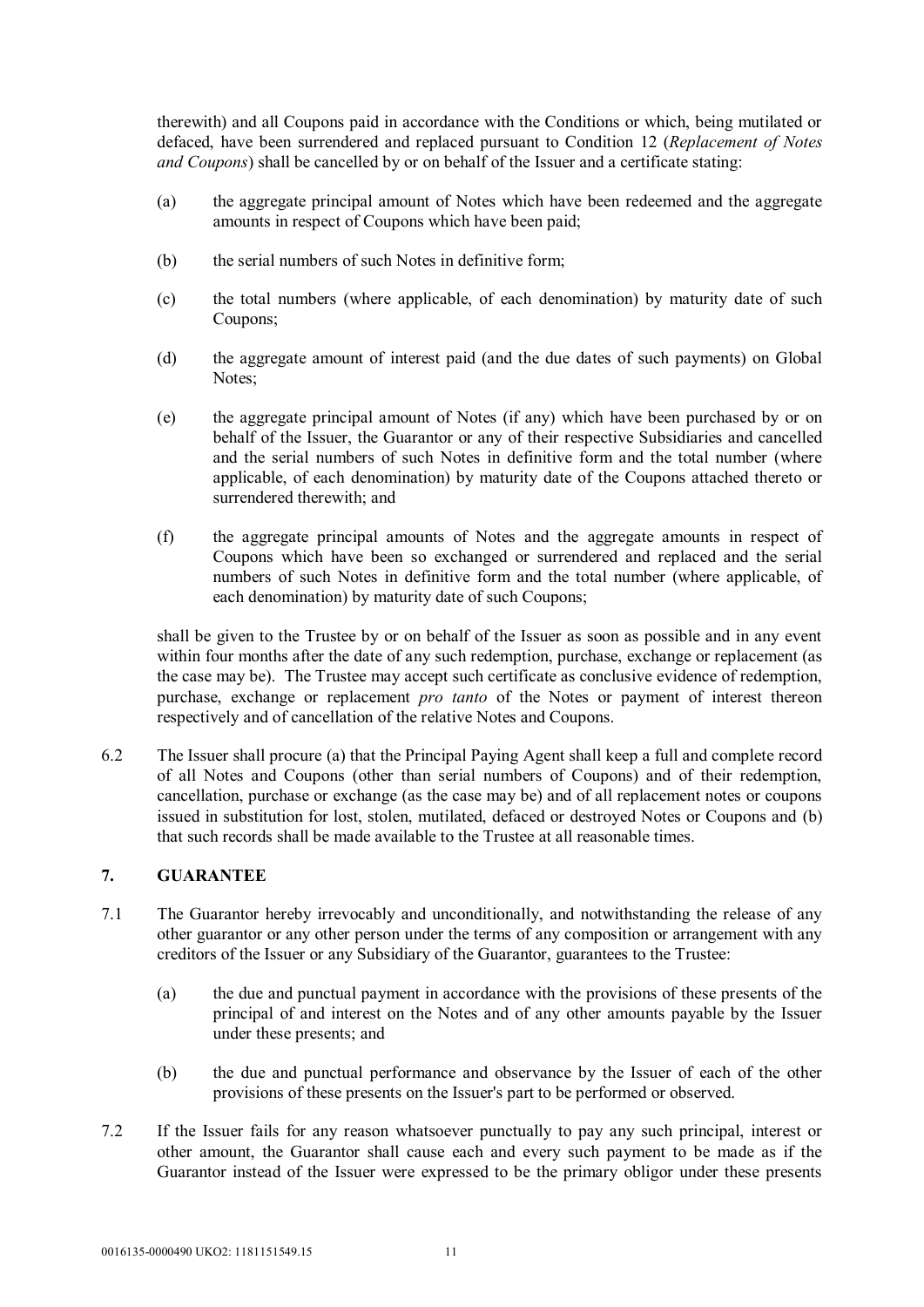and not merely as surety (but without affecting the nature of the Issuer's obligations) to the intent that the holder of the relevant Note or Coupon or the Trustee (as the case may be) shall, subject to Condition 8 (*Taxation*) and/or any undertaking given in addition thereto or in substitution therefor under these presents, receive the same amounts in respect of principal, interest or such other amount as would have been receivable had such payments been made by the Issuer.

- 7.3 If any sum which, although expressed to be payable by the Issuer under these presents, the Notes or the Coupons, is for any reason (whether or not now existing and whether or not now known or becoming known to the Issuer, the Guarantor, the Trustee or any Noteholder or Couponholder) not recoverable from the Guarantor on the basis of a guarantee then (a) it will nevertheless be recoverable from it as if it were the sole principal debtor and will be paid by it to the Trustee on demand and (b) as a separate and additional liability under these presents the Guarantor agrees, as a primary obligation, to indemnify each of the Trustee, each Noteholder and each Couponholder in respect of such sum by way of a full indemnity in the manner and currency as is provided for in the Notes, the Coupons or these presents (as the case may be) and to indemnify each Noteholder and each Couponholder against all losses, claims, costs, charges and expenses (together with any irrecoverable value added tax or other tax thereon) to which it may be subject or which it may incur in recovering such sum.
- 7.4 If any payment received by the Trustee or any Noteholder or Couponholder under the provisions of these presents shall (whether on the subsequent bankruptcy, insolvency or corporate reorganisation of the Issuer or, without limitation, on any other event) be avoided or set aside for any reason, such payment shall not be considered as discharging or diminishing the liability of the Guarantor and this guarantee shall continue to apply as if such payment had at all times remained owing by the Issuer and the Guarantor shall indemnify the Trustee and the Noteholders and/or Couponholders (as the case may be) in respect thereof PROVIDED THAT the obligations of the Issuer and/or the Guarantor under this subclause shall, as regards each payment made to the Trustee or any Noteholder or Couponholder which is avoided or set aside, be contingent upon such payment being reimbursed to the Issuer or other persons entitled through the Issuer.
- 7.5 The Guarantor hereby agrees that its obligations under this clause shall be unconditional and that the Guarantor shall be fully liable irrespective of the validity, regularity, legality or enforceability against the Issuer of, or of any defence or counter-claim whatsoever available to the Issuer in relation to, its obligations under these presents, whether or not any action has been taken to enforce the same or any judgment obtained against the Issuer, whether or not any of the other provisions of these presents have been modified, whether or not any time, indulgence, waiver, authorisation or consent has been granted to the Issuer by or on behalf of the Noteholders or the Couponholders or the Trustee, whether or not any determination has been made by the Trustee pursuant to subclause 19.1, whether or not there have been any dealings or transactions between the Issuer, any of the Noteholders or Couponholders or the Trustee, whether or not the Issuer has been dissolved, liquidated, merged, consolidated, bankrupted or has changed its status, functions, control or ownership, whether or not the Issuer has been prevented from making payment by foreign exchange provisions applicable at its place of registration or incorporation and whether or not any other circumstances have occurred which might otherwise constitute a legal or equitable discharge of or defence to a guarantor. Accordingly the validity of this guarantee shall not be affected by reason of any invalidity, irregularity, illegality or unenforceability of all or any of the obligations of the Issuer under these presents and this guarantee shall not be discharged nor shall the liability of the Guarantor under these presents be affected by any act, thing or omission or means whatever whereby its liability would not have been discharged if it had been the principal debtor.
- 7.6 Without prejudice to the provisions of subclause 9.1 the Trustee may determine from time to time whether or not it will enforce this guarantee which it may do without making any demand of or taking any proceedings against the Issuer and may from time to time make any arrangement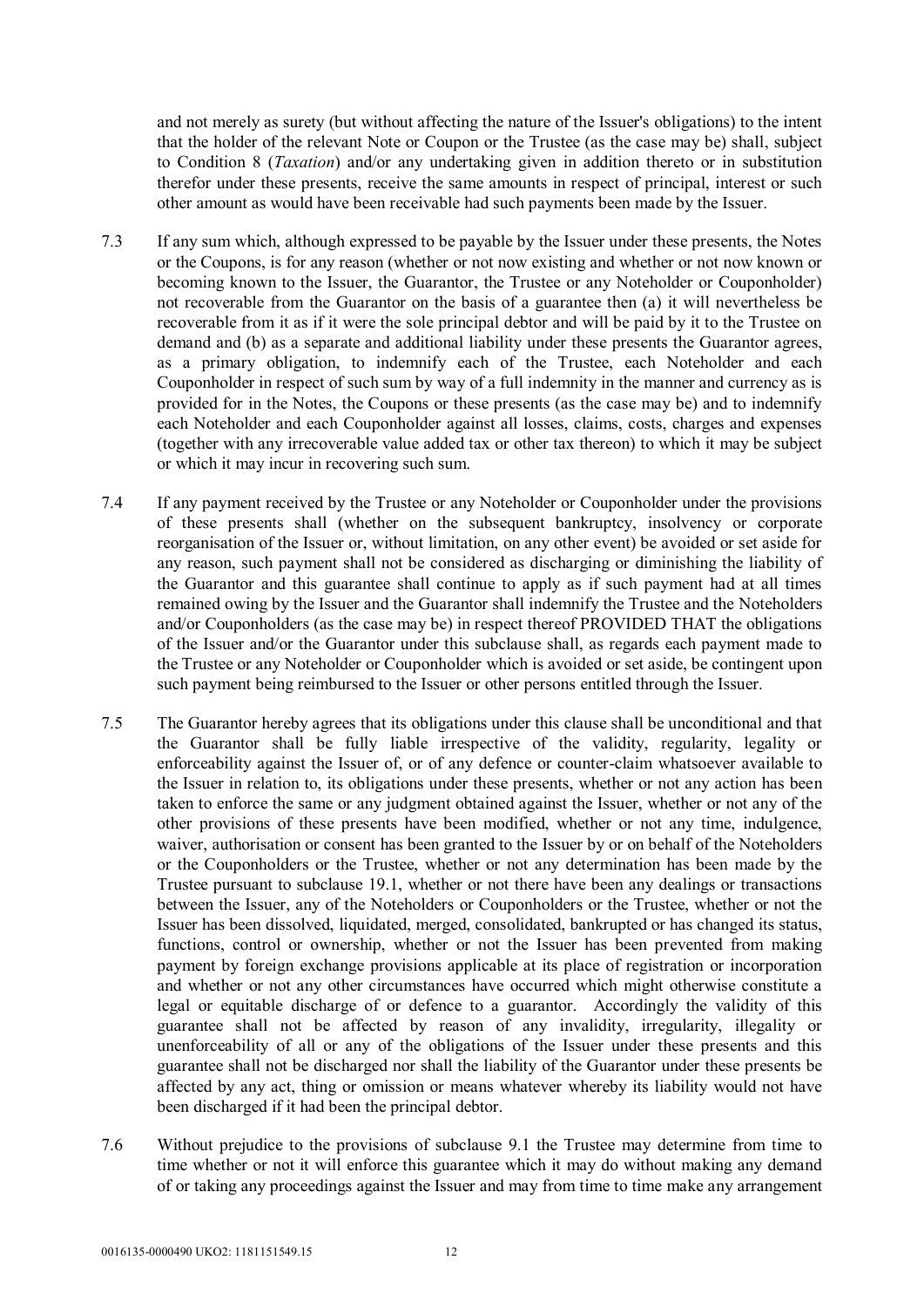or compromise with the Guarantor in relation to this guarantee which the Trustee may consider expedient in the interests of the Noteholders.

- 7.7 The Guarantor waives diligence, presentment, demand of payment, filing of claims with a court in the event of dissolution, liquidation, merger or bankruptcy of the Issuer, any right to require a proceeding first against the Issuer, protest or notice with respect to these presents or the indebtedness evidenced thereby and all demands whatsoever and covenants that this guarantee shall be a continuing guarantee, shall extend to the ultimate balance of all sums payable and obligations owed by the Issuer under these presents, shall not be discharged except by complete performance of the obligations in these presents and is additional to, and not instead of, any security or other guarantee or indemnity at any time existing in favour of any person, whether from the Guarantor or otherwise.
- 7.8 If any moneys shall become payable by the Guarantor under this guarantee the Guarantor shall not, so long as the same remain unpaid, without the prior written consent of the Trustee:
	- (a) in respect of any amounts paid or payable by it under this guarantee, exercise any rights of subrogation or contribution or, without limitation, any other right or remedy which may accrue to it in respect of or as a result of any such payment or any such obligation to make payment; or
	- (b) in respect of any other moneys for the time being due to the Guarantor by the Issuer, claim payment thereof or exercise any other right or remedy;

(including in either case claiming the benefit of any security or right of set-off or contribution or, on the liquidation of the Issuer, proving in competition with the Trustee). If, notwithstanding the foregoing, upon the bankruptcy, insolvency or liquidation of the Issuer, any payment or distribution of assets of the Issuer of any kind or character, whether in cash, property or securities, shall be received by the Guarantor before payment in full of all amounts payable under these presents shall have been made to the Noteholders, the Couponholders and the Trustee, such payment or distribution shall be received by the Guarantor on trust to pay the same over immediately to the Trustee for application in or towards the payment of all sums due and unpaid under these presents in accordance with clause 10.

- 7.9 Until all amounts which may be or become payable by the Issuer under these presents have been irrevocably paid in full, the Trustee may:
	- (a) refrain from applying or enforcing any other moneys, security or rights held or received by the Trustee in respect of those amounts, or apply and enforce the same in such manner and order as it sees fit (whether against those amounts or otherwise), and the Guarantor shall not be entitled to the benefit of the same; and
	- (b) hold in a suspense account any moneys received from the Guarantor or on account of the Guarantor's liability under this guarantee, without liability to pay interest on those moneys.
- 7.10 The obligations of the Guarantor under these presents constitute direct, unconditional and (subject to the provisions of Condition 4 (*Negative Pledge*)) unsecured obligations of the Guarantor and (subject as aforesaid) rank and will rank *pari passu* with all other outstanding unsecured and unsubordinated obligations of the Guarantor, present and future, but, in the event of insolvency, only to the extent permitted by applicable laws relating to creditors' rights.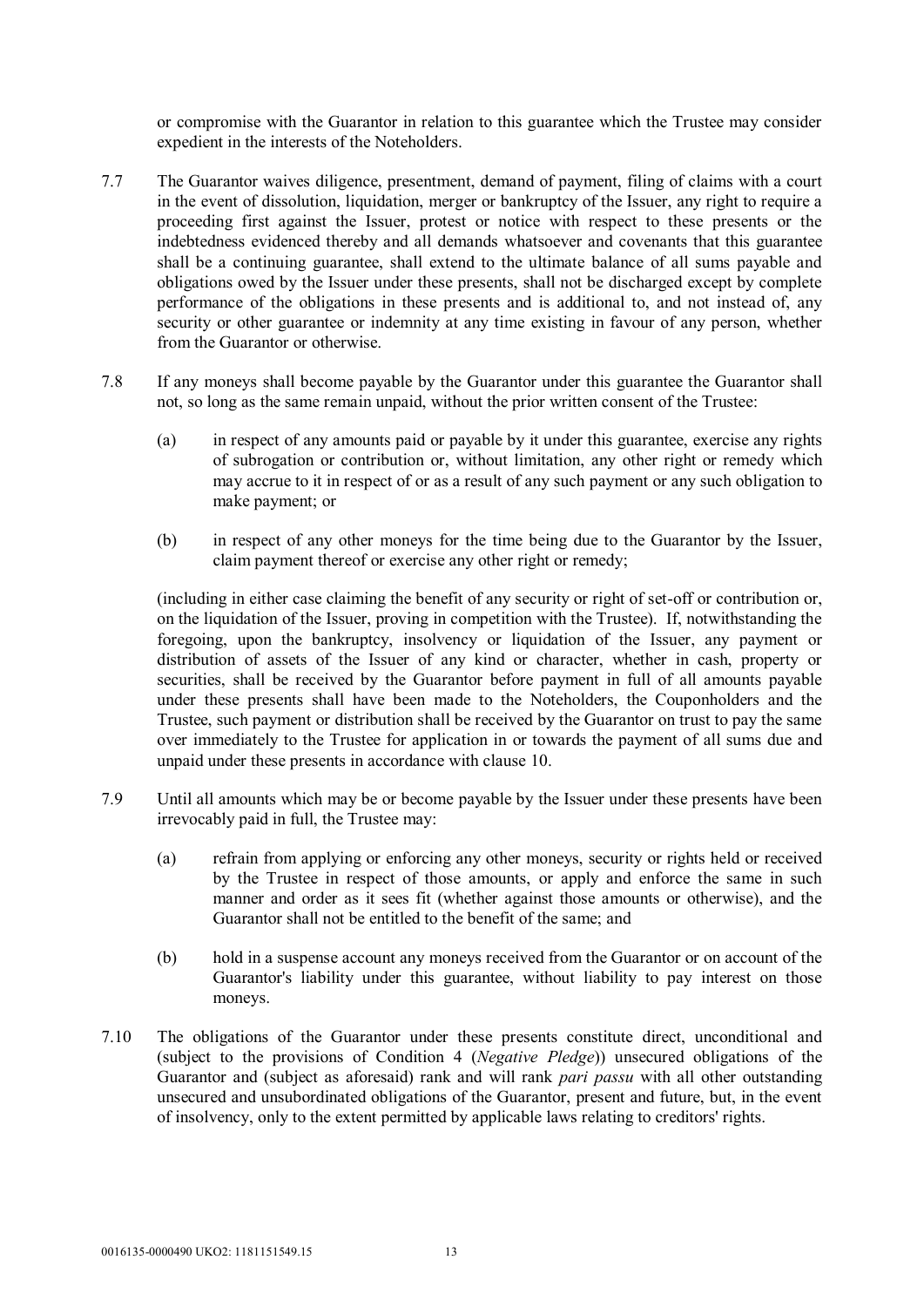# **8. ENFORCEMENT**

- 8.1 The Trustee may at any time, at its discretion and without notice, take such proceedings and/or other steps or action (including lodging an appeal in any proceedings) as it may think fit against or in relation to each of the Issuer and the Guarantor to enforce their respective obligations under these presents or otherwise.
- 8.2 Proof that as regards any specified Note or Coupon the Issuer or the Guarantor (as the case may be) has made default in paying any amount due in respect of such Note or Coupon shall (unless the contrary be proved) be sufficient evidence that the same default has been made as regards all other Notes or Coupons (as the case may be) in respect of which the relevant amount is due and payable.

# **9. ACTION, PROCEEDINGS AND INDEMNIFICATION**

- 9.1 The Trustee shall not be bound to take any action in relation to these presents (including but not limited to the giving of any notice pursuant to Condition 10 (*Events of Default*) or the taking of any proceedings and/or other steps or action mentioned in subclause 8.1) unless respectively directed or requested to do so (a) by an Extraordinary Resolution or (b) in writing by the holders of at least one-quarter in principal amount of the Notes then outstanding and in either case then only if it shall be indemnified and/or secured and/or pre-funded to its satisfaction against all Liabilities to which it may render itself liable or which it may incur by so doing.
- 9.2 Only the Trustee may enforce the provisions of these presents. No Noteholder or Couponholder shall be entitled to (i) take any steps or action against the Issuer or the Guarantor to enforce the performance of any of the provisions of these presents or (ii) take any other proceedings (including lodging an appeal in any proceedings) in respect of or concerning the Issuer or the Guarantor, in each case unless the Trustee having become bound as aforesaid to take any such action, steps or proceedings fails to do so within a reasonable period and such failure is continuing.

# **10. APPLICATION OF MONEYS**

All moneys received by the Trustee under these presents shall be held by the Trustee upon trust to apply them (subject to clause 12):

- (a) *First,* in payment or satisfaction of all Liabilities then due and unpaid incurred by or payable to the Trustee (including remuneration and other amounts payable to it under the Trust Deed) or any Appointee in carrying out its function under this Trust Deed;
- (b) *Secondly*, in or towards retention of an amount which the Trustee considers necessary to pay any amounts that may thereafter become due to be paid pursuant to this Trust Deed to it or any Appointee, to the extent it considers that moneys received by it thereafter under these presents may be insufficient and/or may not be received in time to pay such amounts;
- (c) *Thirdly,* in payment of all Liabilities incurred by or payable to the Agents (including remuneration and other amounts payable to them under the Agency Agreement) in carrying out their functions under the Agency Agreement;
- (d) *Fourthly*, in or towards payment *pari passu* and rateably of all principal and interest then due and unpaid in respect of the Notes; and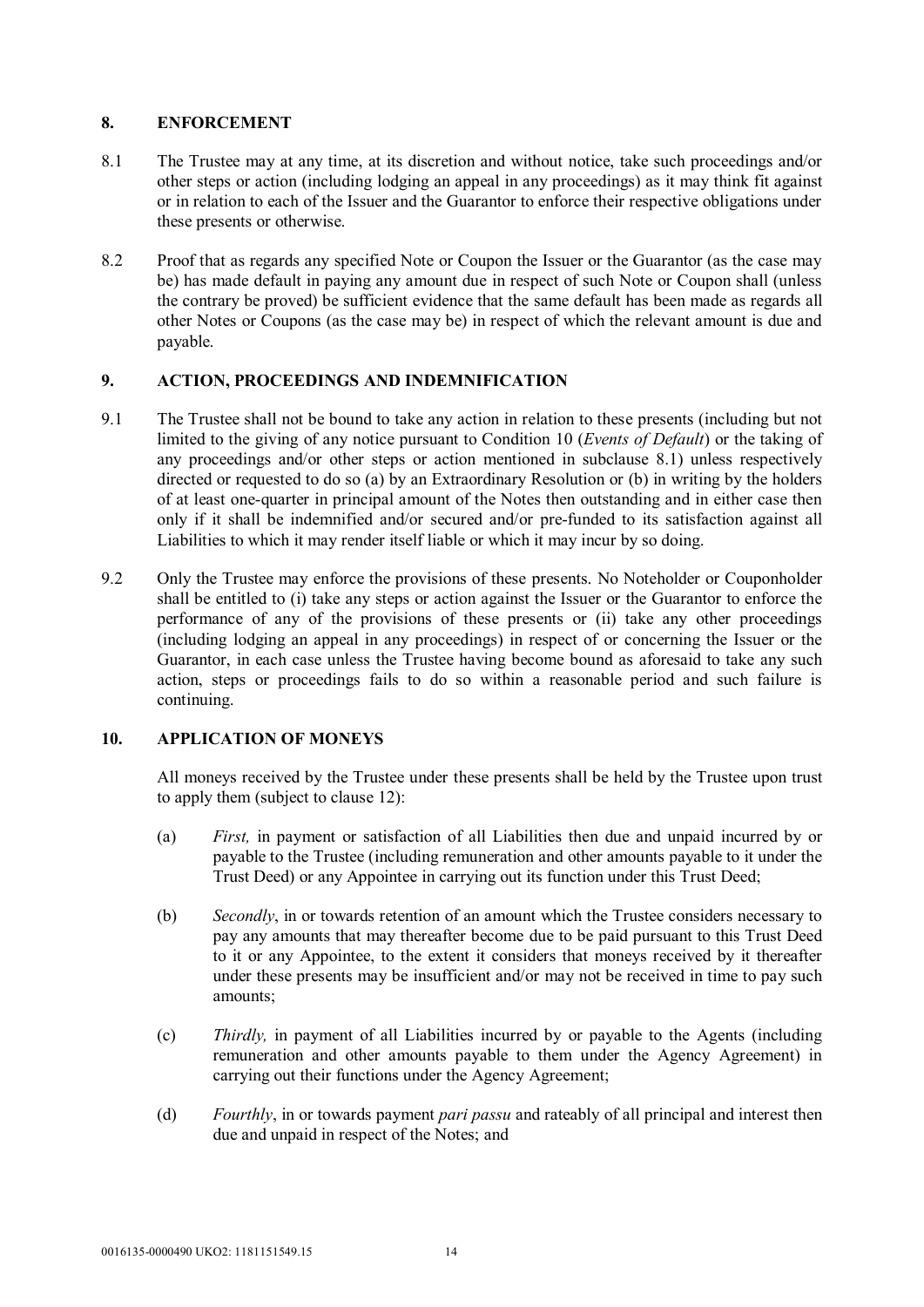(e) *Fifthly*, in payment of the balance (if any) to the Issuer (without prejudice to, or liability in respect of, any question as to how such payment to the Issuer shall be dealt with as between the Issuer, the Guarantor and any other person).

Without prejudice to this clause 10, if the Trustee holds any moneys which represent principal or interest in respect of Notes which have become void or in respect of which claims have been prescribed under Condition 9 (*Prescription*), the Trustee will hold such moneys on the above trusts.

# **11. NOTICE OF PAYMENTS**

The Trustee shall give notice to the Noteholders in accordance with Condition 13 (*Notices*) of the day fixed for any payment to them under clause 10. Such payment may be made in accordance with Condition 6 (*Payment*) and any payment so made shall be a good discharge to the Trustee.

#### **12. INVESTMENT BY TRUSTEE**

- 12.1 The Trustee may at its discretion and pending payment deposit moneys at any time available for the payment of principal and interest on the Notes in some or one of the deposits hereinafter authorised for such periods as it may consider expedient with power from time to time at the like discretion to vary such deposits and to accumulate such deposits and the resulting interest and other income derived therefrom. The accumulated deposits shall be applied under clause 10. All interest and other income deriving from such deposits shall be applied first in payment or satisfaction of all amounts then due and unpaid under clause 15 to the Trustee and/or any Appointee and otherwise held for the benefit of and paid to the Noteholders or the holders of the related Coupons, as the case may be.
- 12.2 Moneys held by the Trustee may at its election be placed on deposit into an account bearing a market rate interest (and for the avoidance of doubt, the Trustee shall not be required to obtain best rates, be responsible for any loss occasioned by such deposit or exercise any other form of investment discretion with respect to such deposits) in the name or under the control of the Trustee at such bank or other financial institution and in such currency as the Trustee may think fit in light of the cash needs of the transaction and not for purposes of generating income. If such moneys are placed on deposit with a bank or financial institution which is a subsidiary, holding company, affiliate or associated company of the Trustee, it need only account for an amount of interest equal to the standard amount of interest payable by it on a deposit to an independent customer.
- 12.3 The Trustee may at its discretion accumulate such moneys until the accumulations, together with any other funds for the time being under the control of the Trustee and available for such purpose, amount to at least 10 per cent, of the principal amount of the relevant Notes then outstanding and then such accumulations and funds (after deduction of, or provision for, any applicable taxes) shall be applied as set out above. For the avoidance of doubt, the Trustee shall in no circumstances, have any discretion to invest any moneys referred to in this Clause 12.3 in any investments or other assets.

# **13. PARTIAL PAYMENTS**

Upon any payment under clause 10 (other than payment in full against surrender of a Note or Coupon) the Note or Coupon in respect of which such payment is made shall be produced to the Trustee or the Paying Agent by or through whom such payment is made and the Trustee shall or shall cause such Paying Agent to enface thereon a memorandum of the amount and the date of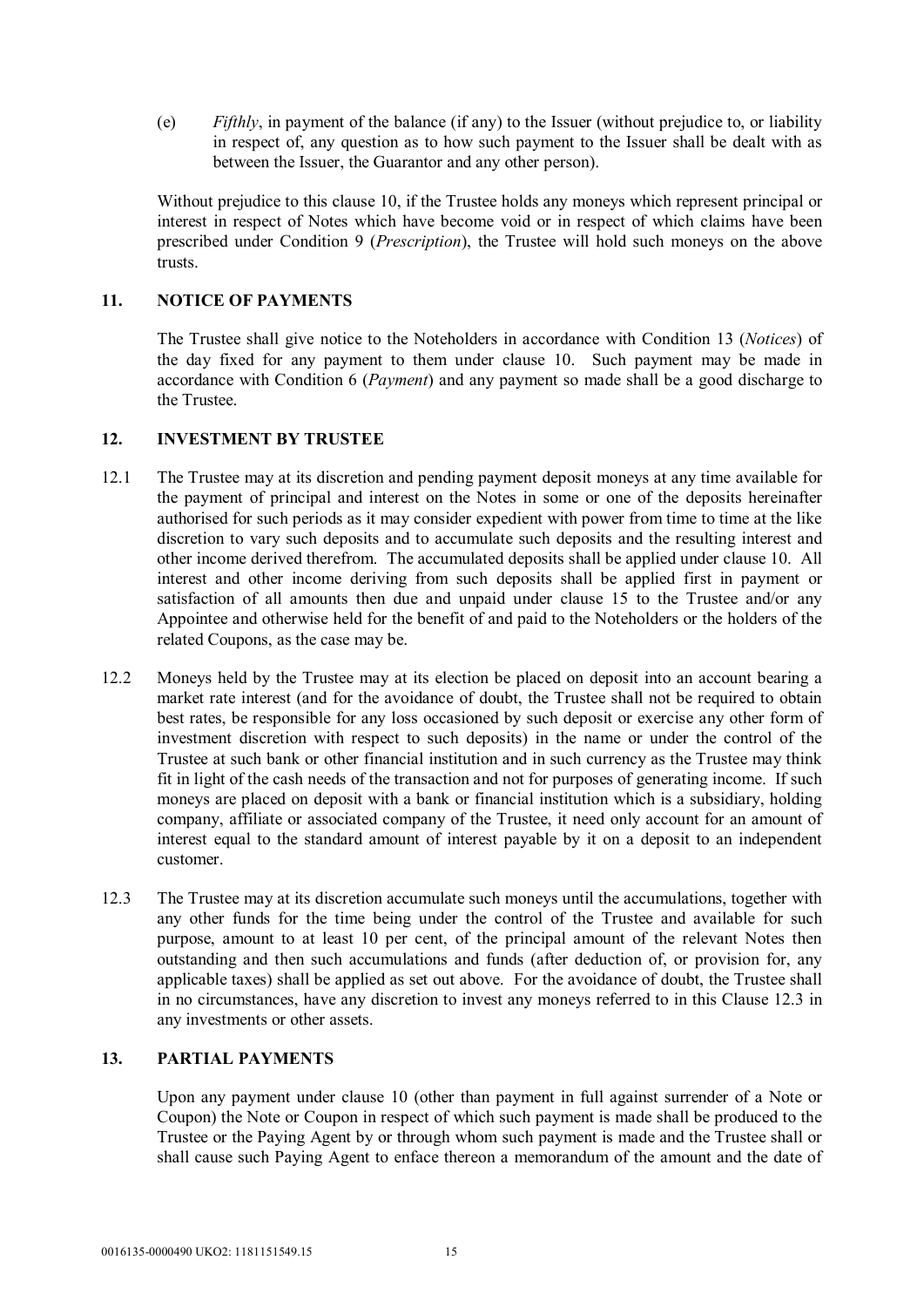payment but the Trustee may in any particular case dispense with such production and enfacement upon such indemnity being given as it shall think sufficient.

# **14. COVENANTS BY THE ISSUER AND THE GUARANTOR**

So long as any of the Notes remains outstanding (or, in the case of paragraphs (h), (i), (l), (m), (n) and (p), so long as any of the Notes or Coupons remains liable to prescription) each of the Issuer and the Guarantor severally covenants with the Trustee that it shall:

- (a) at all times carry on and conduct its affairs and procure its Subsidiaries to carry on and conduct their respective affairs in a proper and efficient manner;
- (b) give or procure to be given to the Trustee such opinions, certificates, information and evidence as it shall require and in such form as it shall require (including without limitation the procurement by the Issuer or the Guarantor (as the case may be) of all such certificates called for by the Trustee pursuant to subclause 16(c)) for the purpose of the discharge or exercise of the duties, trusts, powers, authorities and discretions vested in it under these presents or by operation of law;
- (c) cause to be prepared and certified by the Auditors in respect of each financial accounting period accounts in such form as will comply with all relevant legal and accounting requirements and all requirements for the time being of the London Stock Exchange;
- (d) at all times keep and procure its Subsidiaries to keep proper books of account and allow and procure its Subsidiaries to allow the Trustee and any person appointed by the Trustee to whom the Issuer, the Guarantor or the relevant Subsidiary (as the case may be) shall have no reasonable objection free access to such books of account at all reasonable times during normal business hours;
- (e) send to the Trustee (in addition to any copies to which it may be entitled as a holder of any securities of the Issuer or the Guarantor) two copies in English of every balance sheet, profit and loss account, report, circular and notice of general meeting and every other document issued or sent to its shareholders together with any of the foregoing, and every document issued or sent to holders of securities other than its shareholders (including the Noteholders) as soon as practicable after the issue or publication thereof;
- (f) forthwith give notice in writing to the Trustee of the coming into existence of any security interest which would require any security to be given to the Notes pursuant to Condition 4 (*Negative Pledge*) or of the occurrence of any Event of Default, Potential Event of Default or Put Event;
- (g) give to the Trustee (i) within seven days after demand by the Trustee therefor and (ii) (without the necessity for any such demand) promptly after the publication of its audited accounts in respect of each financial period commencing with the financial period ending 30 September 2021 and in any event not later than 180 days after the end of each such financial period a certificate in or substantially in the form set out in Schedule 4 signed by an Authorised Signatory of the Issuer and an Authorised Signatory of the Guarantor to the effect that, as at a date not more than seven days before delivering such certificate (the **certification date**), to the best of the knowledge, information and belief of the Authorised Signatories (having made all reasonable enquiries) there did not exist and had not existed since the certification date of the previous certificate (or in the case of the first such certificate the date hereof) any Event of Default, a Potential Event of Default or Put Event (or if such exists or existed specifying the same) and that during the period from and including the certification date of the last such certificate (or in the case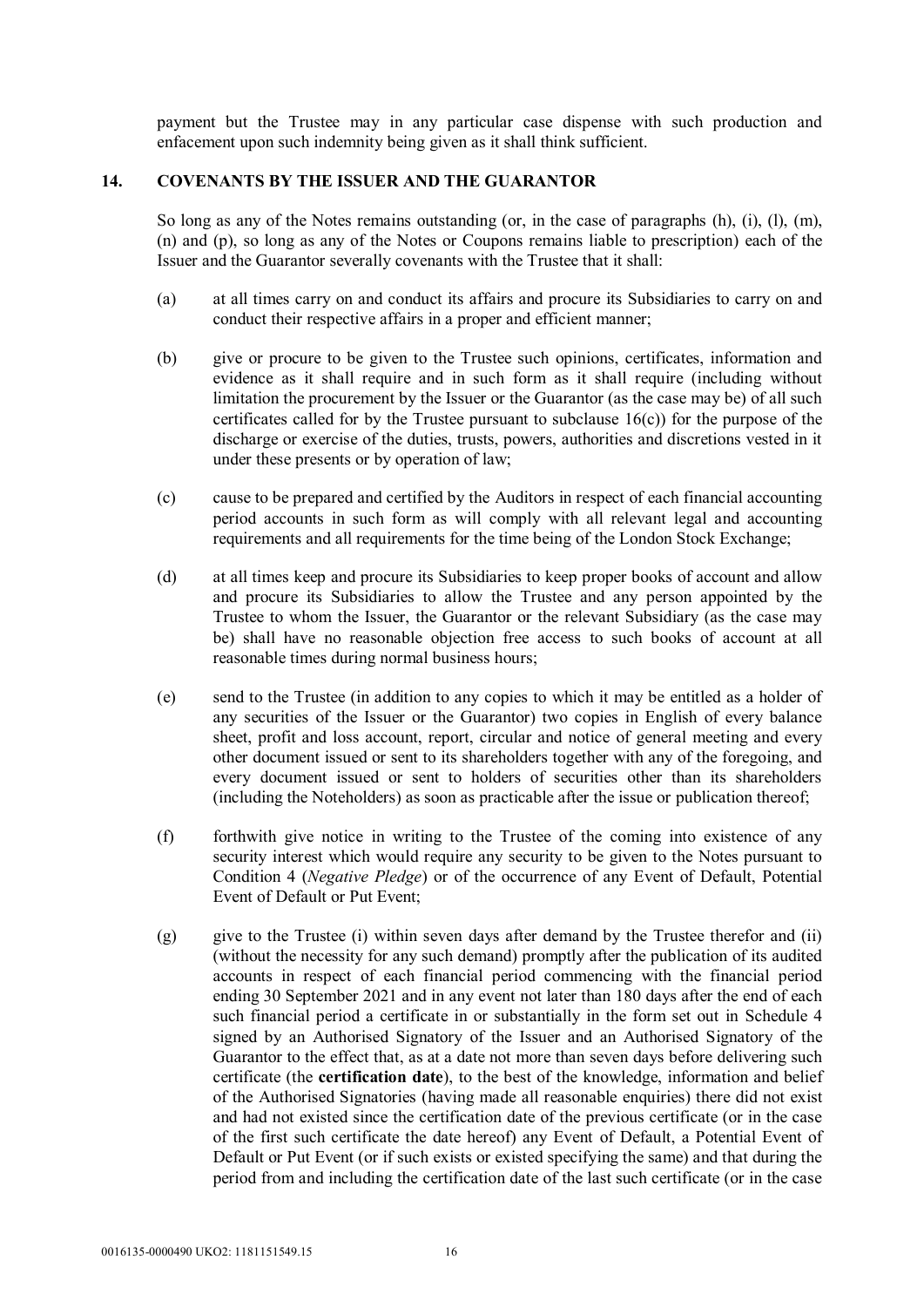of the first such certificate the date hereof) to and including the certification date of such certificate each of the Issuer and the Guarantor has complied with all its obligations contained in these presents or (if such is not the case) specifying the respects in which it has not complied. Such certificates shall be accompanied in each case by an up-to-date list of the Authorised Signatories of the Issuer and the Guarantor and each of their specimen signatures. The Trustee shall be entitled to rely conclusively upon such certificates and such list and shall not be liable to any person by reason thereof;

- (h) at all times execute and do all such further documents, acts and things as may be necessary at any time or times in the reasonable opinion of the Trustee to give effect to these presents;
- (i) at all times maintain Paying Agents in accordance with the Conditions;
- (j) notify or procure the Principal Paying Agent to notify the Trustee promptly in the event that the Principal Paying Agent does not, on or before the due date for any payment in respect of the Notes or any of them or any of the Coupons, receive unconditionally pursuant to the Agency Agreement payment of the full amount in the requisite currency of the moneys payable on such due date on all such Notes or Coupons as the case may be;
- (k) in the event of the unconditional payment to the Principal Paying Agent or the Trustee of any sum due in respect of the Notes or any of them or any of the Coupons being made after the due date for payment thereof forthwith give or procure to be given notice to the relevant Noteholders in accordance with Condition 13 (*Notices*) that such payment has been made;
- (l) give notice to the Noteholders in accordance with Condition 13 (*Notices*) of any appointment, resignation or removal of any Paying Agent (other than the appointment of the initial Paying Agents) after having obtained the prior written approval of the Trustee thereto or any change of any Paying Agent's specified office and (except as provided by the Agency Agreement or the Conditions) at least 30 days prior to such event taking effect; PROVIDED ALWAYS THAT so long as any of the Notes or Coupons remains liable to prescription in the case of the termination of the appointment of the Principal Paying Agent no such termination shall take effect until a Principal Paying Agent has been appointed on terms previously approved in writing by the Trustee;
- (m) send to the Trustee, not less than 14 days prior to which any such notice is to be given, the form of every notice to be given to the Noteholders in accordance with Condition 13 (*Notices*) and obtain the prior written approval of the Trustee to, and promptly give to the Trustee two copies of, the final form of every notice to be given to the Noteholders in accordance with Condition 13 (*Notices*) (such approval, unless so expressed, not to constitute approval for the purposes of Section 21 of the FSMA of a communication within the meaning of Section 21 of the FSMA);
- (n) comply with and perform all its obligations under the Agency Agreement and use its reasonable endeavours to procure that the Paying Agents comply with and perform all their respective obligations thereunder and any notice given by the Trustee pursuant to Clause 2.3(a)(i) and not make any amendment or modification to such Agreement without the prior written approval of the Trustee;
- (o) in order to enable the Trustee to ascertain the principal amount of Notes for the time being outstanding for any of the purposes referred to in the proviso to the definition of **outstanding** in Clause 1, deliver to the Trustee forthwith upon being so requested in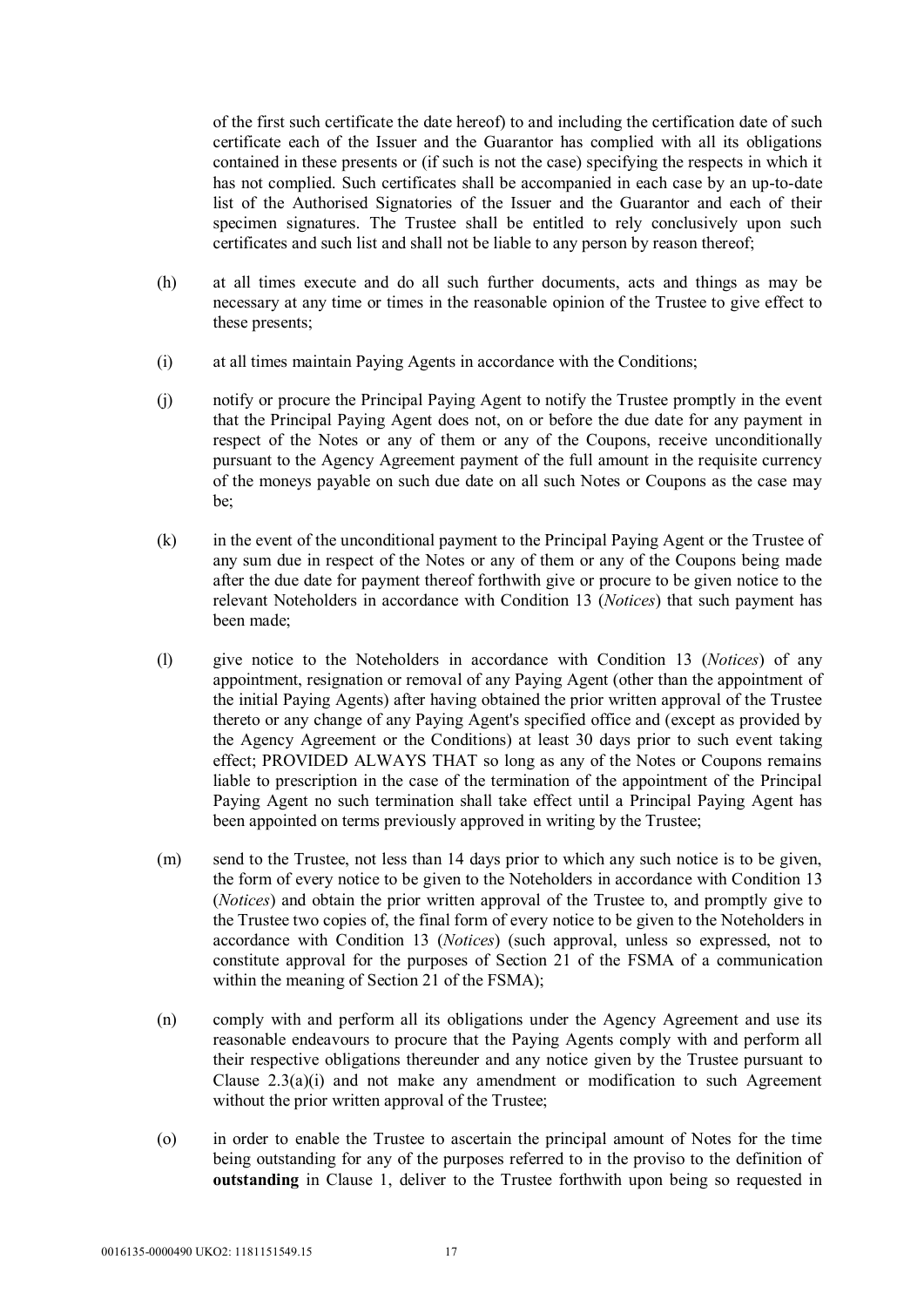writing by the Trustee a certificate in writing signed by an Authorised Signatory of the Issuer or an Authorised Signatory of the Guarantor (as appropriate) setting out the total number and aggregate principal amount of Notes which:

- (i) up to and including the date of such certificate have been purchased by the Issuer, the Guarantor or any Subsidiary of the Issuer and/ or Guarantor; and
- (ii) are at the date of such certificate held by, for the benefit of, or on behalf of, the Issuer, the Guarantor, any Subsidiary of the Issuer and/or Guarantor, any holding company of the Guarantor or any other Subsidiary of such holding company;
- (p) procure its Subsidiaries to comply with all (if any) applicable provisions of Condition 7 (*Redemption and Purchase*);
- (q) procure that each of the Paying Agents makes available for inspection by Noteholders and Couponholders at its specified office copies of these presents, the Agency Agreement and the then latest audited balance sheet and profit and loss account (consolidated if applicable) of the Issuer and the Guarantor; and
- (r) give to the Trustee, as soon as reasonably practicable after the acquisition or disposal of any company which thereby becomes or ceases to be a Material Subsidiary or after any transfer is made to any Subsidiary of the Issuer and/or Guarantor which thereby becomes a Material Subsidiary, a certificate by an Authorised Signatory of the Issuer and/or Guarantor addressed to the Issuer Guarantor and/or the Trustee (with a form and content satisfactory to the Trustee) to such effect and within 60 days of the Issue Date and thereafter at the time specified in subparagraph  $(g)(ii)$  above, a certificate by an Authorised Signatory of the Issuer and/or Guarantor addressed to the Trustee confirming those Subsidiaries of the Issuer that are Material Subsidiaries;
- (s) upon due surrender in accordance with the Conditions, pay the face value of all Coupons appertaining to all Notes purchased by the Issuer, the Guarantor or any Subsidiary of the Issuer and/or Guarantor;
- (t) prior to making any modification or amendment or supplement to these presents, procure the delivery of (a) legal opinion(s) as to English and any other relevant law, addressed to the Trustee, dated the date of such modification or amendment or supplement, as the case may be, and in a form acceptable to the Trustee from legal advisers acceptable to the Trustee;
- (u) give notice to the Trustee of the proposed redemption of the Notes at least 5 business days in London prior to the giving of any notice of redemption in respect of such Notes pursuant to Condition 13 (*Notices*);
- (v) if payments of principal or interest in respect of the Notes or the Coupons by the Issuer or the Guarantor shall become subject generally to the taxing jurisdiction of any territory or any political sub-division or any authority therein or thereof having power to tax other than or in addition to the United Kingdom or any such political sub-division or any such authority therein or thereof, immediately upon becoming aware thereof notify the Trustee of such event and (unless the Trustee otherwise agrees) enter forthwith into a trust deed supplemental to this Trust Deed, giving to the Trustee an undertaking or covenant in form and manner satisfactory to the Trustee in terms corresponding to the terms of Condition 8 (*Taxation*) with the substitution for (or, as the case may be, the addition to) the references therein to the United Kingdom or any political sub division or any authority therein or thereof having power to tax of references to that other or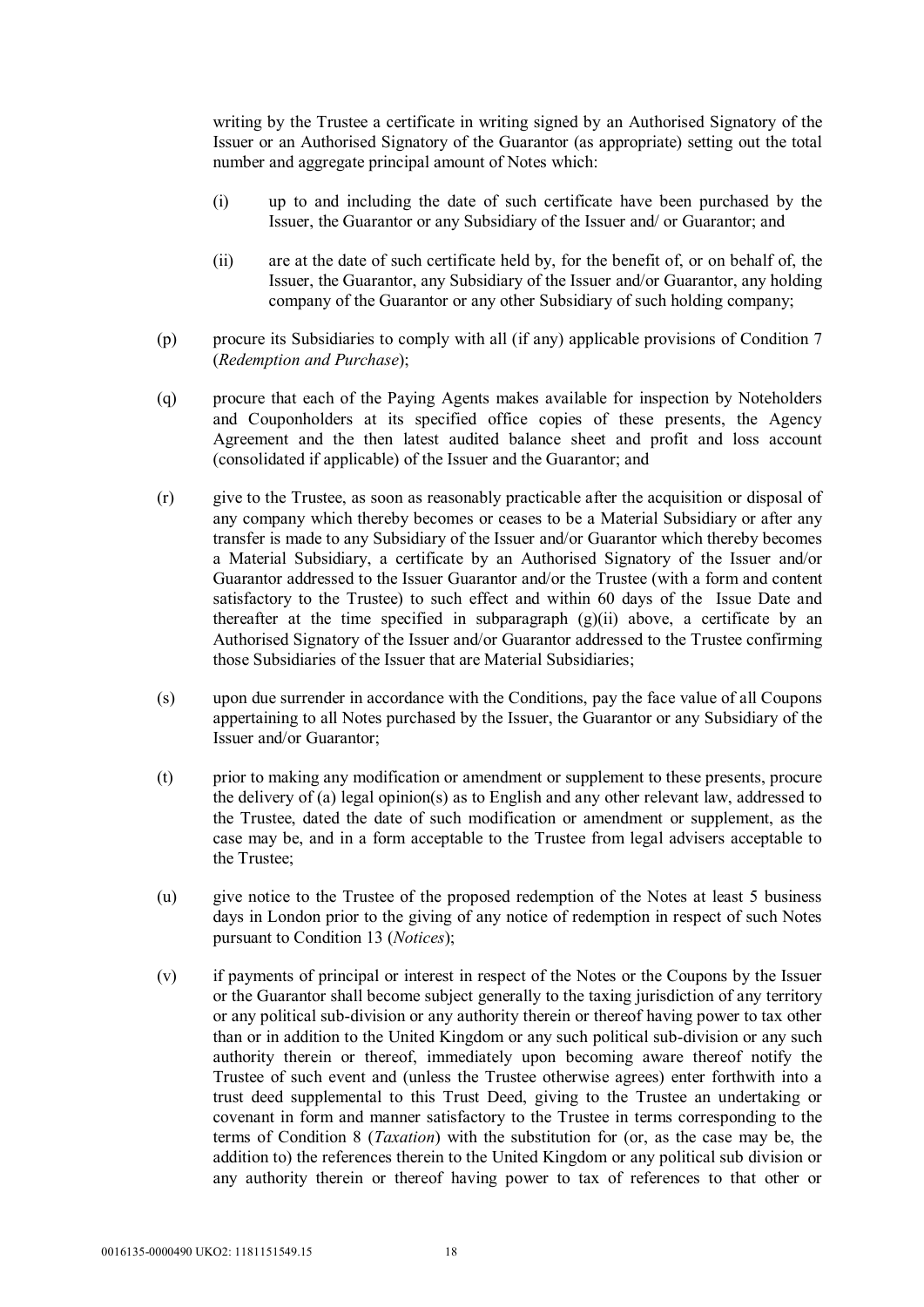additional territory or any political sub-division or any authority therein or thereof having power to tax to whose taxing jurisdiction such payments shall have become subject as aforesaid, such supplemental trust deed also (where applicable) to modify Condition 7.2 (*Redemption for Taxation Reasons*) so that such Condition shall make reference to the other or additional territory, any political sub-division and any authority therein or thereof having power to tax; and

(w) the Issuer shall, within ten business days of a written request by the Trustee, supply to the Trustee such forms, documentation and other information relating to it, its operations, or the Notes as the Trustee reasonably requests for the purposes of the Trustee's compliance with Applicable Law and shall notify the Trustee reasonably promptly in the event that it becomes aware that any of the forms, documentation or other information provided by the Issuer is (or becomes) inaccurate in any material respect; provided, however, the Issuer shall not be required to provide any forms, documentation or other information pursuant to this clause to the extent that: (i) any such form, documentation or other information (or the information required to be provided on such form or documentation) is not reasonably available to the Issuer and cannot be obtained by the Issuer using reasonable efforts; or (ii) doing so would or might in the reasonable opinion of the issuer constitute a breach of any: (a) Applicable Law; (b) fiduciary duty; or (c) duty of confidentiality. For purposes of this Clause 14(w), **Applicable Law** shall be deemed to include (i) any rule or practice of any Authority by which any party to this Trust Deed is bound or with which it is accustomed to comply; (ii) any agreement between any Authorities; and (iii) any agreement between any Authority and any party to this Trust Deed that is customarily entered into by institutions of a similar nature.

#### **15. REMUNERATION AND INDEMNIFICATION OF TRUSTEE**

- 15.1 The Issuer shall pay to the Trustee remuneration for its services as trustee as from the date of this Trust Deed, such remuneration to be at such rate as may from time to time be agreed in writing between the Issuer and the Trustee. Such remuneration shall accrue from day to day and be payable (in priority to payments to the Noteholders and Couponholders) up to and including the date when, all the Notes having become due for redemption, the redemption moneys and interest thereon to the date of redemption have been paid to the Principal Paying Agent or, as the case may be, the Trustee PROVIDED THAT if upon due presentation of any Note or Coupon the moneys due in respect thereof is improperly withheld or refused, remuneration will commence again to accrue.
- 15.2 In the event of the occurrence of an Event of Default, a Potential Event of Default or a Put Event, the Issuer hereby agrees that the Trustee shall be entitled to be paid additional remuneration, which may be calculated at its normal hourly rates in force from time to time. In any other case, if the Trustee considers it expedient or necessary or is requested by the Issuer or the Guarantor to undertake duties which the Trustee and the Issuer agree to be of an exceptional nature or otherwise outside the scope of the normal duties of the Trustee under these presents the Issuer shall pay to the Trustee such additional remuneration as shall be agreed between them (and which may be calculated by reference to the Trustee's normal hourly rates in force from time to time).
- 15.3 The Issuer shall in addition pay to the Trustee an amount equal to the amount of any value added tax or similar tax properly chargeable thereon (to the extent that the Trustee or another member of its group is required to account to any tax authority for that value added tax) in respect of its remuneration under these presents.
- 15.4 In the event of the Trustee and the Issuer failing to agree: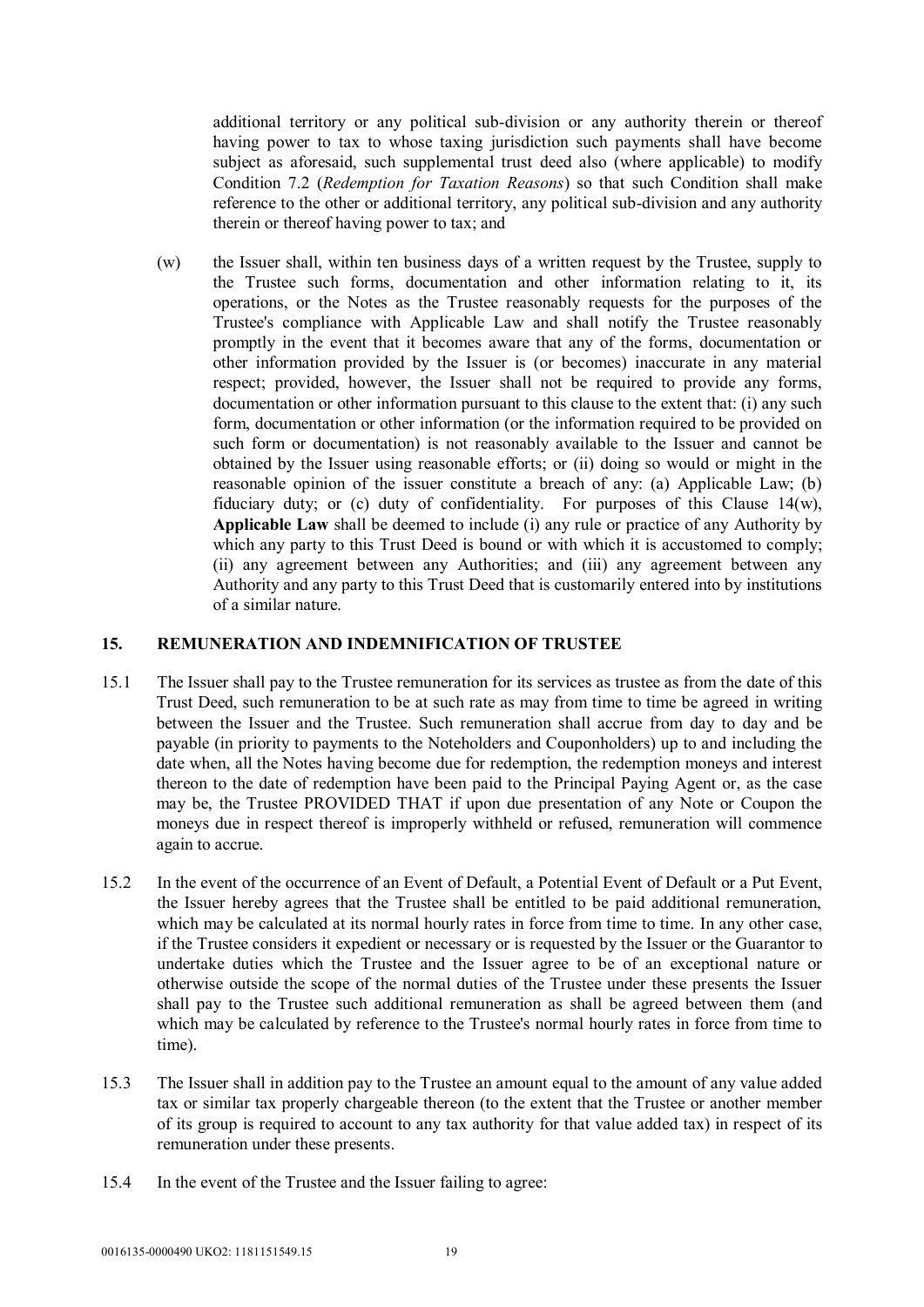- (a) (in a case to which subclause 15.1 above applies) upon the amount of the remuneration; or
- (b) (in a case to which subclause 15.2 above applies) upon whether such duties shall be of an exceptional nature or otherwise outside the scope of the normal duties of the Trustee under these presents, or upon such additional remuneration,

such matters shall be determined by a person (acting as an expert and not as an arbitrator) selected by the Trustee and approved by the Issuer or, failing such approval, nominated (on the application of the Trustee) by the President for the time being of The Law Society of England and Wales (the expenses involved in such nomination and the fees of such person being payable by the Issuer) and the determination of any such person shall be final and binding upon the Trustee and the Issuer.

- 15.5 Without prejudice to the right of indemnity by law given to trustees, each of the Issuer and the Guarantor shall jointly and severally indemnify the Trustee and every Appointee and keep it or him indemnified against all properly incurred Liabilities to which it or he may be or become subject or which may be incurred by it or him in the preparation and execution or purported execution of any of its or his trusts, powers, authorities and discretions under these presents or its or his functions under any such appointment or in respect of any other matter or thing done or omitted in any way relating to these presents or any such appointment (including all Liabilities incurred in disputing or defending any of the foregoing).
- 15.6 The Issuer (falling whom the Guarantor) shall also pay or discharge all properly incurred Liabilities incurred by the Trustee in relation to the preparation and execution of, the exercise of its powers and the performance of its duties under, and in any other manner relating to, these presents, including but not limited to travelling expenses and any stamp, issue, registration, documentary and other taxes or duties paid or payable by the Trustee in connection with any action taken or contemplated by or on behalf of the Trustee for enforcing these presents.
- 15.7 All amounts payable pursuant to subclauses 15.5 and 15.6 shall be payable by the Issuer or the Guarantor, as the case may be, on the date specified in a demand by the Trustee and in the case of payments actually made by the Trustee prior to such demand shall carry interest at the Bank of England base rate (on the date on which payment was made by the Trustee) from the date such demand is made, and in all other cases shall (if not paid within 30 days after the date of such demand or, if such demand specifies that payment is to be made on an earlier date, on such earlier date) carry interest at such rate from such thirtieth day of such other date specified in such demand. All remuneration payable to the Trustee shall carry interest at such rate from the due date therefor.
- 15.8 The Issuer hereby further undertakes to the Trustee that all monies payable by the Issuer to the Trustee under this clause shall be made without set-off or counterclaim unless compelled by law in which event the Issuer will pay such additional amounts as will result in the receipt by the Trustee of the amounts which would otherwise have been payable by the Issuer to the Trustee under this clause in the absence of any such set-off or counterclaim.
- 15.9 Unless otherwise specifically stated in any discharge of these presents the provisions of this clause 15 shall continue in full force and effect notwithstanding such discharge and whether or not the Trustee is the then trustee of these presents.

# **16. SUPPLEMENT TO TRUSTEE ACTS**

Section 1 of the Trustee Act 2000 shall not apply to the duties of the Trustee in relation to the trusts constituted by these presents. Where there are any inconsistencies between the Trustee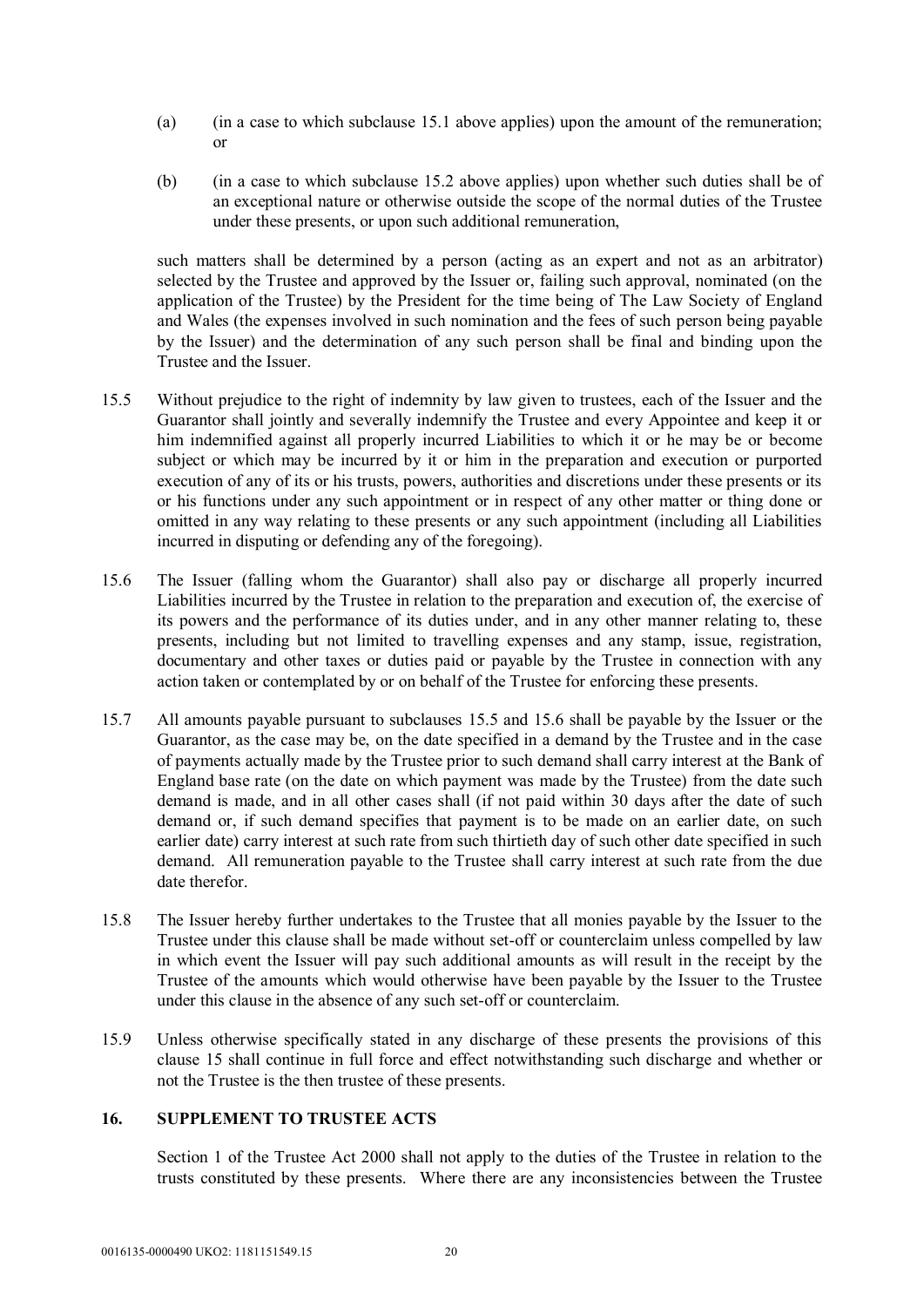Acts and the provisions of these presents, the provisions of these presents shall, to the extent allowed by law, prevail and, in the case of any such inconsistency with the Trustee Act 2000, the provisions of these presents shall constitute a restriction or exclusion for the purposes of that Act. The Trustee shall have all the powers conferred upon trustees by the Trustee Acts and by way of supplement thereto it is expressly declared as follows:

- (a) The Trustee may in relation to these presents act on the advice or opinion, report of or any information (whether addressed to the Trustee or not) obtained from any lawyer, valuer, accountant (including any auditor), surveyor, banker, broker, auctioneer or other expert whether obtained by the Issuer, the Guarantor, the Trustee or otherwise, whether or not addressed to the Trustee and whether or not the advice or opinion, report of or any information or any engagement letter or other related document contains a monetary cap or other limit of liability or limits the scope and/or basis of such advice or opinion, report of or any information and shall not be responsible for any Liability that may be occasioned by so acting.
- (b) Any such advice, opinion, report or information may be sent or obtained by letter, facsimile transmission or e-mail and the Trustee shall not be liable for acting on any advice, opinion or information purporting to be conveyed by any such letter, facsimile transmission or e-mail although the same shall contain some error or shall not be authentic.
- (c) If the Trustee, in the exercise of its functions, requires to be satisfied or to have information as to any fact or the expediency of any act, the Trustee may call for and shall be at liberty to accept as sufficient evidence of any fact or matter or the expediency of any transaction or thing a certificate signed by any one Authorised Signatory of the Issuer and/or by any Authorised Signatory of the Guarantor and the Trustee shall not be bound in any such case to call for further evidence or be responsible for any Liability that may be occasioned by it or any other person acting on such certificate.
- (d) The Trustee shall be at liberty to hold these presents and any other documents relating thereto or to deposit them in any part of the world with any banker or banking company or company whose business includes undertaking the safe custody of documents or lawyer or firm of lawyers considered by the Trustee to be of good repute and the Trustee shall not be responsible for or required to insure against any Liability incurred in connection with any such holding or deposit and may pay all sums required to be paid on account of or in respect of any such deposit.
- (e) The Trustee shall not be responsible for the receipt or application of the proceeds of the issue of any of the Notes by the Issuer, the exchange of any Global Note for another Global Note or definitive Notes or the delivery of any Global Note or definitive Notes to the person(s) entitled to it or them.
- (f) The Trustee shall not be bound to give notice to any person of the execution of any documents comprised or referred to in these presents or to take any steps to ascertain whether any Event of Default, a Potential Event of Default or Put Event has happened and, until it shall have actual knowledge or express written notice pursuant to these presents to the contrary, the Trustee shall be entitled to assume that no Event of Default, Potential Event of Default or Put Event has happened and that each of the Issuer and the Guarantor is observing and performing all its obligations under these presents.
- (g) Save as expressly otherwise provided in these presents, the Trustee shall have absolute and uncontrolled discretion as to the exercise or non-exercise of its trusts, powers, authorities and discretions under these presents (the exercise or non-exercise of which as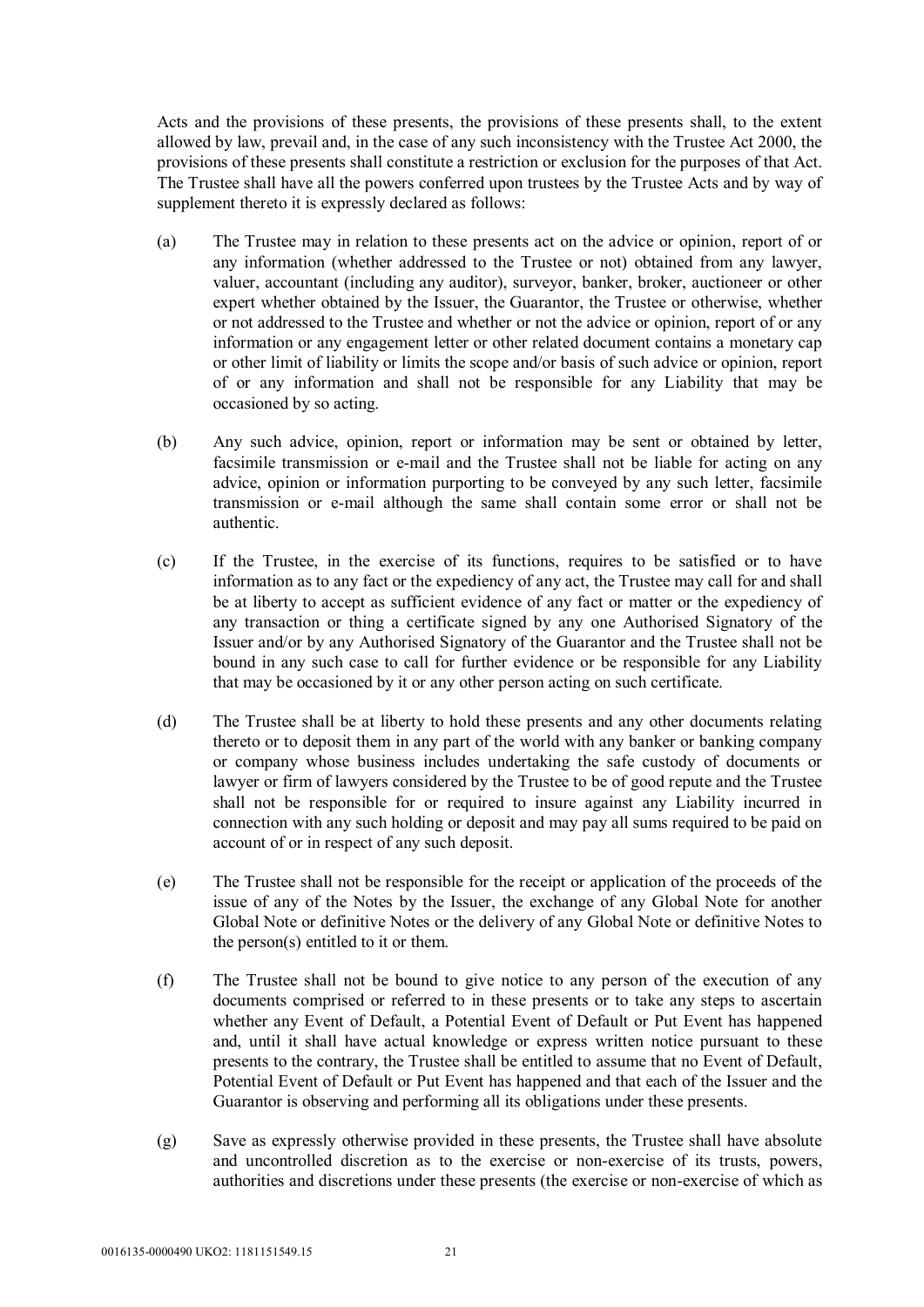between the Trustee and the Noteholders and Couponholders shall be conclusive and binding on the Noteholders and Couponholders) and shall not be responsible for any Liability which may result from their exercise or non-exercise and in particular the Trustee shall not be bound to act at the request or direction of the Noteholders or otherwise under any provision of these presents or to take at such request or direction or otherwise any other action under any provision of these presents, without prejudice to the generality of subclause 9.1, unless it shall first be indemnified and/or secured and/or pre-funded to its satisfaction against all Liabilities to which it may render itself liable or which it may incur by so doing and the Trustee shall incur no liability for refraining to act in such circumstances.

- (h) The Trustee shall not be liable to any person by reason of having acted upon any Extraordinary Resolution in writing or any Extraordinary Resolution or other resolution purporting to have been passed at any meeting of Noteholders in respect whereof minutes have been made and signed or any direction or request of Noteholders even though subsequent to its acting it may be found that there was some defect in the constitution of the meeting or the passing of the resolution or (in the case of an Extraordinary Resolution in writing or a direction or a request) it was not signed by the requisite number of Noteholders or (in the case of an Extraordinary Resolution passed by electronic consents received through the relevant Clearing System(s)) it was not approved by the requisite number of Noteholders or that for any reason the resolution, direction or request was not valid or binding upon such Noteholders and the relative Couponholders.
- (i) The Trustee shall not be liable to any person by reason of having accepted as valid or not having rejected any Note or Coupon purporting to be such and subsequently found to be forged or not authentic.
- (j) Any consent or approval given by the Trustee for the purposes of these presents may be given on such terms and subject to such conditions (if any) as the Trustee thinks fit and notwithstanding anything to the contrary in these presents may be given retrospectively.
- (k) The Trustee shall not (unless and to the extent ordered so to do by a court of competent jurisdiction) be required to disclose to any Noteholder or Couponholder any information (including, without limitation, information of a confidential, financial or price sensitive nature) made available to the Trustee by the Issuer or the Guarantor or any other person in connection with these presents and no Noteholder or Couponholder shall be entitled to take any action to obtain from the Trustee any such information.
- (l) Where it is necessary or desirable for any purpose in connection with these presents to convert any sum from one currency to another it shall (unless otherwise provided by these presents or required by law) be converted at such rate or rates, in accordance with such method and as at such date for the determination of such rate of exchange, as may be agreed by the Trustee in consultation with the Issuer or the Guarantor as relevant and any rate, method and date so agreed shall be binding on the Issuer, the Guarantor, the Noteholders and the Couponholders.
- (m) The Trustee may certify that any of the conditions, events and acts set out in subparagraphs (b) to (d) (other than the winding up or dissolution of the Issuer or Guarantor) and (e) to (g) (both inclusive) of Condition 10 (*Events of Default*) (each of which conditions, events and acts shall, unless in any case the Trustee in its absolute discretion shall otherwise determine, for all the purposes of these presents be deemed to include the circumstances resulting therein and the consequences resulting therefrom) is in its opinion materially prejudicial to the interests of the Noteholders and any such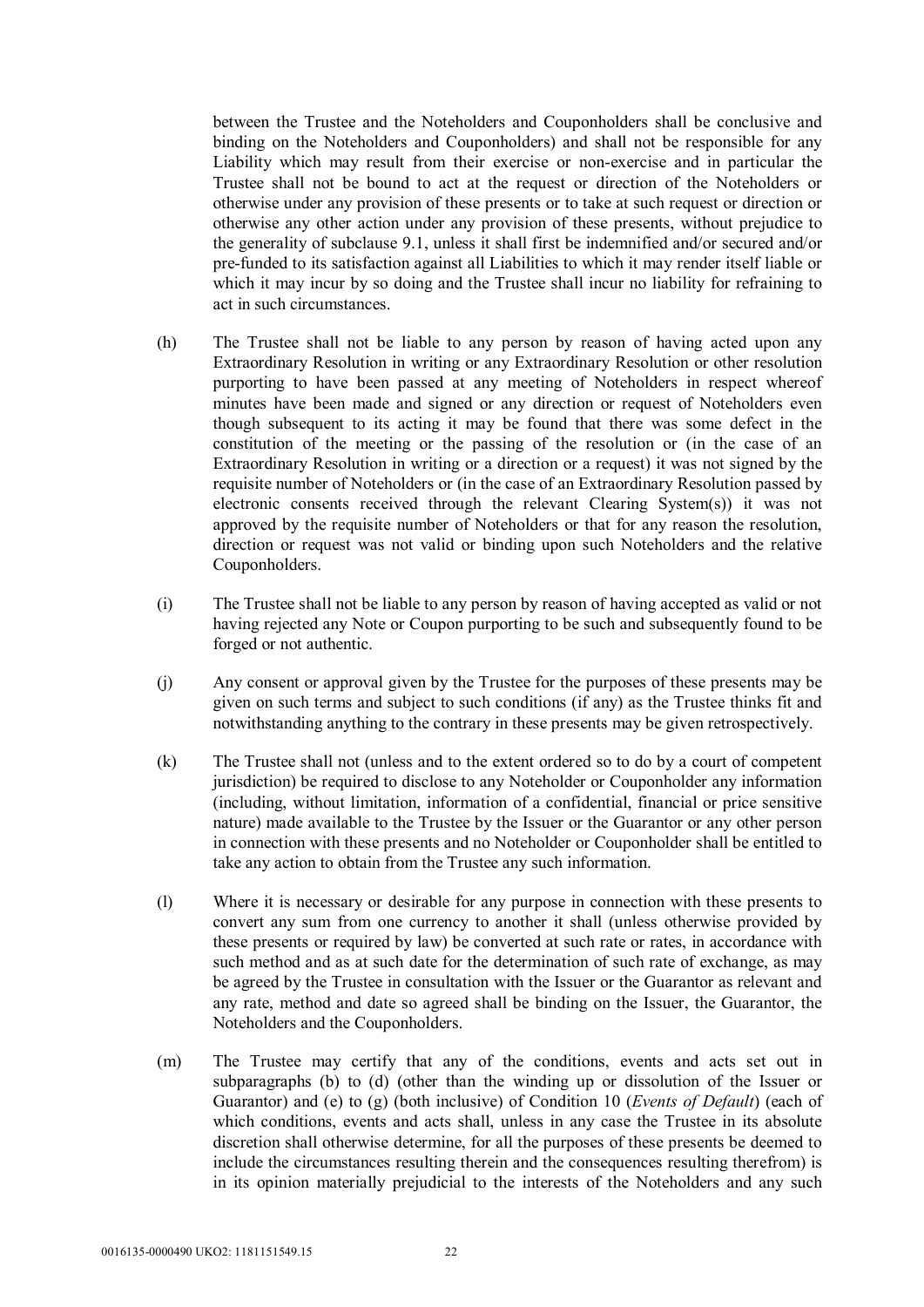certificate shall be conclusive and binding upon the Issuer, the Guarantor, the Noteholders and the Couponholders.

- (n) The Trustee as between itself and the Noteholders and Couponholders may determine all questions and doubts arising in relation to any of the provisions of these presents. Every such determination, whether or not relating in whole or in part to the acts or proceedings of the Trustee, shall be conclusive and shall bind the Trustee and the Noteholders and Couponholders.
- (o) In connection with the exercise by it of any of its trusts, powers, authorities and discretions under these presents (including, without limitation, any modification, waiver, authorisation or determination or substitution), the Trustee shall have regard to the general interests of the Noteholders as a class and shall not have regard to any interests arising from circumstances particular to individual Noteholders or Couponholders (whatever their number) and, in particular but without limitation, shall not have regard to the consequences of any such exercise for individual Noteholders or Couponholders (whatever their number) resulting from their being for any purpose domiciled or resident in, or otherwise connected with, or subject to the jurisdiction of, any particular territory or any political sub-division thereof and the Trustee shall not be entitled to require, nor shall any Noteholder or Couponholder be entitled to claim, from the Issuer, the Guarantor, the Trustee or any other person any indemnification or payment in respect of any tax consequence of any such exercise upon individual Noteholders or Couponholders except to the extent already provided for in Condition 8 (*Taxation*) and/or any undertaking given in addition thereto or in substitution therefor under these presents.
- (p) Any trustee of these presents being a lawyer, accountant, broker or other person engaged in any profession or business shall be entitled to charge and be paid all usual professional and other charges for business transacted and acts done by him or his firm in connection with the trusts of these presents and also his proper charges in addition to disbursements for all other work and business done and all time spent by him or his firm in connection with matters arising in connection with these presents.
- (q) The Trustee may whenever it thinks fit delegate by power of attorney or otherwise to any person or persons or fluctuating body of persons (whether being a joint trustee of these presents or not) all or any of its trusts, powers, authorities and discretions under these presents. Such delegation may be made upon such terms (including power to subdelegate) and subject to such conditions and regulations as the Trustee may in the interests of the Noteholders think fit. Provided that the Trustee shall have exercised reasonable skill and care in the appointment of any such delegate, the Trustee shall not be under any obligation to supervise the proceedings or acts of any such delegate or subdelegate or be in any way responsible for any Liability incurred by reason of any act, omission, misconduct or default on the part of any such delegate or sub-delegate. The Trustee shall within a reasonable time after any such delegation or any renewal, extension or termination thereof give notice thereof to the Issuer and the Guarantor.
- (r) The Trustee may in the conduct of the trusts of these presents instead of acting personally employ and pay an agent (whether being a lawyer or other professional person) to transact or conduct, or concur in transacting or conducting, any business and to do, or concur in doing, all acts required to be done in connection with these presents (including the receipt and payment of money). Provided that the Trustee shall have exercised reasonable skill and care in the appointment of any such agent, the Trustee shall not be in any way responsible for any Liability incurred by reason of any act,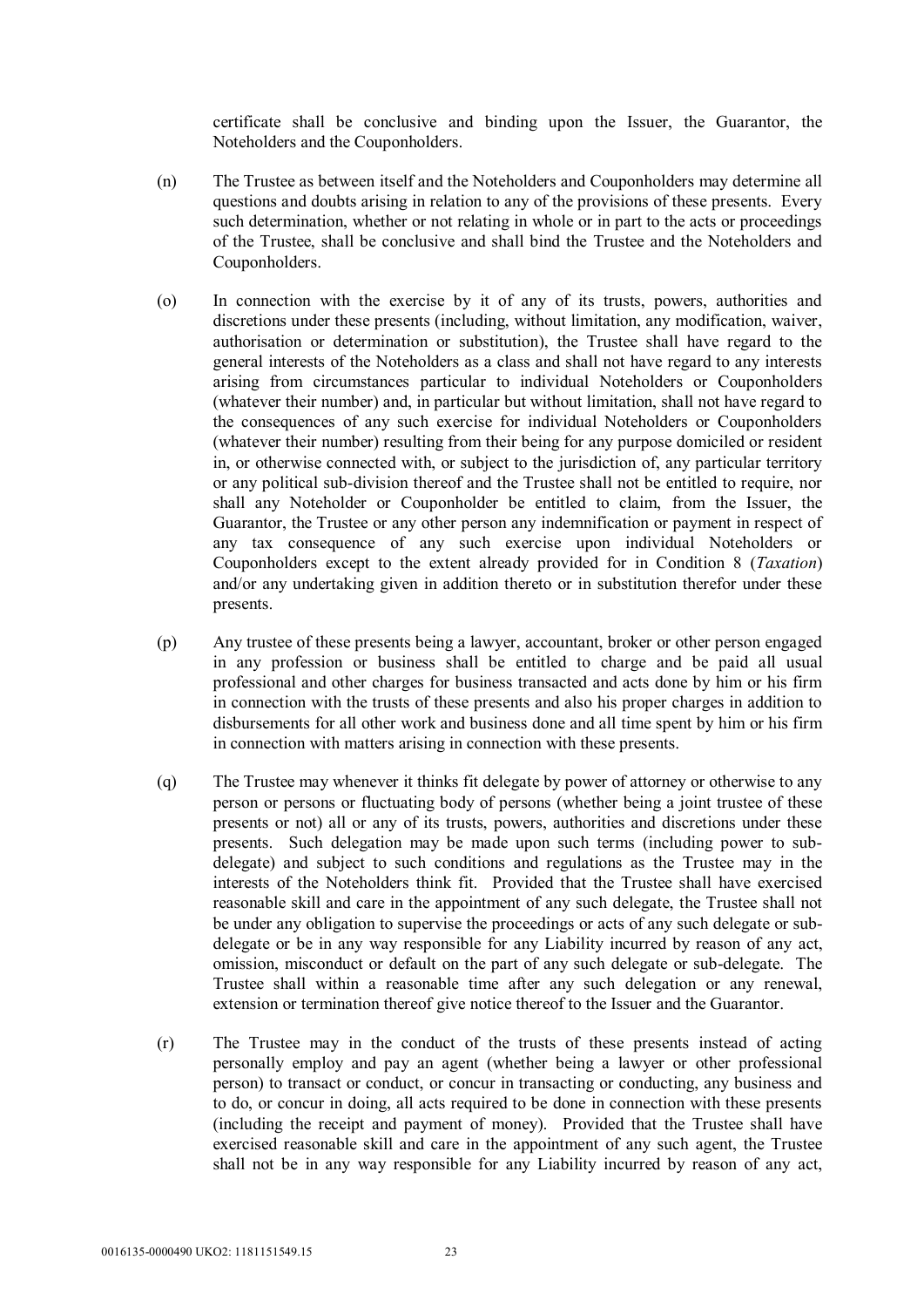omission, misconduct or default on the part of any such agent or be bound to supervise the proceedings or acts of any such agent.

- (s) The Trustee may appoint and pay any person to act as a custodian or nominee on any terms in relation to such assets of the trusts constituted by these presents as the Trustee may determine, including for the purpose of depositing with a custodian these presents or any document relating to the trusts constituted by these presents and, provided that the Trustee shall have exercised reasonable skill and care in the appointment of any such custodian or nominee, the Trustee shall not be responsible for any Liability incurred by reason of the act, misconduct, omission or default on the part of any person appointed by it hereunder or be bound to supervise the proceedings or acts of such person; the Trustee is not obliged to appoint a custodian if the Trustee invests in securities payable to bearer.
- (t) The Trustee shall not be responsible for the execution, delivery, legality, effectiveness, adequacy, genuineness, validity, performance, enforceability or admissibility in evidence of these presents or any other document relating or expressed to be supplemental thereto and shall not be liable for any failure to obtain any licence, consent or other authority for the execution, delivery, legality, effectiveness, adequacy, genuineness, validity, performance, enforceability or admissibility in evidence of these presents or any other document relating or expressed to be supplemental thereto.
- (u) The Trustee may call for any certificate or other document to be issued by Euroclear or Clearstream, Luxembourg as to the principal amount of Notes represented by a Global Note standing to the account of any person. Any such certificate or other document shall, in the absence of manifest error, be conclusive and binding for all purposes. Any such certificate or other document may comprise any form of statement or print out of electronic records provided by the relevant clearing system (including Euroclear's EUCLID or Clearstream, Luxembourg's Creation Online system) in accordance with its usual procedures and in which the holder of a particular principal amount of Notes is clearly identified together with the amount of such holding. The Trustee shall not be liable to any person by reason of having accepted as valid or not having rejected any certificate or other document to such effect purporting to be issued by Euroclear or Clearstream, Luxembourg and subsequently found to be forged or not authentic.
- (v) The Trustee shall not be responsible to any person for failing to request, require or receive any legal opinion relating to the Notes or for checking or commenting upon the content of any such legal opinion and shall not be responsible for any Liability incurred thereby.
- (w) Subject to the requirements, if any, of the London Stock Exchange, any corporation into which the Trustee shall be merged or with which it shall be consolidated or any company resulting from any such merger or consolidation shall be a party hereto and shall be the Trustee under these presents without executing or filing any paper or document or any further act on the part of the parties thereto.
- (x) The Trustee shall not be bound to take any action in connection with these presents or any obligations arising pursuant thereto, including, without prejudice to the generality of the foregoing, forming any opinion or employing any financial adviser, where it is not reasonably satisfied that it will be indemnified and/or secured against all Liabilities which may be incurred in connection with such action and may demand prior to taking any such action that there be paid to it in advance such sums as it reasonably considers (without prejudice to any further demand) shall be sufficient so to indemnify it.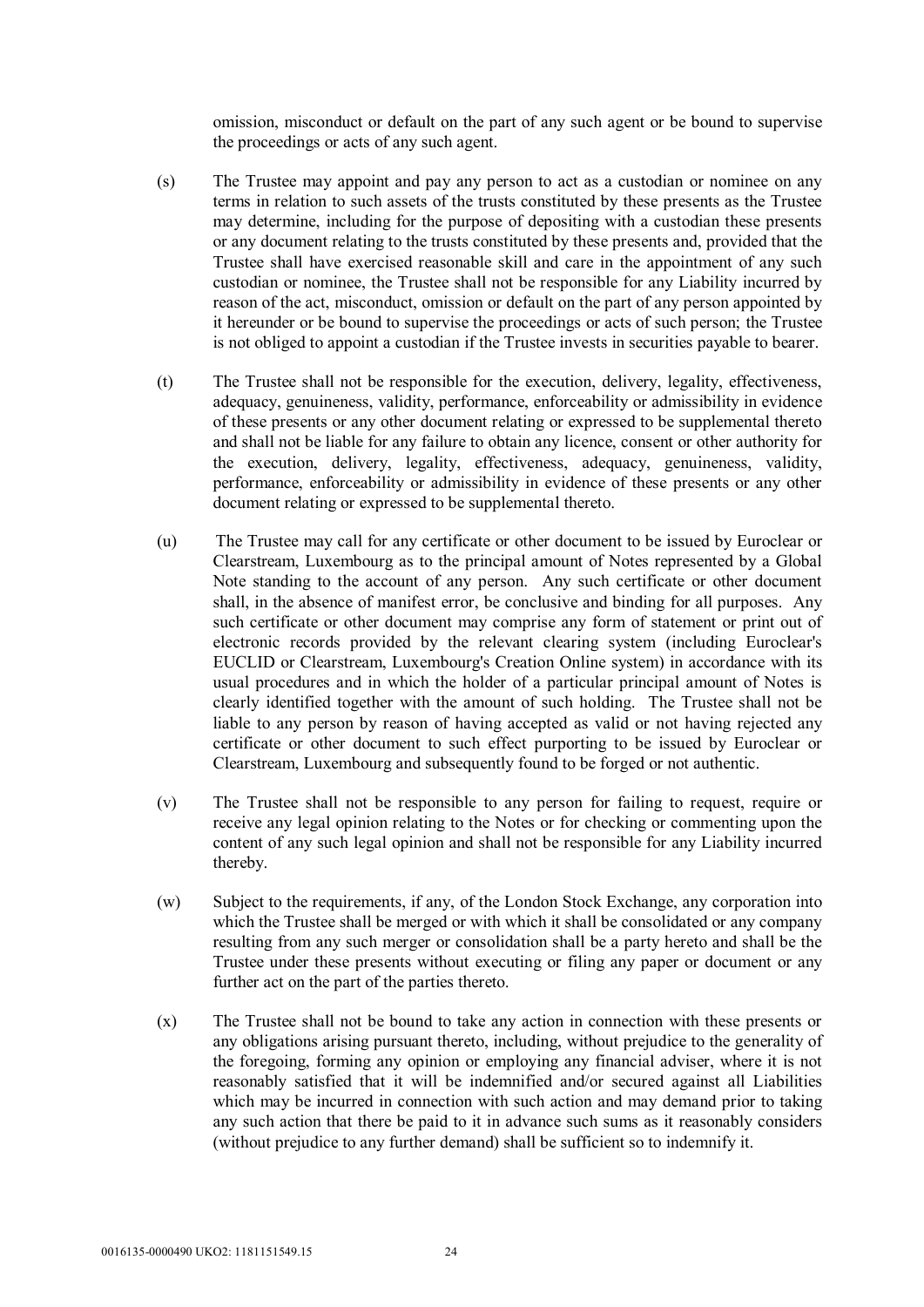- (y) No provision of these presents shall require the Trustee to do anything which may (i) be illegal or contrary to any applicable law or regulation of any jurisdiction or any applicable directive or regulation of any agency of any state (including, without limitation, section 619 of the Dodd-Frank Wall Street Report and Consumer Protection Act) or which would or might otherwise render it liable to any person and may do anything which is, in its opinion, necessary to comply with any such law, directive or regulation or (ii) may cause the Trustee to be considered a sponsor of a covered fund under Section 619 of the Dodd-Frank Wall Street Report and Consumer Protection Act and any regulations promulgated thereunder; or (iii): cause it to expend or risk its own funds or otherwise incur any Liability in the performance of any of its duties or in the exercise of any of its rights, powers or discretions (including obtaining any advice which it might otherwise have thought appropriate or desirable to obtain), if it shall have grounds to believe that repayment of such funds or adequate indemnity against such risk or Liability is not reasonably assured to it.
- (z) Unless notified to the contrary, the Trustee shall be entitled to assume without enquiry (other than requesting a certificate pursuant to subclause 14(o)) that no Notes are held by, for the benefit of, or on behalf of, the Issuer, the Guarantor, any Subsidiary of the Issuer and/or Guarantor, any holding company of the Issuer and/or Guarantor or any other Subsidiary of such holding company.
- (aa) The Trustee shall have no responsibility whatsoever to the Issuer, the Guarantor, any Noteholder or Couponholder or any other person for the maintenance of or failure to maintain any rating of any of the Notes by any rating agency.
- (bb) Any certificate, advice, opinion or report of the Auditors of the Guarantor or any other expert or professional adviser called for by or provided to the Trustee (whether or not addressed to the Trustee) in accordance with or for the purposes of these presents may be relied upon by the Trustee as sufficient evidence of the facts stated therein notwithstanding that such certificate, advice, opinion or report and/or any engagement letter or other document entered into by the Trustee in connection therewith contains a monetary or other limit on the liability of the Auditors of the Guarantor or such other expert or professional adviser in respect thereof and notwithstanding that the scope and/or basis of such certificate, advice, opinion or report may be limited by any engagement or similar letter or by the terms of the certificate, advice, opinion or report itself.
- (cc) The Trustee shall not be responsible for, or for investigating any matter which is the subject of, any recital, statement, representation, warranty or covenant of any person contained in these presents, or any other agreement or document relating to the transactions contemplated in these presents or under such other agreement or document.
- (dd) The Trustee shall not be liable or responsible for any Liabilities or inconvenience which may result from anything done or omitted to be done by it in accordance with the provisions of these presents.
- (ee) The Trustee may call for and shall rely on any records, certificate or other document of or to be issued by Euroclear or Clearstream, Luxembourg in relation to any determination of the principal amount of Notes. Any such records, certificate or other document shall be conclusive and binding for all purposes. The Trustee shall not be liable to any person by reason of having accepted as valid or not having rejected any such records, certificate or other document to such effect purporting to be issued by Euroclear or Clearstream, Luxembourg and subsequently found to be forged or not authentic.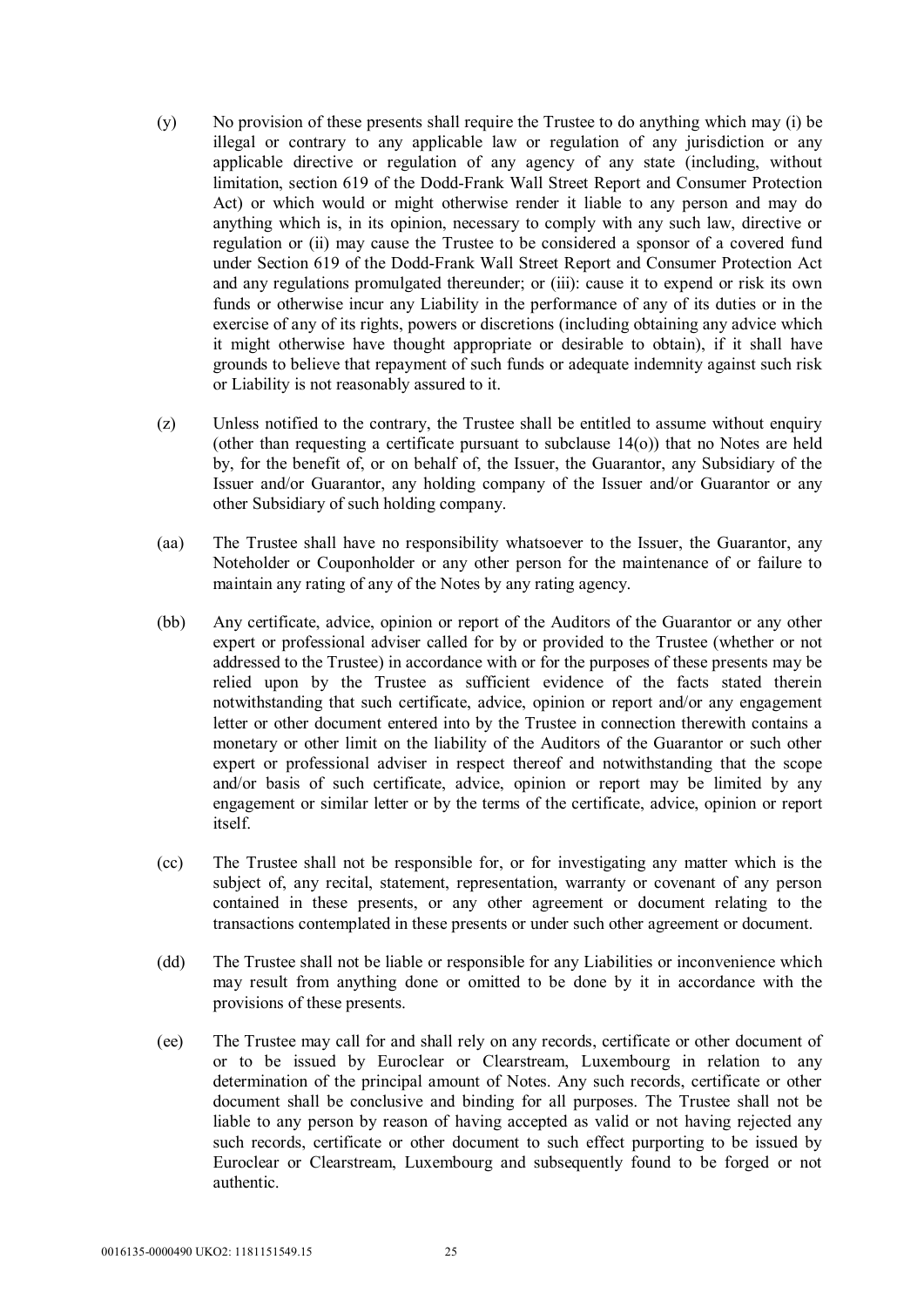- (ff) The Trustee shall not incur any liability to the Issuer, Noteholders or any other person in connection with any approval given by it pursuant to Clause 14(m) to any notice to be given to Noteholders by the Issuer; the Trustee shall not be deemed to have represented, warranted, verified or confirmed that the contents of any such notice are true, accurate or complete in any respects or that it may be lawfully issued or received in any jurisdiction.
- (gg) The Trustee shall not be responsible for monitoring whether any notices to Noteholders are given in compliance with the requirements of the Stock Exchange or with any other legal or regulatory requirements.
- (hh) Notwithstanding anything in these presents or any other agreement to the contrary, the Trustee shall not do, or be authorised or required to do anything which might constitute a regulated activity for the purpose of FSMA unless it is authorised under FSMA to do so.

The Trustee shall have the discretion at any time:

- (i) to delegate any of the functions which fall to be performed by an authorised person under FSMA to any other agent or person which also has the necessary authorisations and licences: and
- (ii) to apply for authorisation under FSMA and perform any or all such functions itself if in its absolute discretion it considers it necessary, desirable or appropriate to do so.
- (ii) Nothing in this Trust Deed shall require the Trustee to assume an obligation of the Issuer arising under any provisions of the listing, prospectus, disclosure or transparency rules (or equivalent rules of any other competent authority besides the Financial Conduct Authority or Prudential Regulation Authority).
- (jj) In connection with HSBC Group's commitment to comply with all applicable sanctions regimes, the Trustee and any affiliate or subsidiary of HSBC Holdings plc may take any action in its sole and absolute discretion that it considers appropriate to comply with any law, regulation, request of a public or regulatory authority, any agreement between any member of the HSBC Group and any government authority or any HSBC Group policy that relates to the prevention of fraud, money laundering, terrorism, tax evasion, evasion of economic or trade sanctions or other criminal activities (collectively the **relevant requirements**). Such action may include, but is not limited to,
	- (i) screening, intercepting and investigating any transaction, instruction or communication, including the source of, or intended recipient of, funds;
	- (ii) delaying or preventing the processing of instructions or transactions or the Trustee's performance of its obligations under this agreement;
	- (iii) the blocking of any payment; or
	- (iv) requiring the Issuer to enter into a financial crime compliance representations letter from time to time in a form and substance acceptable to the HSBC Group.

Where possible and permitted, the Trustee will endeavour to notify the Issuer of the existence of such circumstances. To the extent permissible by law, neither the Trustee nor any member of the HSBC Group will be liable for loss (whether direct or consequential and including, without limitation, loss of profit or interest) or damage suffered by any party arising out of, or caused in whole or in part by, any actions that are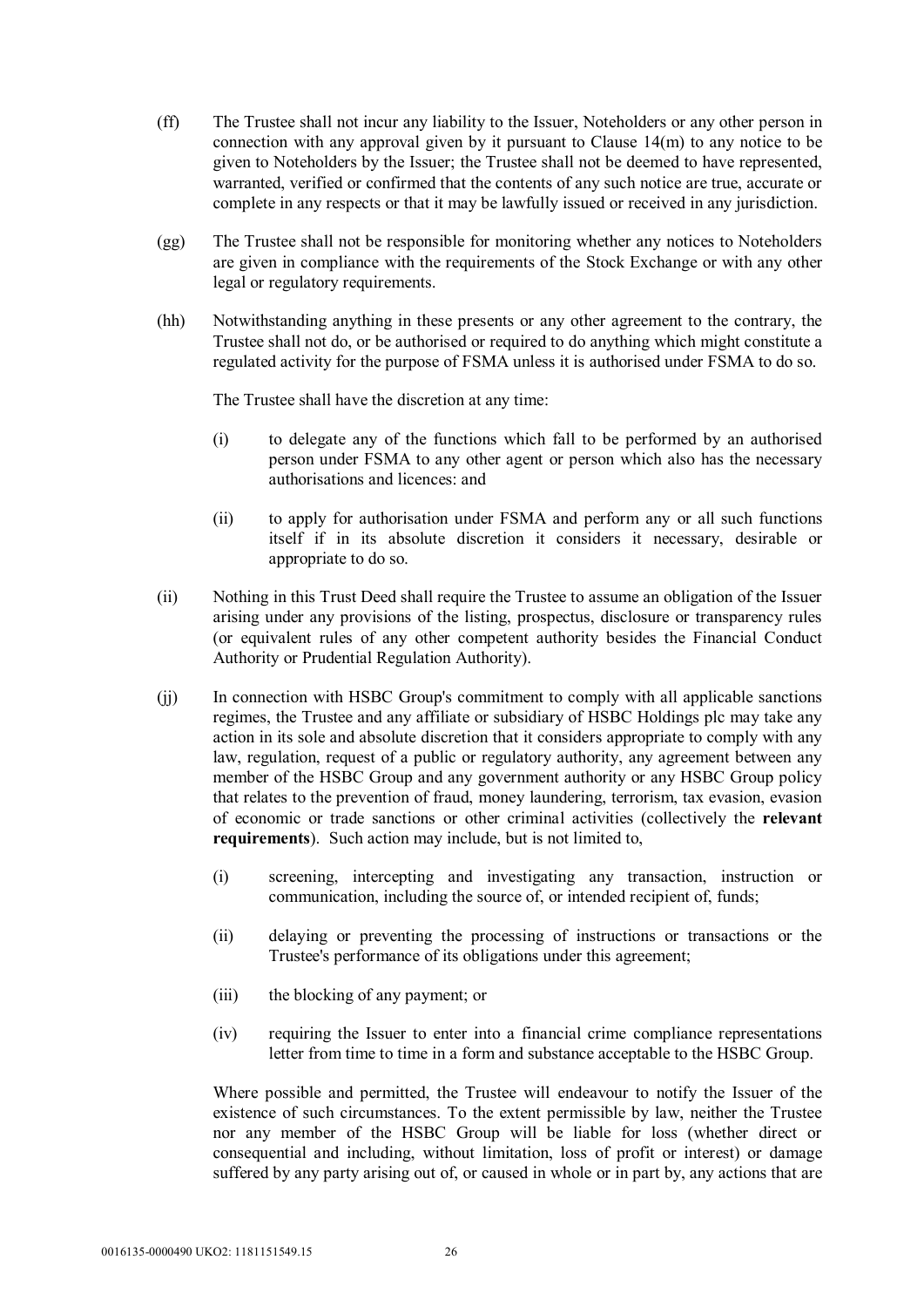taken by the Trustee or any other member of the HSBC Group to comply with any relevant requirements.

In this Clause 16, **HSBC Group** means HSBC Holdings plc together with its subsidiary undertakings from time to time.

- (kk) The Trustee shall be entitled to request and rely without liability upon any information, confirmations, affirmations or reports provided or issued by any Rating Agency whether or not addressed to the Trustee, whether provided or issued privately or publicly and the Trustee shall have no responsibility whatsoever to the Issuer, any Noteholder or any other person for the maintenance of or failure to maintain any rating of the Notes by any Rating Agency.
- (ll) The Trustee shall not be liable for any error of judgement made in good faith by any officer or employee of the Trustee assigned by the Trustee to administer its corporate trust matters.
- (mm) Where it is necessary or desirable for any purpose in connection with these presents to convert any sum from one currency to another it shall (unless otherwise provided by these presents or required by law) be converted at such rate or rates, in accordance with such method and as at such date for the determination of such rate of exchange, as may be specified by the Trustee in its absolute discretion but having regard to current rates of exchange quoted by leading banks in London, if available, and any rate, method and date so specified shall be binding upon the Issuer and the Noteholders.
- (nn) Notwithstanding any other provision of these presents, the Trustee shall be entitled to make a deduction or withholding from any payment which it makes under the Notes for or on account of any Tax, if and only to the extent so required by Applicable Law, in which event the Trustee shall make such payment after such deduction or withholding has been made and shall account to the relevant Authority within the time allowed for the amount so deducted or withheld or, at its option, shall reasonably promptly after making such payment return to the Issuer the amount so deducted or withheld, in which case, the Issuer shall so account to the relevant Authority for such amount.

#### **17. TRUSTEE'S LIABILITY**

17.1 Subject to section 750 of the Companies Act 2006, if applicable, nothing in these presents shall exempt the Trustee from or indemnify it against any liability for breach of trust or any liability which by virtue of any rule of law would otherwise attach to it in respect of any gross negligence, wilful default or fraud of which it may be guilty in relation to its duties under these presents where the Trustee has failed to show the degree of care and diligence required of it as trustee having regard to the provisions of these presents conferring on it any trusts, powers, authorities or discretions.

Subject to sections 750 of the Companies Act 2006, if applicable and notwithstanding anything to the contrary in these presents and any related agreement, the Trustee shall not be liable to any person for any matter or thing done or omitted in any way in connection with or in relation to these presents and any related agreement, save in relation to its own gross negligence, wilful default or fraud having regard to the provisions of these presents and any related agreement conferring on it any, trusts, powers, authorities or discretions.

Any liability of the Trustee arising under these presents and any related agreement shall be limited to the amount of actual loss suffered (such loss shall be determined as at the date of default of the Trustee or, if later, the date on which the loss arises as a result of such default) but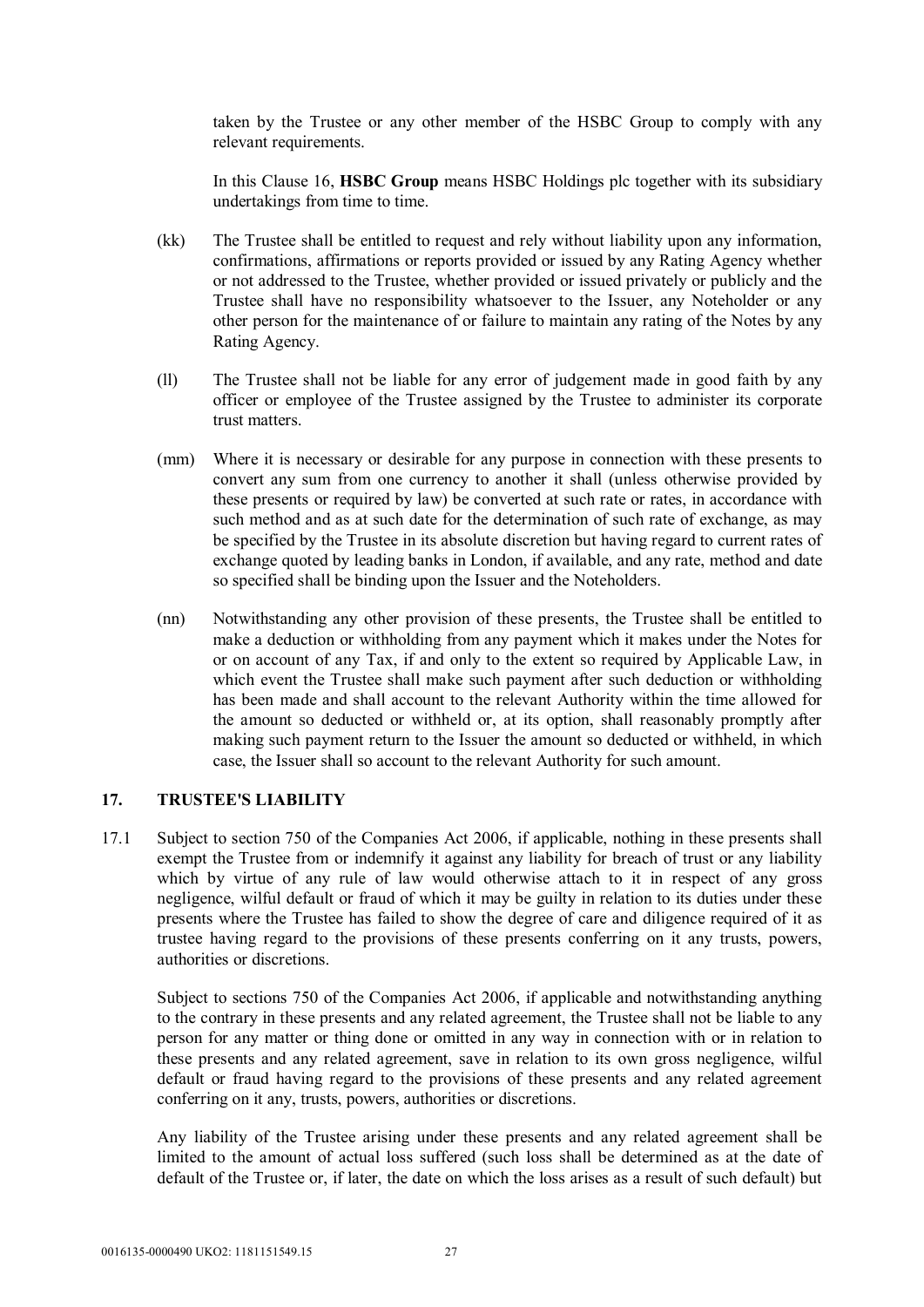without reference to any special conditions or circumstances known to the Trustee at the time of entering into these presents, or at the time of accepting any relevant instructions, which increase the amount of the loss. Notwithstanding any provision of these presents to the contrary, the Trustee shall not in any event be liable for special, indirect, punitive or consequential loss or damage of any kind whatsoever or any lost profits, business, goodwill, reputation or opportunity, whether or not foreseeable, even if the Trustee has been advised of the likelihood of such loss or damage, regardless as to whether the claim is brought in negligence, breach of contract breach of duty or otherwise.

#### **18. TRUSTEE CONTRACTING WITH THE ISSUER AND THE GUARANTOR**

Neither the Trustee nor any director or officer or holding company, Subsidiary or associated company of a corporation acting as a trustee under these presents shall by reason of its or his fiduciary position be in any way precluded from:

- (a) entering into or being interested in any contract or financial or other transaction or arrangement with the Issuer or the Guarantor or any person or body corporate associated with the Issuer or the Guarantor (including without limitation any contract, transaction or arrangement of a banking or insurance nature or any contract, transaction or arrangement in relation to the making of loans or the provision of financial facilities or financial advice to, or the purchase, placing or underwriting of or the subscribing or procuring subscriptions for or otherwise acquiring, holding or dealing with, or acting as paying agent in respect of, the Notes or any other notes, bonds stocks, shares, debenture stock, debentures or other securities of, the Issuer or the Guarantor or any person or body corporate associated as aforesaid); or
- (b) accepting or holding the trusteeship of any other trust deed constituting or securing any other securities issued by or relating to the Issuer or the Guarantor or any such person or body corporate so associated or any other office of profit under the Issuer or the Guarantor or any such person or body corporate so associated,

and shall be entitled to exercise and enforce its rights, comply with its obligations and perform its duties under or in relation to any such contract, transaction or arrangement as is referred to in (a) above or, as the case may be, any such trusteeship or office of profit as is referred to in (b) above without regard to the interests of the Noteholders and notwithstanding that the same may be contrary or prejudicial to the interests of the Noteholders and shall not be responsible for any Liability occasioned to the Noteholders thereby and shall be entitled to retain and shall not be in any way liable to account for any profit made or share of brokerage or commission or remuneration or other amount or benefit received thereby or in connection therewith.

Where any holding company, subsidiary or associated company of the Trustee or any director or officer of the Trustee acting other than in his capacity as such a director or officer has any information, the Trustee shall not thereby be deemed also to have knowledge of such information and, unless it shall have actual knowledge of such information, shall not be responsible for any loss suffered by Noteholders resulting from the Trustee's failing to take such information into account in acting or refraining from acting under or in relation to these presents.

## **19. WAIVER, AUTHORISATION, DETERMINATION AND MODIFICATION**

#### **19.1 Waiver, Authorisation and Determination**

The Trustee may without the consent or sanction of the Noteholders and without prejudice to its rights in respect of any subsequent breach, Potential Event of Default or Event of Default from time to time and at any time but only if and in so far as in its opinion the interests of the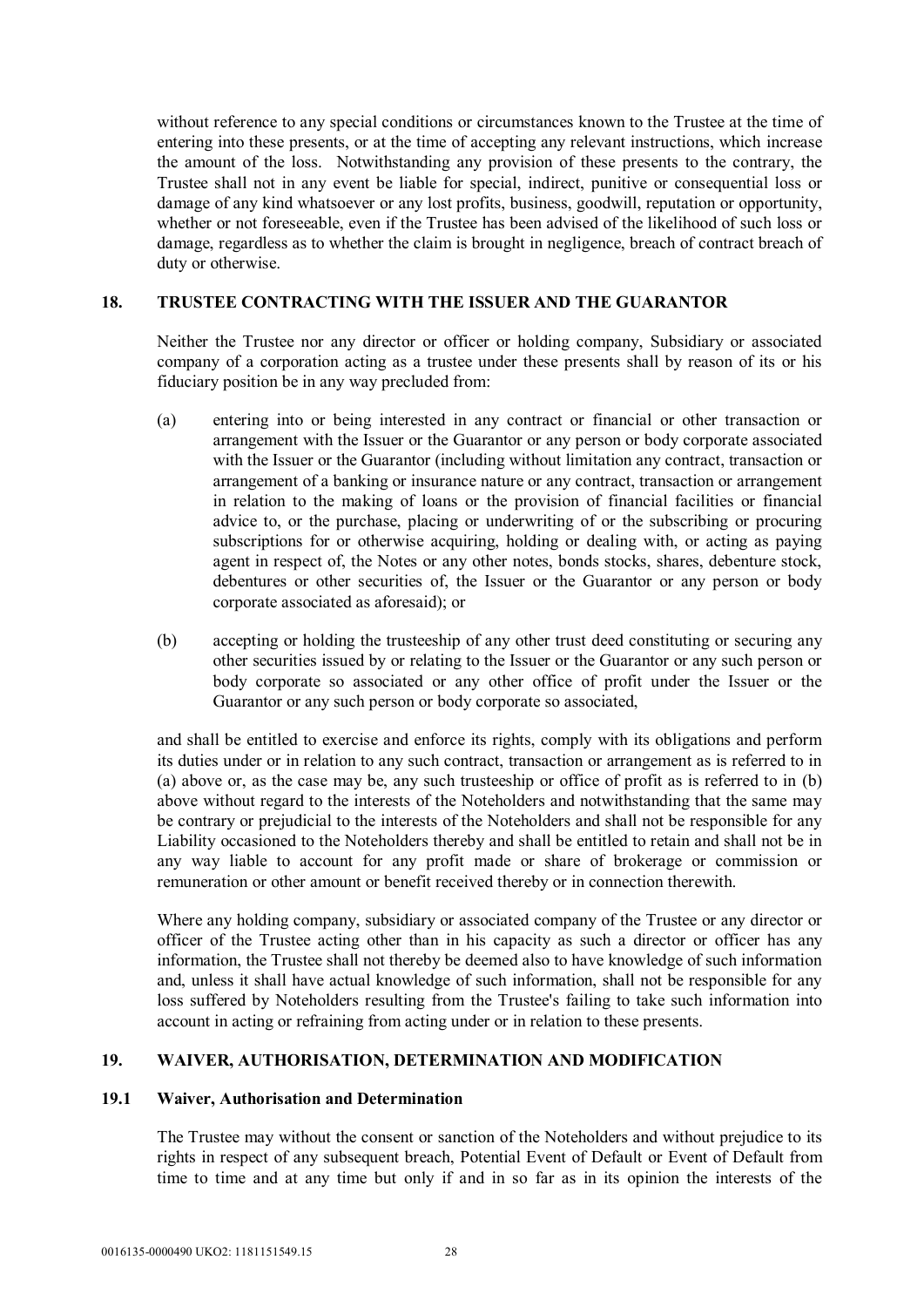Noteholders shall not be materially prejudiced thereby waive or authorise any breach or proposed breach by the Issuer or the Guarantor of any of the covenants or provisions contained in these presents or the Agency Agreement or determine that any Event of Default or Potential Event of Default shall not be treated as such for the purposes of these presents PROVIDED ALWAYS THAT the Trustee shall not exercise any powers conferred on it by this clause in contravention of any express direction given by Extraordinary Resolution or by a request under Condition 11 (*Enforcement*) but so that no such direction or request shall affect any waiver, authorisation or determination previously given or made. Any such waiver, authorisation or determination may be given or made on such terms and subject to such conditions (if any) as the Trustee may determine, shall be binding on the Noteholders and the Couponholders and, if, but only if, the Trustee shall so require, shall be notified by the Issuer to the Noteholders in accordance with Condition 13 (*Notices*) as soon as practicable thereafter.

#### **19.2 Modification**

The Trustee may without the consent or sanction of the Noteholders or Couponholders at any time and from time to time concur with the Issuer and the Guarantor in making any modification (a) to these presents or the Agency Agreement which in the opinion of the Trustee it may be proper to make PROVIDED THAT the Trustee is of the opinion that such modification is not materially prejudicial to the interests of the Noteholders or (b) to these presents or the Agency Agreement if in the opinion of the Trustee such modification is of a formal, minor or technical nature or to correct a manifest error or an error which is, in the opinion of the Trustee, proven. Any such modification may be made on such terms and subject to such conditions (if any) as the Trustee may determine, shall be binding upon the Noteholders and the Couponholders and, unless the Trustee agrees otherwise, shall be notified by the Issuer to the Noteholders in accordance with Condition 13 (*Notices*) as soon as practicable thereafter.

#### **19.3 Breach**

Any breach of or failure to comply with any such terms and conditions as are referred to in subclauses 19.1 and 19.2 shall constitute a default by the Issuer or the Guarantor (as the case may be) in the performance or observance of a covenant or provision binding on it under or pursuant to these presents.

#### **20. NOTEHOLDERS AND COUPONHOLDERS**

#### **20.1 Holder of Definitive Note assumed to be Couponholder**

Wherever in these presents the Trustee is required or entitled to exercise a power, trust, authority or discretion under these presents, except as ordered by a court of competent jurisdiction or as required by applicable law, the Trustee shall, notwithstanding that it may have notice to the contrary, assume that each Noteholder is the holder of all Coupons appertaining to each Note in definitive form of which he is the holder.

#### **20.2 No Notice to Couponholders**

Neither the Trustee nor the Issuer nor the Guarantor shall be required to give any notice to the Couponholders for any purpose under these presents and the Couponholders shall be deemed for all purposes to have notice of the contents of any notice given to the Noteholders in accordance with Condition 13 (*Notices*).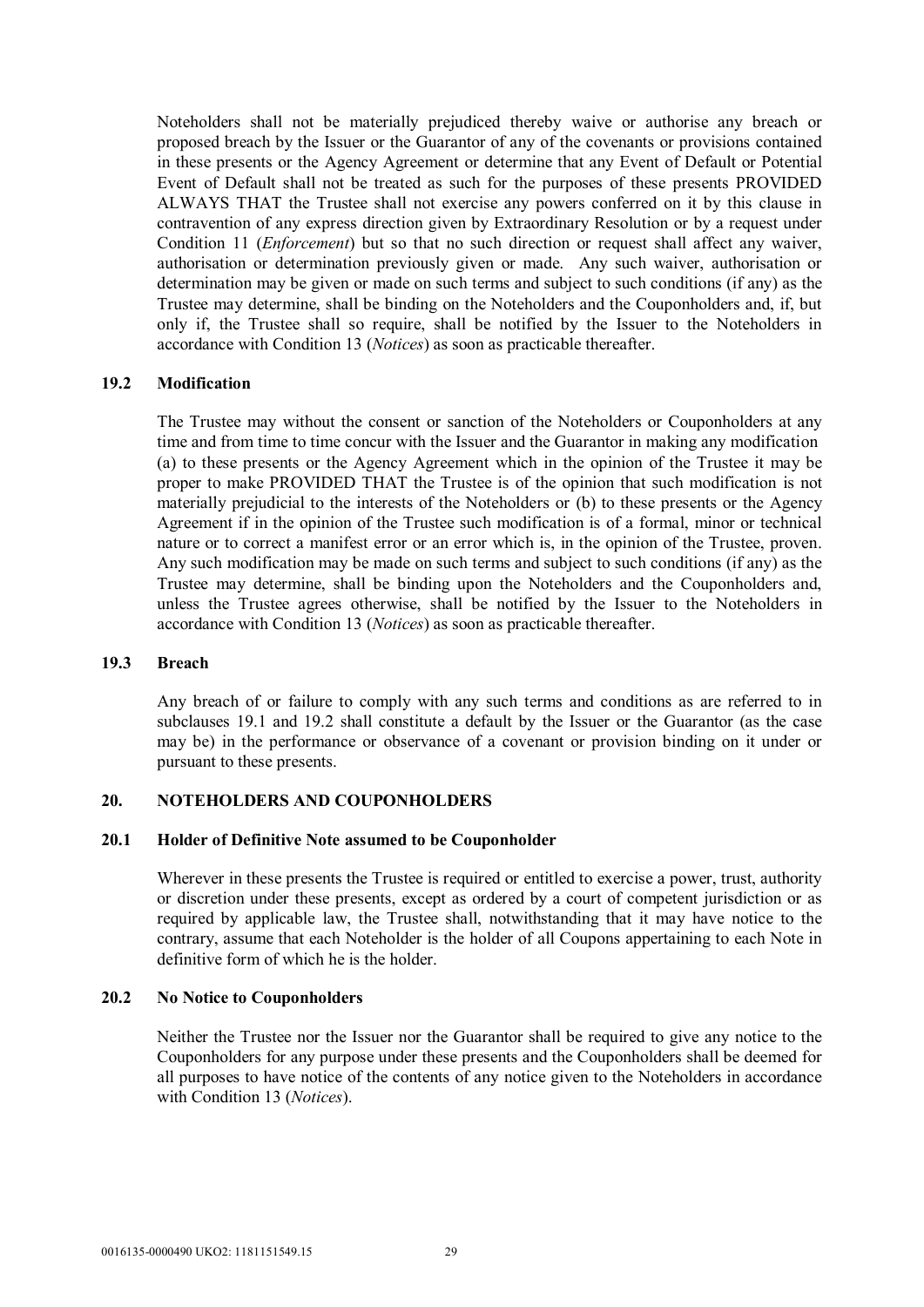#### **20.3 Entitlement to treat holder as absolute owner**

The Issuer, the Guarantor, the Trustee and the Paying Agents may (to the fullest extent permitted by applicable laws) deem and treat the holder of any Note or of a particular principal amount of the Notes and the holder of any Coupon as the absolute owner of such Note, principal amount or Coupon, as the case may be, for all purposes (whether or not such Note, principal amount or Coupon shall be overdue and notwithstanding any notice of ownership thereof or of trust or other interest with regard thereto, any notice of loss or theft thereof or any writing thereon), and the Issuer, the Guarantor, the Trustee and the Paying Agents shall not be affected by any notice to the contrary. All payments made to any such holder shall be valid and, to the extent of the sums so paid, effective to satisfy and discharge the liability for the moneys payable in respect of such Note, principal amount or Coupon, as the case may be.

# **21. SUBSTITUTION**

- 21.1 (a) The Trustee may without the consent of the Noteholders or Couponholders at any time agree with the Issuer and the Guarantor to the substitution in place of the Issuer (or of the previous substitute under this clause) as the principal debtor under these presents of the Guarantor or any other Subsidiary of the Issuer (such substituted company being hereinafter called the **New Company**) provided that:
	- (i) a trust deed is executed or some other form of undertaking is given by the New Company in form and manner satisfactory to the Trustee, agreeing to be bound by the provisions of these presents with any consequential amendments which the Trustee may deem appropriate as fully as if the New Company had been named in these presents as the principal debtor in place of the Issuer (or of the previous substitute under the clause); and
	- (ii) where the New Company is incorporated, domiciled or resident in, or subject generally to the taxing jurisdiction of, a territory other than or in addition to the United Kingdom or any political sub-division or any authority therein or thereof having power to tax, undertakings or covenants shall be given by the New Company in terms corresponding to the provisions of Condition 8 (*Taxation*) with the substitution for (or, as the case may be, the addition to) the references to the United Kingdom of references to that other or additional territory in which the New Company is incorporated, domiciled or resident or to whose taxing jurisdiction it is subject and (where applicable) Condition 7.2 (*Redemption for Taxation Reasons*) shall be modified accordingly; and
	- (iii) the Issuer unconditionally and irrevocably guarantees all amounts payable under these presents to the satisfaction of the Trustee.
	- (b) The following further conditions shall apply to (a) above:
		- (i) the Issuer, the Guarantor and the New Company shall comply with such other requirements as the Trustee may direct in the interests of the Noteholders;
		- (ii) without prejudice to the rights of reliance of the Trustee under the immediately following paragraph (iii), the Trustee is satisfied that the relevant transaction is not materially prejudicial to the interests of the Noteholders; and
		- (iii) if an Authorised Signatory of the New Company (or other officers acceptable to the Trustee) shall certify that the New Company is solvent both at the time at which the relevant transaction is proposed to be effected and immediately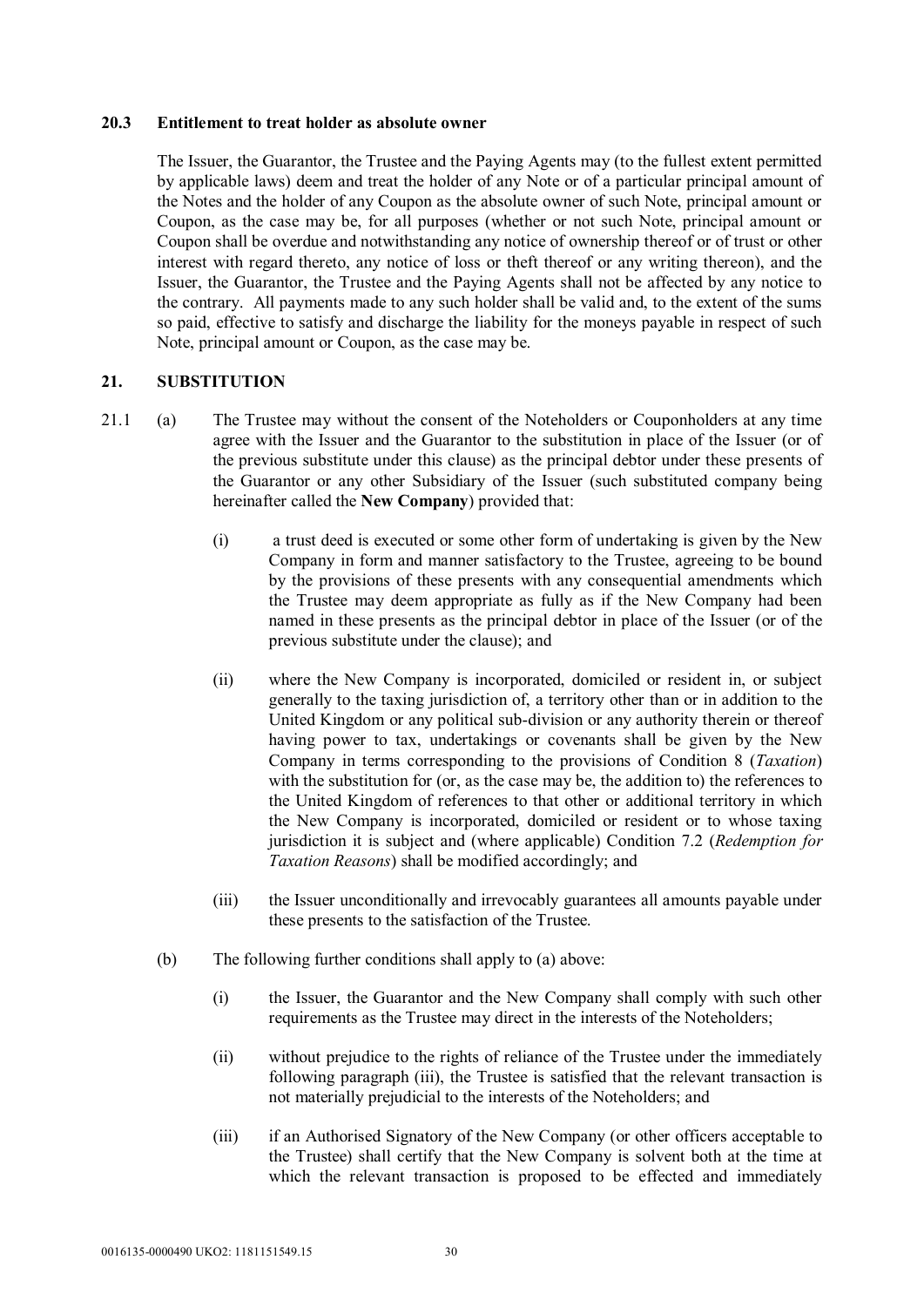thereafter (which certificate the Trustee may rely upon absolutely) the Trustee shall not be under any duty to have regard to the financial condition, profits or prospects of the New Company or to compare the same with those of the Issuer or the previous substitute under this Clause as applicable.

21.2 Any such trust deed or undertaking shall, if so expressed, operate to release the Issuer or the previous substitute as aforesaid from all of its obligations as principal debtor under these presents. Not later than 14 days after the execution of such documents and compliance with such requirements, the New Company shall give notice thereof in a form previously approved by the Trustee to the Noteholders in the manner provided in Condition 13 (*Notices*). Upon the execution of such documents and compliance with such requirements, the New Company shall be deemed to be named in these presents as the principal debtor in place of the Issuer (or in place of the previous substitute under this clause) under these presents and these presents shall be deemed to be modified in such manner as shall be necessary to give effect to the above provisions and, without limitation, references in these presents to the Issuer shall, unless the context otherwise requires, be deemed to be or include references to the New Company.

# **22. CURRENCY INDEMNITY**

Each of the Issuer and the Guarantor shall jointly and severally indemnify the Trustee, every Appointee, the Noteholders and the Couponholders and keep them indemnified against:

- (a) any Liability incurred by any of them arising from the non-payment by the Issuer or the Guarantor of any amount due to the Trustee or the Noteholders or Couponholders under these presents by reason of any variation in the rates of exchange between those used for the purposes of calculating the amount due under a judgment or order in respect thereof and those prevailing at the date of actual payment by the Issuer or the Guarantor; and
- (b) any deficiency arising or resulting from any variation in rates of exchange between (i) the date as of which the local currency equivalent of the amounts due or contingently due under these presents (other than this clause) is calculated for the purposes of any bankruptcy, insolvency or liquidation of the Issuer or the Guarantor and (ii) the final date for ascertaining the amount of claims in such bankruptcy, insolvency or liquidation. The amount of such deficiency shall be deemed not to be reduced by any variation in rates of exchange occurring between the said final date and the date of any distribution of assets in connection with any such bankruptcy, insolvency or liquidation.

The above indemnities shall constitute obligations of the Issuer and the Guarantor separate and independent from their obligations under the other provisions of these presents and shall apply irrespective of any indulgence granted by the Trustee or the Noteholders or the Couponholders from time to time and shall continue in full force and effect notwithstanding the judgment or filing of any proof or proofs in any bankruptcy, insolvency or liquidation of the Issuer or the Guarantor for a liquidated sum or sums in respect of amounts due under these presents (other than this clause). Any such deficiency as aforesaid shall be deemed to constitute a loss suffered by the Noteholders and Couponholders and no proof or evidence of any actual loss shall be required by the Issuer or the Guarantor or their liquidator or liquidators.

# **23. NEW AND ADDITIONAL TRUSTEES**

#### **23.1 New Trustees**

The power to appoint a new trustee of these presents shall, subject as hereinafter provided, be vested in the Issuer but no person shall be appointed who shall not previously have been approved by an Extraordinary Resolution. One or more persons may hold office as trustee or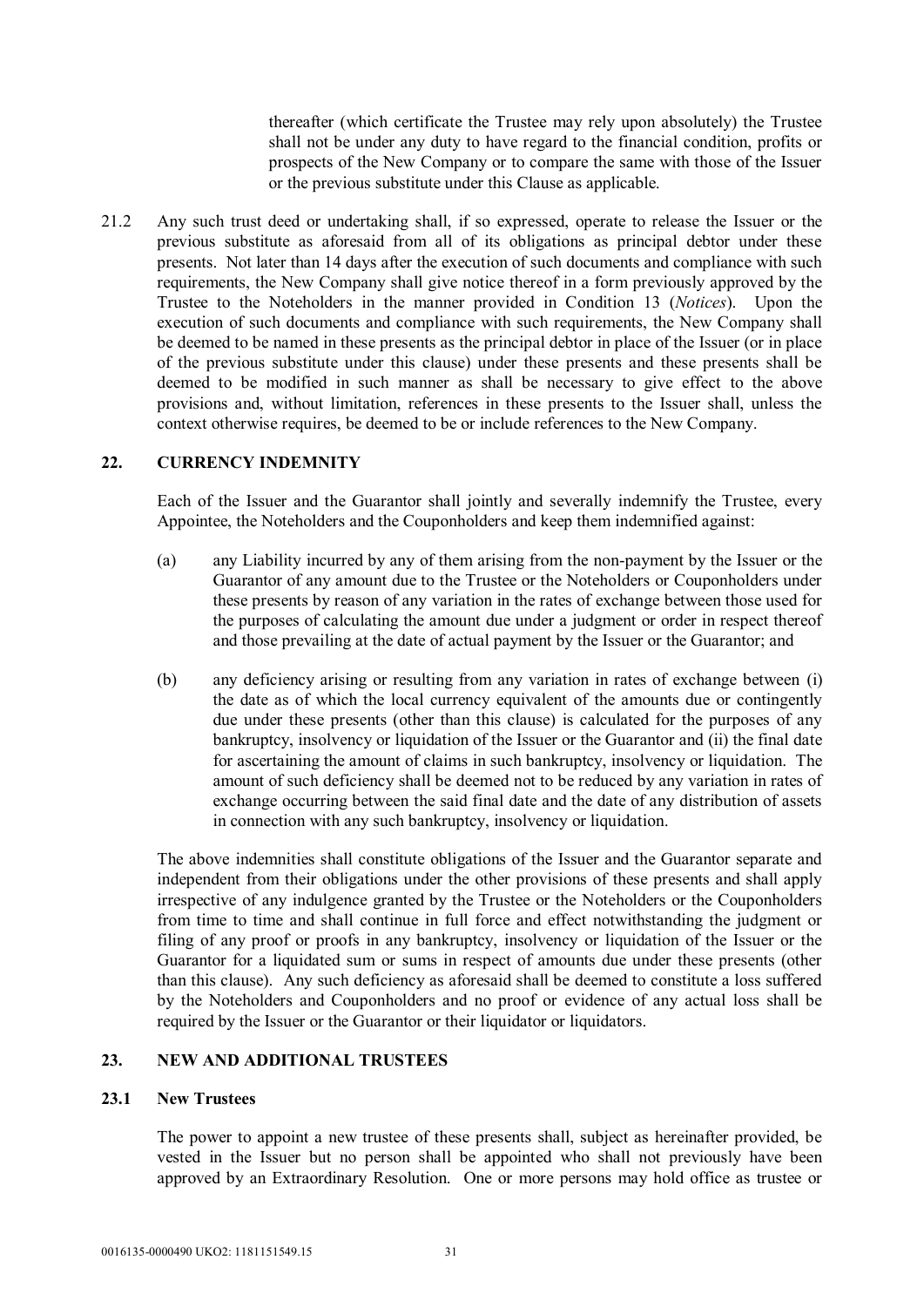trustees of these presents but such trustee or trustees shall be or include a Trust Corporation. Whenever there shall be more than two trustees of these presents the majority of such trustees shall be competent to execute and exercise all the duties, powers, trusts, authorities and discretions vested in the Trustee by these presents provided that a Trust Corporation shall be included in such majority. Any appointment of a new trustee of these presents shall as soon as practicable thereafter be notified by the Issuer to the Principal Paying Agent and the Noteholders.

# **23.2 Separate and Co-Trustees**

Notwithstanding the provisions of subclause 23.1 above, the Trustee may, upon giving prior notice to the Issuer and the Guarantor (but without the consent of the Issuer, the Guarantor, the Noteholders or the Couponholders), appoint any person established or resident in any jurisdiction (whether a Trust Corporation or not) to act either as a separate trustee or as a co-trustee jointly with the Trustee:

- (a) if the Trustee considers such appointment to be in the interests of the Noteholders;
- (b) for the purposes of conforming to any legal requirements, restrictions or conditions in any jurisdiction in which any particular act or acts is or are to be performed; or
- (c) for the purposes of obtaining a judgment in any jurisdiction or the enforcement in any jurisdiction of either a judgment already obtained or any of the provisions of these presents against the Issuer and/or the Guarantor.

Each of the Issuer and the Guarantor irrevocably appoints the Trustee to be its attorney in its name and on its behalf to execute any such instrument of appointment. Such a person shall (subject always to the provisions of these presents) have such trusts, powers, authorities and discretions (not exceeding those conferred on the Trustee by these presents) and such duties and obligations as shall be conferred or imposed by the instrument of appointment. The Trustee shall have power in like manner to remove any such person. Such reasonable remuneration as the Trustee may pay to any such person, together with any attributable Liabilities incurred by it in performing its function as such separate trustee or co-trustee, shall for the purposes of these presents be treated as Liabilities incurred by the Trustee.

#### **24. TRUSTEE'S RETIREMENT AND REMOVAL**

A trustee of these presents may retire at any time on giving not less than 60 days' prior written notice to the Issuer and the Guarantor without giving any reason and without being responsible for any Liabilities incurred by reason of such retirement. The Noteholders may by Extraordinary Resolution remove any trustee or trustees for the time being of these presents. The Issuer and the Guarantor each undertakes that in the event of the only trustee of these presents which is a Trust Corporation (for the avoidance of doubt, disregarding for this purpose any separate or co-trustee appointed under subclause 23.2) giving notice under this clause or being removed by Extraordinary Resolution it will use its reasonable endeavours to procure that a new trustee of these presents being a Trust Corporation is appointed as soon as reasonably practicable thereafter. The retirement or removal of any such trustee shall not become effective until a successor trustee being a Trust Corporation is appointed. If, in such circumstances, no appointment of such a new trustee has become effective within 60 days of the date of such notice or Extraordinary Resolution, the Trustee shall be entitled to appoint a Trust Corporation as trustee of these presents, but no such appointment shall take effect unless previously approved by an Extraordinary Resolution.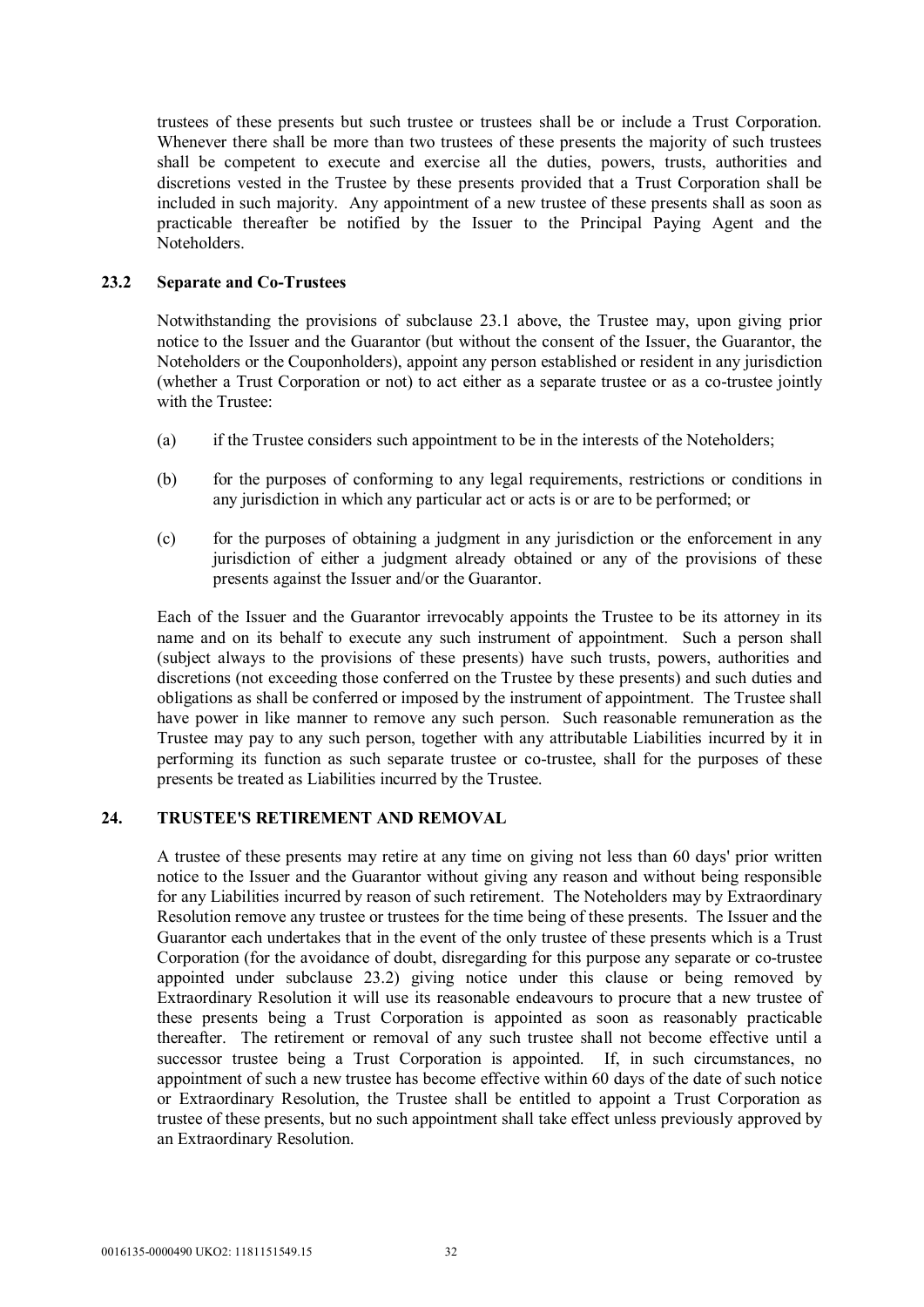#### **25. TRUSTEE'S POWERS TO BE ADDITIONAL**

The powers conferred upon the Trustee by these presents shall be in addition to any powers which may from time to time be vested in the Trustee by the general law or as a holder of any of the Notes or Coupons.

#### **26. NOTICES**

Any notice or demand to the Issuer, the Guarantor or the Trustee to be given, made or served for any purposes under these presents shall be given, made or served by sending the same by prepaid post (first class if inland, first class airmail if overseas) or email or by delivering it by hand as follows:

| to the Issuer:    | The Sage Group plc<br>North Park<br>Newcastle upon Tyne<br>NE13 9AA<br>United Kingdom                         |
|-------------------|---------------------------------------------------------------------------------------------------------------|
|                   | (Attention: General Counsel and Company Secretary)                                                            |
|                   | E-mail: company.secretary@sage.com                                                                            |
| to the Guarantor: | Sage Treasury Company Limited<br>North Park<br>Newcastle upon Tyne<br><b>NE13 9AA</b><br>United Kingdom       |
|                   | (Attention: General Counsel and Company Secretary)<br>E-mail: company.secretary@sage.com                      |
| to the Trustee:   | HSBC Corporate Trustee Company (UK) Limited<br><b>Issuer Services</b><br>8 Canada Square<br>London<br>E14 5HQ |
|                   | (Attention: Issuer Services Trustee Administration)                                                           |

E-mail. ctla.trustee.admin@hsbc.com

or to such other address or e-mail address as shall have been notified (in accordance with this clause) to the other parties hereto and any notice or demand sent by post as aforesaid shall be deemed to have been given, made or served two days in the case of inland post or seven days in the case of overseas post after despatch and any notice or demand sent by email as aforesaid shall be deemed to have been given, made or served at the time when sent, subject to no delivery failure notification being received by the sender within 24 hours of the time of sending.

# **27. GOVERNING LAW**

These presents and any non-contractual obligations arising out of or in connection with them are governed by, and shall be construed in accordance with, English law.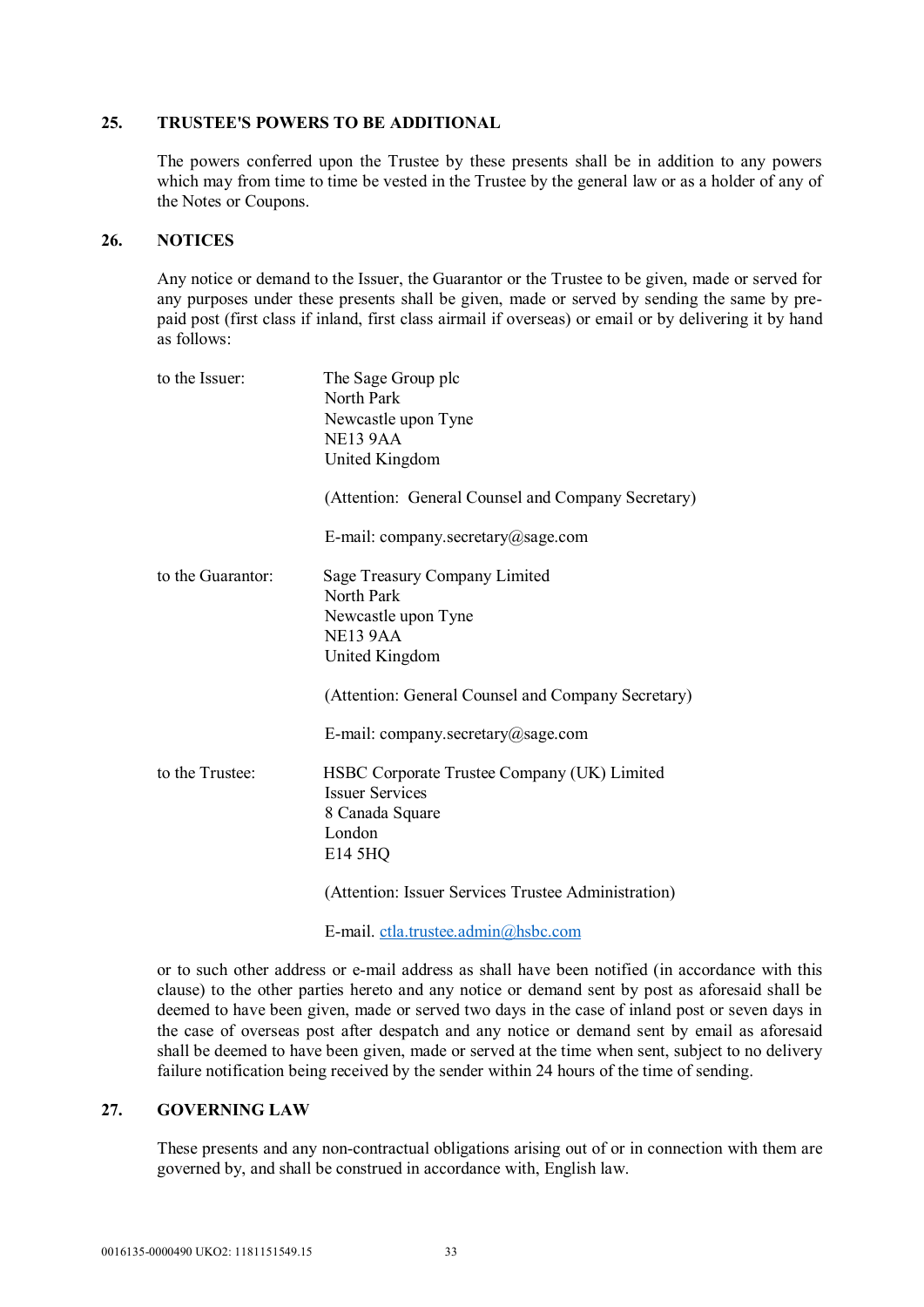#### **28. SUBMISSION TO JURISDICTION**

28.1 Subject as set out below, each of the Issuer, the Guarantor, the Trustee, the Noteholders and Couponholders irrevocably agrees that the courts of England are to have exclusive jurisdiction to settle any dispute which may arise out of or in connection with these presents (including a dispute relating to any non-contractual obligations arising out of or in connection with these presents) and accordingly submits to the exclusive jurisdiction of the English courts. Each of the Issuer and the Guarantor waives any objection to the courts of England on the grounds that they are an inconvenient or inappropriate forum. The Trustee, the Noteholders and the Couponholders may take any suit, action or proceeding arising out of or in connection with these presents (including any suit, action or proceedings relating to any non-contractual obligations arising out of or in connection with these presents) (together referred to as **Proceedings**) against each of the Issuer and the Guarantor in any other court of competent jurisdiction and concurrent Proceedings in any number of jurisdictions.

#### **29. COUNTERPARTS**

This Trust Deed and any trust deed supplemental hereto may be executed and delivered in any number of counterparts, all of which, taken together, shall constitute one and the same deed and any party to this Trust Deed or any trust deed supplemental hereto may enter into the same by executing and delivering a counterpart.

#### **30. CONTRACTS (RIGHTS OF THIRD PARTIES) ACT 1999**

A person who is not a party to these presents has no rights under the Contracts (Rights of Third Parties) Act 1999 to enforce any term of these presents, but this does not affect any right or remedy of a third party which exists or is available apart from that Act.

**IN WITNESS** whereof this Trust Deed has been executed as a deed by the Issuer, the Guarantor and the Trustee and delivered on the date first stated on page 1.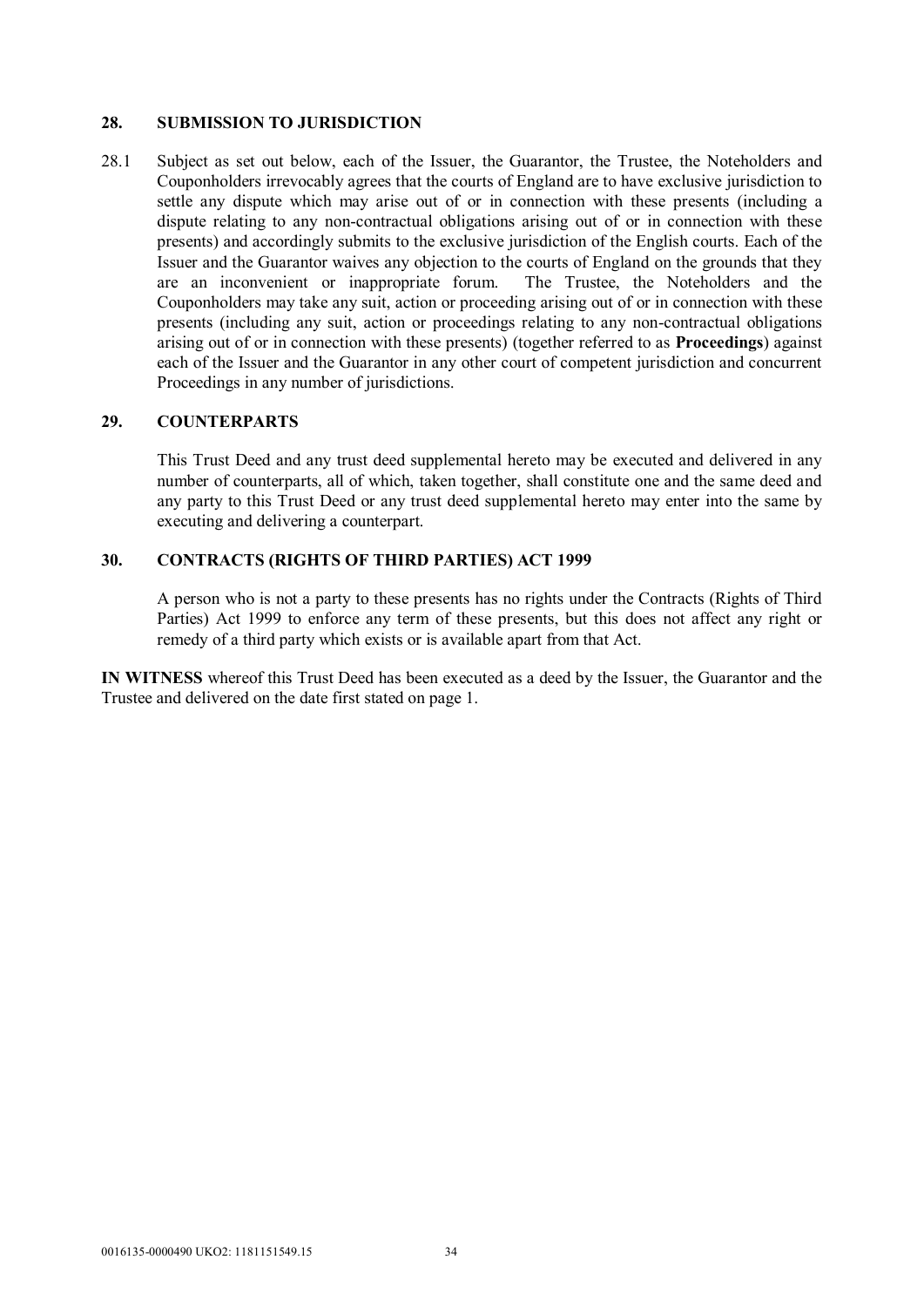### **SCHEDULE 1**

#### **FORM OF GLOBAL NOTES**

## **PART 1**

#### **FORM OF TEMPORARY GLOBAL NOTE**

#### **THE SAGE GROUP PLC**

(Incorporated with limited liability under the laws of England and Wales with registered number 02231246)

#### **TEMPORARY GLOBAL NOTE**

representing

## **£350,000,000 1.625 PER CENT. GUARANTEED NOTES DUE 25 FEBRUARY 2031** (ISIN: XS2305547064)

Unconditionally and irrevocably guaranteed as to payment of principal and interest by

#### **SAGE TREASURY COMPANY LIMITED**

(Incorporated with limited liability under the laws of England and Wales with registered number 08319044)

This Note is a temporary Global Note without interest coupons in respect of a duly authorised issue of Notes of The Sage Group plc (the **Issuer**), designated as specified in the title hereof (the **Notes**), limited to the aggregate principal amount of three hundred and fifty million Pounds Sterling (£350,000,000) and constituted by a Trust Deed dated 25 February 2021 (the **Trust Deed**) between the Issuer, Sage Treasury Company Limited as guarantor (the **Guarantor**) and HSBC Corporate Trustee Company (UK) Limited as trustee (the trustee for the time being thereof being herein called the **Trustee**). References herein to the Conditions (or to any particular numbered Condition) shall be to the Conditions (or that particular one of them) set out in Schedule 2 to the Trust Deed.

### **1. Promise to pay**

Subject as provided in this temporary Global Note the Issuer promises to pay to the bearer the principal amount of this temporary Global Note (being at the date hereof three hundred and fifty million Pounds Sterling (£350,000,000)) on 25 February 2031 (or in whole or, where applicable, in part on such earlier date as the said principal amount or part respectively may become repayable in accordance with the Conditions or the Trust Deed) and to pay interest annually in arrear on 25 February in each year on the principal amount from time to time of this temporary Global Note at the rate of 1.625 per cent. per annum together with such other amounts (if any) as may be payable, all subject to and in accordance with the Conditions and the provisions of the Trust Deed.

The records of the relevant Clearing Systems (which expression in this Global Note means the records that each relevant Clearing System holds for its customers which reflect the amount of such customer's interest in the Notes) shall be conclusive evidence of the principal amount of Notes represented by this temporary Global Note and, for these purposes, a statement issued by a relevant Clearing System (which statement shall be made available to the bearer upon request)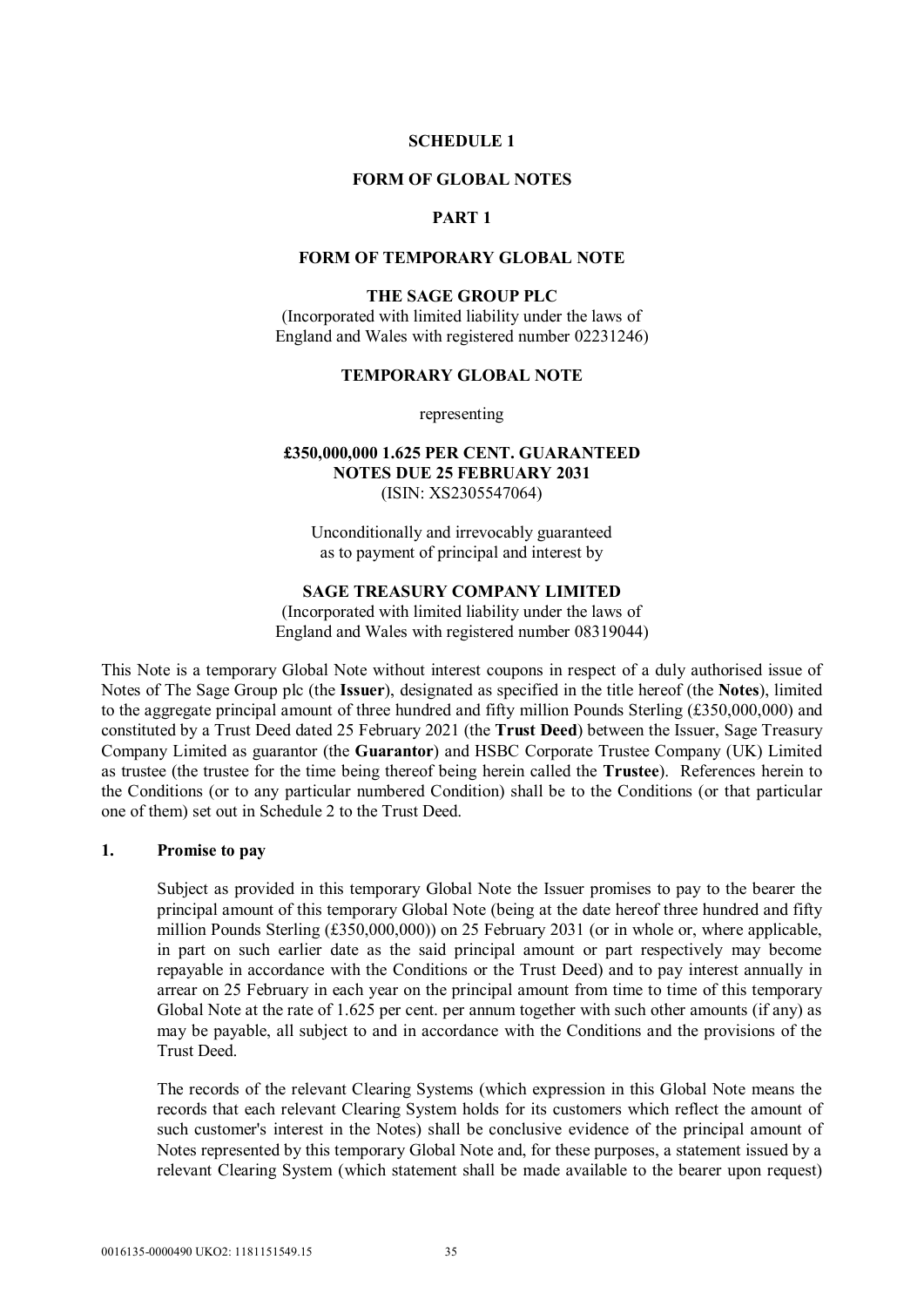stating the principal amount of Notes represented by this temporary Global Note at any time shall, save in the case of manifest error, be conclusive evidence of the records of the relevant Clearing System at that time.

## **2. Exchange for Permanent Global Note**

This temporary Global Note is exchangeable in whole or in part upon the request of the bearer for a further global note in respect of up to £350,000,000 aggregate principal amount of the Notes (the **Permanent Global Note**) only on and subject to the terms and conditions set out below.

On and after 6 April 2021 (the **Exchange Date**) this temporary Global Note may be exchanged in whole or in part by the bearer hereof on any day on which banks are open for business in London for interests recorded in the records of the relevant Clearing Systems in a duly executed, authenticated and effectuated Permanent Global Note and the Issuer shall procure that interests in the Permanent Global Note shall be entered pro rata in the records of the relevant Clearing Systems such that the principal amount represented by this temporary Global Note shall be reduced by the principal amount of this temporary Global Note so exchanged, provided that if definitive Notes (together with the Coupons appertaining thereto) have already been issued in exchange for all the Notes represented for the time being by the Permanent Global Note, then this temporary Global Note may thereafter be exchanged only for definitive Notes (together with the Coupons appertaining thereto) and in such circumstances references herein to the Permanent Global Note shall be construed accordingly and the Issuer shall procure that the Principal Paying Agent shall issue and deliver, in full or partial exchange for this temporary Global Note, the Permanent Global Note in an aggregate principal amount equal to the principal amount of this temporary Global Note submitted for exchange. Provided that the Permanent Global Note shall be issued and delivered only if and to the extent that there shall have been presented to the Issuer a certificate from Euroclear Bank SA/NV (**Euroclear**) or from Clearstream Banking S.A. (**Clearstream, Luxembourg**) to the effect that it has received from or in respect of a person entitled to a particular principal amount of the Notes represented by this temporary Global Note (as shown by its records) a certificate of non-US beneficial ownership in the form required by it.

Any person who would, but for the provisions of this temporary Global Note, the Permanent Global Note and the Trust Deed, otherwise be entitled to receive a definitive Note or definitive Notes shall not be entitled to require the exchange of an appropriate part of this temporary Global Note for a like part of the Permanent Global Note unless and until he shall have delivered or caused to be delivered to Euroclear or Clearstream, Luxembourg a certificate of non-US beneficial ownership in the form required by it.

Upon any (a) exchange of a part of this temporary Global Note for a like part of the Permanent Global Note, or (b) redemption or cancellation of a part of this temporary Global Note the Issuer shall procure that the portion of the principal amount hereof shall be reduced for all purposes by the amount so exchanged, redeemed or cancelled and shall be entered pro rata in the records of the relevant Clearing Systems.

## **3. Payments**

Until the entire principal amount of this temporary Global Note has been extinguished, this temporary Global Note shall in all respects be entitled to the same benefits as the definitive Notes for the time being represented hereby and shall be entitled to the benefit of and be bound by the Trust Deed, except that the holder of this temporary Global Note shall not (unless upon due presentation of this temporary Global Note for exchange, issue and delivery of the Permanent Global Note is improperly withheld or refused and such withholding or refusal is continuing at the relevant payment date) be entitled (a) to receive any payment of interest on this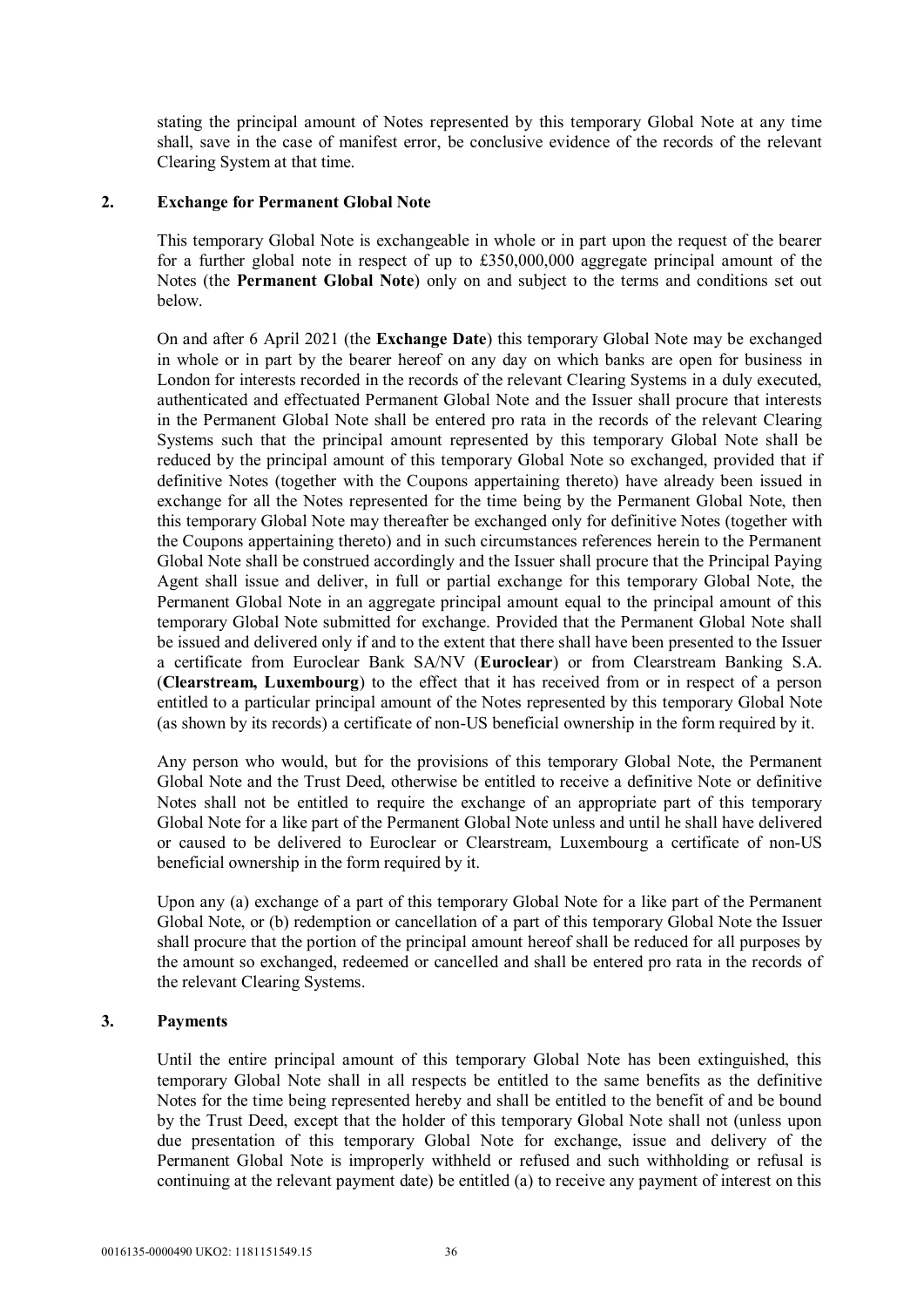temporary Global Note except (subject to (b) below) upon certification as hereinafter provided or (b) on and after the Exchange Date, to receive any payment on this temporary Global Note. Upon any payment of principal or interest on this temporary Global Note, the Issuer shall procure that the amount so paid shall be entered pro-rata in the records of the relevant Clearing Systems but any failure to make such entries shall not affect the discharge referred to in the paragraph after the next paragraph.

Payments of interest in respect of Notes for the time being represented by this temporary Global Note shall be made to the bearer only upon presentation to the Issuer of a certificate from Euroclear or from Clearstream, Luxembourg to the effect that it has received from or in respect of a person entitled to a particular principal amount of the Notes represented by this temporary Global Note (as shown by its records) a certificate of non-US beneficial ownership in the form required by it and each payment so made will discharge the Issuer's obligations thereof. Any person who would, but for the provisions of this temporary Global Note and of the Trust Deed, otherwise be beneficially entitled to a payment of interest on this temporary Global Note shall not be entitled to require such payment unless and until he shall have delivered or caused to be delivered to Euroclear or Clearstream, Luxembourg a certificate of non-US beneficial ownership in the form required by it.

Upon payment in respect of the Notes represented by this temporary Global Note, the Issuer shall procure that the amount so paid shall be entered pro rata in the records of the relevant Clearing Systems and upon such entry being made the principal amount of the Notes recorded in the relevant Clearing Systems and represented by this temporary Global Note shall be reduced by the amount so paid. Any failure to make such entries shall not affect the discharge referred to above.

All payments of any amounts payable and paid to the bearer of this temporary Global Note shall be valid and, to the extent of the sums so paid, effectual to satisfy and discharge the liability for the moneys payable hereon, on the Permanent Global Note and on the relevant definitive Notes and Coupons.

## **4. Interest Calculation**

For so long as Notes are represented by one or both of the Permanent Global Note and this temporary Global Note, interest payable to the bearer of a Global Note will be calculated by applying the Rate of Interest to the principal amount of the Global Note and on the basis of (a) the actual number of days in the period from and including the Accrual Date to but excluding the date on which interest falls due divided by (b) the actual number of days from and including the Accrual Date to but excluding the next following Interest Payment Date. The resultant figure is rounded to the nearest penny (half a penny being rounded upwards).

## **5. Accountholders**

For so long as all of the Notes are represented by one or both of the Permanent Global Note and this temporary Global Note and such Global Note(s) is/are held on behalf of Euroclear and/or Clearstream, Luxembourg, each person who is for the time being shown in the records of Euroclear or Clearstream, Luxembourg as the holder of a particular principal amount of such Notes (each an **Accountholder**) (in which regard any certificate or other document issued by Euroclear or Clearstream, Luxembourg as to the principal amount of such Notes standing to the account of any person shall, in the absence of manifest error, be conclusive and binding for all purposes) shall be treated as the holder of such principal amount of such Notes for all purposes (including for the purposes of any quorum requirements of, or the right to demand a poll at, meetings of the Noteholders) other than with respect to the payment of principal and interest on such Notes, the right to which shall be vested, as against the Issuer, the Guarantor and the Trustee, solely in the bearer of the relevant Global Note in accordance with and subject to its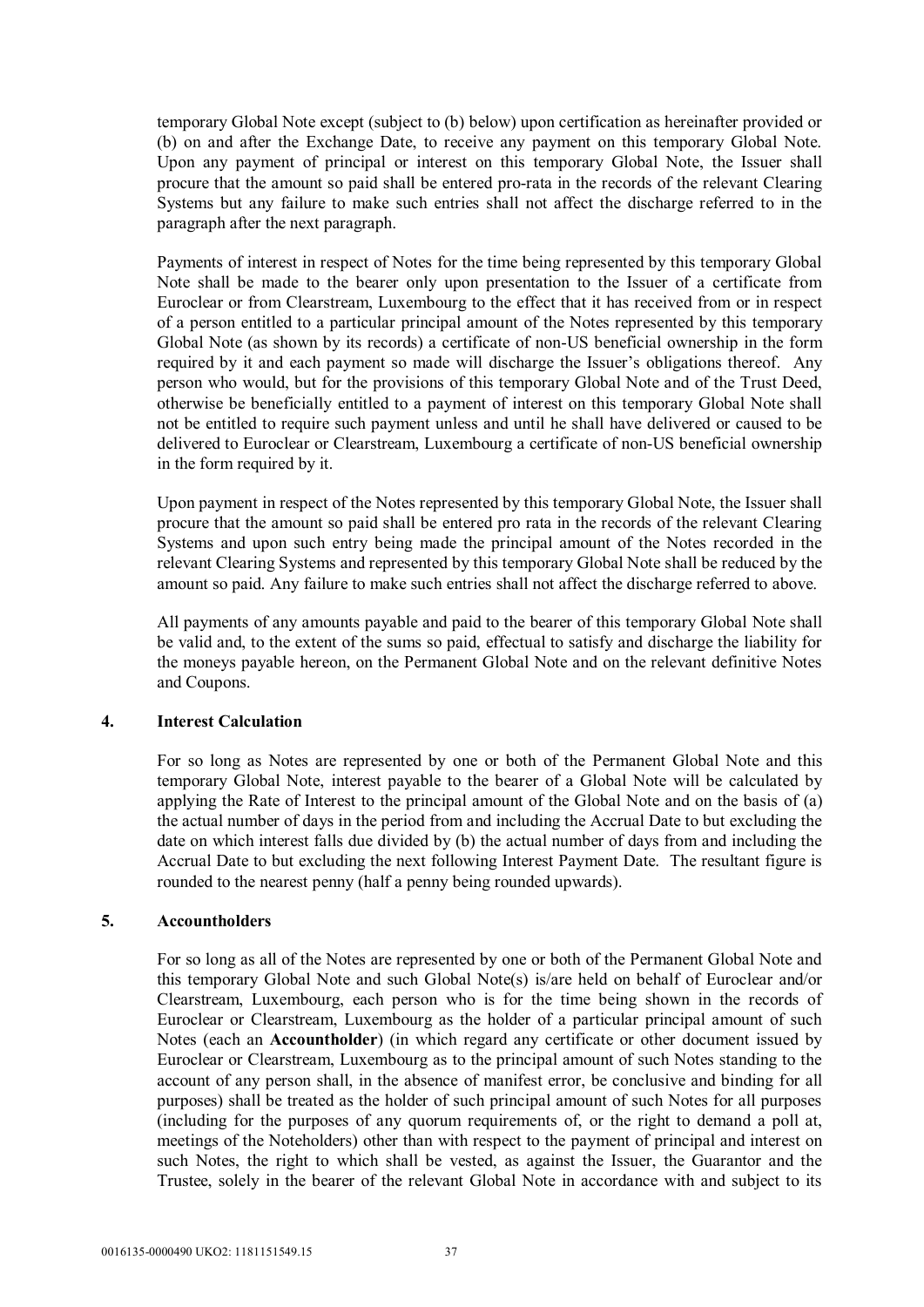terms and the terms of the Trust Deed. Each Accountholder must look solely to Euroclear or Clearstream, Luxembourg, as the case may be, for its share of each payment made to the bearer of the relevant Global Note.

## **6. Notices**

For so long as all of the Notes are represented by one or both of the Permanent Global Note and this temporary Global Note and such Global Note(s) is/are held on behalf of Euroclear and/or Clearstream, Luxembourg, notices to Noteholders may be given by delivery of the relevant notice to Euroclear and/or Clearstream, Luxembourg (as the case may be) for communication to the relative Accountholders rather than by publication as required by Condition 13 (*Notices*) provided that, so long as the Notes are admitted to the official list maintained by the Financial Conduct Authority (the **FCA**) and admitted to trading on the London Stock Exchange plc's market for listed securities, all requirements of the FCA have been complied with. Any such notice shall be deemed to have been given to the Noteholders on the second day after the day on which such notice is delivered to Euroclear and/or Clearstream, Luxembourg (as the case may be) as aforesaid.

Whilst any Notes held by a Noteholder are represented by a Global Note, notices to be given by such Noteholder may be given by such Noteholder to the Principal Paying Agent through Euroclear and/or Clearstream, Luxembourg, as the case may be, in such a manner as the Principal Paying Agent and Euroclear and/or Clearstream, Luxembourg, as the case may be, may approve for this purpose.

## **7. Prescription**

Claims against the Issuer and the Guarantor in respect of principal and interest on the Notes represented by the Permanent Global Note or this temporary Global Note will be prescribed after 10 years (in the case of principal) and five years (in the case of interest) from the Relevant Date (as defined in Condition 8 (*Taxation)*).

## **8. Put Option**

For so long as all of the Notes are represented by one or both of the Permanent Global Note or this temporary Global Note and such Global Note(s) is/are held on behalf of Euroclear and/or Clearstream, Luxembourg, the option of the Noteholders provided for in Condition 7.6 (*Redemption at the Option of the Noteholders on a Change of Control*) may be exercised by an Accountholder giving notice to the Principal Paying Agent in accordance with the standard procedures of Euroclear and Clearstream, Luxembourg (which may include notice being given on his instructions by Euroclear or Clearstream, Luxembourg or any common safekeeper for them to the Principal Paying Agent by electronic means) of the principal amount of the Notes in respect of which such option is exercised and the Issuer shall procure that the portion of the principal amount of the relevant Global Note so redeemed shall be entered in the records of Euroclear and/or Clearstream, Luxembourg.

## **9. Call Option**

For so long as all of the Notes are represented by one or both of the Permanent Global Note or this temporary Global Note and such Global Note(s) is/are held on behalf of Euroclear and/or Clearstream, Luxembourg, no selection of Notes to be redeemed will be required under Condition 7.5 (*Provisions relating to Partial Redemption*) in the event that the Issuer exercises its call option pursuant to Condition 7.3 (*Redemption at the Option of the Issuer*) in respect of less than the aggregate principal amount of the Notes outstanding at such time. In such event, the partial redemption will be effected in accordance with the rules and procedures of Euroclear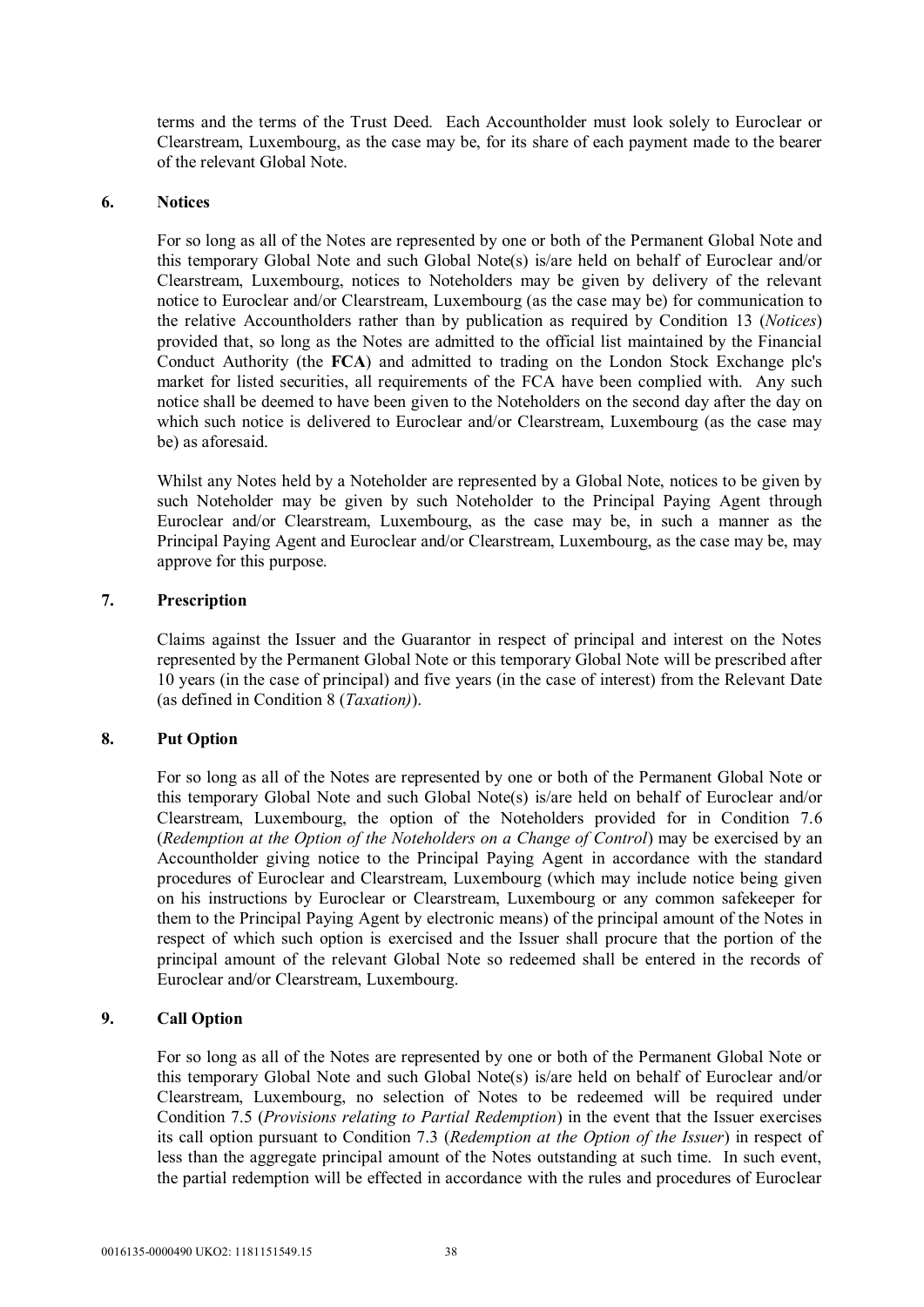and/or Clearstream, Luxembourg (to be reflected in the records of Euroclear and Clearstream, Luxembourg as either a pool factor or a reduction in nominal amount, at their discretion).

### **10. Authentication and Effectuation**

This temporary Global Note shall not be or become valid or obligatory for any purpose unless and until authenticated by or on behalf of the Principal Paying Agent and effectuated by the common safekeeper.

The Notes are not, at the date of issue of this temporary Global Note, intended to be held in a manner which would allow Eurosystem eligibility. However, should the Eurosystem eligibility criteria be amended in the future such that the Notes are capable of meeting them this temporary Global Note may then be deposited with one of Euroclear or Clearstream, Luxembourg as common safekeeper. This does not necessarily mean that the Notes represented by this temporary Global Note will then be recognised as eligible collateral for Eurosystem monetary policy and intra-day credit operations by the Eurosystem at any time during their life, such recognition depending upon the European Central Bank being satisfied that Eurosystem eligibility criteria have been met.

### **11. Governing law**

This temporary Global Note and any non-contractual obligations arising out of or in connection with it are governed by, and shall be construed in accordance with, the laws of England and each of the Issuer and the Guarantor has in the Trust Deed submitted to the jurisdiction of the courts of England for all purposes in connection with this temporary Global Note.

#### **12. Contracts (Rights of Third Parties) Act 1999**

No rights are conferred on any person under the Contracts (Rights of Third Parties) Act 1999 to enforce any term of this temporary Global Note, but this does not affect any right or remedy of any person which exists or is available apart from that Act.

**IN WITNESS** whereof the Issuer has caused this temporary Global Note to be signed manually or in facsimile by a person duly authorised on its behalf.

## **THE SAGE GROUP PLC**

By: ......................................... (Authorised Signatory)

Issued in London, England on 25 February 2021.

## **Certificate of authentication**

This temporary Global Note is duly authenticated without recourse, warranty or liability.

.................................................

Duly authorised for and on behalf of **HSBC BANK PLC** as Principal Paying Agent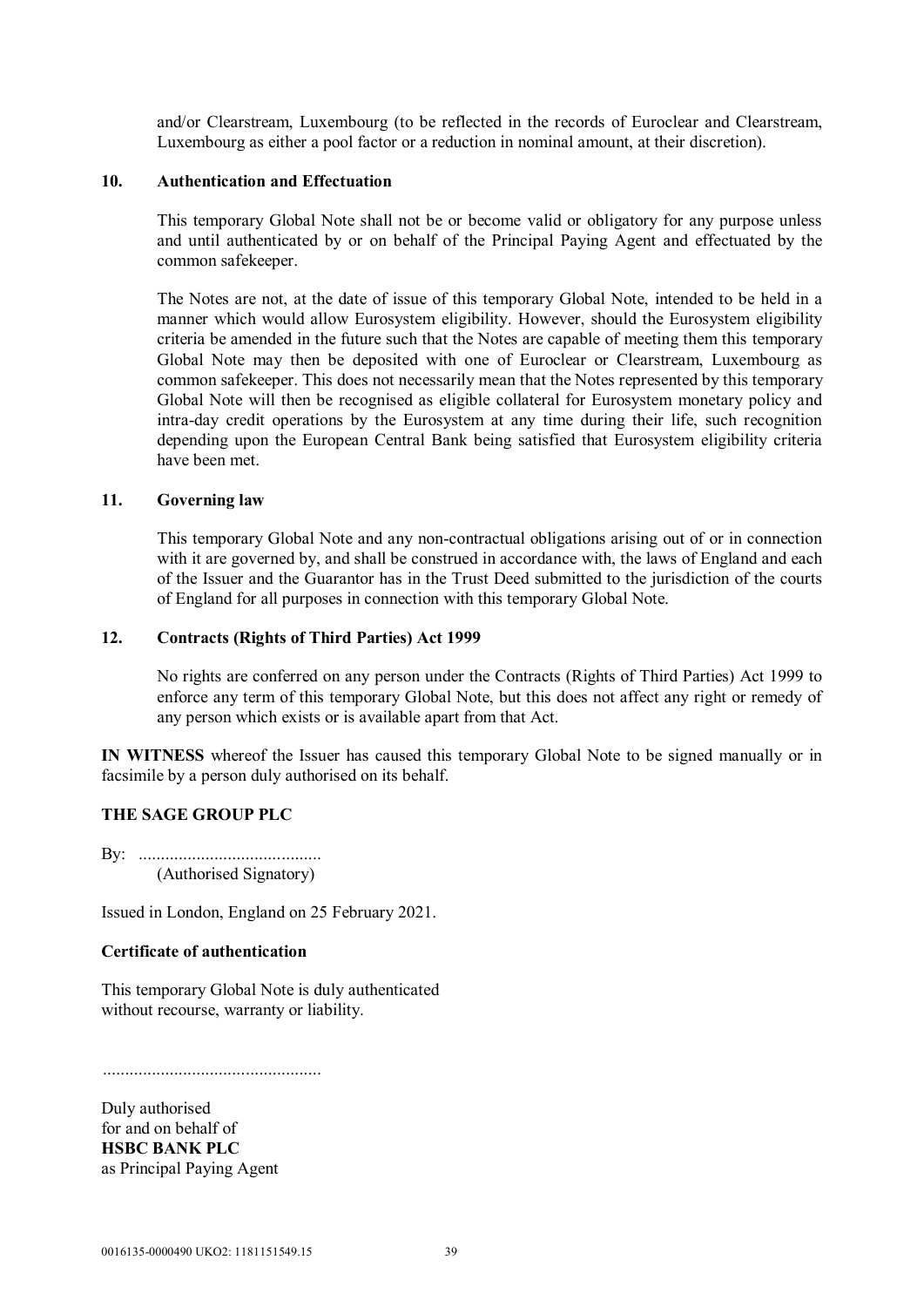# **Certificate of Effectuation**

This temporary Global Note is duly effectuated without recourse, warranty or liability.

................................................. as common safekeeper

By: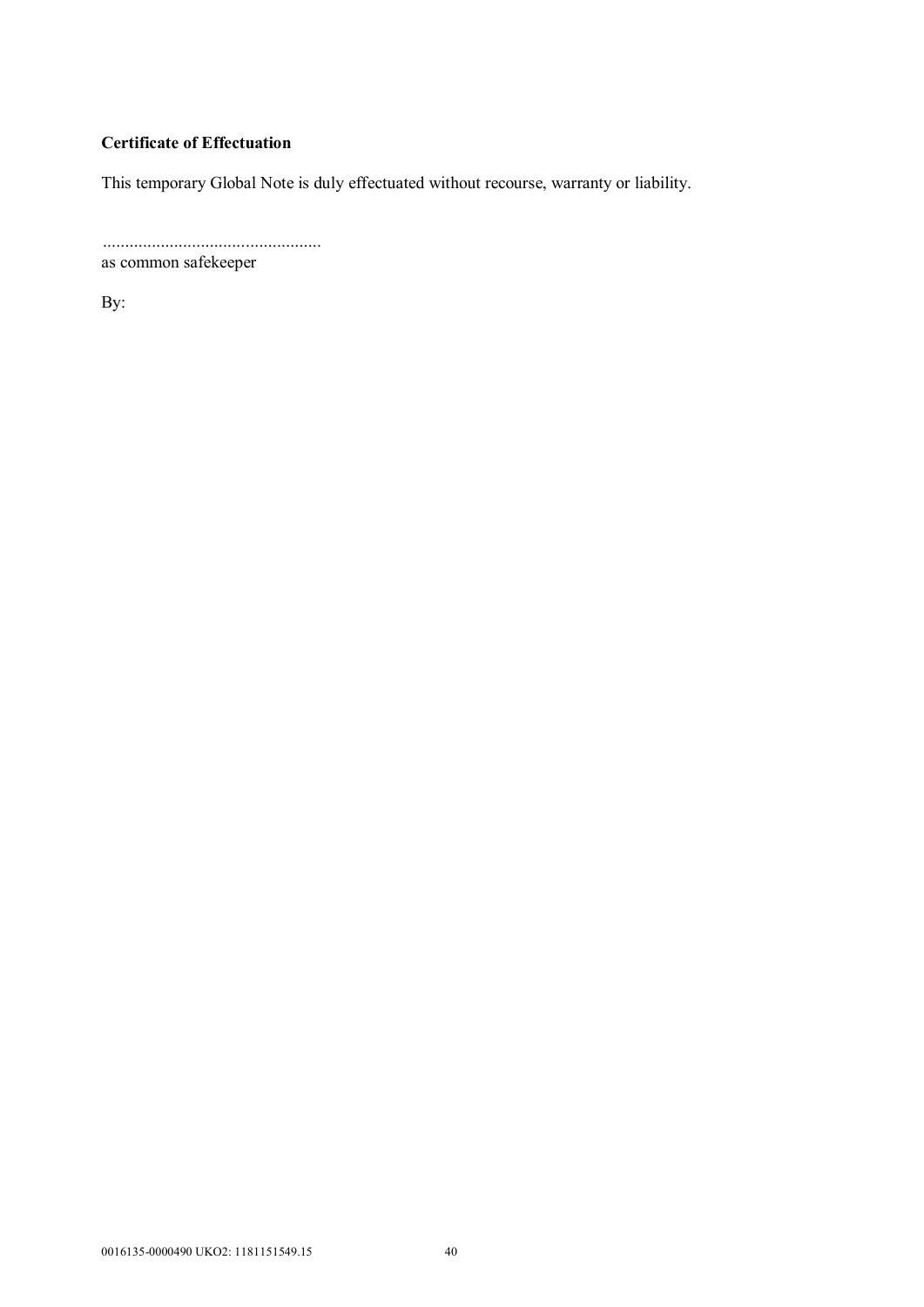#### **PART 2**

#### **FORM OF PERMANENT GLOBAL NOTE**

## **ANY UNITED STATES PERSON WHO HOLDS THIS OBLIGATION WILL BE SUBJECT TO LIMITATIONS UNDER THE UNITED STATES INCOME TAX LAWS, INCLUDING THE LIMITATIONS PROVIDED IN SECTIONS 165(j) AND 1287(a) OF THE INTERNAL REVENUE CODE.**

#### **THE SAGE GROUP PLC**

(Incorporated with limited liability under the laws of England and Wales with registered number 02231246)

#### **PERMANENT GLOBAL NOTE**

representing

### **£350,000,000 1.625 PER CENT. GUARANTEED NOTES DUE 25 FEBRUARY 2031** (ISIN: XS2305547064)

Unconditionally and irrevocably guaranteed as to payment of principal and interest by

### **SAGE TREASURY COMPANY LIMITED**

(Incorporated with limited liability under the laws of England and Wales with registered number 08319044)

This Note is a permanent Global Note without interest coupons in respect of a duly authorised issue of Notes of The Sage Group plc (the **Issuer**), designated as specified in the title hereof (the **Notes**), limited to the aggregate principal amount of three hundred and fifty million (£350,000,000) and constituted by a Trust Deed dated 25 February 2021 (the **Trust Deed**) between the Issuer, Sage Treasury Company Limited as guarantor (the **Guarantor**) and HSBC Corporate Trustee Company (UK) Limited as trustee (the trustee for the time being thereof being herein called the **Trustee**). References herein to the Conditions (or to any particular numbered Condition) shall be to the Conditions (or that particular one of them) set out in Schedule 2 to the Trust Deed.

#### **1. Promise to pay**

Subject as provided in this permanent Global Note the Issuer promises to pay to the bearer the principal amount of this permanent Global Note on 25 February 2031 (or in whole or, where applicable, in part on such earlier date as the said principal amount or part respectively may become repayable in accordance with the Conditions or the Trust Deed) and to pay interest annually in arrear on 25 February in each year on the principal amount from time to time of this permanent Global Note at the rate of 1.625 per cent. per annum together with such other amounts (if any) as may be payable, all subject to and in accordance with the Conditions and the provisions of the Trust Deed.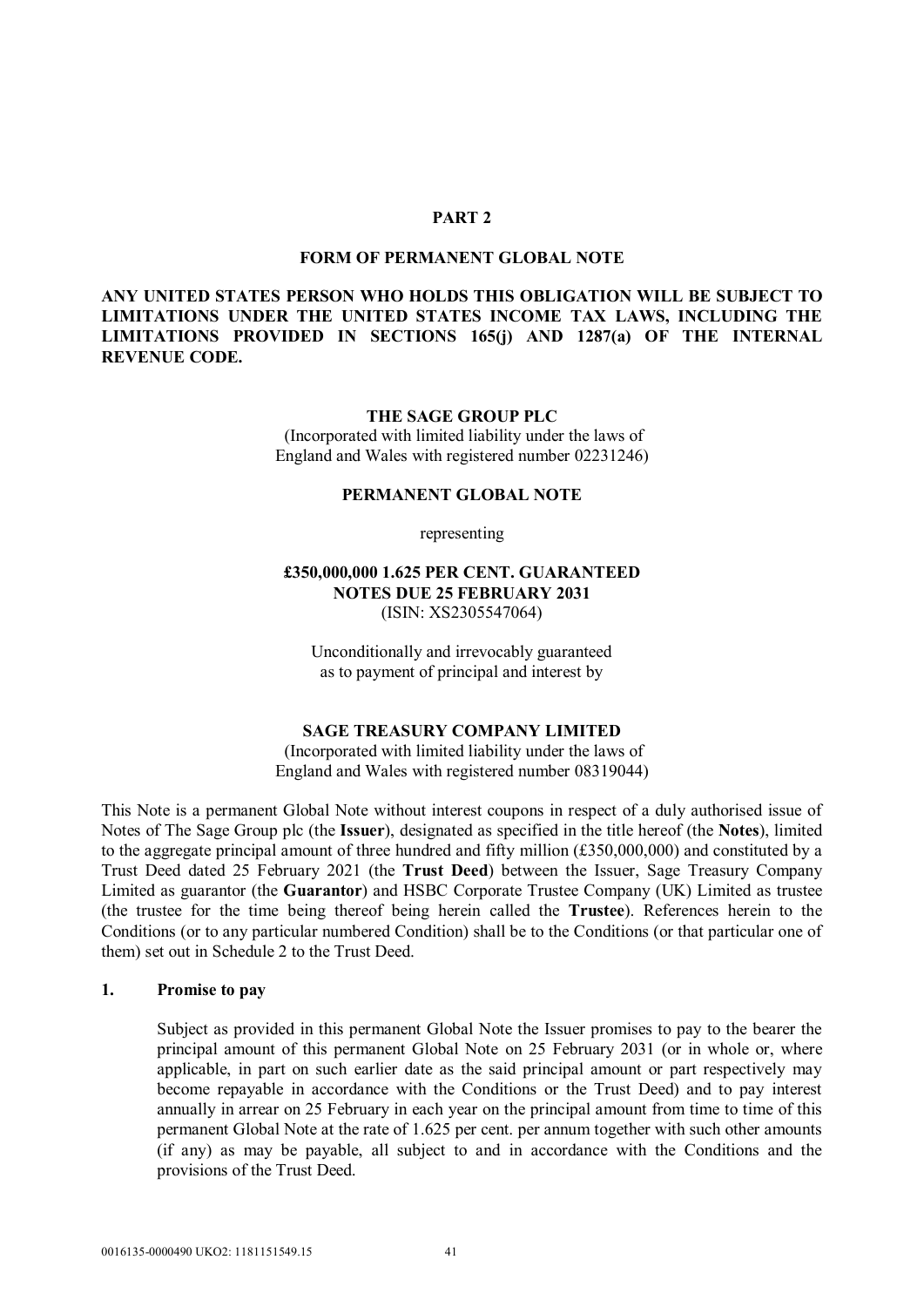The principal amount of Notes represented by this permanent Global Note shall be the aggregate amount from time to time entered in the records of both the relevant Clearing Systems (as defined below). The records of the relevant Clearing Systems (which expression in this Global Note means the records that each relevant Clearing System holds for its customers which reflect the amount of such customer's interest in the Notes) shall be conclusive evidence of the principal amount of Notes represented by this permanent Global Note and, for these purposes, a statement issued by a relevant Clearing System (which statement shall be made available to the bearer upon request) stating the principal amount of Notes represented by this permanent Global Note at any time shall, save in the case of manifest error, be conclusive evidence of the records of the relevant Clearing System at that time.

Upon any exchange of an interest recorded in the records of the relevant Clearing Systems in the temporary Global note representing the Notes for an interest recorded in the records of the relevant Clearing Systems in this permanent Global Note, the Issuer shall procure that details of such exchange shall be entered pro-rata in the records of the relevant Clearing Systems.

#### **2. Exchange for definitive Notes**

This permanent Global Note will be exchangeable in whole but not in part (free of charge to the holder) for definitive Notes only (a) upon the happening of any of the events defined in the Trust Deed as **Events of Default**, (b) if the Issuer has been notified that both Euroclear Bank SA/NV (**Euroclear**) or Clearstream Banking S.A. (**Clearstream, Luxembourg**) have been closed for business for a continuous period of 14 days (other than by reason of holiday, statutory or otherwise) or have announced an intention permanently to cease business or have in fact done so and no successor clearing system satisfactory to the Trustee is available, or (c) if the Issuer has or will become subject to adverse tax consequences which would not be suffered were the Notes in definitive form and a certificate to such effect signed by any Authorised Signatory of the Issuer is given to the Trustee. Thereupon (in the case of (a) to (c) above) the holder of this permanent Global Note (acting on the instructions of the Accountholders (as defined below)) or the Trustee may give notice to the Issuer, and (in the case of (c) above) the Issuer may give notice to the Trustee, the Principal Paying Agent and the Noteholders, of its intention to exchange this permanent Global Note for definitive Notes on or after the Exchange Date (as defined below).

On or after the Exchange Date the holder of this permanent Global Note may or, in the case of (c) above, shall surrender this permanent Global Note to or to the order of the Principal Paying Agent. In exchange for this permanent Global Note the Issuer will deliver, or procure the delivery of, definitive Notes in bearer form, serially numbered, in the denomination of £100,000 and integral multiples of £1,000 in excess thereof up to and including £199,000 each with interest coupons (**Coupons**) attached on issue in respect of interest which has not already been paid on this permanent Global Note (in exchange for the whole of this permanent Global Note).

**Exchange Date** means a day specified in the notice requiring exchange falling not less than 45 days after that on which such notice is given and on which banks are open for business in London.

Upon any (a) exchange of interests recorded in the records of the relevant Clearing Systems in the temporary global note initially representing the Notes (the **Temporary Global Note**) for interests recorded in the records of the relevant Clearing Systems in this permanent Global Note, or (b) redemption or cancellation of a part of this permanent Global Note, the Issuer shall procure that the portion of interests in the principal amount hereof so exchanged, redeemed or cancelled shall be entered pro rata in the records of the relevant Clearing Systems and, upon any such entry being made, the principal amount of the Notes recorded in the records of the relevant Clearing Systems and represented by this permanent Global Note shall be reduced by the principal amount of this permanent Global Note so exchanged, redeemed or cancelled and shall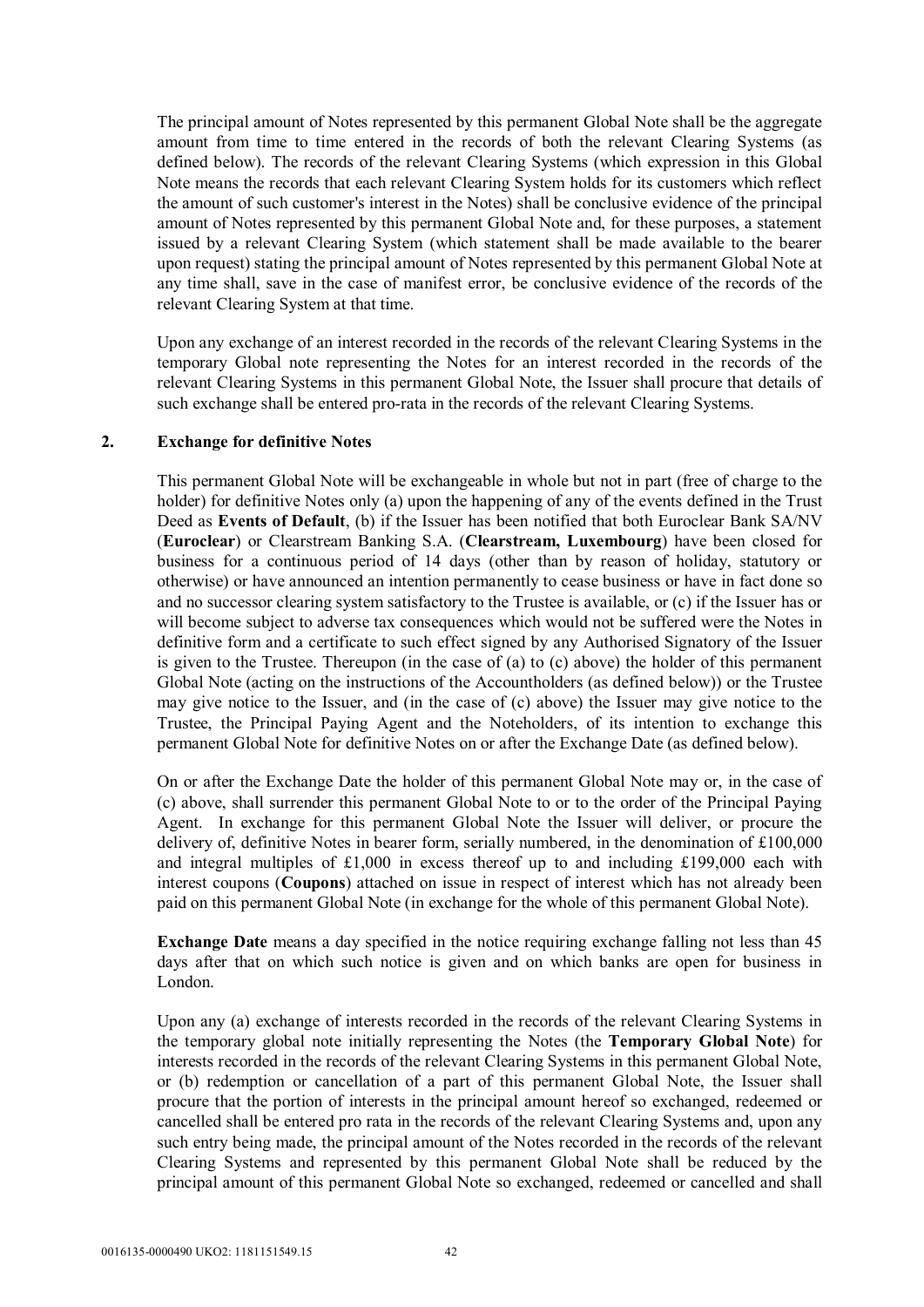be entered pro-rata in the records of the relevant Clearing Systems. Upon the exchange of the whole of this permanent Global Note for definitive Notes this permanent Global Note shall be surrendered to or to the order of the Principal Paying Agent and cancelled and, if the holder of this permanent Global Note requests, returned to it together with any relevant definitive Notes.

### **3. Payments**

Until the entire principal amount of this permanent Global Note has been extinguished, this permanent Global Note shall (subject as hereinafter and in the Trust Deed provided) in all respects be entitled to the same benefits as the definitive Notes and shall be entitled to the benefit of and be bound by the Trust Deed. Payments of principal and interest in respect of Notes represented by this permanent Global Note will be made to the bearer of this permanent Global Note and, if no further payment falls to be made in respect of the Notes, surrender of this permanent Global Note to the order of the Principal Paying Agent or such other Paying Agent as shall have been notified to the Noteholders for such purposes. Upon any payment of principal or interest on this permanent Global Note the Issuer shall procure that the amount so paid shall be entered pro-rata in the records of the relevant Clearing Systems and upon such entry being made the principal amount of the Notes recorded in the records of the relevant Clearing Systems and represented by this permanent Global Note shall be reduced by the amounts so paid. Any failure to make such entries shall not affect the discharge referred to above.

All payments of any amounts payable and paid to the bearer of this permanent Global Note shall be valid and, to the extent of the sums so paid, effectual to satisfy and discharge the liability for the moneys payable hereon and on the relevant definitive Notes and Coupons.

#### **4. Interest Calculation**

For so long as Notes are represented by one or both of the Temporary Global Note and this permanent Global Note, interest payable to the bearer of a Global Note will be calculated by applying the Rate of Interest to the principal amount of the Global Note and on the basis of (a) the actual number of days in the period from and including the Accrual Date to but excluding the date on which interest falls due divided by (b) the actual number of days from and including the Accrual Date to but excluding the next following Interest Payment Date. The resultant figure is rounded to the nearest penny (half a penny being rounded upwards).

## **5. Accountholders**

For so long as all of the Notes are represented by one or both of the Temporary Global Note and this permanent Global Note and such Global Note(s) is/are held on behalf of Euroclear and/or Clearstream, Luxembourg, each person who is for the time being shown in the records of Euroclear or Clearstream, Luxembourg as the holder of a particular principal amount of such Notes (each an **Accountholder**) (in which regard any certificate or other document issued by Euroclear or Clearstream, Luxembourg as to the principal amount of such Notes standing to the account of any person shall, in the absence of manifest error, be conclusive and binding for all purposes) shall be treated as the holder of such principal amount of such Notes for all purposes (including for the purposes of any quorum requirements of, or the right to demand a poll at, meetings of the Noteholders) other than with respect to the payment of principal and interest on such Notes, the right to which shall be vested, as against the Issuer, the Guarantor and the Trustee, solely in the bearer of the relevant Global Note in accordance with and subject to its terms and the terms of the Trust Deed. Each Accountholder must look solely to Euroclear or Clearstream, Luxembourg, as the case may be, for its share of each payment made to the bearer of the relevant Global Note.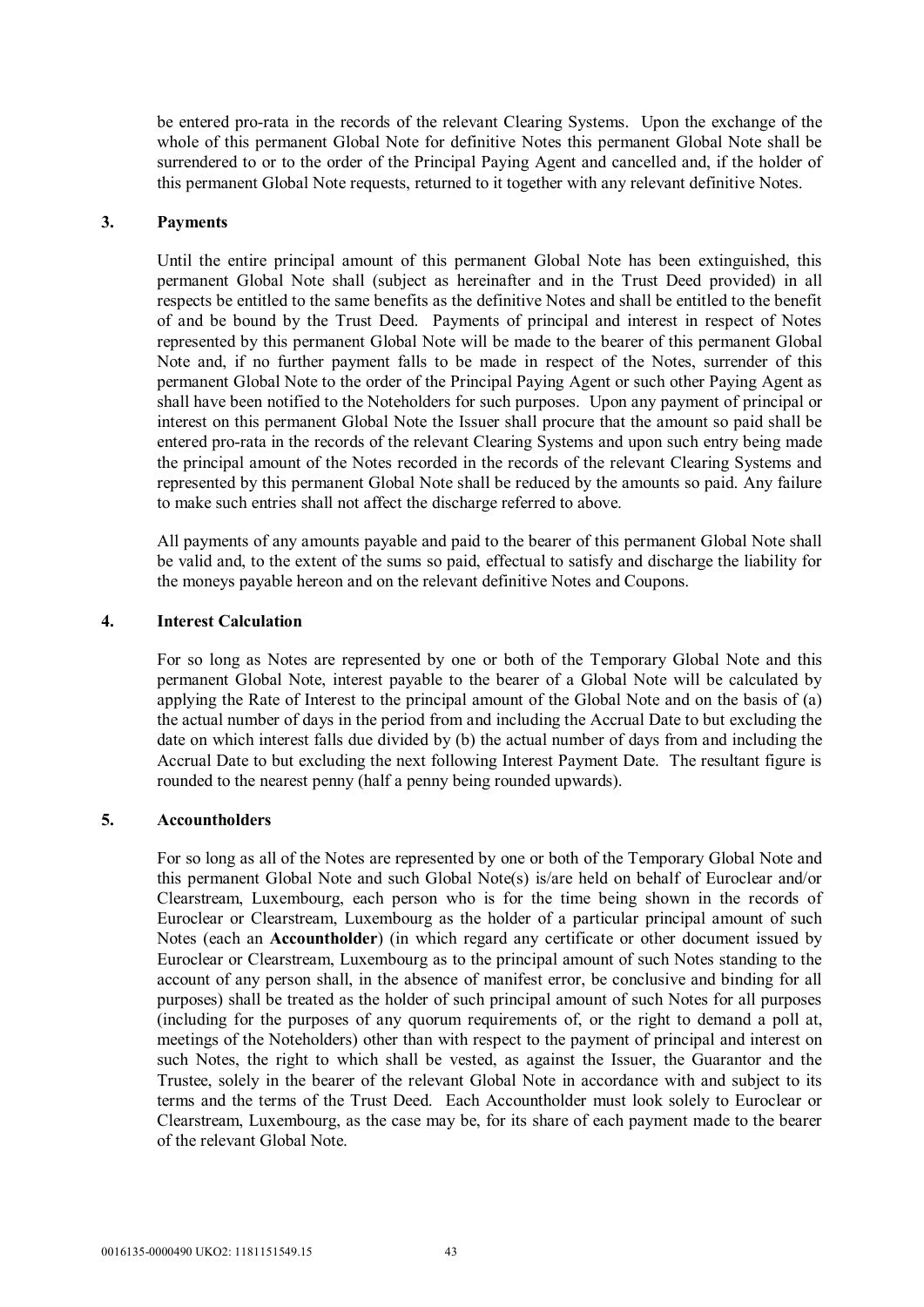## **6. Notices**

For so long as all of the Notes are represented by one or both of the Temporary Global Note and this permanent Global Note and such Global Note(s) is/are held on behalf of Euroclear and/or Clearstream, Luxembourg, notices to Noteholders may be given by delivery of the relevant notice to Euroclear and/or Clearstream, Luxembourg (as the case may be) for communication to the relative Accountholders rather than by publication as required by Condition 13 (*Notices)* provided that, so long as the Notes are admitted to the official list maintained by the Financial Conduct Authority (the **FCA**) and admitted to trading on the London Stock Exchange plc's market for listed securities, all requirements of the FCA have been complied with. Any such notice shall be deemed to have been given to the Noteholders on the second day after the day on which such notice is delivered to Euroclear and/or Clearstream, Luxembourg (as the case may be) as aforesaid.

Whilst any Notes held by a Noteholder are represented by a Global Note, notices to be given by such Noteholder may be given by such Noteholder to the Principal Paying Agent through Euroclear and/or Clearstream, Luxembourg, as the case may be, in such a manner as the Principal Paying Agent and Euroclear and/or Clearstream, Luxembourg, as the case may be, may approve for this purpose.

# **7. Prescription**

Claims against the Issuer and the Guarantor in respect of principal and interest on the Notes represented by this permanent Global Note will be prescribed after 10 years (in the case of principal) and five years (in the case of interest) from the Relevant Date (as defined in Condition 8 (*Taxation*)).

## **8. Put Option**

For so long as all of the Notes are represented by one or both of the Temporary Global Note or this permanent Global Note and such Global Note(s) is/are held on behalf of Euroclear and/or Clearstream, Luxembourg, the option of the Noteholders provided for in Condition 7.6 (*Redemption at the Option of the Noteholders on a Change of Control*) may be exercised by an Accountholder giving notice to the Principal Paying Agent in accordance with the standard procedures of Euroclear and Clearstream, Luxembourg (which may include notice being given on his instructions by Euroclear or Clearstream, Luxembourg or any common safekeeper for them to the Principal Paying Agent by electronic means) of the principal amount of the Notes in respect of which such option is exercised and the Issuer shall procure that the portion of the principal amount of the relevant Global Note so redeemed shall be entered in the records of Euroclear and/or Clearstream, Luxembourg.

## **9. Call Option**

For so long as all of the Notes are represented by one or both of the Temporary Global Note or this permanent Global Note and such Global Note(s) is/are held on behalf of Euroclear and/or Clearstream, Luxembourg, no selection of Notes to be redeemed will be required under Condition 7.5 (*Provisions relating to Partial Redemption*) in the event that the Issuer exercises its call option pursuant to Condition 7.3 (*Redemption at the Option of the Issuer*) in respect of less than the aggregate principal amount of the Notes outstanding at such time. In such event, the partial redemption will be effected in accordance with the rules and procedures of Euroclear and/or Clearstream, Luxembourg (to be reflected in the records of Euroclear and Clearstream, Luxembourg as either a pool factor or a reduction in nominal amount, at their discretion).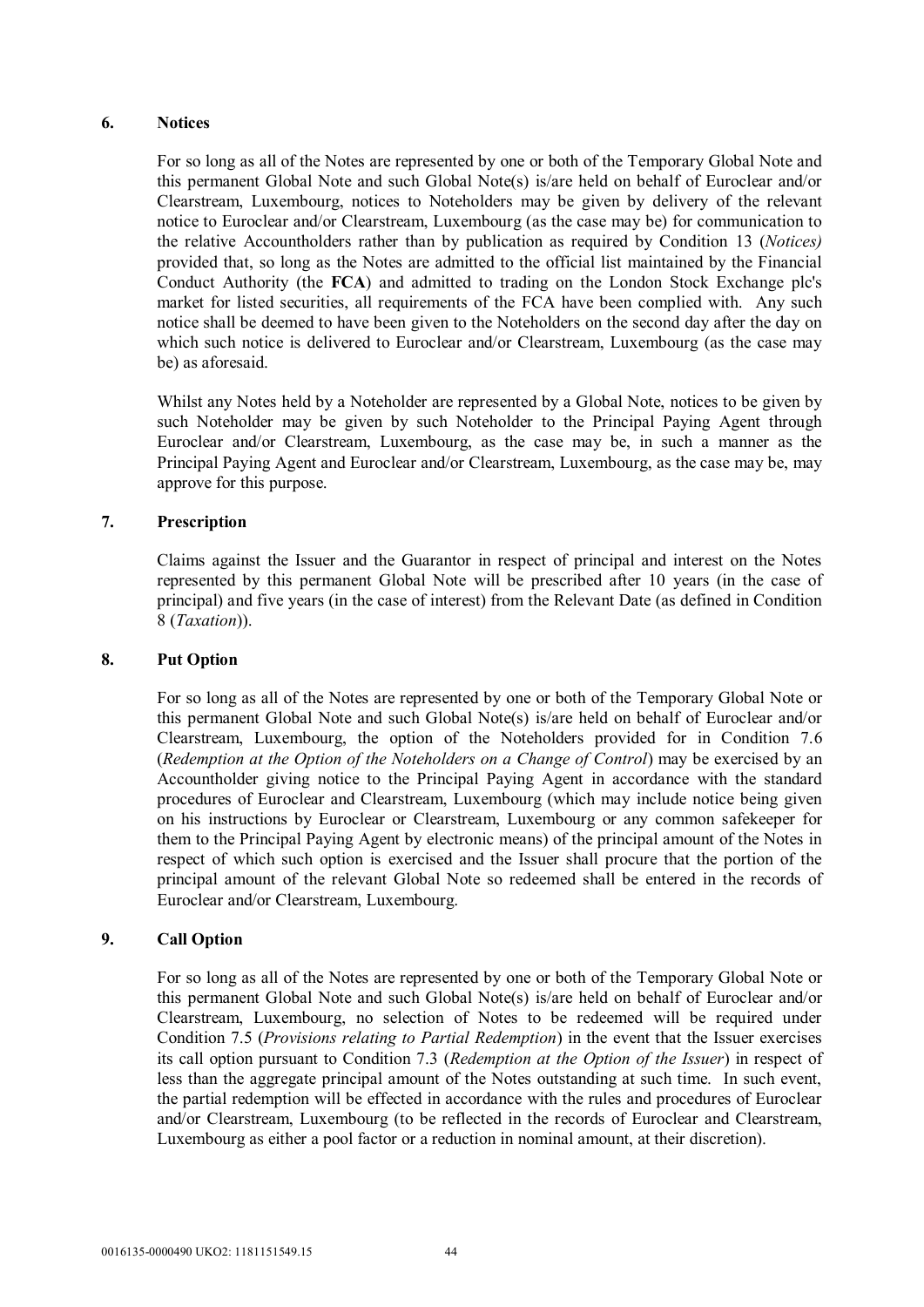#### **10. Authentication and Effectuation**

This permanent Global Note shall not be or become valid or obligatory for any purpose unless and until authenticated by or on behalf of the Principal Paying Agent and effectuated by the common safekeeper.

The Notes are not, at the date of issue of this permanent Global Note, intended to be held in a manner which would allow Eurosystem eligibility. However, should the Eurosystem eligibility criteria be amended in the future such that the Notes are capable of meeting them, this permanent Global Note may then be deposited with one of Euroclear or Clearstream, Luxembourg as common safekeeper. This does not necessarily mean that the Notes represented by this permanent Global Note will then be recognised as eligible collateral for Eurosystem monetary policy and intra-day credit operations by the Eurosystem at any time during their life, such recognition depending upon the European Central Bank being satisfied that Eurosystem eligibility criteria have been met.

## **11. Governing law**

This permanent Global Note and any non-contractual obligations arising out of or in connection with it are governed by, and shall be construed in accordance with, the laws of England and each of the Issuer and the Guarantor has in the Trust Deed submitted to the jurisdiction of the courts of England for all purposes in connection with this permanent Global Note.

## **12. Contracts (Rights of Third Parties) Act 1999**

No rights are conferred on any person under the Contracts (Rights of Third Parties) Act 1999 to enforce any term of this permanent Global Note, but this does not affect any right or remedy of any person which exists or is available apart from that Act.

**IN WITNESS** whereof the Issuer has caused this permanent Global Note to be signed manually or in facsimile by a person duly authorised on its behalf.

## **THE SAGE GROUP PLC**

By: ......................................... (Authorised Signatory)

Issued in London, England on 25 February 2021.

## **Certificate of authentication**

This permanent Global Note is duly authenticated without recourse, warranty or liability.

.................................................

Duly authorised for and on behalf of **HSBC BANK PLC** as Principal Paying Agent

**Certificate of Effectuation**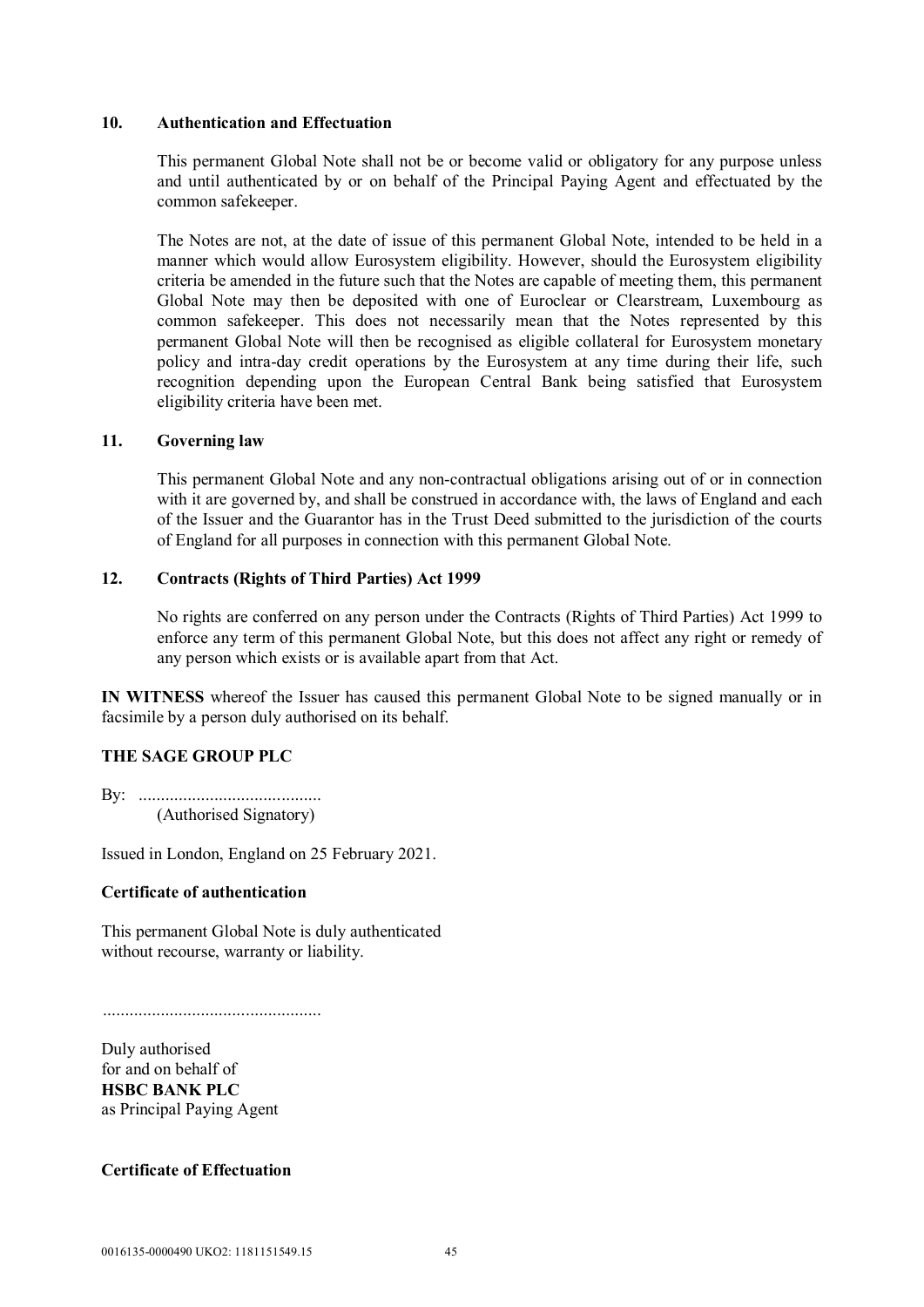This permanent Global Note is duly effectuated without recourse, warranty or liability.

.................................................

as common safekeeper

By: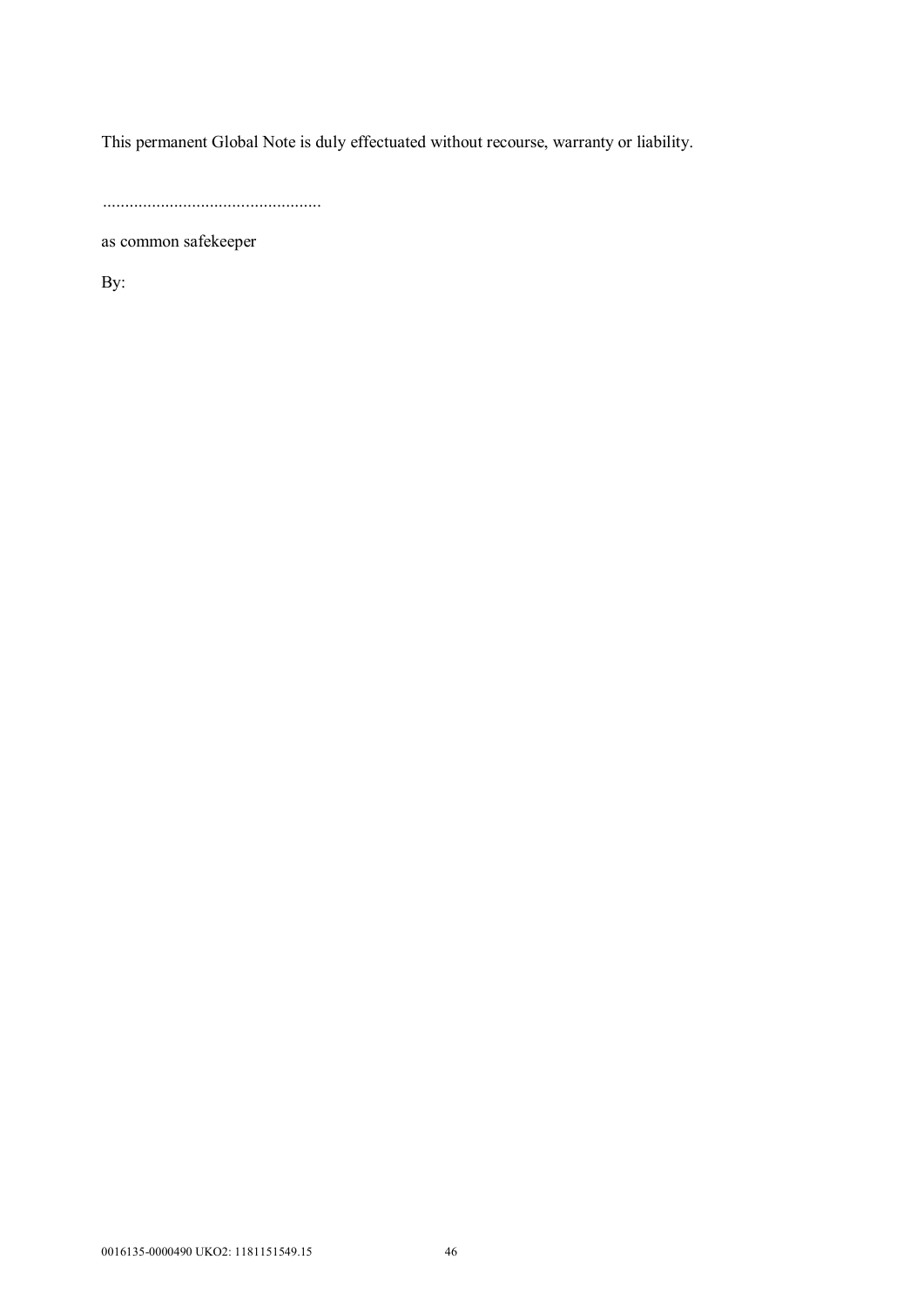#### **SCHEDULE 2**

#### **FORM OF DEFINITIVE NOTE, COUPON AND CONDITIONS OF THE NOTES**

## **PART 1**

#### **FORM OF DEFINITIVE NOTE AND COUPON**

#### **FORM OF DEFINITIVE NOTE**

**ANY UNITED STATES PERSON WHO HOLDS THIS OBLIGATION WILL BE SUBJECT TO LIMITATIONS UNDER THE UNITED STATES INCOME TAX LAWS, INCLUDING THE LIMITATIONS PROVIDED IN SECTIONS 165(j) AND 1287(a) OF THE INTERNAL REVENUE CODE.**

[0,000/00,000] ISIN: XS2305547064 [Serial No.]

# **THE SAGE GROUP PLC**

(Incorporated with limited liability under the laws of England and Wales with registered number 02231246)

## **£350,000,000 1.625 PER CENT. GUARANTEED NOTES DUE 25 FEBRUARY 2031**

Unconditionally and irrevocably guaranteed as to payment of principal and interest by

## **SAGE TREASURY COMPANY LIMITED**

(Incorporated with limited liability under the laws of England and Wales with registered number 08319044)

The issue of the Notes was authorised by a resolution of the Board of Directors of The Sage Group plc (the **Issuer**) passed on 20 December 2020 and a resolution of a sub-committee of the Board of Directors of the Issuer passed on 11 February 2021 and the giving of the guarantee in respect of the Notes was authorised by a resolution of the Board of Directors of Sage Treasury Company Limited (the **Guarantor**) passed on 11 February 2021.

This Note forms one of a series of Notes constituted by a Trust Deed (the **Trust Deed**) dated 25 February 2021 made between the Issuer, the Guarantor and HSBC Corporate Trustee Company (UK) Limited as trustee for the holders of the Notes and issued as Notes in bearer form in the denomination of £100,000 and integral multiples of £1,000 in excess thereof up to and including £199,000 each with Coupons attached in an aggregate principal amount of £350,000,000.

The Issuer for value received and subject to and in accordance with the Terms and Conditions (the **Conditions**) endorsed hereon hereby promises to pay to the bearer on 25 February 2031 (or on such earlier date as the principal sum hereunder mentioned may become repayable in accordance with the Conditions) the principal sum of:

 $£[0,000][00,000]$  ( $\bullet$  thousand Pounds Sterling)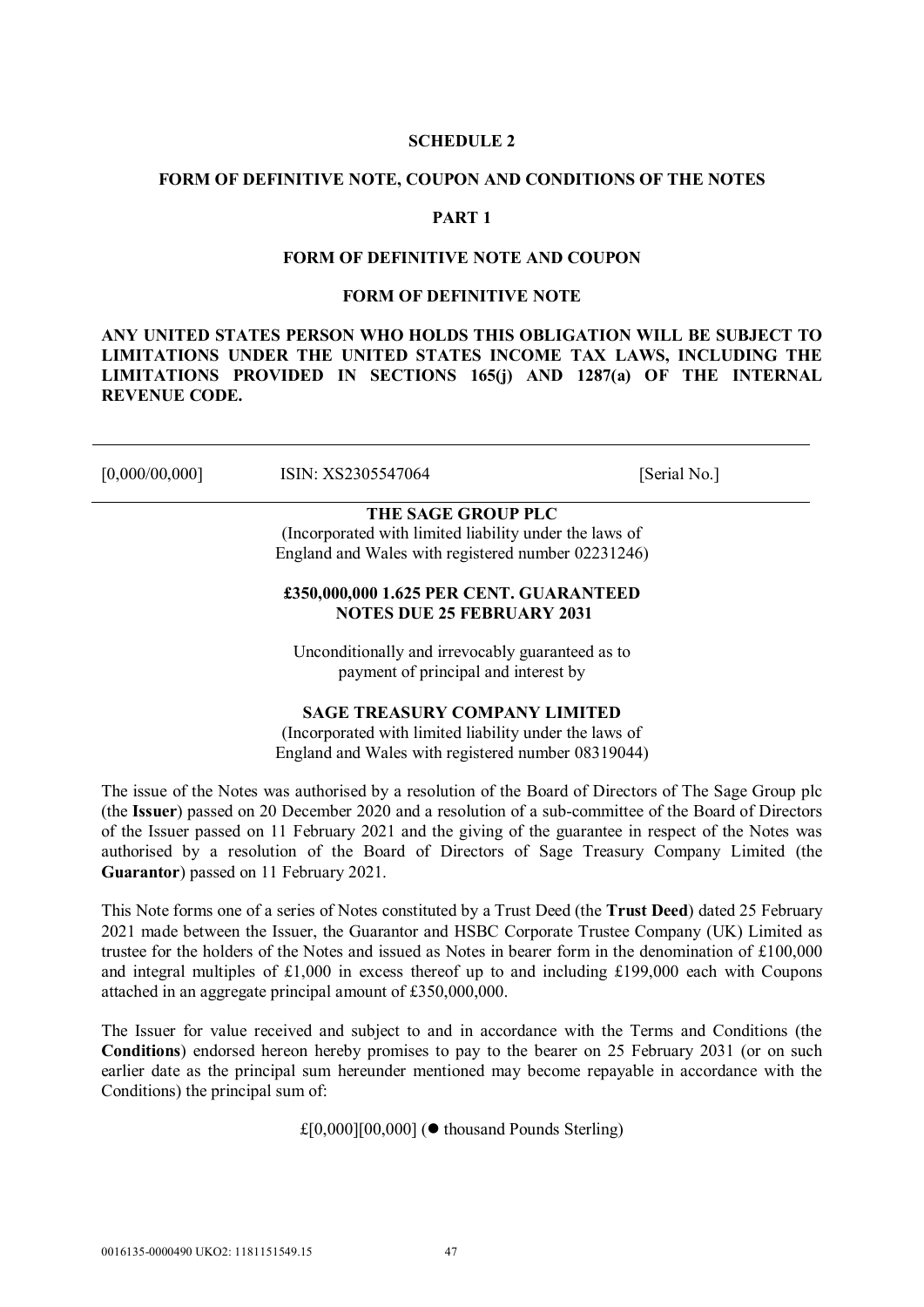together with interest on the said principal sum at the rate of 1.625 per cent. per annum payable annually in arrear on 25 February and together with such other amounts (if any) as may be payable, all subject to and in accordance with the Conditions and the provisions of the Trust Deed.

Neither this Note nor the Coupons appertaining hereto shall be or become valid or obligatory for any purpose unless and until this Note has been authenticated by or on behalf of the Principal Paying Agent.

**IN WITNESS** whereof this Note has been executed on behalf of the Issuer.

## **THE SAGE GROUP PLC**

By: ......................................... Authorised Signatory

Dated as of ● February 2021.

Issued in London, England.

## **Certificate of authentication**

This Note is duly authenticated without recourse, warranty or liability.

.................................................

Duly authorised for and on behalf of **HSBC BANK PLC** as Principal Paying Agent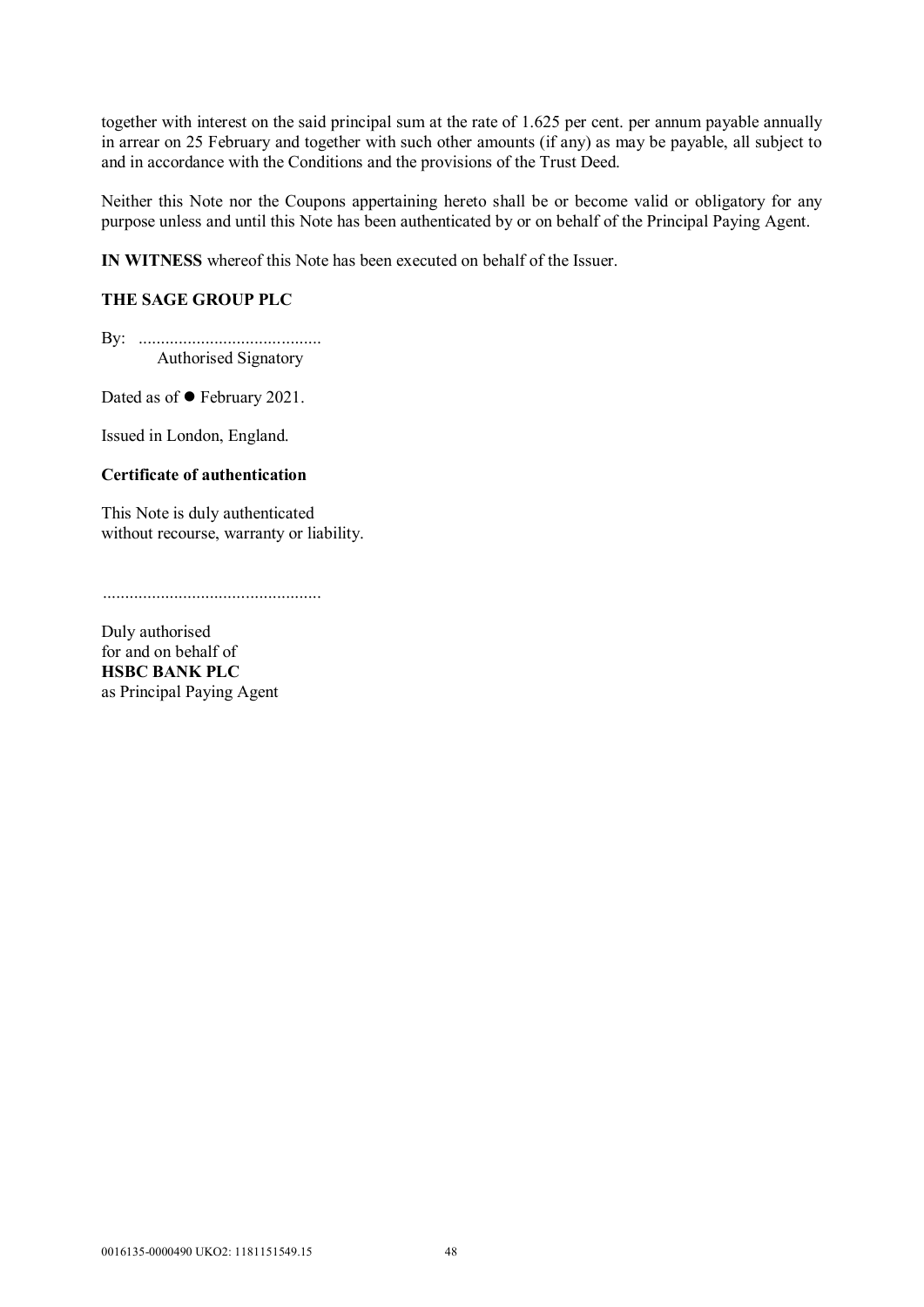#### **FORM OF COUPON**

On the front:

## **ANY UNITED STATES PERSON WHO HOLDS THIS OBLIGATION WILL BE SUBJECT TO LIMITATIONS UNDER THE UNITED STATES INCOME TAX LAWS, INCLUDING THE LIMITATIONS PROVIDED IN SECTIONS 165(j) AND 1287(a) OF THE INTERNAL REVENUE CODE.**

#### **THE SAGE GROUP PLC**

## **£350,000,000 1.625 PER CENT. GUARANTEED NOTES DUE 25 FEBRUARY 2031**

Coupon appertaining to a Note in the denomination of  $\mathfrak{g}_e$ .

This Coupon is separately Coupon for negotiable, payable to bearer,  $\mathbf{f} \bullet$ and subject to the due on Conditions of the said Notes. ● ●

This Coupon is payable to bearer subject to such Conditions, under which it may become void before its due date.

## **THE SAGE GROUP PLC**

**By: ............................** Authorised Signatory

| [No.] | [0,000/00,000] | ISIN: XS2305547064 | [Serial No.] |
|-------|----------------|--------------------|--------------|
|-------|----------------|--------------------|--------------|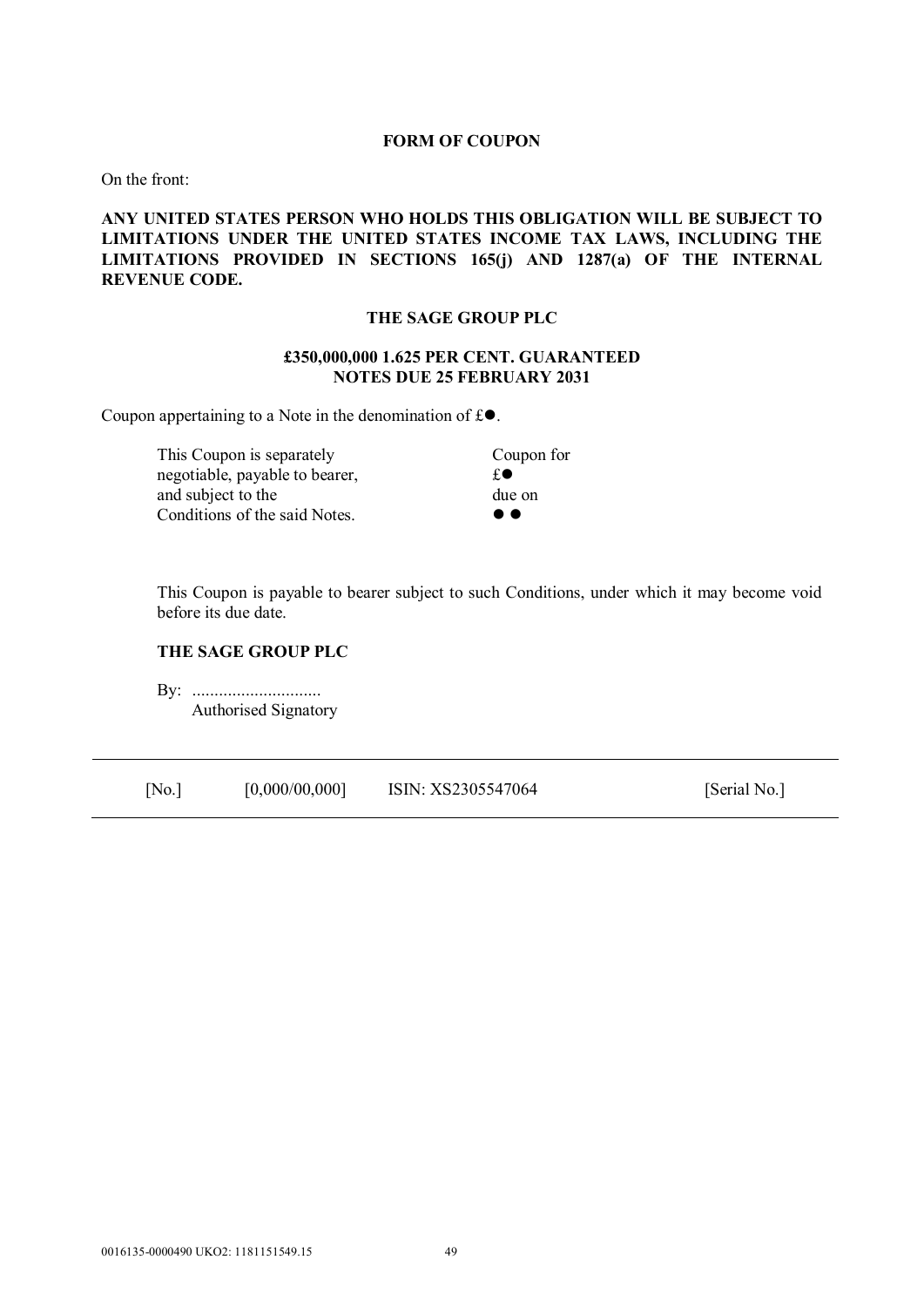On the back:

## **PRINCIPAL PAYING AGENT**

HSBC Bank plc 8 Canada Square London E14<sup>5</sup>HQ

# **OTHER PAYING AGENT**

Banque Internationale à Luxembourg, société anonyme 69, route d'Esch L-2953 Luxembourg Luxembourg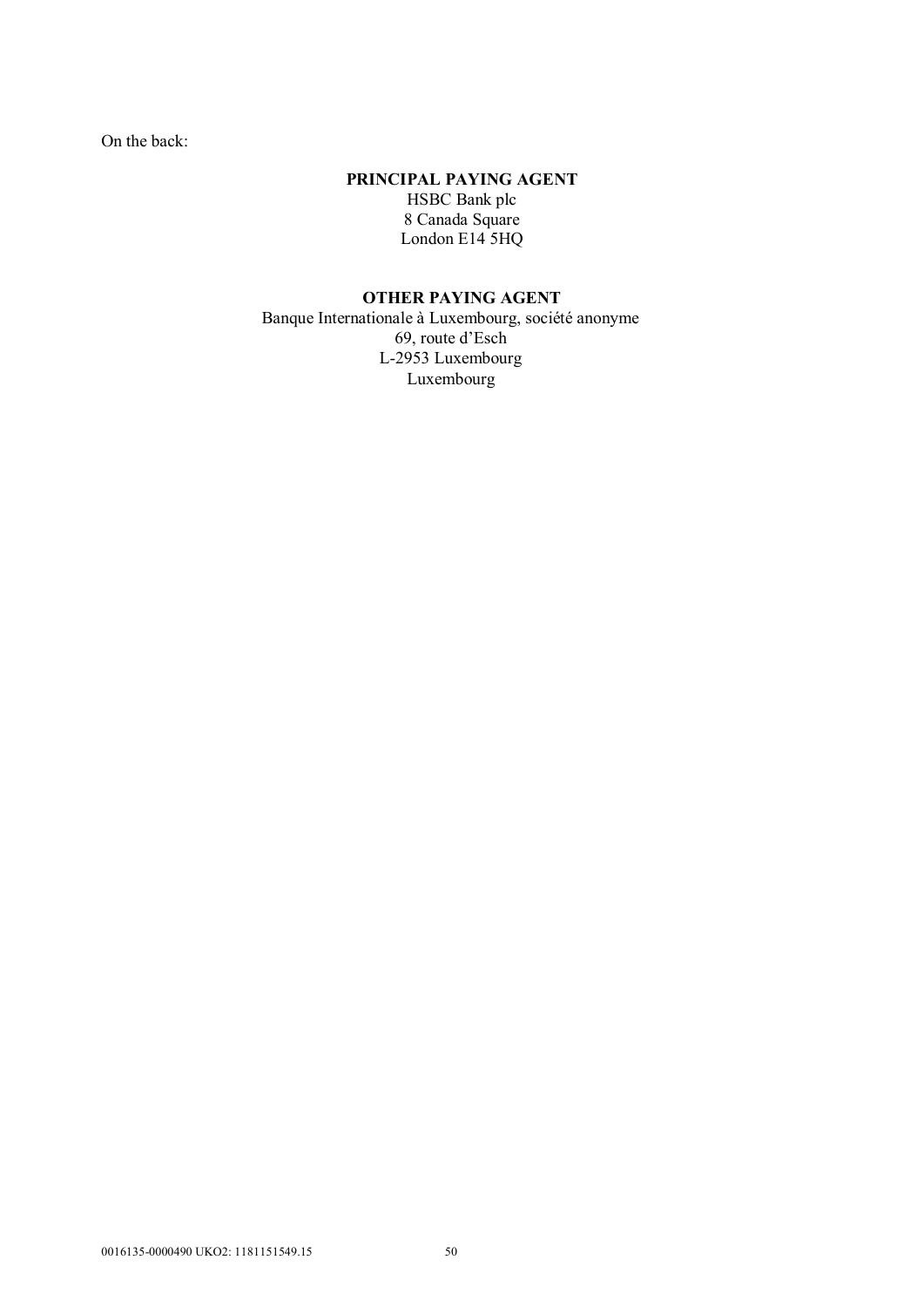## **ON THE BACK:**

## **PRINCIPAL PAYING AGENT**

HSBC Bank plc 8 Canada Square London E14 5HQ

## **OTHER PAYING AGENT**

Banque Internationale à Luxembourg, société anonyme 69, route d'Esch L-2953 Luxembourg Luxembourg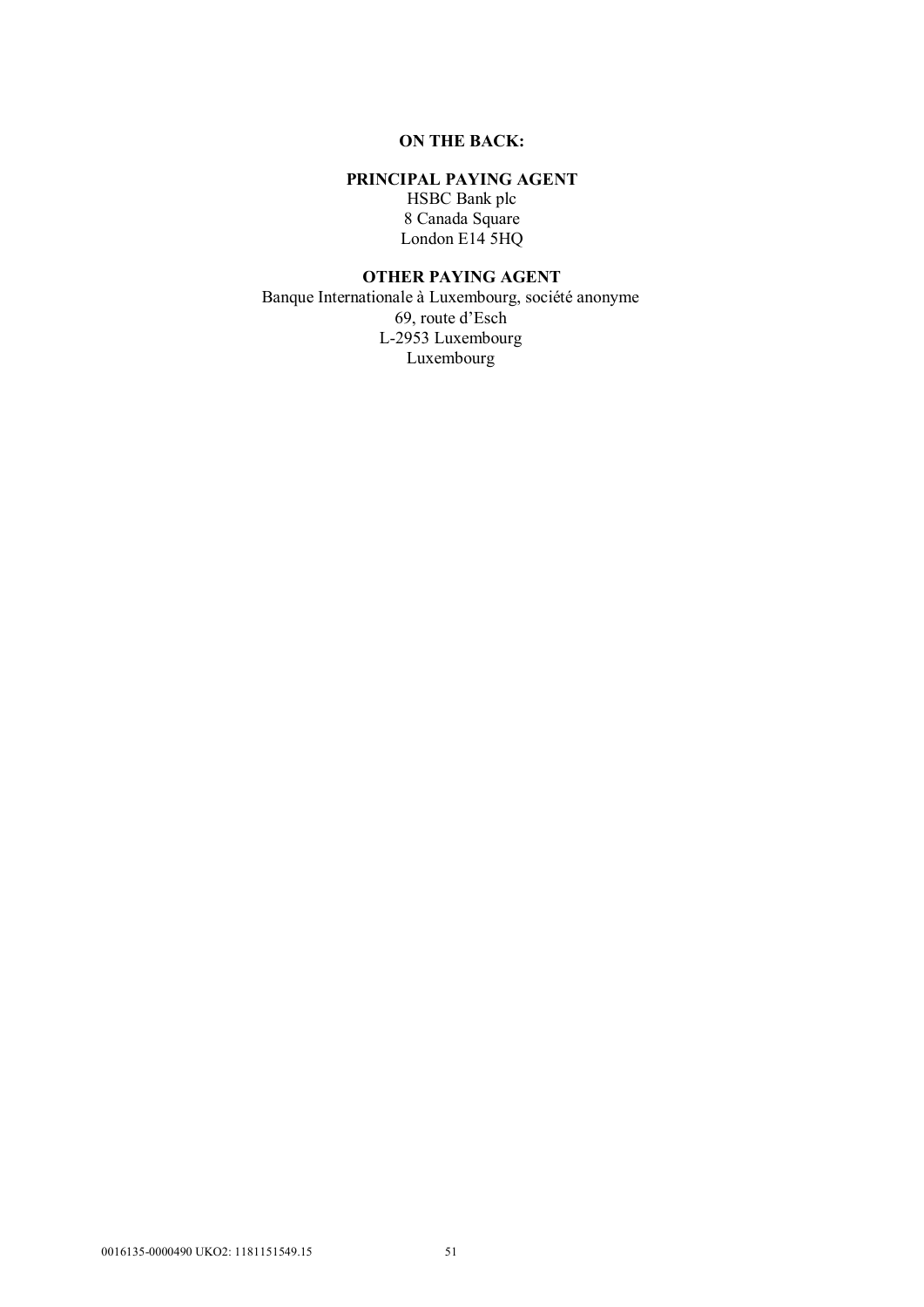## **PART 2**

### **CONDITIONS OF THE NOTES**

*The following is the text of the Conditions of the Notes which (subject to modification) will be endorsed on each Note in definitive form (if issued):*

The £350,000,000 1.625 per cent. Guaranteed Notes due 25 February 2031 (the **Notes**, which expression shall in these Conditions, unless the context otherwise requires, include any further notes issued pursuant to Condition 17 (*Further Issues*) and forming a single series with the Notes) of The Sage Group plc (the **Issuer**) are constituted by a Trust Deed dated 25 February 2021 (the **Trust Deed**) made between the Issuer, Sage Treasury Company Limited (the **Guarantor**) as guarantor and HSBC Corporate Trustee Company (UK) Limited (the **Trustee**, which expression shall include its successor(s)) as trustee for the holders of the Notes (the **Noteholders**) and the holders of the interest coupons appertaining to the Notes (the **Couponholders** and the **Coupons** respectively).

The statements in these Conditions include summaries of, and are subject to, the detailed provisions of and definitions in the Trust Deed. Copies of the Trust Deed and the Agency Agreement dated 25 February 2021 (the **Agency Agreement**) made between the Issuer, the Guarantor, the initial Paying Agents, and the Trustee are available for inspection during normal business hours by the Noteholders and the Couponholders at, and copies may be sent by electronic mail upon written request to, the principal office for the time being of the Trustee, being at the date of issue of the Notes at 8 Canada Square, London, E14 5HQ and at the specified office of each of the Paying Agents. The Noteholders and the Couponholders are entitled to the benefit of, are bound by, and are deemed to have notice of, all the provisions of the Trust Deed and the provisions of the Agency Agreement applicable to them.

All capitalised terms that are not defined in these terms and conditions (the **Conditions**) will have the meanings given to them in the Trust Deed.

## **1. FORM, DENOMINATION AND TITLE**

#### **1.1 Form and Denomination**

The Notes are in bearer form, serially numbered, in the denomination of £100,000 and integral multiples of £1,000 in excess thereof up to and including £199,000 each with Coupons attached on issue.

## **1.2 Title**

Title to the Notes and to the Coupons will pass by delivery.

#### **1.3 Holder Absolute Owner**

The Issuer, the Guarantor, any Paying Agent and the Trustee will (except as otherwise required by law) deem and treat the bearer of any Note or Coupon as the absolute owner for all purposes (whether or not the Note or Coupon shall be overdue and notwithstanding any notice of ownership or writing on the Note or Coupon or any notice of previous loss or theft of the Note or Coupon) and shall not be required to obtain any proof thereof or as to the identity of such bearer.

## **2. STATUS OF THE NOTES**

The Notes and the Coupons are direct, unconditional and (subject to the provisions of Condition 4 (*Negative Pledge*)) unsecured obligations of the Issuer and (subject as provided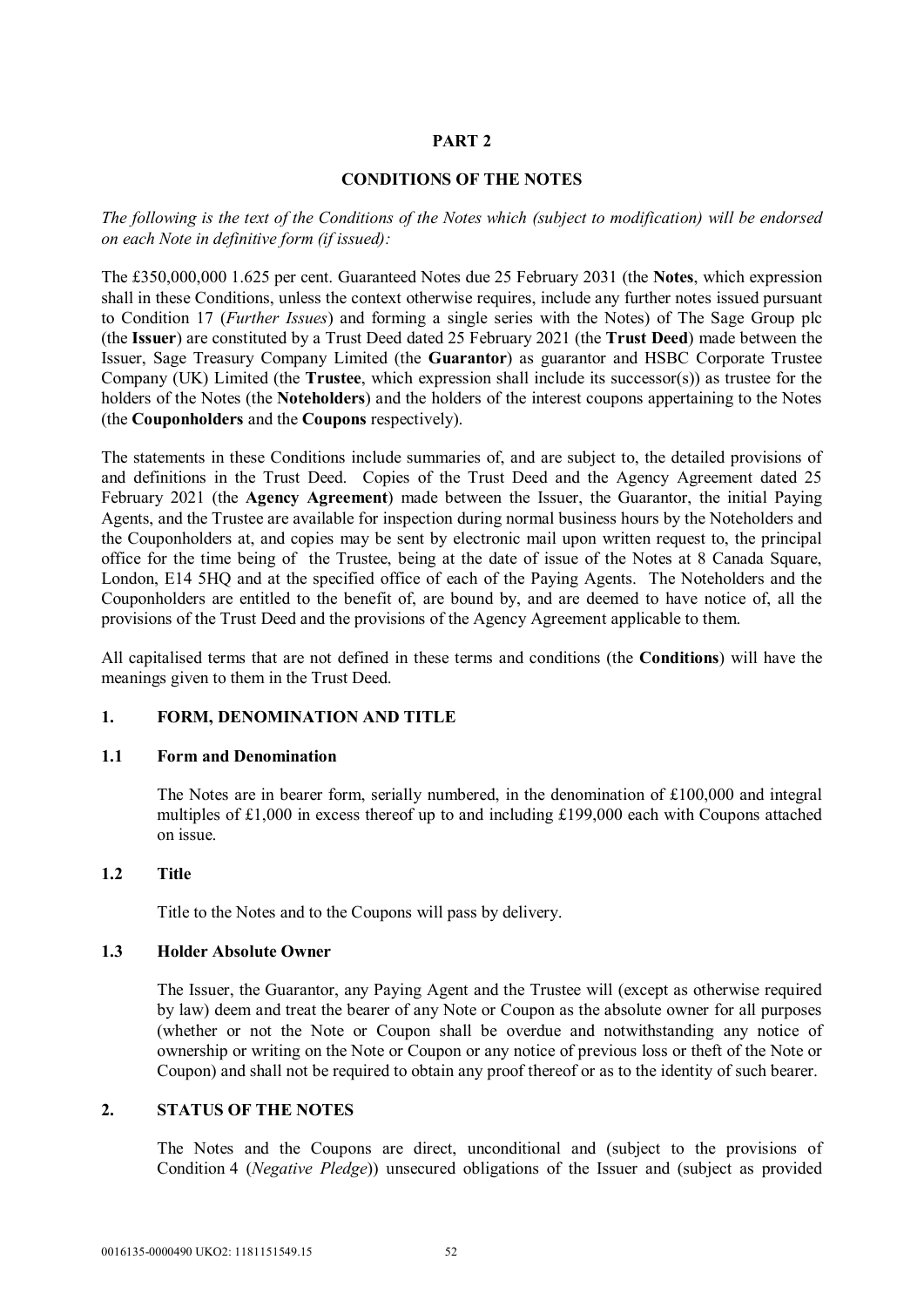above) rank and will rank *pari passu*, without any preference among themselves, with all other outstanding unsecured and unsubordinated obligations of the Issuer, present and future, but, in the event of insolvency, only to the extent permitted by applicable laws relating to creditors' rights.

### **3. GUARANTEE**

#### **3.1 Guarantee**

The payment of the principal and interest in respect of the Notes and all other moneys payable by the Issuer under or pursuant to the Trust Deed has been unconditionally and irrevocably guaranteed by the Guarantor (the **Guarantee**) in the Trust Deed.

## **3.2 Status of the Guarantee**

The obligations of the Guarantor under the Guarantee constitute direct, unconditional and (subject to the provisions of Condition 4 (*Negative Pledge*)) unsecured obligations of the Guarantor and (subject as provided above) rank and will rank *pari passu* with all other outstanding unsecured and unsubordinated obligations of the Guarantor, present and future, but, in the event of insolvency, only to the extent permitted by applicable laws relating to creditors' rights.

## **4. NEGATIVE PLEDGE**

#### **4.1 Restriction**

So long as any Note or Coupon remains outstanding (as defined in the Trust Deed) neither the Issuer nor the Guarantor will create or permit to subsist, and the Issuer will procure that no Material Subsidiary (as defined below) will create or permit to subsist any mortgage, charge, pledge, lien or other form of encumbrance or security interest (other than any arising by operation of law) (**Security**) upon the whole or any part of its undertaking, assets or revenues (including uncalled capital), present or future, to secure any Relevant Debt, or to secure any guarantee of or indemnity in respect of any Relevant Debt unless, at the same time or prior thereto, the Issuer's obligations under the Notes, the Coupons and the Trust Deed or, as the case may be, the Guarantor's obligations under the Trust Deed, (i) are secured equally and rateably therewith, or (ii) have the benefit of such other security, guarantee, indemnity or other arrangement (whether or not it includes the giving of Security) as shall be approved by an Extraordinary Resolution (as defined in the Trust Deed) of the Noteholders save that the Issuer may permit to subsist (without the obligation to provide to the Notes, Coupons and the Trust Deed any security, guarantee, indemnity or other arrangement as aforesaid) any Permitted Security.

## **4.2 Relevant Debt**

For the purposes of this Condition, **Relevant Debt** means any present or future indebtedness (whether being principal, premium, interest or other amounts) in the form of, or represented by, bonds, notes, debentures, loan stock or other securities which are for the time being, or are capable of being, quoted, listed or ordinarily dealt in on any stock exchange, over-the-counter or other recognised securities market, but excluding any such indebtedness which has a stated maturity of less than one year.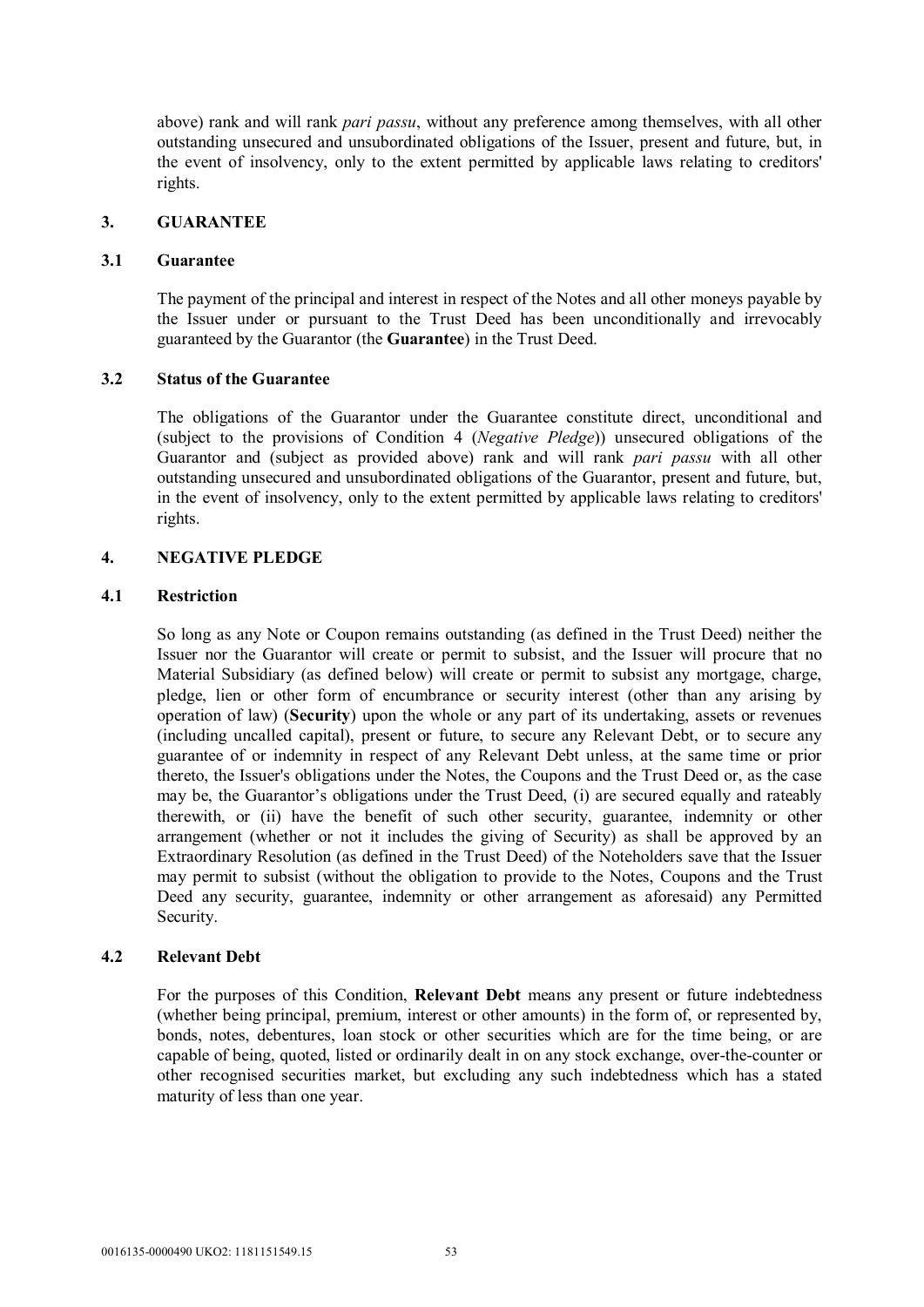## **4.3 Permitted Security**

For the purposes of this Condition, **Permitted Security** means:

- (a) any Security in respect of any Relevant Debt (**Existing Relevant Debt**), or in respect of any guarantee of or indemnity in respect of any Existing Relevant Debt, given by any Material Subsidiary where such entity becomes a Subsidiary after the Issue Date and where such Security exists at the time such entity becomes a Subsidiary (provided that (i) such Security was not created in connection with or in contemplation of that entity becoming a Subsidiary; and (ii) the principal amount secured at the time of that company becoming a Subsidiary is not subsequently increased; and (iii) such Security does not extend to or cover any undertaking, assets or revenues (including any uncalled capital) of the Issuer, the Guarantor or any of their respective other Subsidiaries); or
- (b) any Security given by any Material Subsidiary in respect of any Relevant Debt, or in respect of any guarantee of or indemnity in respect of any Relevant Debt where such Relevant Debt (**New Relevant Debt**) is incurred to refinance Existing Relevant Debt in circumstances where there is outstanding Security (**Existing Security**) given by that Material Subsidiary in respect of such Existing Relevant Debt or, as the case may be, in respect of any guarantee or indemnity in respect of such Existing Relevant Debt, provided that (i) the principal amount of the New Relevant Debt is not greater than the outstanding principal amount of the Existing Relevant Debt, (ii) the Security does not extend to any undertaking, assets or revenues (including any uncalled capital), present or future, of (A) that Material Subsidiary which were not subject to the Existing Security or (B) the Issuer, the Guarantor or any of their respective other Subsidiaries; and (iii) the final maturity date of the New Relevant Debt does not exceed the final maturity date of the Existing Relevant Debt.

## **4.4 Definitions**

For the purposes of these Conditions:

**Group means** the Issuer, the Guarantor and the Issuer's Subsidiaries taken as a whole;

**Material Subsidiary** means any Subsidiary of the Issuer which (itself or together with its own Subsidiaries) by reference to the most recently published full or half year consolidated financial statements of the Issuer, accounts for at least 10 per cent. of consolidated turnover or gross assets of the Group for the period or as at the last day of the period, as the case may be, in respect of which such accounts have been prepared (provided that if a Subsidiary has been acquired since the date as at which the last full or half year consolidated financial statements of the Issuer have been prepared, the financial statements shall be deemed to be adjusted in order to take into account the acquisition of that Subsidiary (that adjustment being certified by an Authorised Signatory as representing an accurate reflection of the consolidated turnover and/or gross assets of the Issuer); and

**Subsidiary** has the meaning ascribed thereto in Section 1159 of the Companies Act 2006.

A report by an Authorised Signatory (as defined in the Trust Deed) of the Issuer (whether or not addressed to the Trustee) that in their opinion a Subsidiary is or is not or was not at any particular time or throughout any specified period a Material Subsidiary may be relied upon by the Trustee without liability to any person and without further enquiry or evidence and, if relied upon by the Trustee, shall be conclusive and binding on all parties.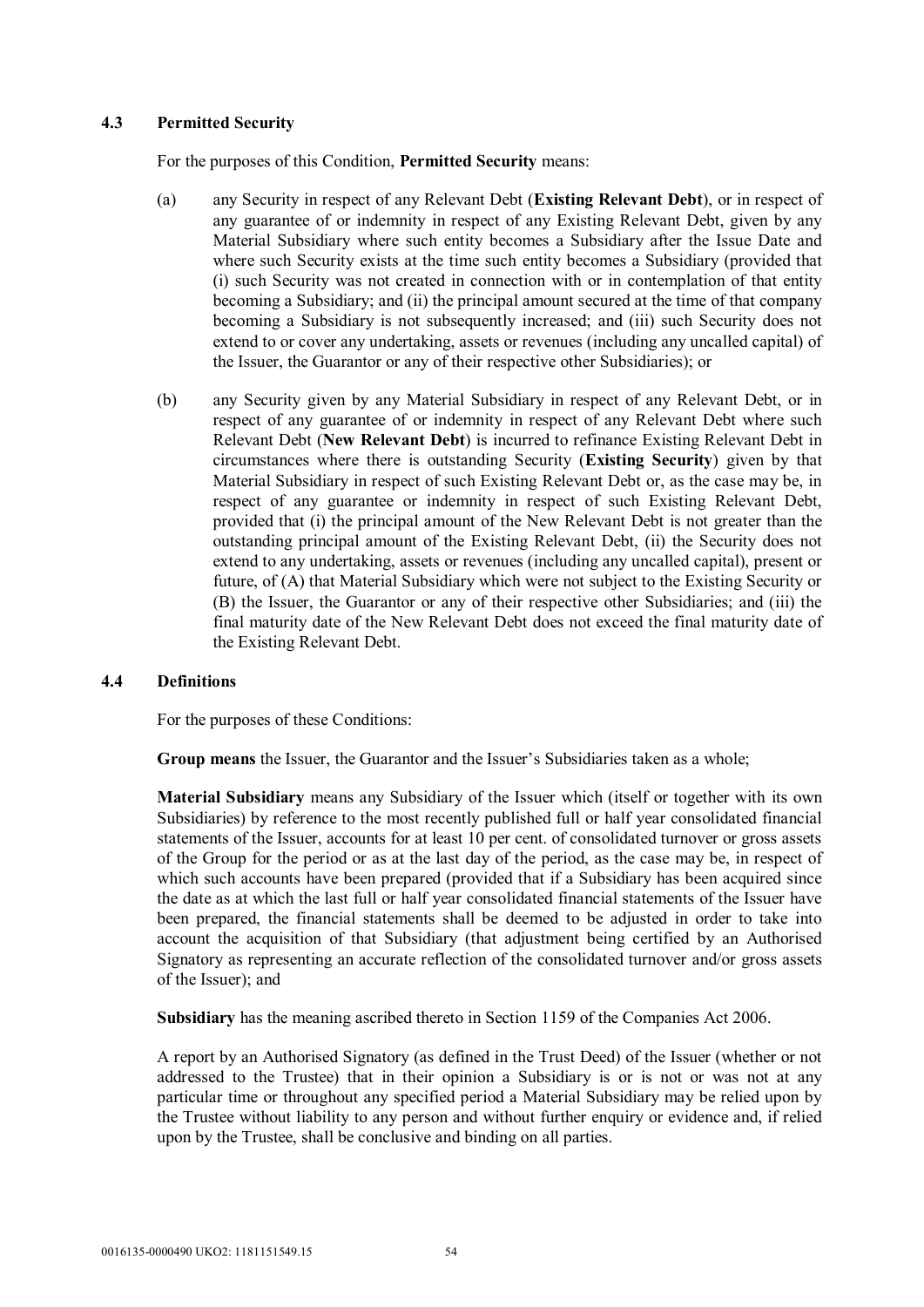## **5. INTEREST**

## **5.1 Interest Rate and Interest Payment Dates**

The Notes bear interest on their outstanding principal amount from and including 25 February 2021 (the **Issue Date**) at the rate of 1.625 per cent. per annum (the **Rate of Interest**), payable annually in arrear on 25 February in each year (each an **Interest Payment Date**). The first payment (representing a full year's interest) shall be made on 25 February 2022.

## **5.2 Interest Accrual**

Each Note will cease to bear interest from and including its due date for redemption unless, upon due presentation, payment of the principal in respect of the Note is improperly withheld or refused or unless default is otherwise made in respect of payment. In such event interest will continue to accrue as provided in the Trust Deed.

## **5.3 Calculation of Broken Interest**

When interest is required to be calculated in respect of a period of less than a full year, it shall be calculated by applying the Rate of Interest to each £1,000 principal amount of Notes (the **Calculation Amount**) and] on the basis of (a) the actual number of days in the period from and including the date from which interest begins to accrue (the **Accrual Date**) to but excluding the date on which it falls due divided by (b) the actual number of days from and including the Accrual Date to but excluding the next following Interest Payment Date. The resultant figure shall be rounded to the nearest penny, half a penny being rounded upwards. The interest payable in respect of a Note shall be the product of such rounded figure and the amount by which the Calculation Amount is multiplied to reach the denomination of the relevant Note, without any further rounding.

## **6. PAYMENTS**

## **6.1 Payments in respect of Notes**

Payments of principal and interest in respect of each Note will be made against presentation and surrender (or, in the case of part payment only, endorsement) of the Note, except that payments of interest due on an Interest Payment Date will be made against presentation and surrender (or, in the case of part payment only, endorsement) of the relevant Coupon, in each case at the specified office outside the United States of any of the Paying Agents.

## **6.2 Method of Payment**

Payments will be made by credit or transfer to an account in Pounds Sterling maintained by the payee within London.

## **6.3 Missing Unmatured Coupons**

Each Note should be presented for payment together with all relative unmatured Coupons, failing which the full amount of any relative missing unmatured Coupon (or, in the case of payment not being made in full, that proportion of the full amount of the missing unmatured Coupon which the amount so paid bears to the total amount due) will be deducted from the amount due for payment. Each amount so deducted will be paid in the manner mentioned above against presentation and surrender (or, in the case of part payment only, endorsement) of the relative missing Coupon at any time before the expiry of 10 years after the Relevant Date (as defined in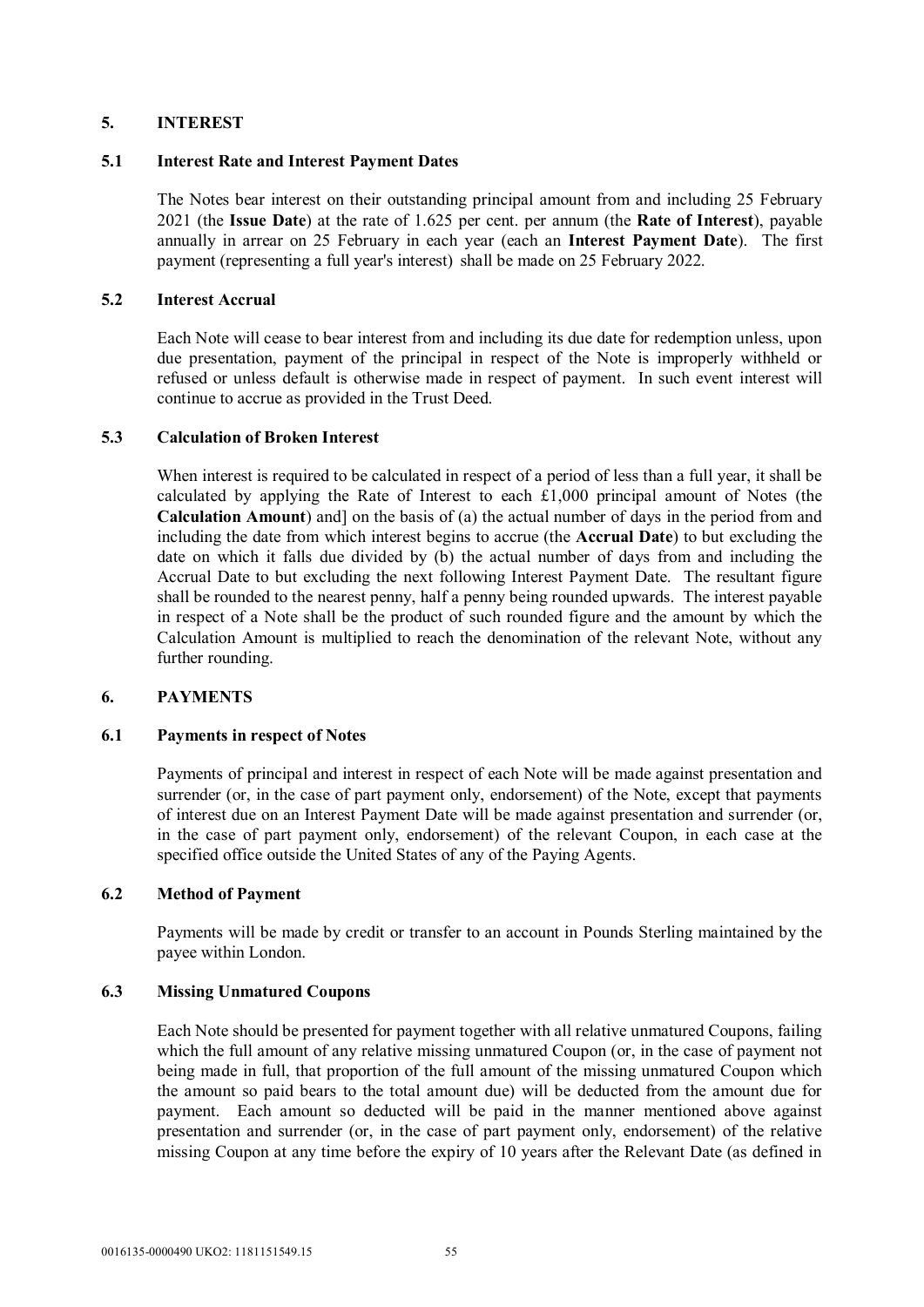Condition 8 (*Taxation*)) in respect of the relevant Note (whether or not the Coupon would otherwise have become void pursuant to Condition 9 (*Prescription*)) but not thereafter.

## **6.4 Payments subject to applicable laws**

Payments in respect of principal and interest on the Notes are subject in all cases to (i) any fiscal or other laws and regulations applicable in the place of payment, but without prejudice to the provisions of Condition 8 (*Taxation*) and (ii) any withholding or deduction required pursuant to an agreement described in Section 1471(b) of the U.S. Internal Revenue Code of 1986 (the **Code**) or otherwise imposed pursuant to Sections 1471 through 1474 of the Code, any regulations or agreements thereunder, any official interpretations thereof, or (without prejudice to the provisions of Condition 8 (*Taxation*)) any law implementing an intergovernmental approach thereto.

## **6.5 Payment only on a Presentation Date**

A holder shall be entitled to present a Note or Coupon for payment only on a Presentation Date and shall not, except as provided in Condition 5 (*Interest*), be entitled to any further interest or other payment if a Presentation Date is after the due date.

**Presentation Date** means a day which (subject to Condition 9 (*Prescription*)):

- (a) is or falls after the relevant due date;
- (b) is a Business Day in the place of the specified office of the Paying Agent at which the Note or Coupon is presented for payment; and
- (c) in the case of payment by credit or transfer to a Pounds Sterling account in London as referred to above), is a Business Day in London.

In this Condition, **Business Day** means, in relation to any place, a day on which commercial banks and foreign exchange markets settle payments and are open for general business (including dealing in foreign exchange and foreign currency deposits) in that place.

## **6.6 Initial Paying Agents**

The names of the initial Paying Agents and their initial specified offices are set out at the end of these Conditions. The Issuer and the Guarantor reserve the right, subject to the prior written approval of the Trustee, at any time to vary or terminate the appointment of any Paying Agent and to appoint additional or other Paying Agents provided that:

- (a) there will at all times be a Principal Paying Agent;
- (b) so long as the Notes are listed on any stock exchange or admitted to listing by any other relevant authority, there will at all times be at least one Paying Agent (which may be the Principal Paying Agent) having a specified office in the place (if any) required by the rules and regulations of the relevant Stock Exchange or any other relevant authority; and;
- (c) there will at all times be a Paying Agent in a jurisdiction within Europe, other than the jurisdiction in which the Issuer or the Guarantor is incorporated.

Notice of any variation, termination, appointment and/or of any changes in specified offices will be given to the Noteholders promptly by the Issuer in accordance with Condition 13 (*Notices*).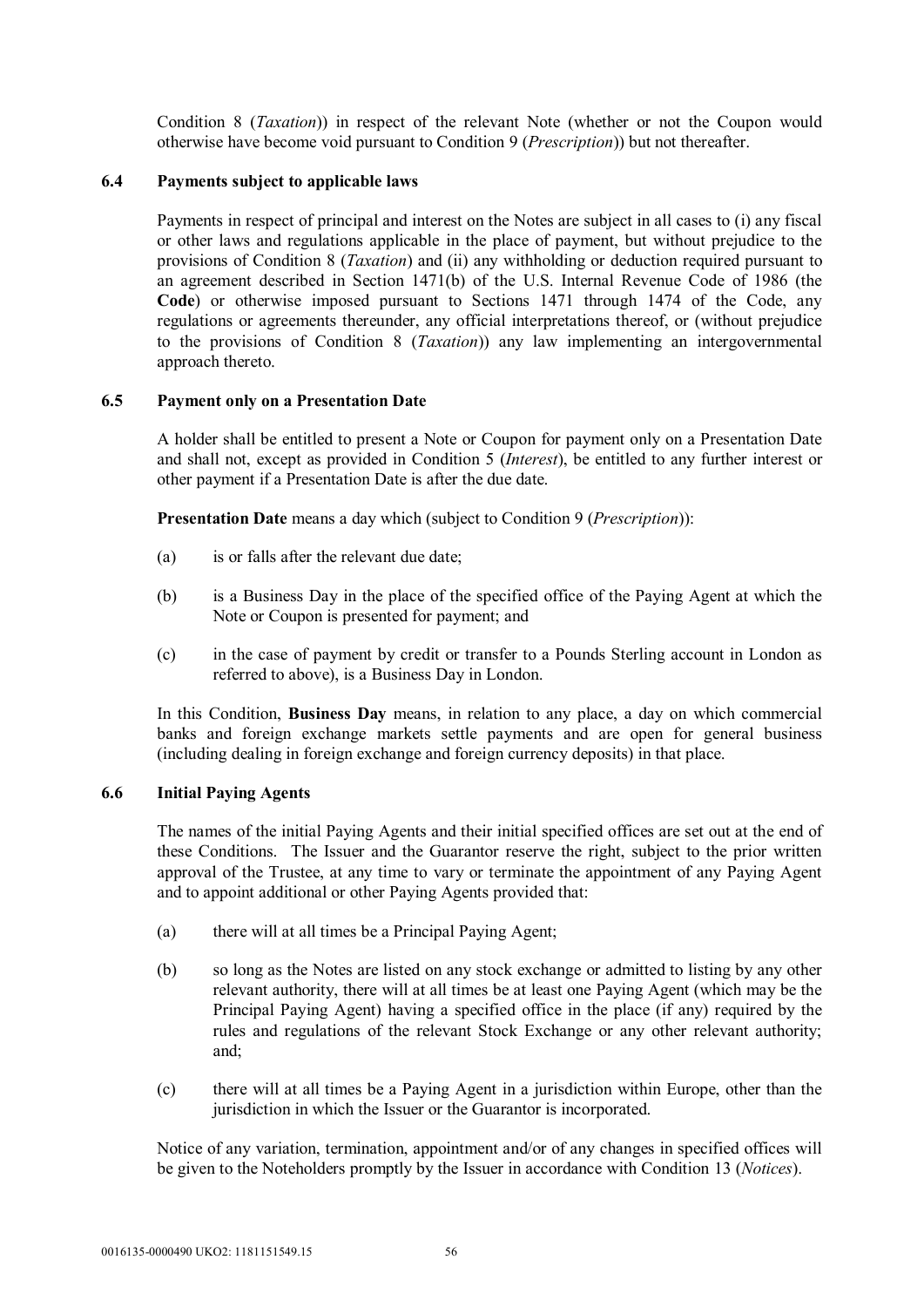## **7. REDEMPTION AND PURCHASE**

## **7.1 Redemption at Maturity**

Unless previously redeemed or purchased and cancelled as provided below, the Issuer will redeem the Notes at their principal amount on 25 February 2031 (the **Maturity Date**).

## **7.2 Redemption for Taxation Reasons**

If immediately before the giving of the notice referred to below:

- (a) as a result of any change in, or amendment to, the laws or regulations of the United Kingdom, or any change in the application or official interpretation of the laws or regulations of the United Kingdom, which change or amendment becomes effective after 23 February 2021, on the next Interest Payment Date either (i) the Issuer would be required to pay additional amounts as provided or referred to in Condition 8 (*Taxation*) or (ii) the Guarantor would be unable for reasons outside its control to procure payment by the Issuer and in making payment itself would be required to pay such additional amounts; and
- (b) the requirement cannot be avoided by the Issuer or, as the case may be, the Guarantor taking reasonable measures available to it,

the Issuer may at its option, having given not less than 30 nor more than 60 days' notice to the Noteholders in accordance with Condition 13 (*Notices*) (which notice shall be irrevocable), redeem all the Notes, but not some only, at any time at their principal amount together with interest accrued to but excluding the date of redemption, provided that no such notice of redemption shall be given earlier than 90 days prior to the earliest date on which the Issuer or, as the case may be, the Guarantor would be obliged to pay such additional amounts, were a payment in respect of the Notes then due. Prior to the publication of any notice of redemption pursuant to this paragraph, the Issuer shall deliver to the Trustee (i) a certificate signed by an Authorised Signatory of the Issuer or, as the case may be, an Authorised Signatory of the Guarantor stating that the Issuer is entitled to effect such redemption and setting forth a statement of facts showing that the conditions precedent to the right of the Issuer so to redeem have occurred and (ii) an opinion of independent legal advisers of recognised standing to the effect that the Issuer or, as the case may be, the Guarantor has or will become obliged to pay such additional amounts as a result of the change or amendment, and the Trustee shall be entitled to accept the certificate as sufficient evidence of the satisfaction of the conditions precedent set out above, in which event it shall be conclusive and binding on the Noteholders and the Couponholders.

## **7.3 Redemption at the Option of the Issuer**

The Issuer may, having given:

- (a) not less than 15 nor more than 30 days' notice to the Noteholders in accordance with Condition 13 (*Notices*); and
- (b) notice to the Trustee and the Principal Paying Agent not less than 15 days before the giving of the notice referred to in (a);

(which notices shall be irrevocable and shall specify the date fixed for redemption (the **Optional Redemption Date**)), redeem all of the Notes or, subject as provided in Condition 7.5 below, some only of the Notes at any time at the Relevant Optional Redemption Amount.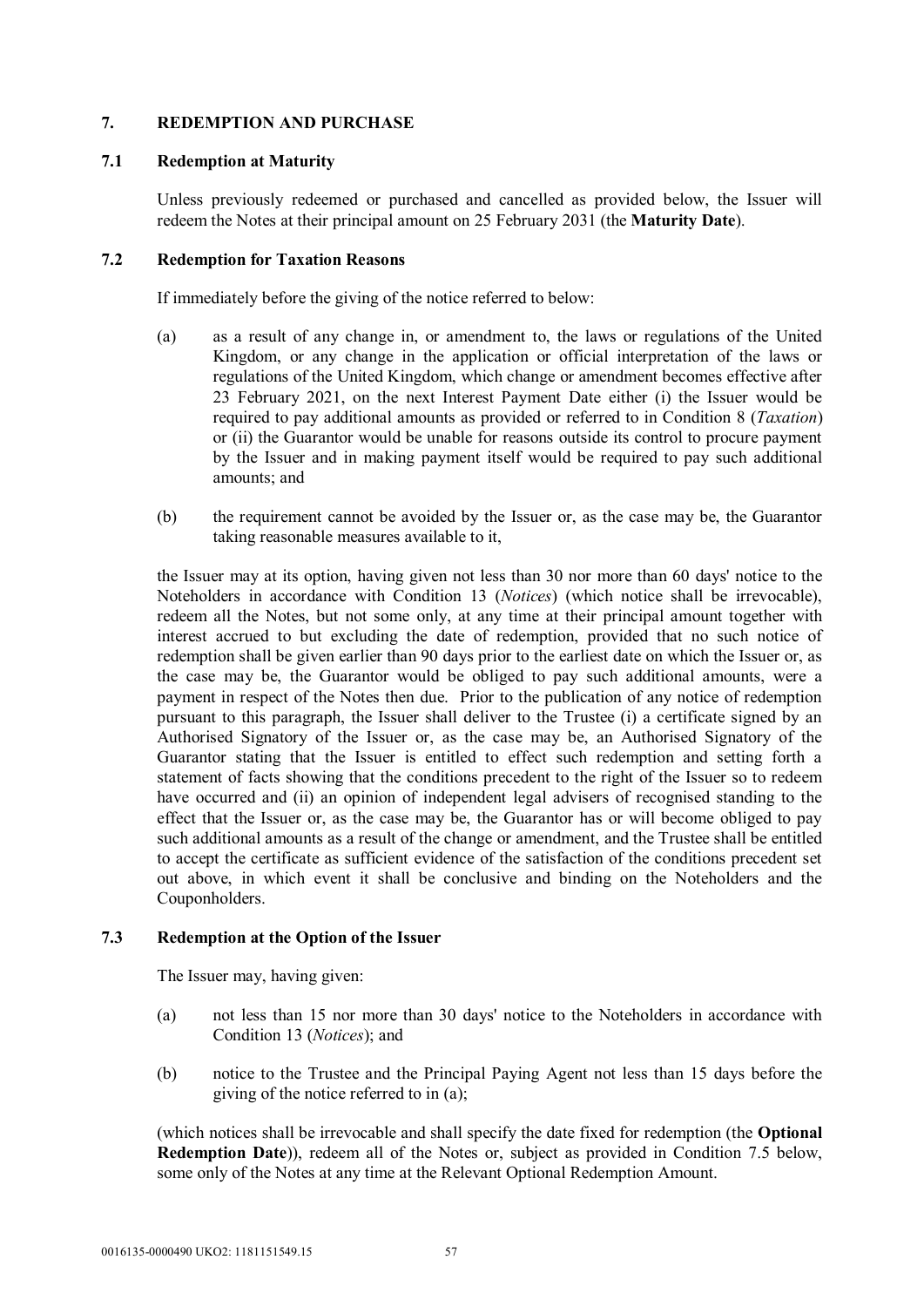For the purposes of this Condition 7.3:

### **Relevant Optional Redemption Amount** means:

- (a) if the Optional Redemption Date falls in the period up to and including the date falling three months prior to the Maturity Date, such amount as is equal to the greater of the following together with interest accrued to but excluding the Optional Redemption Date:
	- (i) the principal amount of the Notes; and
	- (ii) the principal amount of the Notes multiplied by the price (as reported in writing to the Issuer and the Trustee by the Determination Agent), expressed as a percentage (rounded to four decimal places, 0.00005 being rounded upwards), at which the Gross Redemption Yield on a Note on the Reference Date is equal to the Gross Redemption Yield (determined by reference to the middle market price) at 3.00 p.m. (London time) on the Reference Date of the Reference Bond plus a margin of 0.150 per cent., all as determined by the Determination Agent; and
- (b) if the Optional Redemption Date falls in the period from but excluding the date falling three months prior to the Maturity Date to but excluding the Maturity Date, such amount as is equal to the principal amount of the relevant Note together with interest accrued to but excluding the Optional Redemption Date.

For the purposes of the definition of Relevant Optional Redemption Amount:

**Determination Agent** means an investment bank or financial institution of international standing selected and appointed by the Issuer at its own expense;

**Gross Redemption Yield** means, with respect to a security, the gross redemption yield on such security, as calculated by the Determination Agent on the basis set out by the United Kingdom Debt Management Office in the paper "Formulae for Calculating Gilt Prices from Yields", page 4, Section One: Price/Yield Formulae "Conventional Gilts; Double dated and Undated Gilts with Assumed (or Actual) Redemption on a Quasi Coupon Date" (published 8 June 1998, as amended or updated from time to time) on a semi-annual compounding basis (converted to an annualised yield and rounded up (if necessary) to four decimal places);

**Reference Bond** means the 0.250 per cent. Treasury Stock due 31 July 2031 (or, where the Determination Agent provides written advice to the Issuer and the Trustee (on which advice the Issuer and the Trustee shall be entitled to rely without further investigation or enquiry and without liability to the Noteholder or any other person) that, for reasons of illiquidity or otherwise, such stock is not appropriate for such purpose, such other United Kingdom government stock as the Determination Agent may, with the advice of the Reference Market Makers, recommend);

**Reference Date** means the date which is the third Business Day (as defined in Condition 6.5) in London prior to the Optional Redemption Date; and

**Reference Market Makers** means three brokers of gilts and/or gilt-edged market makers selected by the Determination Agent in consultation with the Issuer.

Any notice given pursuant to this Condition 7.3 shall be irrevocable and shall specify the Optional Redemption Date. Upon the expiry of any such notice, the Issuer (failing which, the Guarantor) shall be bound to redeem the Notes which have been called for redemption at the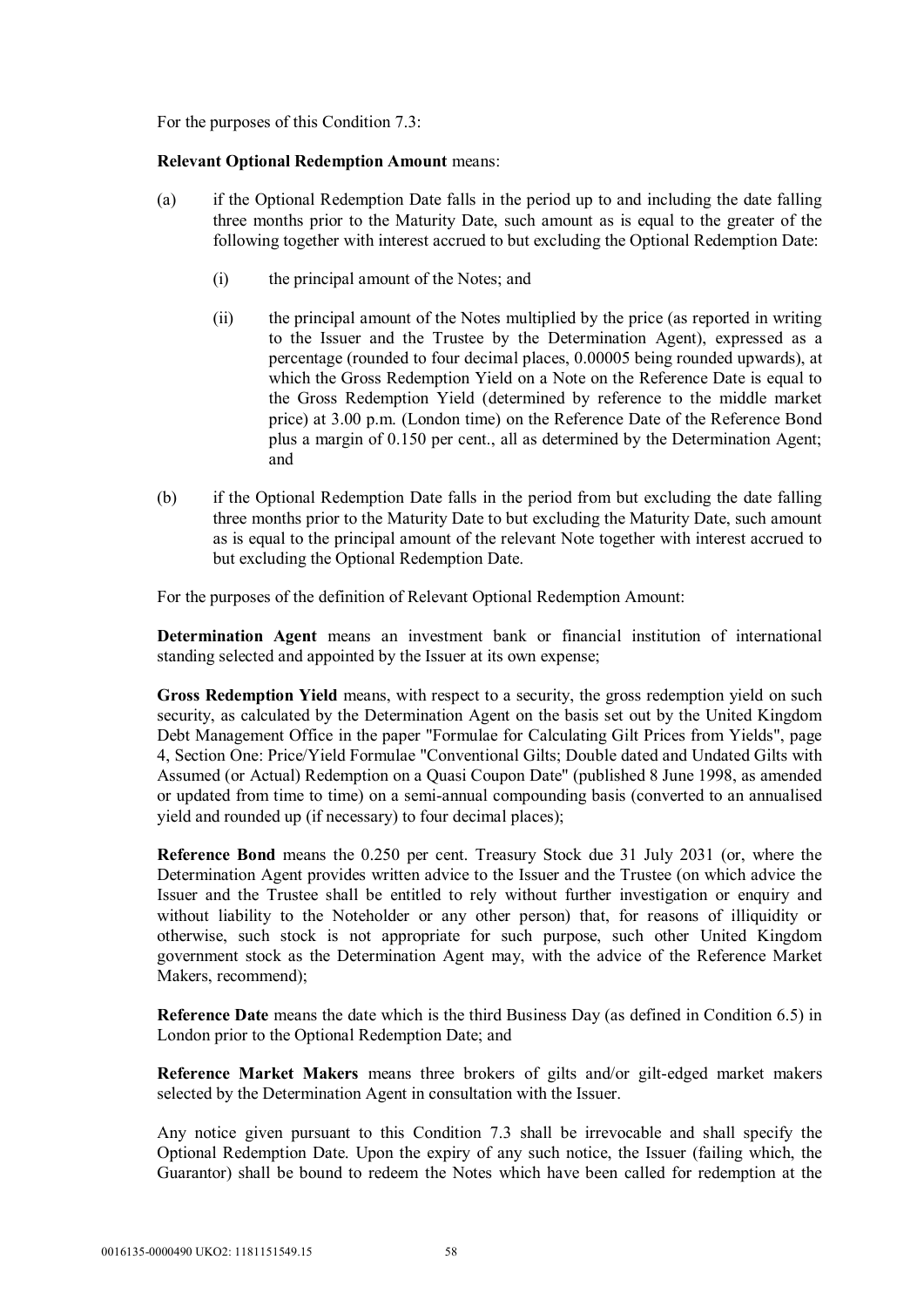Relevant Optional Redemption Amount on the Optional Redemption Date together with accrued interest as aforesaid unless previously purchased or redeemed. The Trustee shall rely absolutely on the advice of any Determination Agent appointed as provided in this Condition 7.3 and shall not be liable for so doing.

## **7.4 Clean-Up Call Option**

If 80 per cent. or more in principal amount of the Notes then outstanding have been redeemed or purchased pursuant to these Conditions, the Issuer may redeem, at its option, all but not some only of the Notes then outstanding, on giving not less than 15 days' nor more than 30 days' notice in accordance with Condition 13 (*Notices*) (which notice shall be irrevocable and shall specify the date fixed for redemption) at the outstanding principal amount thereof, together with interest accrued to (but excluding) the date fixed for redemption.

## **7.5 Provisions relating to Partial Redemption**

In the case of a partial redemption of Notes, Notes to be redeemed will be selected in accordance with the rules of the relevant clearing system not more than 30 days before the date fixed for redemption. Notice of any such selection will be given by the Issuer not less than 15 days before the date fixed for redemption. Each notice will specify the date fixed for redemption and the aggregate principal amount of the Notes to be redeemed, the serial numbers of the Notes called for redemption, the serial numbers of Notes previously called for redemption and not presented for payment and the aggregate principal amount of the Notes which will be outstanding after the partial redemption.

## **7.6 Redemption at the Option of the Noteholders on a Change of Control**

- (a) A **Put Event** will be deemed to occur if:
	- (i) (A) any person or any persons acting in concert (as defined in the City Code on Takeovers and Mergers), other than a holding company (as defined in Section 1159 of the Companies Act 2006, as amended) whose shareholders are or are to be substantially similar to the pre-existing shareholders of the Issuer, shall become interested (within the meaning of Part 22 of the Companies Act 2006, as amended) in (x) more than 50 per cent. of the issued or allotted ordinary share capital of the Issuer or  $(v)$  shares in the capital of the Issuer carrying more than 50 per cent. of the voting rights normally exercisable at a general meeting of the Issuer, or (B) the Guarantor ceases to be a direct or indirect Subsidiary of the Issuer (each, a **Change of Control**); and
	- (ii) at the time of the occurrence of a Change of Control, the Notes carry, on a solicited basis, an investment grade credit rating (Baa3/BBB-, or equivalent, or better) (an **Investment Grade Rating**), from any Rating Agency and such rating from any Rating Agency is, within the Change of Control Period, either downgraded to a non-investment grade credit rating (Ba1/BB+, or equivalent, or worse) or withdrawn and such rating is not within the Change of Control Period (in the case of a downgrade) upgraded or (in the case of a withdrawal) reinstated to an Investment Grade Rating by such Rating Agency or replaced by an Investment Grade Rating of another Rating Agency on a solicited basis; and
	- (iii) in making the relevant decision(s) referred to above, the relevant Rating Agency announces publicly or confirms in writing to the Issuer that such decision(s) resulted, in whole or in part, from the occurrence of the Change of Control.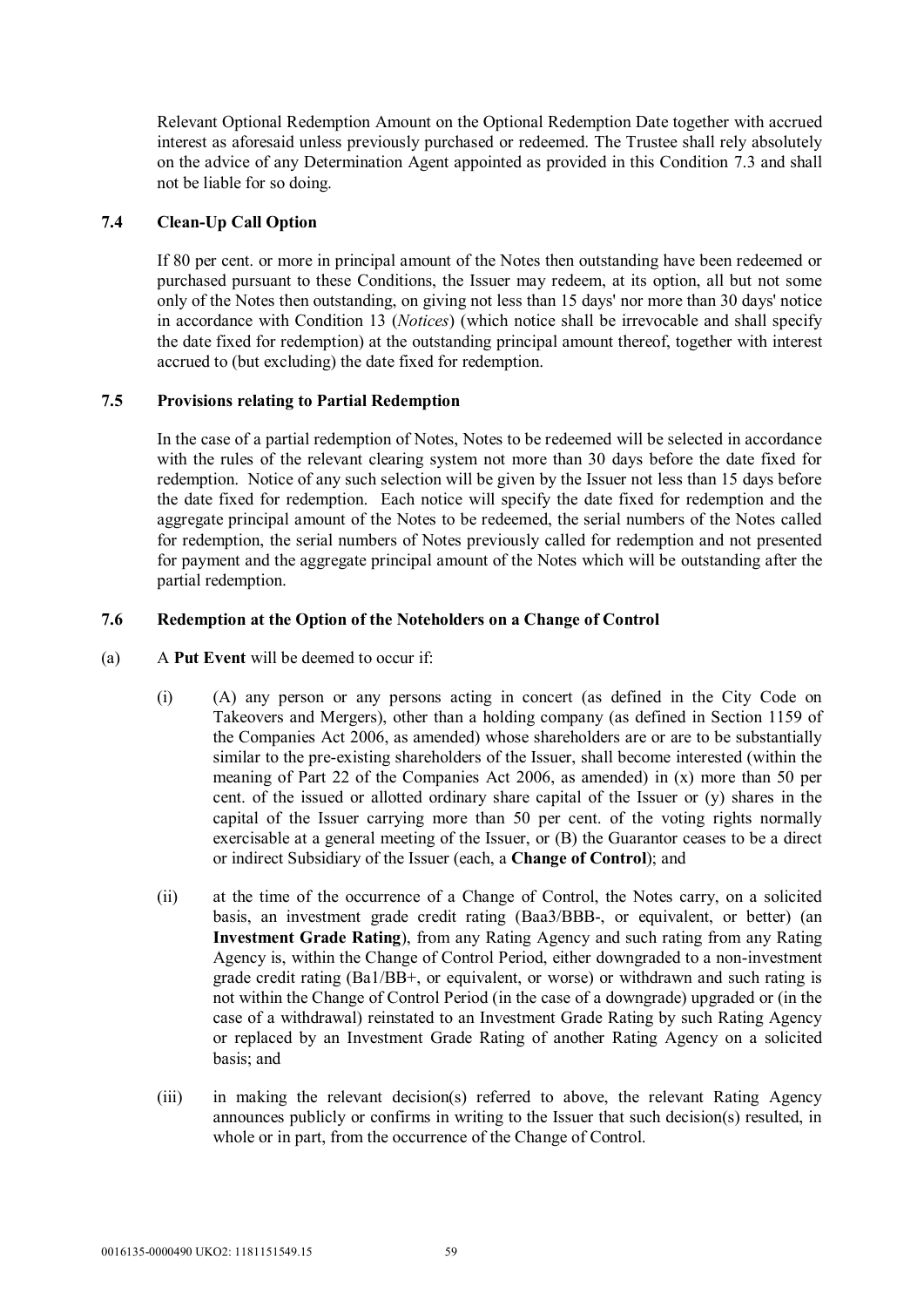Further, (aa) if at the time of the occurrence of the Change of Control the Notes carry either a non-investment grade credit rating from each Rating Agency then assigning a credit rating to the Notes on a solicited basis or no credit rating from any Rating Agency on a solicited basis, a Put Event will be deemed to occur upon the occurrence of a Change of Control alone; and (bb) if at the time of the occurrence of the Change of Control the Notes carry an Investment Grade Rating from more than one Rating Agency on a solicited basis, then a Put Event will be deemed to occur upon the first of such Rating Agencies, within the Change of Control Period, downgrading its rating to a non-investment grade credit rating or withdrawing its rating, and such Rating Agency's assigned rating is not, within the Change of Control Period, (in the case of a downgrade) upgraded or (in the case of a withdrawal) reinstated to an Investment Grade Rating by such Rating Agency or replaced by an Investment Grade Rating of another Rating Agency on a solicited basis.

- (b) If a Put Event occurs, each Noteholder shall have the option to require the Issuer to redeem or repay that Note on the Put Date (as defined below) at its principal amount together with interest accrued to but excluding the date of redemption or purchase. Such option shall operate as set out below.
- (c) Promptly upon the Issuer or the Guarantor becoming aware that a Put Event has occurred the Issuer or the Guarantor shall notify the Trustee in writing and the Issuer or the Guarantor shall, and at any time upon the Trustee receiving such express notice the Trustee may, and if so requested by the holders of at least one-quarter in nominal amount of the Notes then outstanding or if so directed by an Extraordinary Resolution of the Noteholders, shall (subject in each case to being indemnified and/or secured and/or pre-funded to its satisfaction), give notice (a **Put Event Notice**) to the Noteholders in accordance with Condition 13 (*Notices*) specifying the nature of the Put Event and the procedure for exercising the option contained in this Condition 7.6.
- (d) To exercise the option to require the redemption or repayment of a Note under this Condition 7.6 the holder of the Note must deliver a Change of Control Put Notice (as defined below), on any day on which commercial banks and foreign exchange markets are open in the city of the relevant Paying Agent falling within the period (the **Put Period**) of 45 days after a Put Event Notice is given, at the specified office of any Paying Agent, accompanied by a duly signed and completed notice of exercise in the form (for the time being current) obtainable from the specified office of any Paying Agent (a **Change of Control Put Notice**). The Note should be delivered together with all Coupons appertaining thereto maturing after the date which is seven days after the expiration of the Put Period (the **Put Date**), failing which the Paying Agent will require payment of an amount equal to the face value of any missing such Coupon. Any amount so paid will be reimbursed in the manner provided in Condition 6.4 against presentation and surrender of the relevant missing Coupon (or any replacement therefor issued pursuant to Condition 12 (*Replacement of Notes and Coupons*)) at any time after such payment, but before the expiry of the period of 10 years from the Relevant Date (as defined in Condition 8 (*Taxation*)) in respect of that Coupon. The Paying Agent to which such Note and Change of Control Put Notice are delivered will issue to the Noteholder concerned a non-transferable receipt in respect of the Note so delivered. Payment in respect of any Note so delivered will be made, if the holder duly specified a bank account in the Change of Control Put Notice to which payment is to be made, on the Put Date by transfer to that bank account and, in every other case, on or after the Put Date against presentation and surrender or (as the case may be) endorsement of such receipt at the specified office of any Paying Agent. A Change of Control Put Notice, once given, shall be irrevocable. The Issuer shall redeem or repay the relevant Notes on the Put Date unless previously redeemed and cancelled.

If 80 per cent. or more in nominal amount of the Notes then outstanding have been redeemed pursuant to this Condition 7.6, the Issuer may, on not less than 15 or more than 30 days' notice to the Noteholders given within 30 days after the Put Date, redeem, at its option, the remaining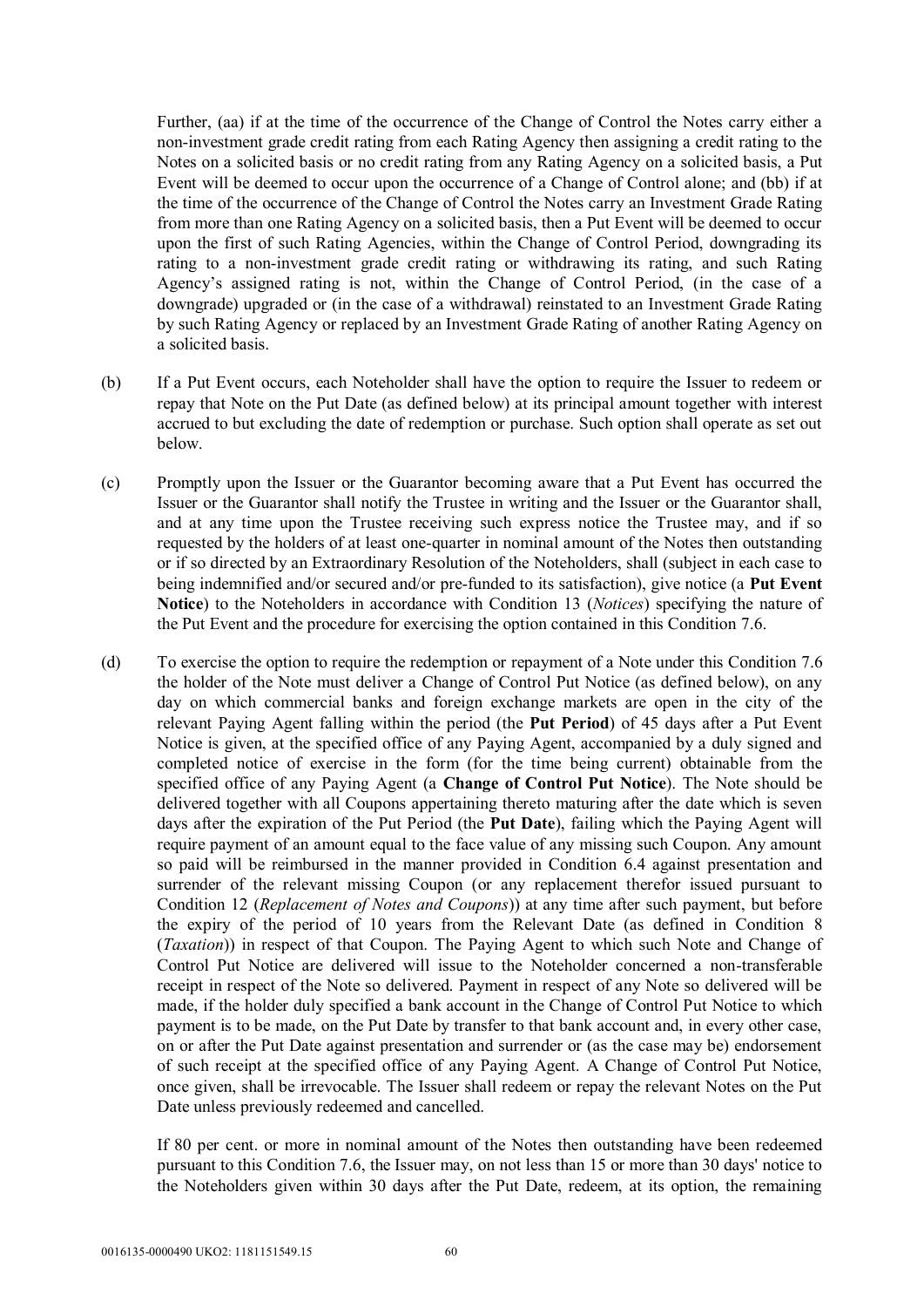Notes as a whole at their principal amount plus interest accrued to but excluding the date of such redemption.

- (e) If the rating designations employed by any of Moody's, S&P or Fitch are changed from those which are described in paragraph (a)(ii) above, or if a rating is procured from a Substitute Rating Agency, the Issuer shall determine the rating designations of Moody's or S&P or Fitch or such Substitute Rating Agency (as appropriate) as are most equivalent to the prior rating designations of Moody's or S&P or Fitch and paragraph (a)(ii) shall be read accordingly.
- (f) The Trustee is under no obligation to monitor or ascertain whether a Put Event or Change of Control or any event which could lead to the occurrence of or could constitute a Put Event or Change of Control has occurred and, until it shall have express notice in writing pursuant to the Trust Deed to the contrary, the Trustee may assume that no Put Event or Change of Control or other such event has occurred.
- (g) In these Conditions:

**Change of Control Period** means the period commencing on the date of the announcement of the Change of Control having occurred and ending 120 days after such date (or such longer period as the Notes are under consideration, announced publicly within such 120 day period, for rating review);

**Rating Agency** means Moody's Investors Service Ltd. (**Moody's**) or Standard & Poor's Credit Market Services Europe Limited (**S&P**) or Fitch Ratings Ltd (**Fitch**), or their respective successors or any rating agency (a **Substitute Rating Agency**) substituted for any of them by the Issuer from time to time with the prior written approval of the Trustee.

### **7.7 Purchases**

The Issuer, the Guarantor or any of their respective Subsidiaries (as defined above) may at any time purchase Notes (provided that all unmatured Coupons appertaining to the Notes are purchased with the Notes) in any manner and at any price and at the option of the Issuer, the Guarantor or any of their respective Subsidiaries, such Notes may be surrendered for cancellation, held or resold.

## **7.8 Cancellations**

All Notes which are purchased and surrendered for cancellation pursuant to Condition 7.7 or which are to be redeemed will be cancelled, together with all relative unmatured Coupons attached to the Notes or surrendered with the Notes, and accordingly may not be reissued or resold.

## **7.9 Notices Final**

Upon the expiry of any notice as is referred to in Condition 7.2, 7.3 or 7.6 above the Issuer shall be bound to redeem the Notes to which the notice refers in accordance with the terms of such paragraph.

## **8. TAXATION**

## **8.1 Payment without Withholding**

All payments in respect of the Notes and Coupons by or on behalf of the Issuer or the Guarantor shall be made without withholding or deduction for, or on account of, any present or future taxes,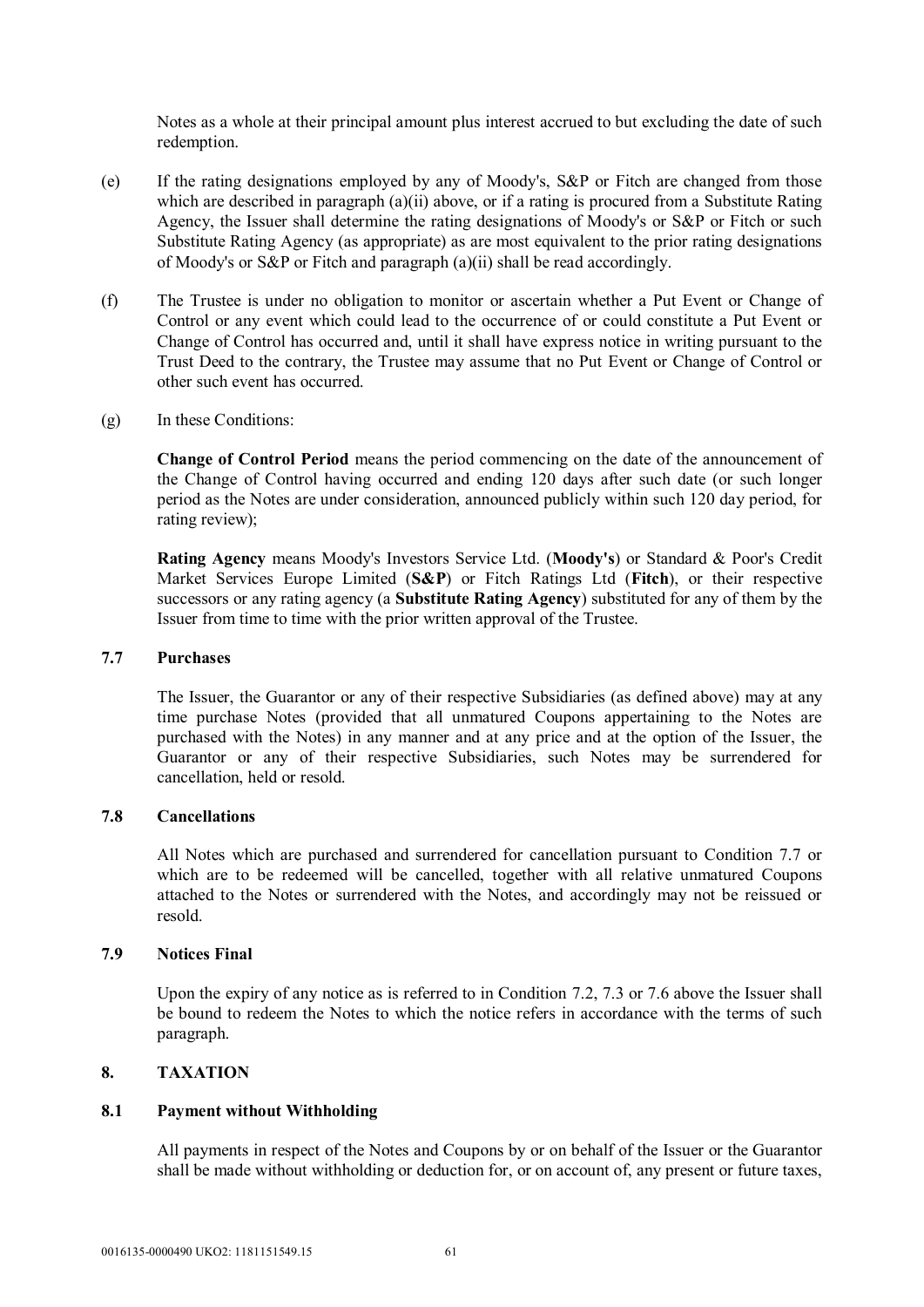duties, assessments or governmental charges of whatever nature (**Taxes**) imposed or levied by or on behalf of the United Kingdom or any political subdivision or any authority thereof or therein having power to tax, unless the withholding or deduction of the Taxes is required by law. In that event, the Issuer or, as the case may be, the Guarantor will pay such additional amounts as may be necessary in order that the net amounts received by the Noteholders and Couponholders after the withholding or deduction shall equal the respective amounts which would have been receivable in respect of the Notes or, as the case may be, Coupons in the absence of the withholding or deduction; except that no additional amounts shall be payable in relation to any payment in respect of any Note or Coupon:

- (a) the holder of which is liable for Taxes in respect of such Note or Coupon by reason of having some connection with the United Kingdom other than a mere holding of the Notes or Coupons; or
- (b) presented for payment in the United Kingdom; or
- (c) presented for payment more than 30 days after the Relevant Date (as defined below) except to the extent that a holder would have been entitled to additional amounts on presenting the same for payment on the last day of the period of 30 days assuming that day to have been a Presentation Date (as defined in Condition 6 (*Payments*)); or
- (d) presented for payment by or on behalf of a holder who would be able to avoid such withholding or deduction by complying with any statutory requirements (including, but not limited to, obtaining and/or presenting any form of certificate) or by making a declaration or any other statement or claim for exemption (including, but not limited to, a declaration of non-residence), but fails to do so.

## **8.2 Interpretation**

In these Conditions, **Relevant Date** means the date on which the payment first becomes due but, if the full amount of the money payable has not been received by the Principal Paying Agent or the Trustee on or before the due date, it means the date on which, the full amount of the money having been so received, notice to that effect has been duly given to the Noteholders by the Issuer in accordance with Condition 13 (*Notices*).

## **8.3 Additional Amounts**

Any reference in these Conditions to any amounts in respect of the Notes shall be deemed also to refer to any additional amounts which may be payable under this Condition or under any undertakings given in addition to, or in substitution for, this Condition pursuant to the Trust **Deed** 

## **9. PRESCRIPTION**

Notes and Coupons will become void unless presented for payment within periods of 10 years (in the case of principal) and five years (in the case of interest) from the Relevant Date in respect of the Notes or, as the case may be, the Coupons, subject to the provisions of Condition 6 (*Payments*).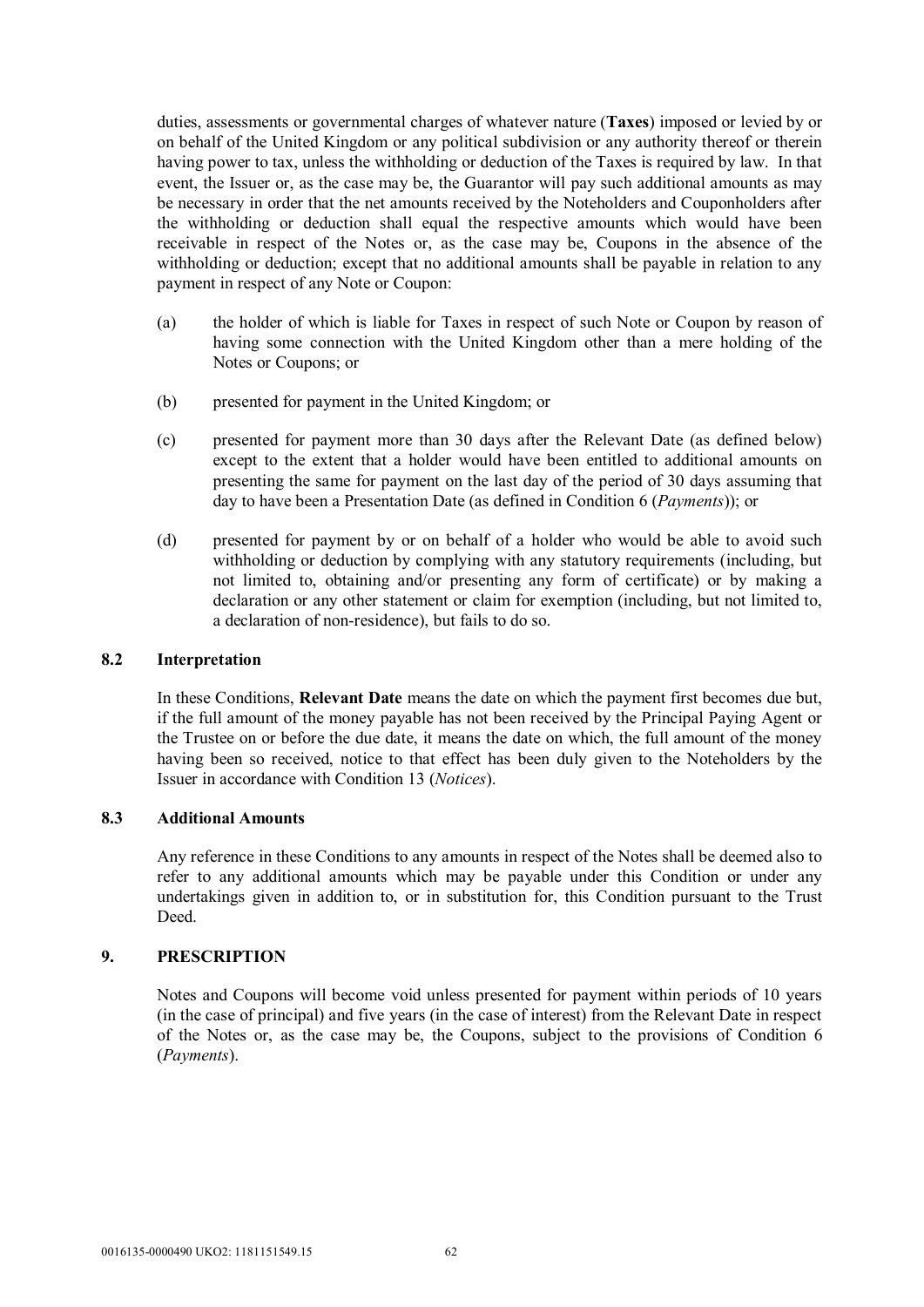## **10. EVENTS OF DEFAULT**

## **10.1 Events of Default**

The Trustee at its discretion may, and if so requested in writing by the holders of at least onequarter in principal amount of the Notes then outstanding or if so directed by an Extraordinary Resolution of the Noteholders shall (subject in each case to being indemnified and/or secured and/or pre-funded to its satisfaction), (but, in the case of the happening of any of the events described in subparagraphs (b) to (d) (other than the winding up or dissolution of the Issuer or the Guarantor), and (e) to (h) inclusive below, only if the Trustee shall have certified in writing to the Issuer and the Guarantor that such event is, in its opinion, materially prejudicial to the interests of the Noteholders) give notice to the Issuer and the Guarantor that the Notes are, and they shall accordingly forthwith become, immediately due and repayable at their principal amount, together with accrued interest as provided in the Trust Deed, in any of the following events (**Events of Default**):

- (a) if default is made in the payment of any principal or interest due in respect of the Notes or any of them and the default continues for a period of 7 days in the case of principal or 14 days in the case of interest; or
- (b) if the Issuer or the Guarantor fails to perform or observe any of its other obligations under these Conditions or the Trust Deed and (except in any case where, in the opinion of the Trustee, the failure is incapable of remedy, when no such continuation or notice as is hereinafter mentioned will be required) the failure continues for the period of 30 days next following the service by the Trustee on the Issuer or the Guarantor (as the case may be) of notice requiring the same to be remedied; or
- (c) if (i) any Indebtedness for Borrowed Money (as defined below) of the Issuer, the Guarantor or any Material Subsidiary becomes due and payable prematurely by reason of an event of default (however described); (ii) the Issuer, the Guarantor or any Material Subsidiary fails to make any payment in respect of any Indebtedness for Borrowed Money on the due date for payment as extended by any originally applicable grace period; (iii) any security given by the Issuer, the Guarantor or any Material Subsidiary for any Indebtedness for Borrowed Money becomes enforceable and steps are taken to enforce the same; or (iv) default is made by the Issuer, the Guarantor or any Material Subsidiary in making any payment due under any guarantee and/or indemnity given by it in relation to any Indebtedness for Borrowed Money of any other person; provided that no event described in this subparagraph (c) shall constitute an Event of Default unless the relevant amount of Indebtedness for Borrowed Money or other relative liability due and unpaid, either alone or when aggregated (without duplication) with other amounts of Indebtedness for Borrowed Money and/or other liabilities due and unpaid relative to all (if any) other events specified in (i) to (iv) above which have occurred and are continuing, exceeds the greater of 1 per cent. of the value of the net assets of the Group as shown in the most recent annual or interim, as the case may be, consolidated financial statements of the Issuer or £20,000,000 (or its equivalent in any other currency); or
- (d) if any order is made by any competent court or resolution is passed for the winding up or dissolution of the Issuer, the Guarantor or any Material Subsidiary, save for the purposes of reorganisation on terms previously approved by an Extraordinary Resolution of the Noteholders; or
- (e) if the Issuer, the Guarantor or any Material Subsidiary ceases or threatens to cease to carry on all or substantially all of its business, save for the purposes of reorganisation on terms previously approved by an Extraordinary Resolution of the Noteholders or where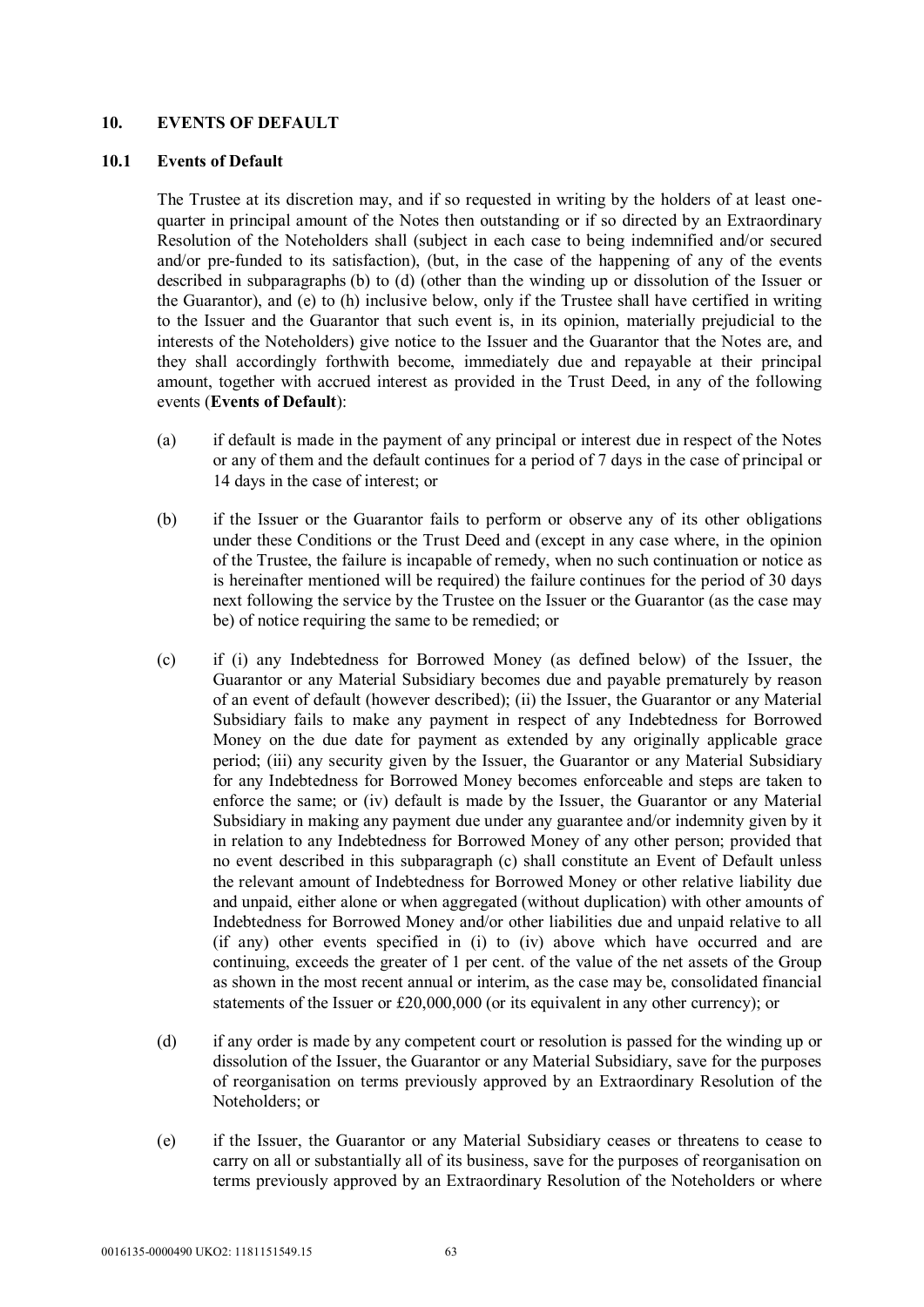such cessation is in connection with the transfer of all or substantially all of the business of the Issuer, Guarantor or Material Subsidiary to a Subsidiary of the Issuer or a sale of assets of the Issuer, Guarantor or Material Subsidiary at fair market value where the proceeds of such sale are reinvested in the business of the Group; or

- (f) if the Issuer, the Guarantor or any Material Subsidiary stops or threatens to stop payment of, or is unable to, or admits inability to, pay, its debts (or any class of its debts) as they fall due or is deemed unable to pay its debts pursuant to or for the purposes of any applicable law, or is adjudicated or found bankrupt or insolvent; or
- (g) if (i) proceedings are initiated against the Issuer, the Guarantor or any Material Subsidiary under any applicable liquidation, insolvency, composition, reorganisation or other similar laws or an application is made (or documents filed with a court) for the appointment of an administrative or other receiver, manager, administrator, liquidator or other similar official, or an administrative or other receiver, manager, administrator, liquidator or other similar official is appointed, in relation to the Issuer, the Guarantor or any Material Subsidiary or, as the case may be, in relation to all or substantially all of the undertaking or assets of any of them or an encumbrancer takes possession of all or substantially all of the undertaking or assets of any of them, or a distress, execution, attachment, sequestration or other process is levied, enforced upon, sued out or put in force against all or substantially all of the undertaking or assets of any of them, and (ii) in any such case (other than the appointment of an administrator) is not discharged within l4 days; or
- (h) if the Issuer, the Guarantor or any Material Subsidiary initiates or consents to judicial proceedings relating to itself under any applicable liquidation, insolvency, composition, reorganisation or other similar laws (including the obtaining of a moratorium) or makes a conveyance or assignment for the benefit of, or enters into any composition or other arrangement with, its creditors generally (or any class of its creditors) or any meeting is convened to consider a proposal for an arrangement or composition with its creditors generally (or any class of its creditors); or
- (i) if the Guarantee ceases to be, or is claimed by the Issuer or the Guarantor not to be, in full force and effect.

## **10.2 Interpretation**

For the purposes of this Condition:

**Indebtedness for Borrowed Money** means any indebtedness (whether being principal, premium, interest or other amounts but excluding any intra-Group indebtedness) for or in respect of any borrowed money or any liability under or in respect of any acceptance or acceptance credit or any notes, bonds, debentures, debenture stock, loan stock or other securities.

## **11. ENFORCEMENT**

#### **11.1 Enforcement by the Trustee**

The Trustee may at any time, at its discretion and without notice, take such proceedings and/or other steps or action (including lodging an appeal in any proceedings) against or in relation to the Issuer and/or the Guarantor as it may think fit to enforce the provisions of the Trust Deed, the Notes and the Coupons or otherwise, but it shall not be bound to take any such proceedings or other steps or action unless (a) it has been so directed by an Extraordinary Resolution of the Noteholders or so requested in writing by the holders of at least one-quarter in principal amount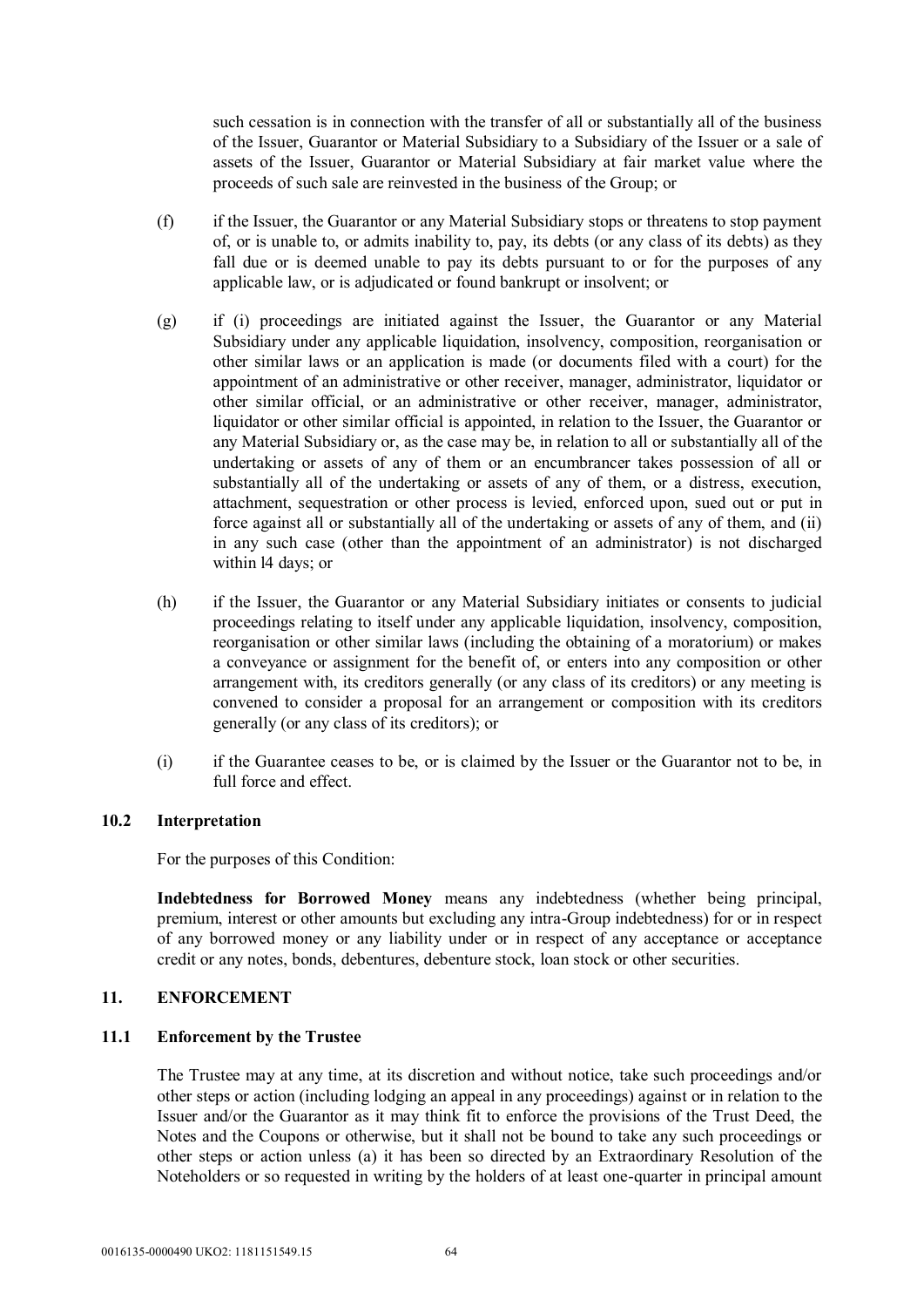of the Notes then outstanding and (b) it has been indemnified and/or secured and/or pre-funded to its satisfaction.

### **11.2 Limitation on Trustee actions**

The Trustee may refrain from taking any action in any jurisdiction if the taking of such action in that jurisdiction would be illegal or contrary to any applicable law of any jurisdiction or any applicable directive or regulation of any agency of any state (including, without limitation, section 619 of the Dodd-Frank Wall Street Report and Consumer Protection Act) or which would or might otherwise render it liable to any person and may do anything which is, in its opinion, necessary to comply with any such law, directive or regulation.

## **11.3 Enforcement by the Noteholders**

No Noteholder or Couponholder shall be entitled to (i) take any steps or action against the Issuer or the Guarantor to enforce the performance of any of the provisions of the Trust Deed, the Notes or the Coupons or (ii) take any other proceedings (including lodging an appeal in any proceedings) in respect of or concerning the Issuer or the Guarantor, in each case unless the Trustee, having become bound so to take any such action, steps or proceedings, fails so to do within a reasonable period and the failure shall be continuing.

## **12. REPLACEMENT OF NOTES AND COUPONS**

Should any Note or Coupon be lost, stolen, mutilated, defaced or destroyed it may be replaced at the specified office of the Principal Paying Agent upon payment by the claimant of the expenses incurred in connection with the replacement and on such terms as to evidence and indemnity as the Issuer may reasonably require. Mutilated or defaced Notes or Coupons must be surrendered before replacements will be issued.

#### **13. NOTICES**

#### **13.1 Notices to the Noteholders**

All notices required to be given to the Noteholders pursuant to these Conditions and the Trust Deed will be valid if published in a leading English language daily newspaper published in London. It is expected that publication in a newspaper will normally be made in the *Financial Times*. The Issuer shall also ensure that notices are duly published in a manner which complies with the rules and regulations of any stock exchange or other relevant authority on which the Notes are for the time being listed. Any such notice will be deemed to have been given on the date of the first publication or, where required to be published in more than one newspaper, on the date of the first publication in all required newspapers. If publication as provided above is not practicable, notice will be given in such other manner, and shall be deemed to have been given on such date, as the Trustee may approve. Couponholders will be deemed for all purposes to have notice of the contents of any notice given to the Noteholders in accordance with this paragraph.

### **13.2 Notices from the Noteholders**

Notices to be given by any Noteholder shall be in writing and given by lodging the same, together with the relative Note or Notes, with the Principal Paying Agent or, if the Notes are held in a clearing system, may be given through the clearing system in accordance with its standard rules and procedures.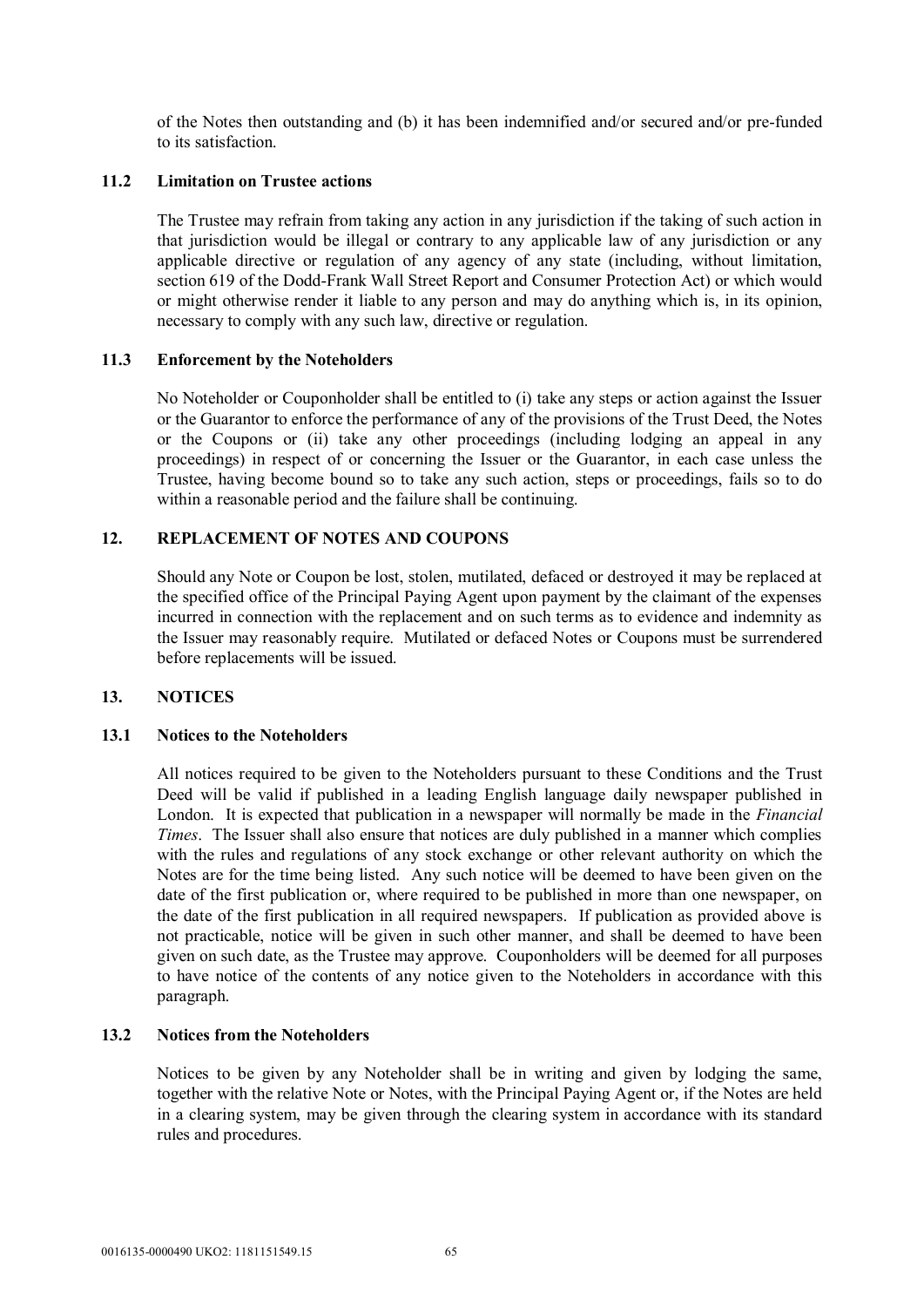### **14. SUBSTITUTION**

The Trustee may, without the consent of the Noteholders or Couponholders, agree with the Issuer and the Guarantor to the substitution in place of the Issuer (or of any previous substitute under this Condition) as the principal debtor under the Notes, the Coupons and the Trust Deed of the Guarantor or any other company being a Subsidiary of the Issuer, subject to:

- (a) the Notes being unconditionally and irrevocably guaranteed by the Issuer;
- (b) the Trustee being satisfied that the substitution is not materially prejudicial to the interests of the Noteholders; and
- (c) certain other conditions set out in the Trust Deed being complied with.

## **15. MEETINGS OF NOTEHOLDERS, MODIFICATION, WAIVER, AUTHORISATION AND DETERMINATION**

## **15.1 Meetings of Noteholders**

The Trust Deed contains provisions for convening meetings of the Noteholders to consider any matter affecting their interests, including the modification or abrogation by Extraordinary Resolution of any of these Conditions or any of the provisions of the Trust Deed. The quorum at any meeting for passing an Extraordinary Resolution will be one or more persons present holding or representing more than 50 per cent. in principal amount of the Notes for the time being outstanding, or at any adjourned such meeting one or more persons present whatever the principal amount of the Notes held or represented by him or them, except that, at any meeting the business of which includes any matter defined in the Trust Deed as a Basic Terms Modification, including the modification of certain of the provisions of these Conditions and certain of the provisions of the Trust Deed (including the date of maturity of the Notes or any date for payment of interest thereon, reducing or cancelling the amount of principal or the rate of interest payable in respect of the Notes or altering the currency of payment of the Notes), the necessary quorum for passing an Extraordinary Resolution will be one or more persons present holding or representing not less than two-thirds, or at any adjourned such meeting not less than one-third, of the principal amount of the Notes for the time being outstanding. The Trust Deed provides that (i) a resolution passed at a meeting duly convened and held in accordance with the Trust Deed by a majority consisting of not less than three-fourths of the votes cast on such resolution, (ii) a resolution in writing signed by or on behalf of the holders of not less than three-fourths in principal amount of the Notes for the time being outstanding or (iii) consent given by way of electronic consents through the relevant clearing system(s) (in a form satisfactory to the Trustee) by or on behalf of the holders of not less than three-fourths in principal amount of the Notes for the time being outstanding, shall, in each case, be effective as an Extraordinary Resolution of the Noteholders. An Extraordinary Resolution passed by the Noteholders will be binding on all Noteholders, whether or not they are present at any meeting and whether or not they voted on the resolution, and on all Couponholders.

## **15.2 Modification, Waiver, Authorisation and Determination**

The Trustee may agree, without the consent of the Noteholders or Couponholders (i) to any modification of, or to the waiver or authorisation of any breach or proposed breach of, any of these Conditions or any of the provisions of the Trust Deed or the Agency Agreement, or determine, without any such consent as aforesaid, that any Event of Default or Potential Event of Default (as defined in the Trust Deed) shall not be treated as such (provided that, in any such case, it is not, in the opinion of the Trustee, materially prejudicial to the interests of the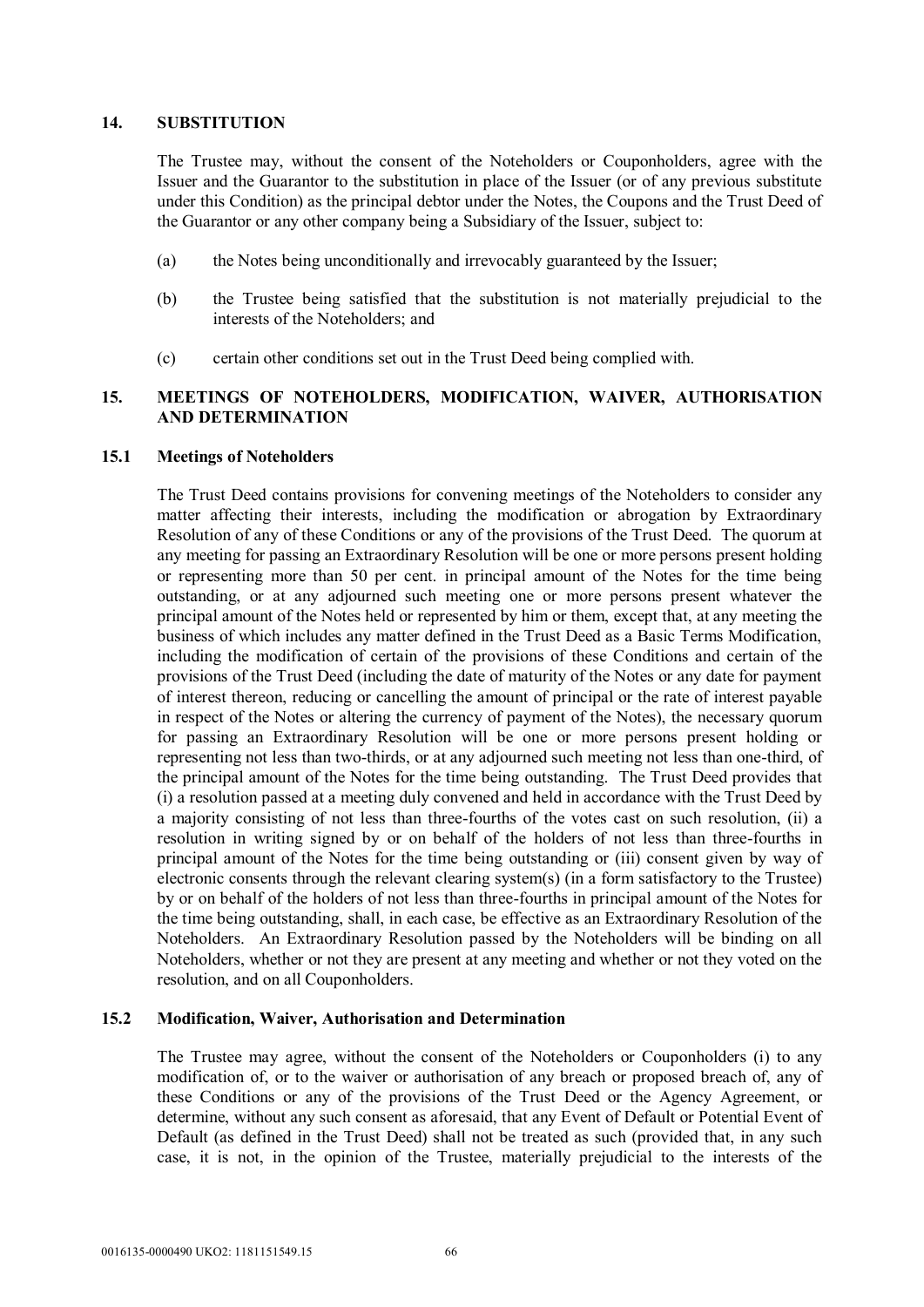Noteholders), or (ii) to any modification which, in its opinion, is of a formal, minor or technical nature or to correct a manifest error or an error which is, in the opinion of the Trustee, proven.

## **15.3 Trustee to have Regard to Interests of Noteholders as a Class**

In connection with the exercise by it of any of its trusts, powers, authorities and discretions (including, without limitation, any modification, waiver, authorisation, determination or substitution), the Trustee shall have regard to the general interests of the Noteholders as a class but shall not have regard to any interests arising from circumstances particular to individual Noteholders or Couponholders (whatever their number) and, in particular but without limitation, shall not have regard to the consequences of any such exercise for individual Noteholders or Couponholders (whatever their number) resulting from their being for any purpose domiciled or resident in, or otherwise connected with, or subject to the jurisdiction of, any particular territory or any political sub-division thereof and the Trustee shall not be entitled to require, nor shall any Noteholder or Couponholder be entitled to claim, from the Issuer, the Guarantor, the Trustee or any other person any indemnification or payment in respect of any tax consequence of any such exercise upon individual Noteholders or Couponholders except to the extent already provided for in Condition 8 (*Taxation*) and/or any undertaking given in addition to, or in substitution for, Condition 8 (*Taxation*) pursuant to the Trust Deed.

## **15.4 Notification to the Noteholders**

Any modification, abrogation, waiver, authorisation, determination or substitution shall be binding on the Noteholders and the Couponholders and, unless the Trustee agrees otherwise, any modification or substitution shall be notified by the Issuer to the Noteholders as soon as practicable thereafter in accordance with Condition 8 (*Notices*).

## **16. INDEMNIFICATION AND PROTECTION OF THE TRUSTEE AND ITS CONTRACTING WITH THE ISSUER AND THE GUARANTOR**

## **16.1 Indemnification and protection of the Trustee**

The Trust Deed contains provisions for the indemnification of the Trustee and for its relief from responsibility and liability towards the Issuer, the Guarantor, the Noteholders and the Couponholders, including (i) provisions relieving it from taking action unless indemnified and/or secured and/or pre-funded to its satisfaction and (ii) provisions limiting or excluding its liability in certain circumstances. The Trust Deed provides that, when determining whether an indemnity or any security or pre-funding is satisfactory to it, the Trustee shall be entitled (i) to evaluate its risk in any given circumstance by considering the worst-case scenario and (ii) to require that any indemnity or security given to it by the Noteholders or any of them be given on a joint and several basis and be supported by evidence satisfactory to it as to the financial standing and creditworthiness of each counterparty and/or as to the value of the security and an opinion as to the capacity, power and authority of each counterparty and/or the validity and effectiveness of the security.

## **16.2 Trustee Contracting with the Issuer and the Guarantor**

The Trust Deed also contains provisions pursuant to which the Trustee is entitled, *inter alia*, (a) to enter into business transactions with the Issuer and/or the Guarantor and/or any of the Issuer's Subsidiaries and to act as trustee for the holders of any other securities issued or guaranteed by, or relating to, the Issuer and/or the Guarantor and/or any of the Issuer's Subsidiaries, (b) to exercise and enforce its rights, comply with its obligations and perform its duties under or in relation to any such transactions or, as the case may be, any such trusteeship without regard to the interests of, or consequences for, the Noteholders or Couponholders, and (c) to retain and not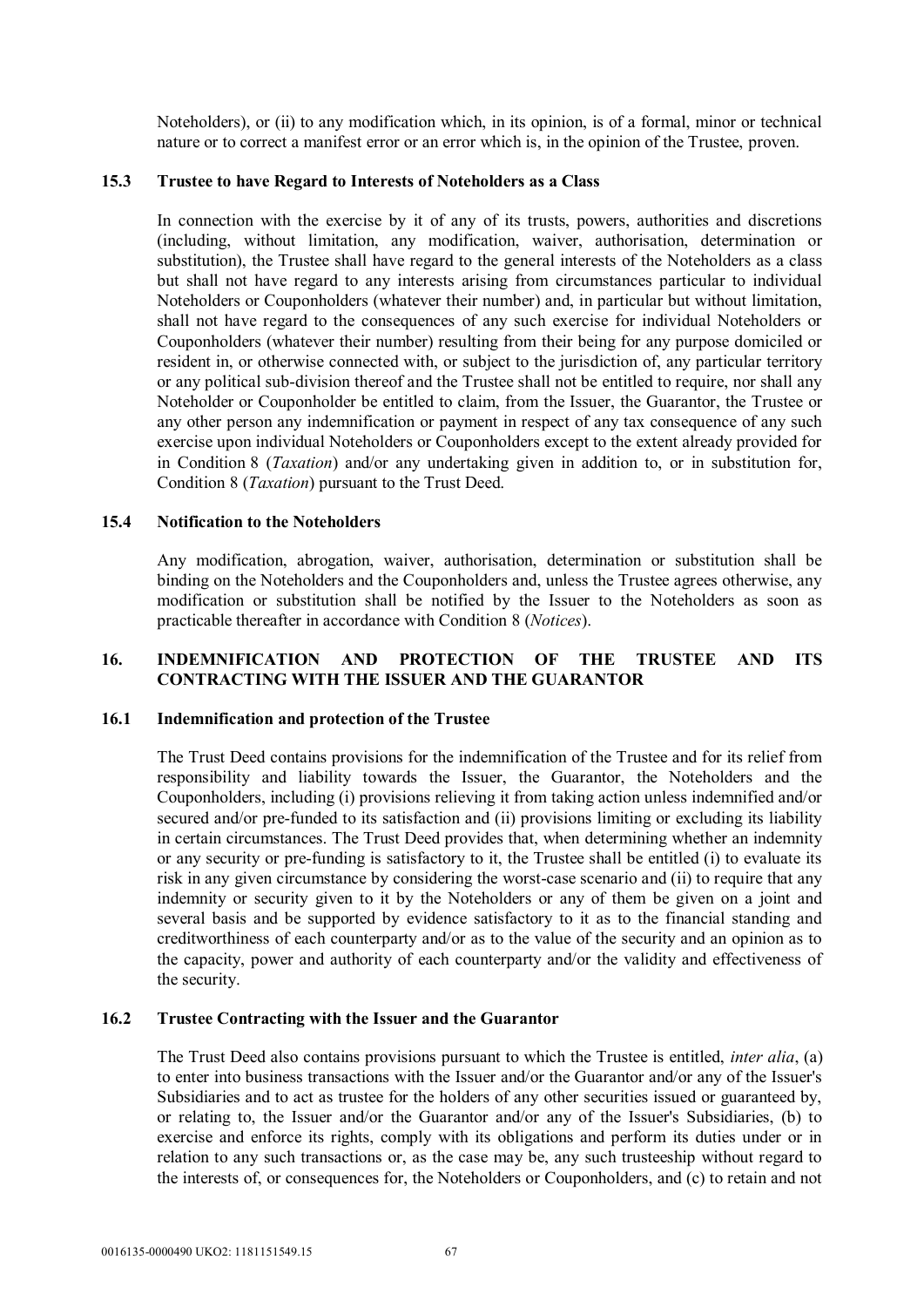be liable to account for any profit made or any other amount or benefit received thereby or in connection therewith.

# **17. FURTHER ISSUES**

The Issuer may from time to time without the consent of the Noteholders or Couponholders create and issue further notes, having terms and conditions the same as those of the Notes, or the same except for the amount and date of the first payment of interest, which may be consolidated and form a single series with the outstanding Notes. Any further notes or bonds which are to form a single series with the outstanding notes or bonds of any series (including the Notes) constituted by the Trust Deed or any supplemental deed shall, and any other further notes or bonds may (with the consent of the Trustee), be constituted by a deed supplemental to the Trust Deed. The Trust Deed contains provisions for convening a single meeting of the Noteholders and the holders of notes or bonds of other series in certain circumstances where the Trustee so decides.

## **18. GOVERNING LAW AND SUBMISSION TO JURISDICTION**

## **18.1 Governing Law**

The Trust Deed (including the Guarantee), the Notes and the Coupons and any non-contractual obligations arising out of or in connection with the Trust Deed (including the Guarantee), the Notes and the Coupons are governed by, and construed in accordance with, English law.

## **18.2 Submission to Jurisdiction**

- (a) Subject to Condition 18.2(c) below, the English courts have exclusive jurisdiction to settle any dispute arising out of or in connection with the Trust Deed, the Notes or the Coupons), including any dispute as to their existence, validity, interpretation, performance, breach or termination or the consequences of their nullity and any dispute relating to any non-contractual obligations arising out of or in connection with the Trust Deed, the Notes or the Coupons (a **Dispute**) and each of the Issuer, the Guarantor, the Trustee and any Noteholders or Couponholders in relation to any Dispute submits to the exclusive jurisdiction of the English courts.
- (b) For the purposes of this Condition, each of the Issuer and the Guarantor waives any objection to the English courts on the grounds that they are an inconvenient or inappropriate forum to settle any Dispute.
- (c) To the extent allowed by law, the Trustee, the Noteholders and the Couponholders may, in respect of any Dispute or Disputes, take (i) proceedings in any other court with jurisdiction and (ii) concurrent proceedings in any number of jurisdictions.

## **18.3 Other Documents and the Guarantor**

Each of the Issuer and, where applicable, the Guarantor has in the Agency Agreement and the Trust Deed submitted to the jurisdiction of the English courts.

## **19. RIGHTS OF THIRD PARTIES**

No rights are conferred on any person under the Contracts (Rights of Third Parties) Act 1999 to enforce any term of this Note, but this does not affect any right or remedy of any person which exists or is available apart from that Act.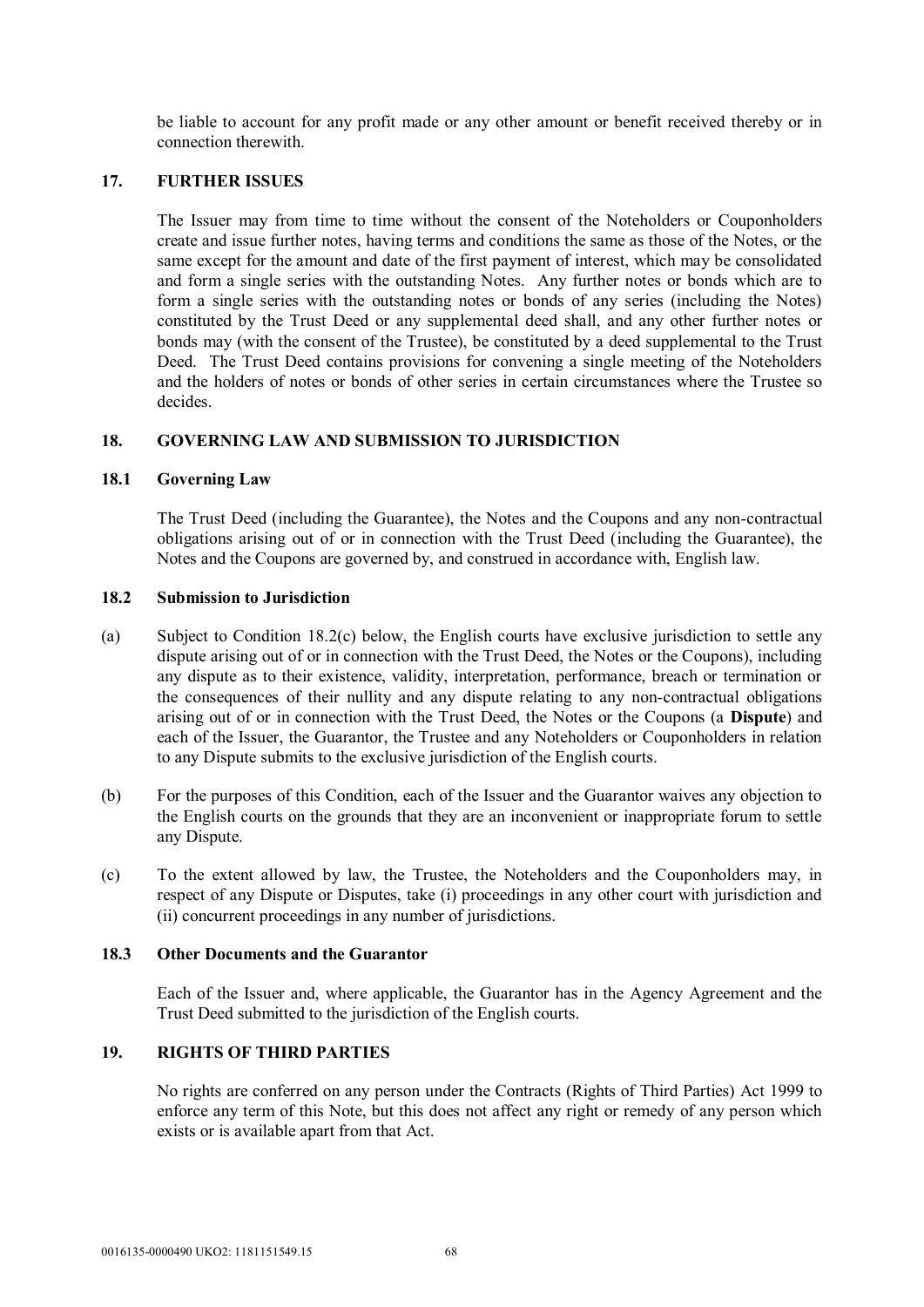#### **PRINCIPAL PAYING AGENT**

HSBC Bank plc 8 Canada Square London E14 5HQ

## **OTHER PAYING AGENT** Banque Internationale à Luxembourg, société anonyme 69, route d'Esch L-2953 Luxembourg Luxembourg

and/or such other or further Principal Paying Agent and other Paying Agents and/or specified offices as may from time to time be appointed by the Issuer and the Guarantor with the approval of the Trustee and notice of which has been given to the Noteholders.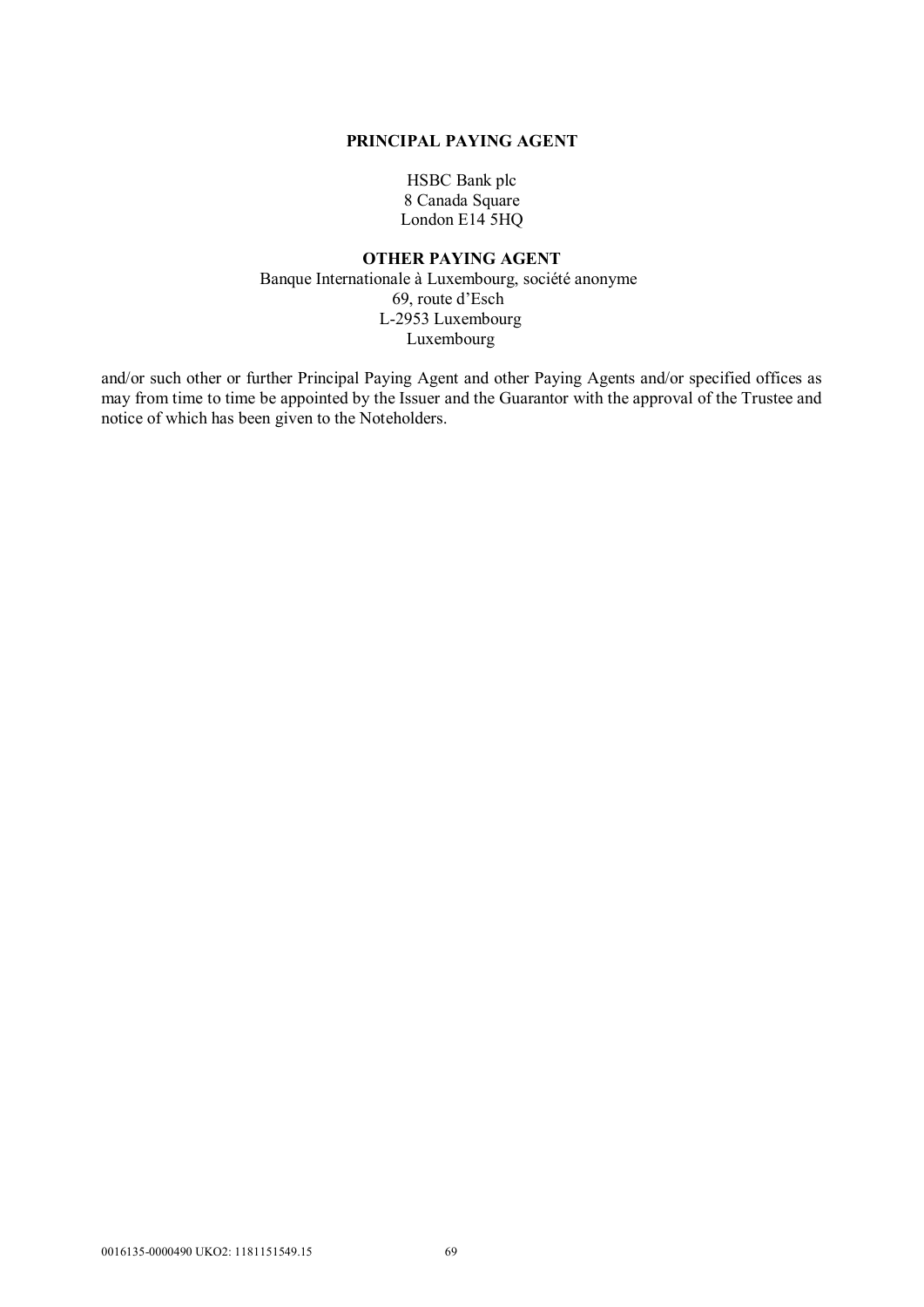## **SCHEDULE 3**

## **PROVISIONS FOR MEETINGS OF NOTEHOLDERS**

## **DEFINITIONS**

1. As used in this Schedule the following expressions shall have the following meanings unless the context otherwise requires:

**Block Voting Instruction** means an English language document issued by a Paying Agent in which:

- (a) it is certified that on the date thereof Notes (whether in definitive form or represented by a Global Note) which are held in an account with any Clearing System (in each case not being Notes in respect of which a Voting Certificate has been issued and is outstanding in respect of the meeting specified in such Block Voting Instruction) have been deposited with such Paying Agent or (to the satisfaction of such Paying Agent) are held to its order or under its control or are blocked in an account with a Clearing System and that no such Notes will cease to be so deposited or held or blocked until the first to occur of:
	- (1) the conclusion of the meeting specified in such Block Voting Instruction; and
	- (2) the surrender to the Paying Agent, not less than 48 Hours before the time for which such meeting is convened, of the receipt issued by such Paying Agent in respect of each such deposited Note which is to be released or (as the case may require) the Notes ceasing with the agreement of the Paying Agent to be held to its order or under its control or so blocked and the giving of notice by the Paying Agent to the Issuer in accordance with paragraph  $3(F)$  of the necessary amendment to the Block Voting Instruction;
- (b) it is certified that each holder of such Notes has instructed such Paying Agent that the vote(s) attributable to the Notes so deposited or held or blocked should be cast in a particular way in relation to the resolution(s) to be put to such meeting and that all such instructions are, during the period commencing 48 Hours prior to the time for which such meeting is convened and ending at the conclusion or adjournment thereof, neither revocable nor capable of amendment;
- (c) the aggregate principal amount of the Notes so deposited or held or blocked is listed distinguishing with regard to each such resolution between those in respect of which instructions have been given that the votes attributable thereto should be cast in favour of the resolution and those in respect of which instructions have been so given that the votes attributable thereto should be cast against the resolution; and
- (d) one or more persons named in such Block Voting Instruction (each hereinafter called a **proxy**) is or are authorised and instructed by such Paying Agent to cast the votes attributable to the Notes so listed in accordance with the instructions referred to in (c) above as set out in such Block Voting Instruction;

**Clearing System** means Euroclear and/or Clearstream, Luxembourg;

**Eligible Person** means any one of the following persons who shall be entitled to attend and vote at a meeting: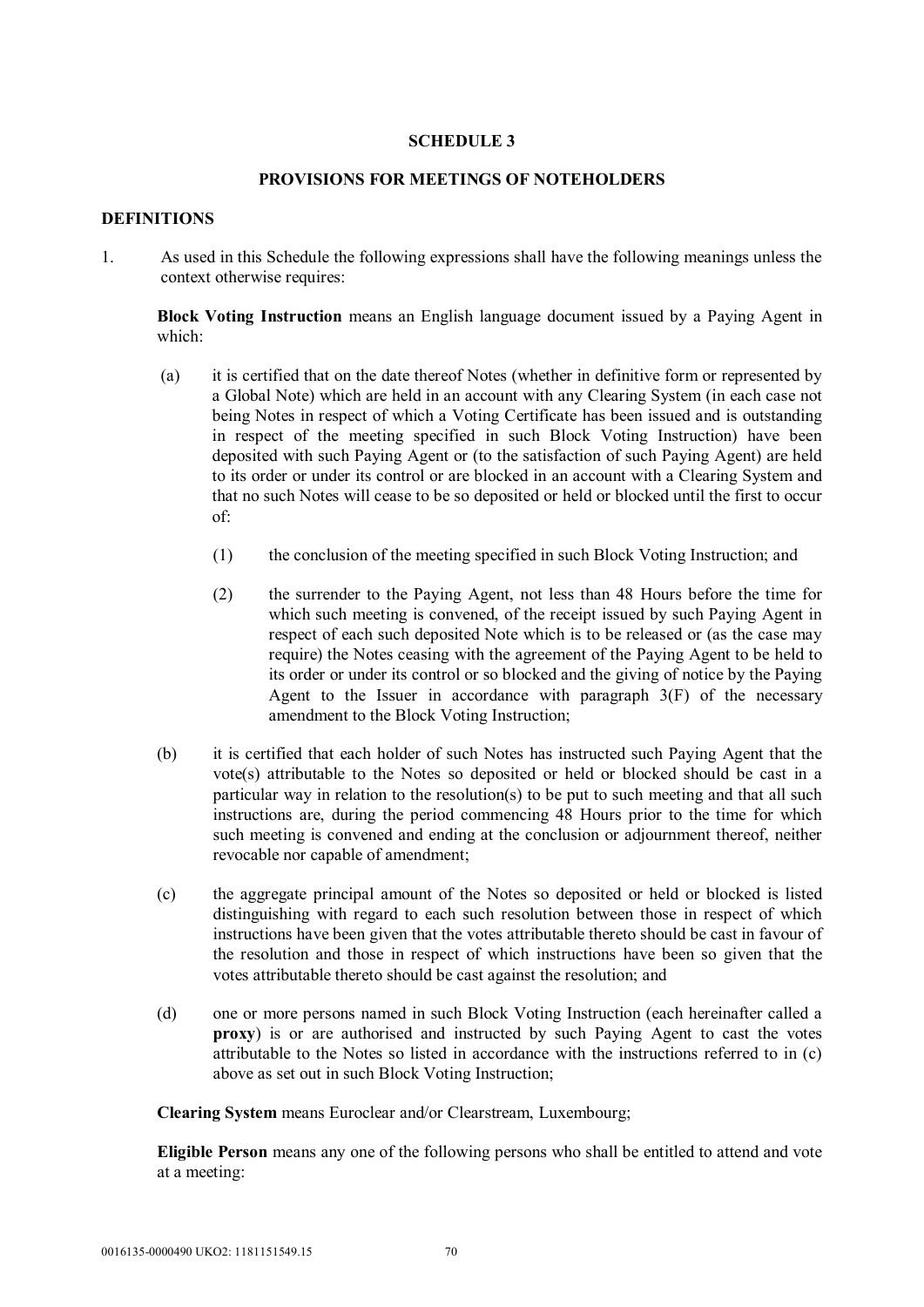- (a) a holder of a Note in definitive form;
- (b) a bearer of any Voting Certificate; and
- (c) a proxy specified in any Block Voting Instruction;

#### **Extraordinary Resolution** means:

- (a) a resolution passed at a meeting duly convened and held in accordance with these presents by a majority consisting of not less than three-fourths of the Eligible Persons voting thereon upon a show of hands or, if a poll is duly demanded, by a majority consisting of not less than three-fourths of the votes cast on such poll;
- (b) a resolution in writing signed by or on behalf of the holders of not less than three-fourths in principal amount of the Notes for the time being outstanding which resolution may be contained in one document or in several documents in like form each signed by or on behalf of one or more of the holders; or
- (c) consent given by way of electronic consents through the relevant Clearing System(s) (in a form satisfactory to the Trustee) by or on behalf of the holders of not less than threefourths in principal amount of the Notes for the time being outstanding;

**Voting Certificate** means an English language certificate issued by a Paying Agent in which it is stated:

- (a) that on the date thereof Notes (whether in definitive form or represented by a Global Note) which are held in an account with any Clearing System (in each case not being Notes in respect of which a Block Voting Instruction has been issued and is outstanding in respect of the meeting specified in such Voting Certificate) were deposited with such Paying Agent or (to the satisfaction of such Paying Agent) are held to its order or under its control or are blocked in an account with a Clearing System and that no such Notes will cease to be so deposited or held or blocked until the first to occur of:
	- (1) the conclusion of the meeting specified in such Voting Certificate; and
	- (2) the surrender of the Voting Certificate to the Paying Agent who issued the same; and
- (b) that the bearer thereof is entitled to attend and vote at such meeting in respect of the Notes represented by such Voting Certificate;

**24 Hours** means a period of 24 hours including all or part of a day upon which banks are open for business in both the place where the relevant meeting is to be held and in each of the places where the Paying Agents have their specified offices (disregarding for this purpose the day upon which such meeting is to be held) and such period shall be extended by one period or, to the extent necessary, more periods of 24 hours until there is included as aforesaid all or part of a day upon which banks are open for business in all of the places as aforesaid; and

**48 Hours** means a period of 48 hours including all or part of two days upon which banks are open for business both in the place where the relevant meeting is to be held and in each of the places where the Paying Agents have their specified offices (disregarding for this purpose the day upon which such meeting is to be held) and such period shall be extended by one period or, to the extent necessary, more periods of 24 hours until there is included as aforesaid all or part of two days upon which banks are open for business in all of the places as aforesaid.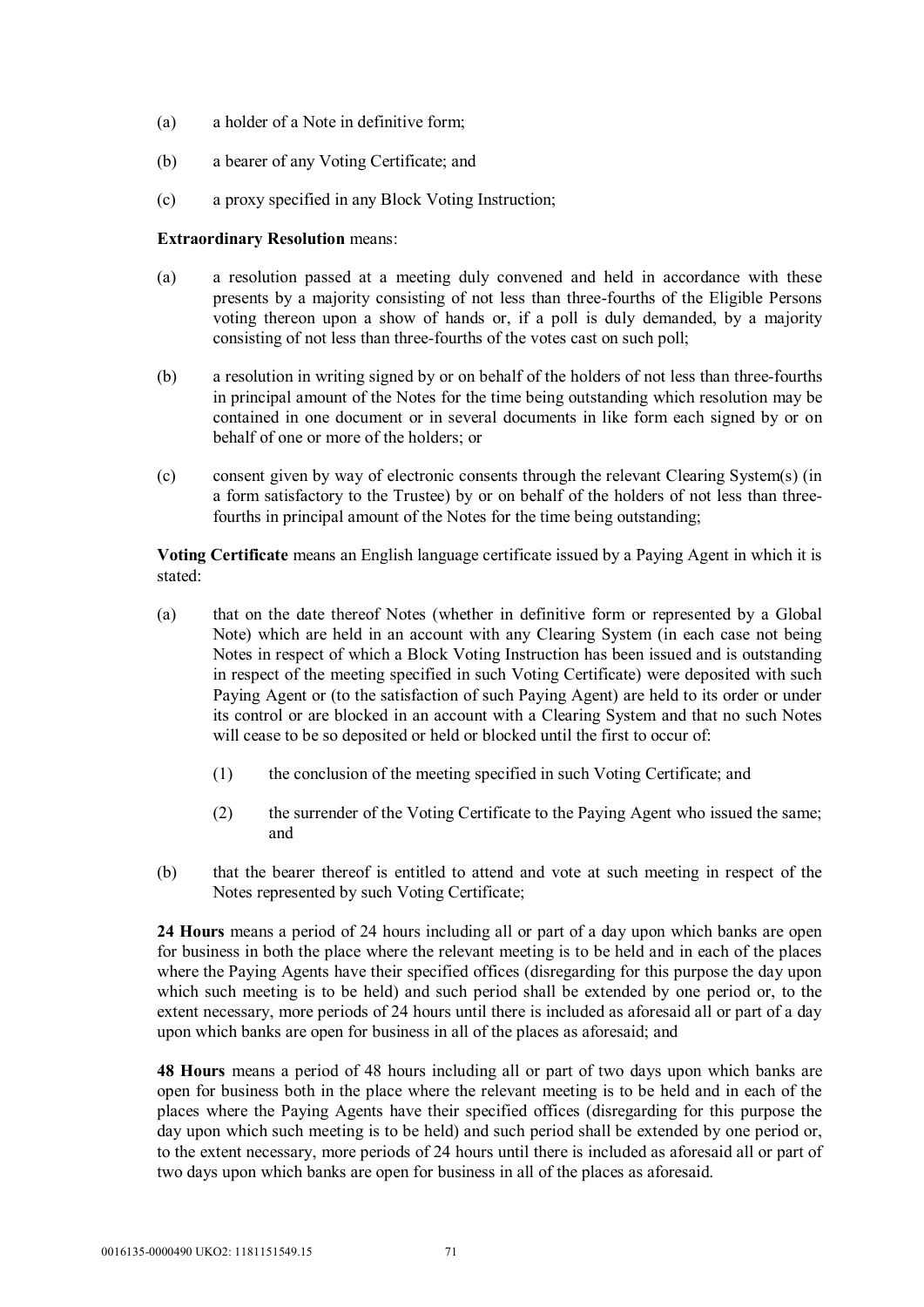For the purposes of calculating a period of **Clear Days** in relation to a meeting, no account shall be taken of the day on which the notice of such meeting is given (or, in the case of an adjourned meeting, the day on which the meeting to be adjourned is held) or the day on which such meeting is held.

All references in this Schedule to a "meeting" shall, where the context so permits, include any relevant adjourned meeting.

## **EVIDENCE OF ENTITLEMENT TO ATTEND AND VOTE**

2. A holder of a Note (whether in definitive form or represented by a Global Note) which is held in an account with any Clearing System may require the issue by a Paying Agent of Voting Certificates and Block Voting Instructions in accordance with the terms of paragraph 3.

For the purposes of paragraph 3, the Principal Paying Agent and each Paying Agent shall be entitled to rely, without further enquiry, on any information or instructions received from a Clearing System and shall have no liability to any holder or other person for any loss, damage, cost, claim or other liability occasioned by its acting in reliance thereon, nor for any failure by a Clearing System to deliver information or instructions to the Principal Paying Agent or any Paying Agent.

The holder of any Voting Certificate or the proxies named in any Block Voting Instruction shall for all purposes in connection with the relevant meeting be deemed to be the holder of the Notes to which such Voting Certificate or Block Voting Instruction relates and the Paying Agent with which such Notes have been deposited or the person holding Notes to the order or under the control of such Paying Agent or the Clearing System in which such Notes have been blocked shall be deemed for such purposes not to be the holder of those Notes.

## **PROCEDURE FOR ISSUE OF VOTING CERTIFICATES, BLOCK VOTING INSTRUCTIONS AND PROXIES**

3. (A) *Definitive Notes not held in a Clearing System*

If Notes have been issued in definitive form and are not held in an account with any Clearing System, the Trustee may from time to time prescribe further regulations (in accordance with paragraph 23) to enable the holders of such Notes to attend and/or vote at a meeting in respect of such Notes.

## (B) *Global Notes and definitive Notes held in a Clearing System - Voting Certificate*

A holder of a Note (not being a Note in respect of which instructions have been given to the Principal Paying Agent in accordance with paragraph 3(C)) represented by a Global Note or which is in definitive form and is held in an account with any Clearing System may procure the delivery of a Voting Certificate in respect of such Note by giving notice to the Clearing System through which such holder's interest in the Note is held specifying by name a person (an **Identified Person**) (which need not be the holder himself) to collect the Voting Certificate and attend and vote at the meeting. The relevant Voting Certificate will be made available at or shortly prior to the commencement of the meeting by the Principal Paying Agent against presentation by such Identified Person of the form of identification previously notified by such holder to the Clearing System. The Clearing System may prescribe forms of identification (including, without limitation, a passport or driving licence) which it deems appropriate for these purposes. Subject to receipt by the Principal Paying Agent from the Clearing System, no later than 24 Hours prior to the time for which such meeting is convened, of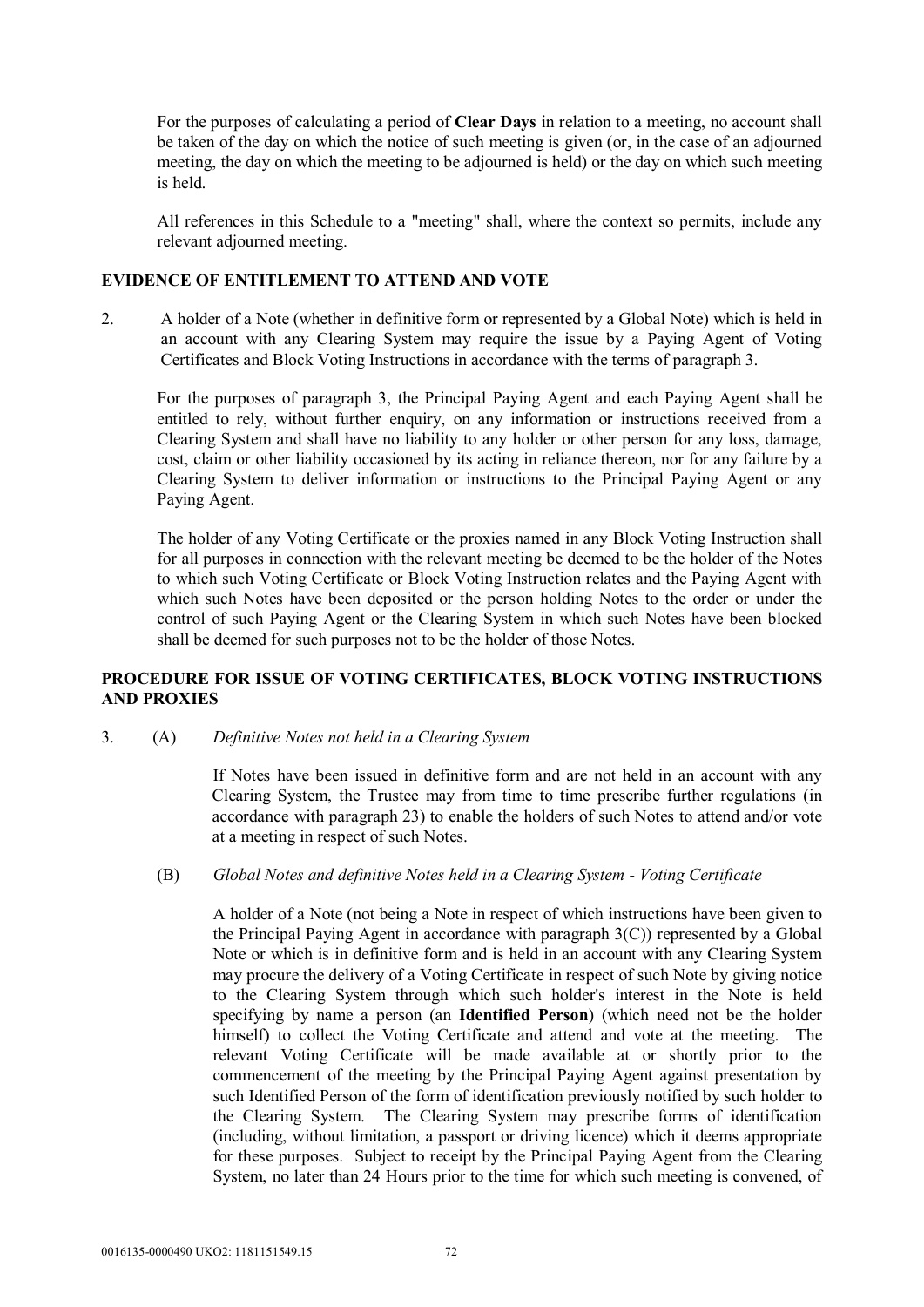notification of the principal amount of the Notes to be represented by any such Voting Certificate and the form of identification against presentation of which such Voting Certificate should be released, the Principal Paying Agent shall, without any obligation to make further enquiry, make available Voting Certificates against presentation of the form of identification corresponding to that notified.

#### (C) *Global Notes and definitive Notes held in a Clearing System - Block Voting Instruction*

A holder of a Note (not being a Note in respect of which a Voting Certificate has been issued) represented by a Global Note or which is in definitive form and is held in an account with any Clearing System may require the Principal Paying Agent to issue a Block Voting Instruction in respect of such Note by first instructing the Clearing System through which such holder's interest in the Note is held to procure that the votes attributable to such Note should be cast at the meeting in a particular way in relation to the resolution or resolutions to be put to the meeting. Any such instruction shall be given in accordance with the rules of the Clearing System then in effect. Subject to receipt by the Principal Paying Agent of instructions from the Clearing System, no later than 24 Hours prior to the time for which such meeting is convened, of notification of the principal amount of the Notes in respect of which instructions have been given and the manner in which the votes attributable to such Notes should be cast, the Principal Paying Agent shall, without any obligation to make further enquiry, appoint a proxy to attend the meeting and cast votes in accordance with such instructions.

- (D) Each Block Voting Instruction, together (if so requested by the Trustee) with proof satisfactory to the Trustee of its due execution on behalf of the relevant Paying Agent shall be deposited by the relevant Paying Agent at such place as the Trustee shall approve not less than 24 Hours before the time appointed for holding the meeting at which the proxy or proxies named in the Block Voting Instruction proposes to vote, and in default the Block Voting Instruction shall not be treated as valid unless the Chairman of the meeting decides otherwise before such meeting proceeds to business. A copy of each Block Voting Instruction shall be deposited with the Trustee before the commencement of the meeting but the Trustee shall not thereby be obliged to investigate or be concerned with the validity of or the authority of the proxy or proxies named in any such Block Voting Instruction.
- (E) Any vote given in accordance with the terms of a Block Voting Instruction shall be valid notwithstanding the previous revocation or amendment of the Block Voting Instruction or of any of the instructions of the relevant holder or the relevant Clearing System (as the case may be) pursuant to which it was executed provided that no intimation in writing of such revocation or amendment has been received from the relevant Paying Agent by the Issuer at its registered office (or such other place as may have been required or approved by the Trustee for the purpose) by the time being 24 Hours before the time appointed for holding the meeting at which the Block Voting Instruction is to be used.

## **CONVENING OF MEETINGS, QUORUM AND ADJOURNED MEETINGS**

4. The Issuer, the Guarantor or the Trustee may at any time, and the Issuer and the Trustee (in relation to the Trustee subject it being indemnified and/or secured and/or prefunded to its satisfaction) shall upon a requisition in writing in the English language signed by the holders of not less than ten per cent. in principal amount of the Notes for the time being outstanding, convene a meeting and if the Issuer makes default for a period of seven days in convening such a meeting the same may be convened by the Trustee or the requisitionists. Whenever the Issuer or the Guarantor is about to convene any such meeting the Issuer or the Guarantor, as the case may be, shall forthwith give notice in writing to the Trustee of the day, time and place thereof and of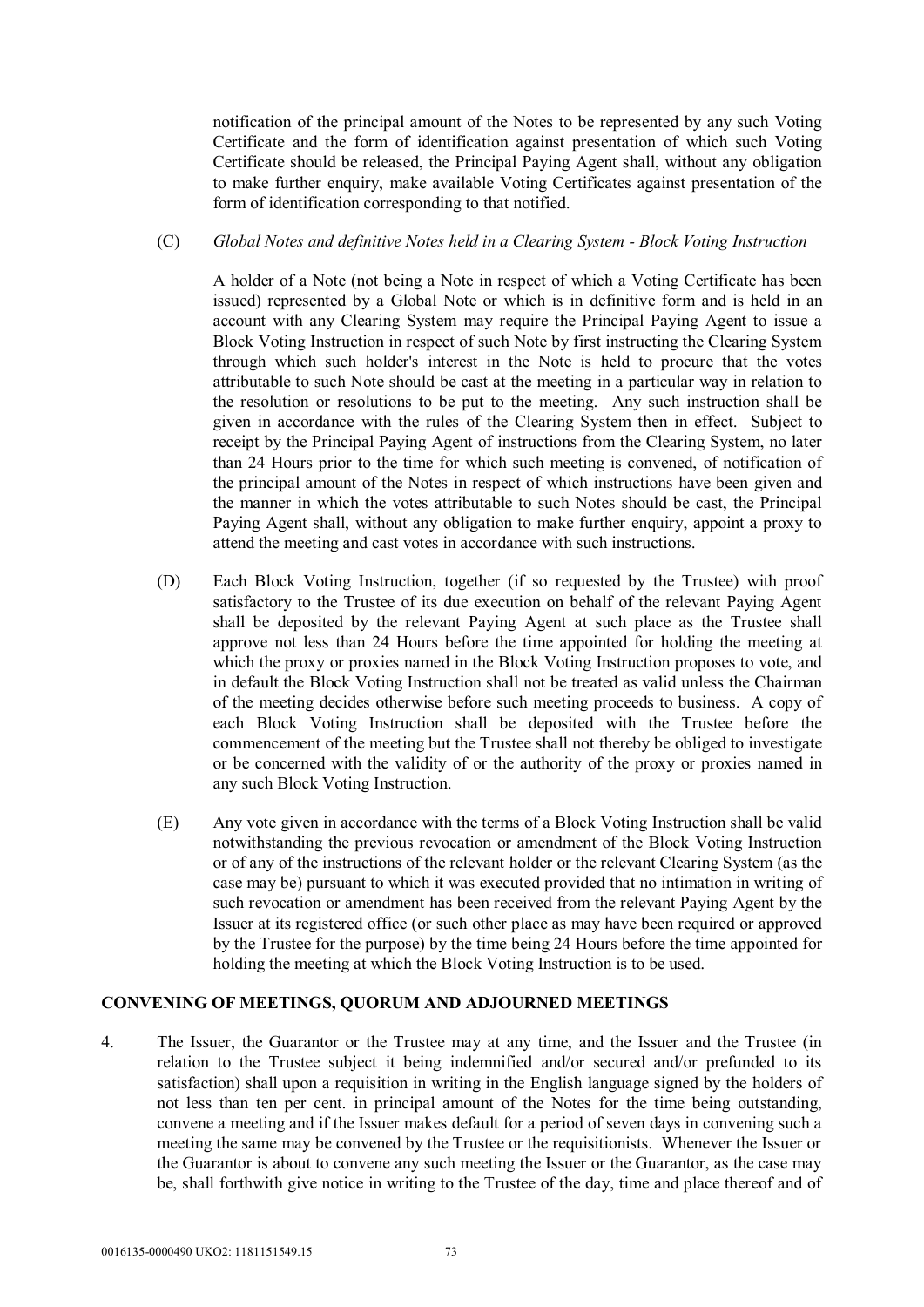the nature of the business to be transacted thereat. Every such meeting shall be held at such time and place as the Trustee may appoint or approve in writing (which need not be a physical place and instead may be held via an audio or video conference call).

- 5. At least 14 clear days' notice specifying the place, day and hour of meeting shall be given to the holders prior to any meeting in the manner provided by Condition 13 (*Notices*). Such notice, which shall be in the English language, shall state generally the nature of the business to be transacted at the meeting thereby convened and, where an Extraordinary Resolution will be proposed at the meeting, shall either specify in such notice the terms of such resolution or state fully the effect on the holders of such resolution, if passed. Such notice shall include statements as to the manner in which holders may arrange for Voting Certificates or Block Voting Instructions to be issued and, if applicable, appoint proxies. A copy of the notice shall be sent by post to the Trustee (unless the meeting is convened by the Trustee), to the Issuer (unless the meeting is convened by the Issuer) and to the Guarantor (unless the meeting is convened by the Guarantor). A meeting that has been validly convened in accordance with paragraph 4 above, may be cancelled by the person who convened such meeting by giving at least seven days' notice (exclusive of the day on which the notice is given or deemed to be given and of the day of the meeting) to the Noteholders (with a copy to the Trustee where such meeting was convened by the Issuer or to the Issuer where such meeting was convened by the Trustee). Any meeting cancelled in accordance with this paragraph 5 shall be deemed not to have been convened.
- 6. A person (who may but need not be a holder) nominated in writing by the Trustee shall be entitled to take the chair at the relevant meeting, but if no such nomination is made or if at any meeting the person nominated shall not be present within 15 minutes after the time appointed for holding the meeting the holders present shall choose one of their number to be Chairman, failing which the Issuer may appoint a Chairman. The Chairman of an adjourned meeting need not be the same person as was Chairman of the meeting from which the adjournment took place.
- 7. At any such meeting one or more Eligible Persons present and holding or representing in the aggregate more than 50 per cent. in principal amount of the Notes for the time being outstanding shall (subject as provided below) form a quorum for the transaction of business (including the passing of an Extraordinary Resolution) PROVIDED THAT at any meeting the business of which includes any Basic Terms Modification (which shall, subject only to subclause 19.2 and clause 21, only be capable of being effected after having been approved by Extraordinary Resolution) the quorum shall be one or more Eligible Persons present and holding or representing in the aggregate not less than two-thirds of the principal amount of the Notes for the time being outstanding. No business (other than the choosing of a Chairman) shall be transacted at any meeting unless the requisite quorum is present at the commencement of the relevant business.
- 8. If within 15 minutes (or such longer period not exceeding 30 minutes as the Chairman may decide) after the time appointed for any such meeting a quorum is not present for the transaction of any particular business, then, subject and without prejudice to the transaction of the business (if any) for which a quorum is present, the meeting shall if convened upon the requisition of holders be dissolved. In any other case it shall stand adjourned for such period, being not less than 13 Clear Days nor more than 42 Clear Days, and to such place as may be appointed by the Chairman either at or subsequent to such meeting and approved by the Trustee). If within 15 minutes (or such longer period not exceeding 30 minutes as the Chairman may decide) after the time appointed for any adjourned meeting a quorum is not present for the transaction of any particular business, then, subject and without prejudice to the transaction of the business (if any) for which a quorum is present, the Chairman may either (with the approval of the Trustee) dissolve such meeting or adjourn the same for such period, being not less than 13 Clear Days (but without any maximum number of Clear Days), and to such place as may be appointed by the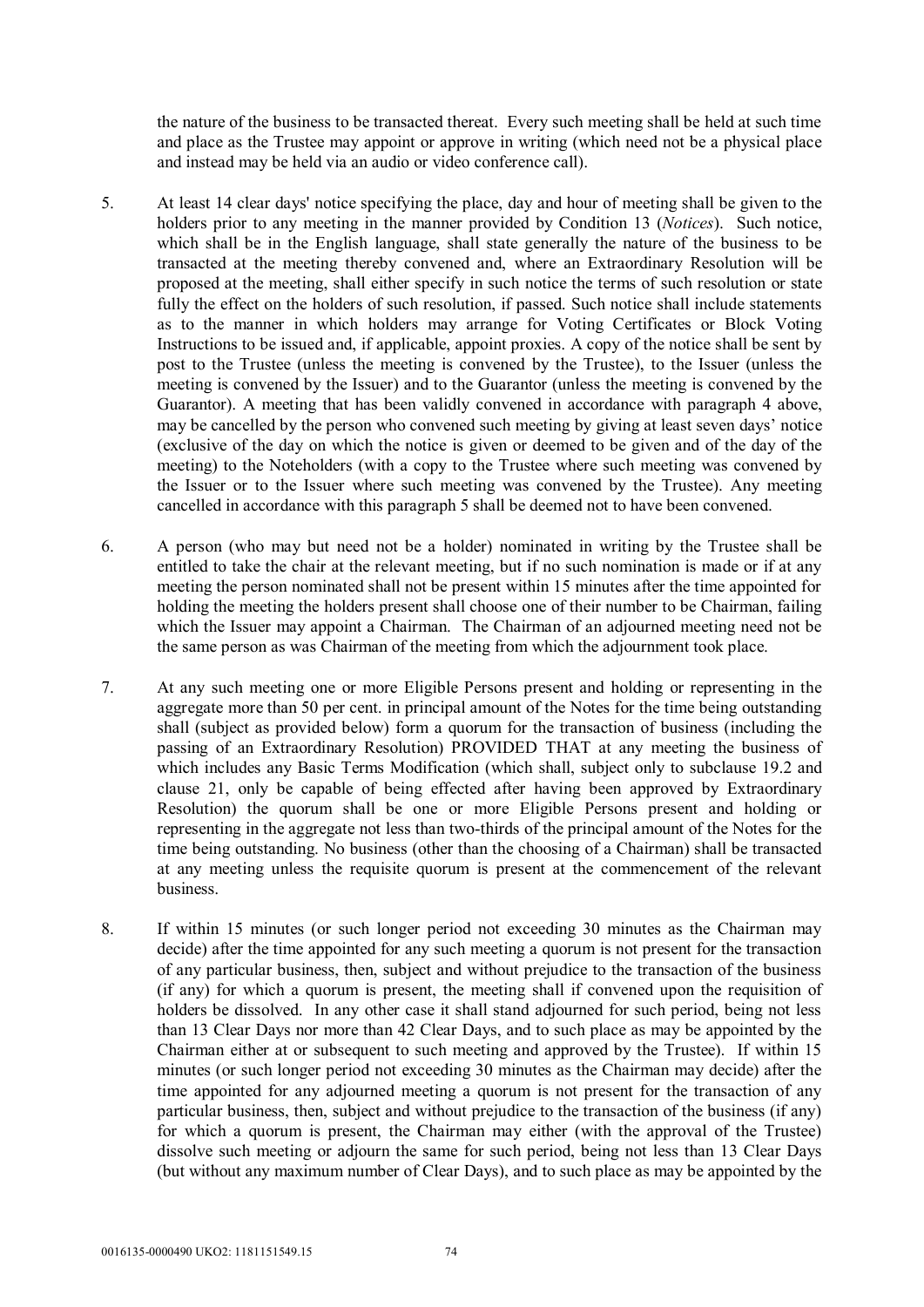Chairman either at or subsequent to such adjourned meeting and approved by the Trustee, and the provisions of this sentence shall apply to all further adjourned such meetings.

- 9. At any adjourned meeting one or more Eligible Persons present (whatever the principal amount of the Notes so held or represented by them) shall (subject as provided below) form a quorum and shall have power to pass any resolution and to decide upon all matters which could properly have been dealt with at the meeting from which the adjournment took place had the requisite quorum been present PROVIDED THAT at any adjourned meeting the quorum for the transaction of business comprising any Basic Terms Modification shall be one or more Eligible Persons present and holding or representing in the aggregate not less than one-third of the principal amount of the Notes for the time being outstanding.
- 10. Notice of any adjourned meeting shall be given in the same manner as notice of an original meeting but as if 10 were substituted for 21 in paragraph 5 and such notice shall state the required quorum.

#### **CONDUCT OF BUSINESS AT MEETINGS**

- 11. Every question submitted to a meeting shall be decided in the first instance by a show of hands. A poll may be demanded (before or on the declaration of the result of the show of hands) by the Chairman, the Issuer, the Guarantor, the Trustee or any Eligible Person (whatever the amount of the Notes so held or represented by him).
- 12. At any meeting, unless a poll is duly demanded, a declaration by the Chairman that a resolution has been carried or carried by a particular majority or lost or not carried by a particular majority shall be conclusive evidence of the fact without proof of the number or proportion of the votes recorded in favour of or against such resolution.
- 13. Subject to paragraph 15, if at any such meeting a poll is so demanded it shall be taken in such manner and, subject as hereinafter provided, either at once or after an adjournment as the Chairman directs and the result of such poll shall be deemed to be the resolution of the meeting at which the poll was demanded as at the date of the taking of the poll. The demand for a poll shall not prevent the continuance of the meeting for the transaction of any business other than the motion on which the poll has been demanded.
- 14. The Chairman may, with the consent of (and shall if directed by) any such meeting, adjourn the same from time to time and from place to place; but no business shall be transacted at any adjourned meeting except business which might lawfully have been transacted at the meeting from which the adjournment took place.
- 15. Any poll demanded at any such meeting on the election of a Chairman or on any question of adjournment shall be taken at the meeting without adjournment.
- 16. Any director or officer of the Trustee, its lawyers and financial advisers, any director or officer of the Issuer or, as the case may be, the Guarantor, their lawyers and financial advisers, any director or officer of any of the Paying Agents and any other person authorised so to do by the Trustee may attend and speak at any meeting. Save as aforesaid, no person shall be entitled to attend and speak nor shall any person be entitled to vote at any meeting unless he is an Eligible Person. No person shall be entitled to vote at any meeting in respect of Notes which are deemed to be not outstanding by virtue of the proviso to the definition of "outstanding" in clause 1.
- 17. At any meeting: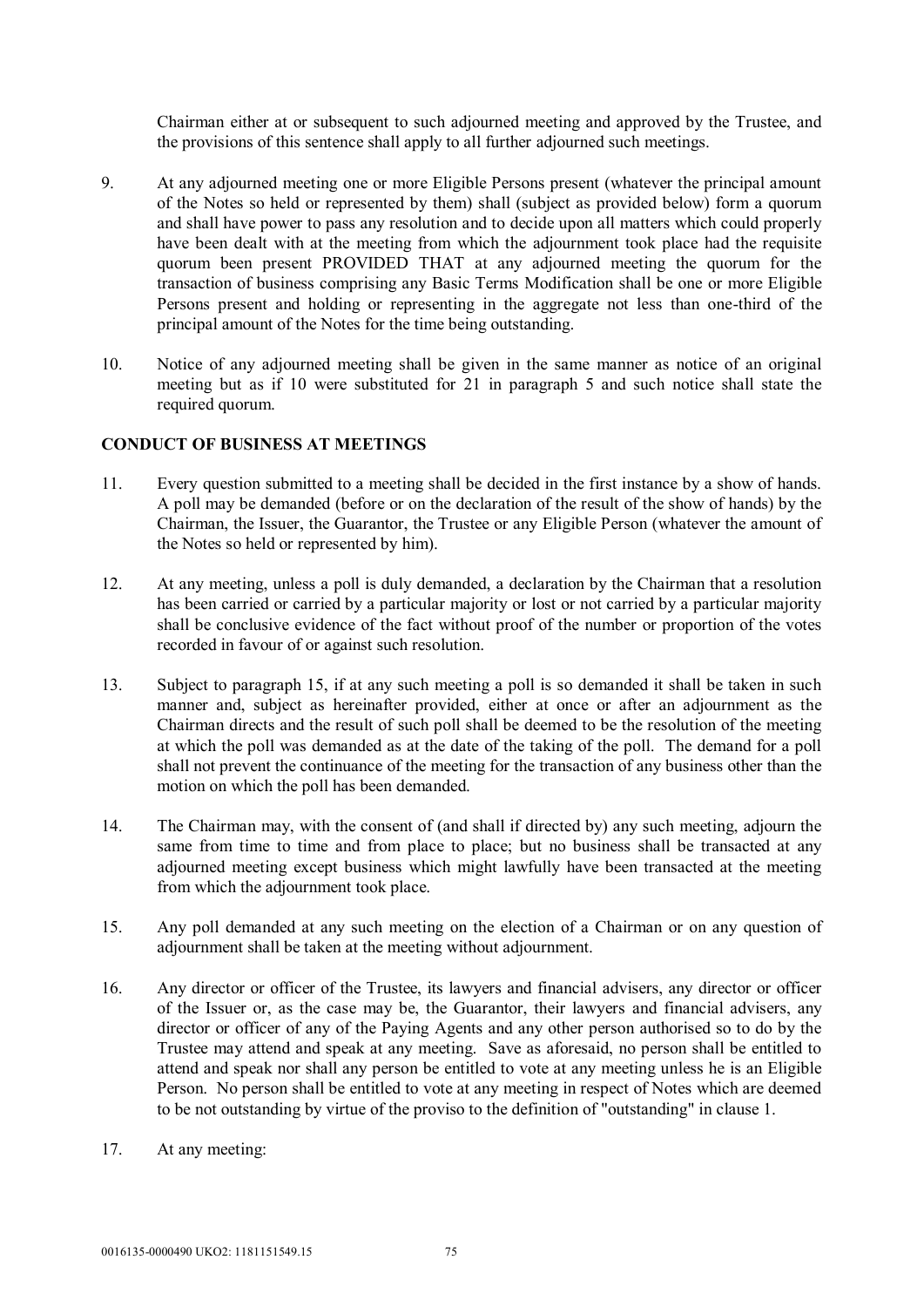- (a) on a show of hands every Eligible Person present shall have one vote; and
- (b) on a poll every Eligible Person present shall have one vote in respect of each £1 or such other amount as the Trustee may in its absolute discretion stipulate, in principal amount of the Notes held or represented by such Eligible Person.

Without prejudice to the obligations of the proxies named in any Block Voting Instruction, any Eligible Person entitled to more than one vote need not use all his votes or cast all the votes to which he is entitled in the same way.

- 18. The proxies named in any Block Voting Instruction need not be holders. Nothing herein shall prevent any of the proxies named in any Block Voting Instruction from being a director, officer or representative of or otherwise connected with the Issuer or the Guarantor.
- 19. The Noteholders shall in addition to the powers hereinbefore given have the following powers exercisable (without prejudice to any powers conferred on other persons by these presents) only by Extraordinary Resolution (subject, in the case of an Extraordinary Resolution to be proposed at a meeting, to the provisions relating to quorum contained in paragraphs 7 and 9) namely:
	- (a) Power to sanction any compromise or arrangement proposed to be made between the Issuer, the Guarantor, the Trustee, any Appointee and the holders and Couponholders or any of them.
	- (b) Power to sanction any abrogation, modification, compromise or arrangement in respect of the rights of the Trustee, any Appointee, the holders, the Couponholders,/or the Issuer or the Guarantor against any other or others of them or against any of their property whether such rights arise under these presents or otherwise.
	- (c) Power to assent to any modification of the provisions of these presents which is proposed by the Issuer, the Guarantor, the Trustee or any holder.
	- (d) Power to give any authority or sanction which under the provisions of these presents is required to be given by Extraordinary Resolution.
	- (e) Power to appoint any persons (whether holders or not) as a committee or committees to represent the interests of the holders and to confer upon such committee or committees any powers or discretions which the holders could themselves exercise by Extraordinary Resolution.
	- (f) Power to approve of a person to be appointed a trustee and power to remove any trustee or trustees for the time being of these presents.
	- (g) Power to discharge or exonerate the Trustee and/or any Appointee from all liability in respect of any act or omission for which the Trustee and/or such Appointee may have become responsible under these presents.
	- (h) Power to authorise the Trustee and/or any Appointee to concur in and execute and do all such deeds, instruments, acts and things as may be necessary to carry out and give effect to any Extraordinary Resolution.
	- (i) Power to sanction any scheme or proposal for the exchange or sale of the Notes for or the conversion of the Notes into or the cancellation of the Notes in consideration of shares, stock, notes, bonds, debentures, debenture stock and/or other obligations and/or securities of the Issuer or any other company formed or to be formed, or for or into or in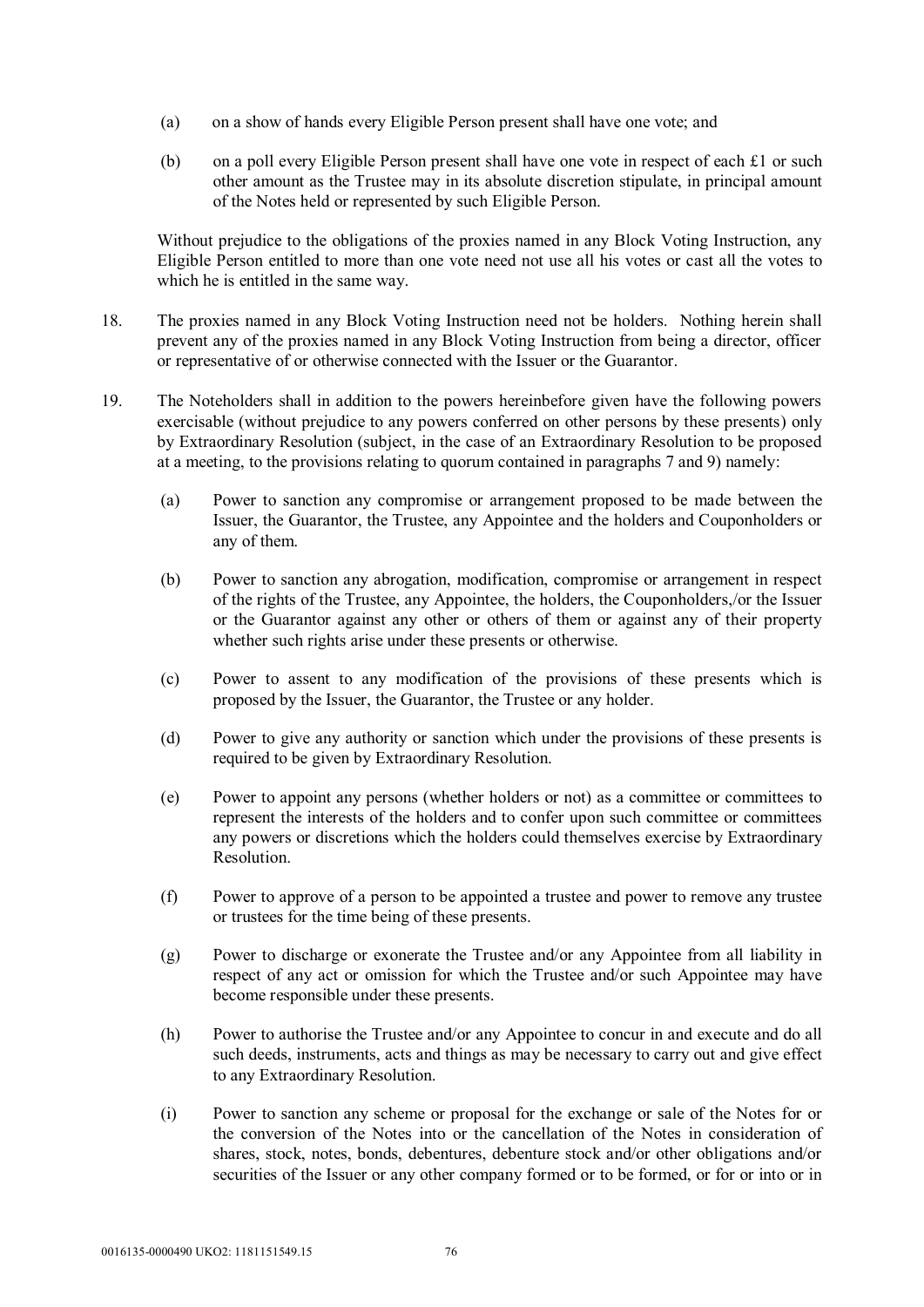consideration of cash, or partly for or into or in consideration of such shares, stock, notes, bonds, debentures, debenture stock and/or other obligations and/or securities as aforesaid and partly for or into or in consideration of cash.

- (j) Power to approve the substitution of any entity for the Issuer and/or the Guarantor (or any previous substitute) as principal debtor and/or guarantor, as the case may be, under these presents.
- 20. Any Extraordinary Resolution (i) passed at a meeting of the holders duly convened and held in accordance with these presents, (ii) passed as an Extraordinary Resolution in writing in accordance with these presents or (iii) passed by way of electronic consents given by holders through the relevant Clearing System(s) in accordance with these presents shall be binding upon all the holders whether or not present or whether or not represented at any meeting and whether or not voting on such Extraordinary Resolution and upon all Couponholders and each of them shall be bound to give effect thereto accordingly and the passing of any such Extraordinary Resolution shall be conclusive evidence that the circumstances justify the passing thereof. Notice of the result of the voting on any Extraordinary Resolution duly considered by the holders shall be published in accordance with Condition 13 (*Notices)* by the Issuer within 14 days of such result being known, PROVIDED THAT the non-publication of such notice shall not invalidate such result.
- 21. Minutes of all resolutions and proceedings at every meeting shall be made and entered in books to be from time to time provided for that purpose by the Issuer and any such minutes as aforesaid, if purporting to be signed by the Chairman of the meeting at which such resolutions were passed or proceedings transacted, shall be conclusive evidence of the matters therein contained and, until the contrary is proved, every such meeting in respect of the proceedings of which minutes have been made shall be deemed to have been duly held and convened and all resolutions passed or proceedings transacted thereat to have been duly passed or transacted.
- 22. (A) If and whenever the Issuer has issued and has outstanding Notes of more than one series the foregoing provisions of this Schedule shall have effect subject to the following modifications:
	- (i) a resolution which in the opinion of the Trustee affects the Notes of only one series shall be deemed to have been duly passed if passed at a separate meeting (or by a separate resolution in writing or by a separate resolution passed by way of consents received through the relevant Clearing System(s)) of the holders of the Notes of that series;
	- (ii) a resolution which in the opinion of the Trustee affects the Notes of more than one series but does not give rise (in the opinion of the Trustee) to an actual or potential conflict of interest between the holders of Notes of any of the series so affected shall be deemed to have been duly passed if passed at a single meeting (or by a single resolution in writing or by a single resolution passed by way of consents received through the relevant Clearing System(s)) of the holders of the Notes of all the series so affected;
	- (iii) a resolution which in the opinion of the Trustee affects the Notes of more than one series and gives or may give rise (in the opinion of the Trustee) to a conflict of interest between the holders of the Notes of one series or group of series so affected and the holders of the Notes of another series or group of series so affected shall be deemed to have been duly passed only if passed at separate meetings (or by separate resolutions in writing or by separate resolutions passed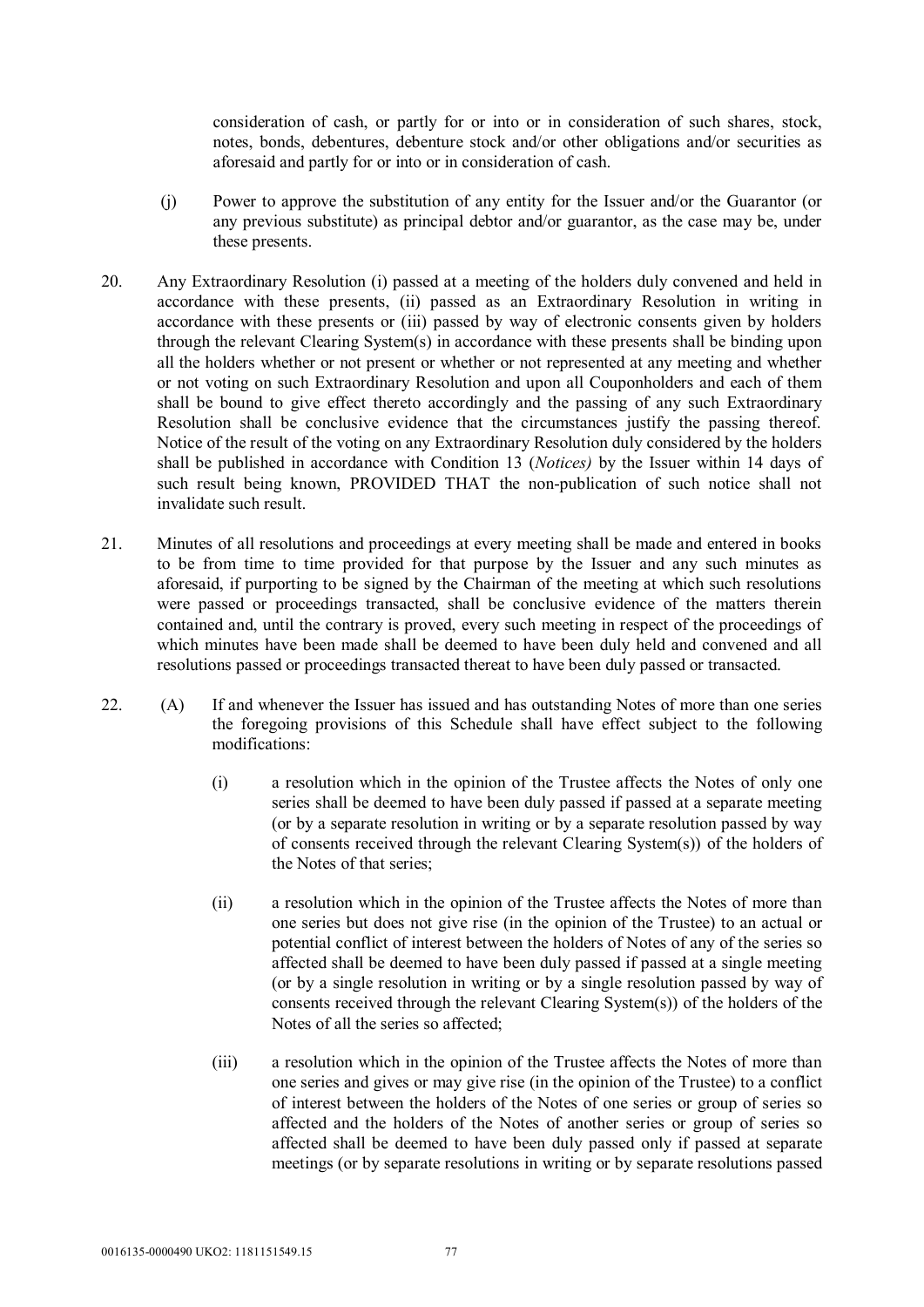by way of consents received through the relevant Clearing System(s)) of the holders of the Notes of each series or group of series so affected; and

- (iv) to all such meetings all the preceding provisions of this Schedule shall *mutatis mutandis* apply as though references therein to Notes and holders were references to the Notes of the series or group of series in question or to the holders of such Notes, as the case may be.
- (B) Subject as provided below, if the Issuer has issued and has outstanding Notes which are not denominated in Pounds Sterling, or in the case of any meeting of Notes of more than one currency, the principal amount of such Notes shall:
	- (i) for the purposes of paragraph 4, be the equivalent in Pounds Sterling at the spot rate of a bank nominated by the Trustee for the conversion of the relevant currency or currencies into Pounds Sterling on the seventh dealing day prior to the day on which the requisition in writing is received by the Issuer; and
	- (ii) for the purposes of paragraphs 7, 9 and 17 (whether in respect of the meeting or any adjourned such meeting or any poll resulting therefrom), be the equivalent at such spot rate on the seventh dealing day prior to the day of such meeting.

In such circumstances, on any poll each person present shall have one vote for each £1 (or such other Pounds Sterling amount as the Trustee may in its absolute discretion stipulate) in principal amount of the Notes (converted as above) which he holds or represents. For the avoidance of doubt, in the case of a meeting of Notes which are denominated in a single currency which is not Pounds Sterling, the Trustee (in its sole discretion) may agree with the Issuer that the relevant currency for the purposes of the meeting (including, without limitation, the quorum and voting calculations) shall be the currency of the relevant Notes, in which case the provisions of this Schedule shall be construed accordingly.

23. Subject to all other provisions of these presents the Trustee may (after consultation with the Issuer and the Guarantor where the Trustee considers such consultation to be practicable but without the consent of the Issuer, the Guarantor, the holders or the Couponholders) prescribe such further or alternative regulations regarding the requisitioning and/or the holding of meetings and attendance and voting thereat as the Trustee may in its sole discretion reasonably think fit (including, without limitation, (i) the substitution for periods of 24 Hours and 48 Hours referred to in this Schedule of shorter periods and (ii) the holding of meetings via an audio or video conference call). Such regulations may, without prejudice to the generality of the foregoing, reflect the practices and facilities of any relevant Clearing System. Notice of any such further or alternative regulations may, at the sole discretion of the Trustee, be given to holders in accordance with Condition 13 (*Notices*) at the time of service of any notice convening a meeting or at such other time as the Trustee may decide.

#### 24. WRITTEN RESOLUTION AND ELECTRONIC CONSENT

Subject to the following sentence, a Written Resolution may be contained in one document or in several documents in like form, each signed by or on behalf of one or more of the Noteholders.

For so long as the Notes are in the form of a Global Note held on behalf of, or a Global Certificate registered in the name of any nominee for, one or more of Euroclear, Clearstream, Luxembourg or an Alternative Clearing System, then, in respect of any resolution proposed by the Issuer, the Guarantor or the Trustee: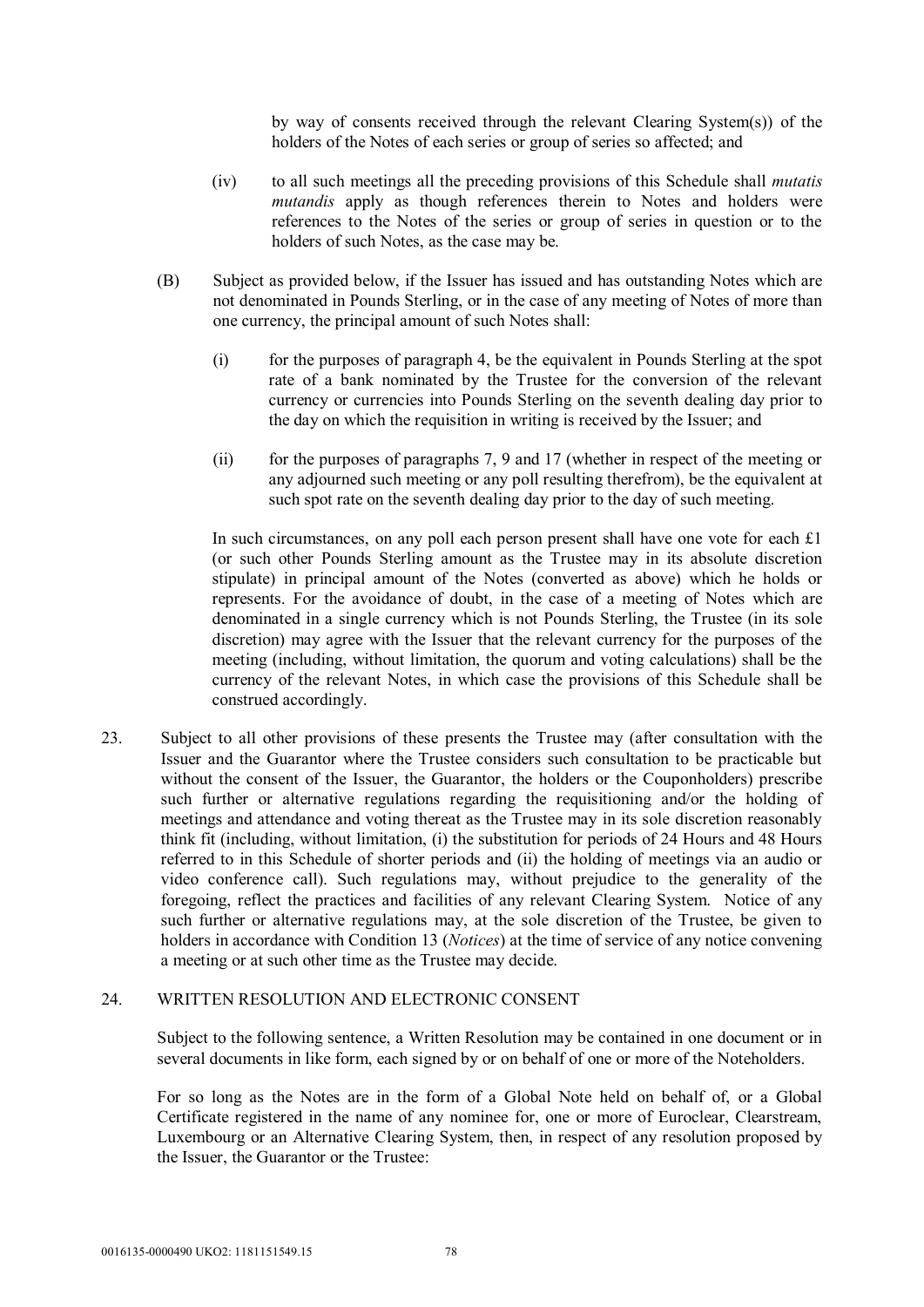(A) *Electronic Consent:* where the terms of the resolution proposed by the Issuer, the Guarantor or the Trustee (as the case may be) have been notified to the Noteholders through the relevant clearing system(s) as provided in sub-paragraphs (i) and/or (ii) below, each of the Issuer, the Guarantor and the Trustee shall be entitled to rely upon approval of such resolution given by way of electronic consents communicated through the electronic communications systems of the relevant clearing system(s) to the Principal Paying Agent or another specified agent and/or the Trustee in accordance with their operating rules and procedures by or on behalf of the holders of not less than three fourths in principal amount of the Notes outstanding (the "**Required Proportion**") ("**Electronic Consent**") by close of business on the Relevant Date. Any resolution passed in such manner shall be binding on all Noteholders and Couponholders, even if the relevant consent or instruction proves to be defective. None of the Issuer, the Guarantor or the Trustee shall be liable or responsible to anyone for such reliance.

- (i) When a proposal for a resolution to be passed as an Electronic Consent has been made, at least 10 days' notice (exclusive of the day on which the notice is given and of the day on which affirmative consents will be counted) shall be given to the Noteholders through the relevant clearing system(s). The notice shall specify, in sufficient detail to enable Noteholders to give their consents in relation to the proposed resolution, the method by which their consents may be given (including, where applicable, blocking of their accounts in the relevant clearing system(s)) and the time and date (the "**Relevant Date**") by which they must be received in order for such consents to be validly given, in each case subject to and in accordance with the operating rules and procedures of the relevant clearing system(s).
- (ii) If, on the Relevant Date on which the consents in respect of an Electronic Consent are first counted, such consents do not represent the Required Proportion, the resolution shall, if the party proposing such resolution (the "**Proposer**") so determines, be deemed to be defeated. Such determination shall be notified in writing to the other party or parties to the Trust Deed. Alternatively, the Proposer may give a further notice to Noteholders that the resolution will be proposed again on such date and for such period as shall be agreed with the Trustee (unless the Trustee is the Proposer). Such notice must inform Noteholders that insufficient consents were received in relation to the original resolution and the information specified in sub-paragraph (i) above. For the purpose of such further notice, references to "**Relevant Date**" shall be construed accordingly.

For the avoidance of doubt, an Electronic Consent may only be used in relation to a resolution proposed by the Issuer, the Guarantor or the Trustee which is not then the subject of a meeting that has been validly convened in accordance with paragraph 3 above, unless that meeting is or shall be cancelled or dissolved; and

(B) *Written Resolution:* where Electronic Consent is not being sought, for the purpose of determining whether a Written Resolution has been validly passed, the Issuer, the Guarantor and the Trustee shall be entitled to rely on consent or instructions given in writing directly to the Issuer, the Guarantor and/or the Trustee, as the case may be, (a) by accountholders in the clearing system(s) with entitlements to such Global Note and/or, (b) where the accountholders hold any such entitlement on behalf of another person, on written consent from or written instruction by the person identified by that accountholder or the person for whom such entitlement is held. For the purpose of establishing the entitlement to give any such consent or instruction, the Issuer and the Trustee shall be entitled to rely on any certificate or other document issued by, in the case of (a) above, Euroclear, Clearstream, Luxembourg or any other relevant alternative clearing system (the "**relevant clearing system**") and, in the case of (b) above, the relevant clearing system and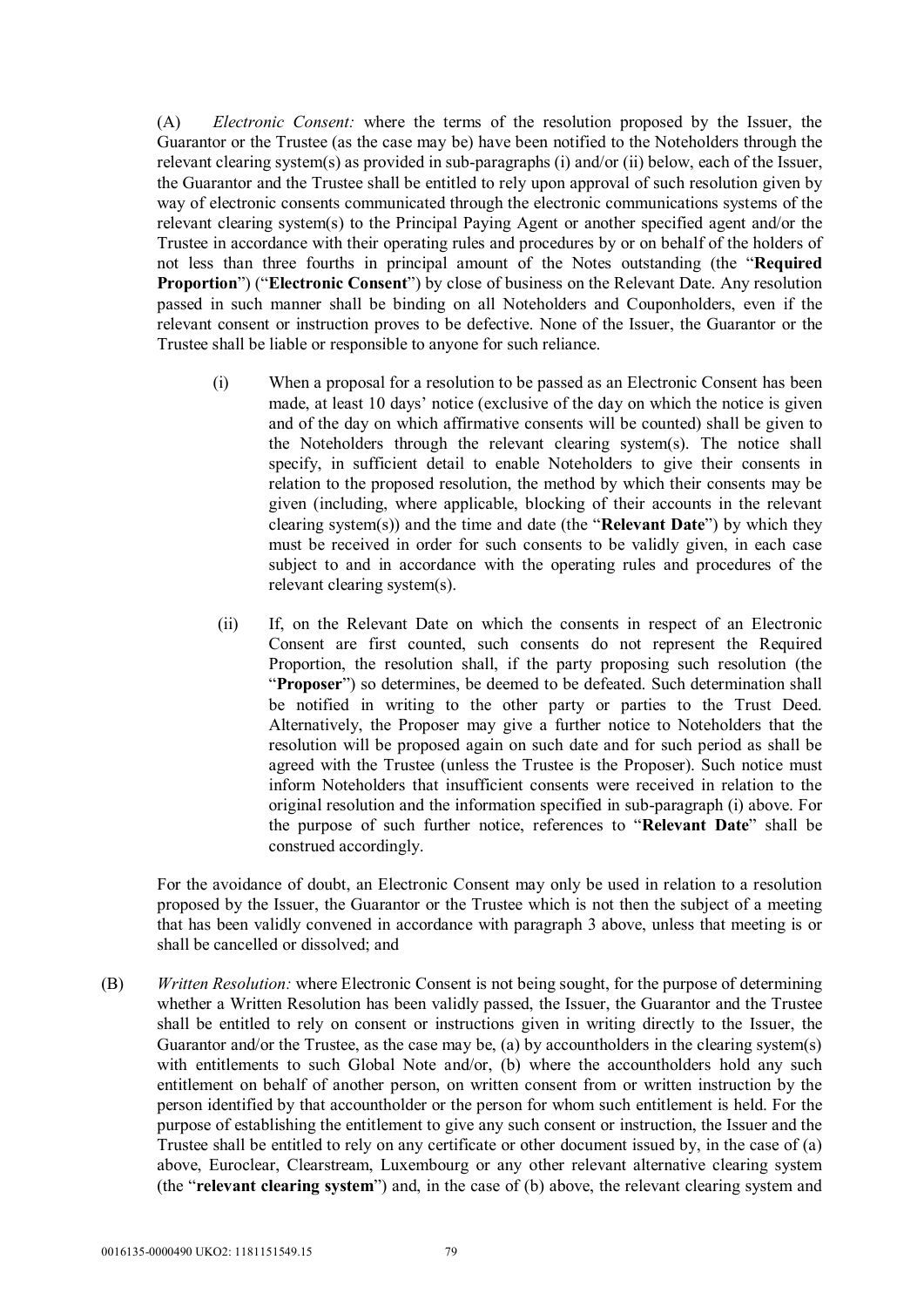the person identified by the relevant clearing system for the purposes of (b) above. Any resolution passed in such manner shall be binding on all Noteholders and Couponholders, even if the relevant consent or instruction proves to be defective. Any such certificate or other document shall, in the absence of manifest error, be conclusive and binding for all purposes. Any such certificate or other document may comprise any form of statement or print out of electronic records provided by the relevant clearing system (including Euroclear's EUCLID or Clearstream, Luxembourg's CreationOnline system) in accordance with its usual procedures and in which the accountholder of a particular principal or principal amount of the Notes is clearly identified together with the amount of such holding. None of the Issuer, the Guarantor nor the Trustee shall be liable to any person by reason of having accepted as valid or not having rejected any certificate or other document to such effect purporting to be issued by any such person and subsequently found to be forged or not authentic.

A Written Resolution and/or Electronic Consent shall take effect as an Extraordinary Resolution. A Written Resolution and/or Electronic Consent will be binding on all Noteholders and holders of Coupons, whether or not they participated in such Written Resolution and/or Electronic Consent.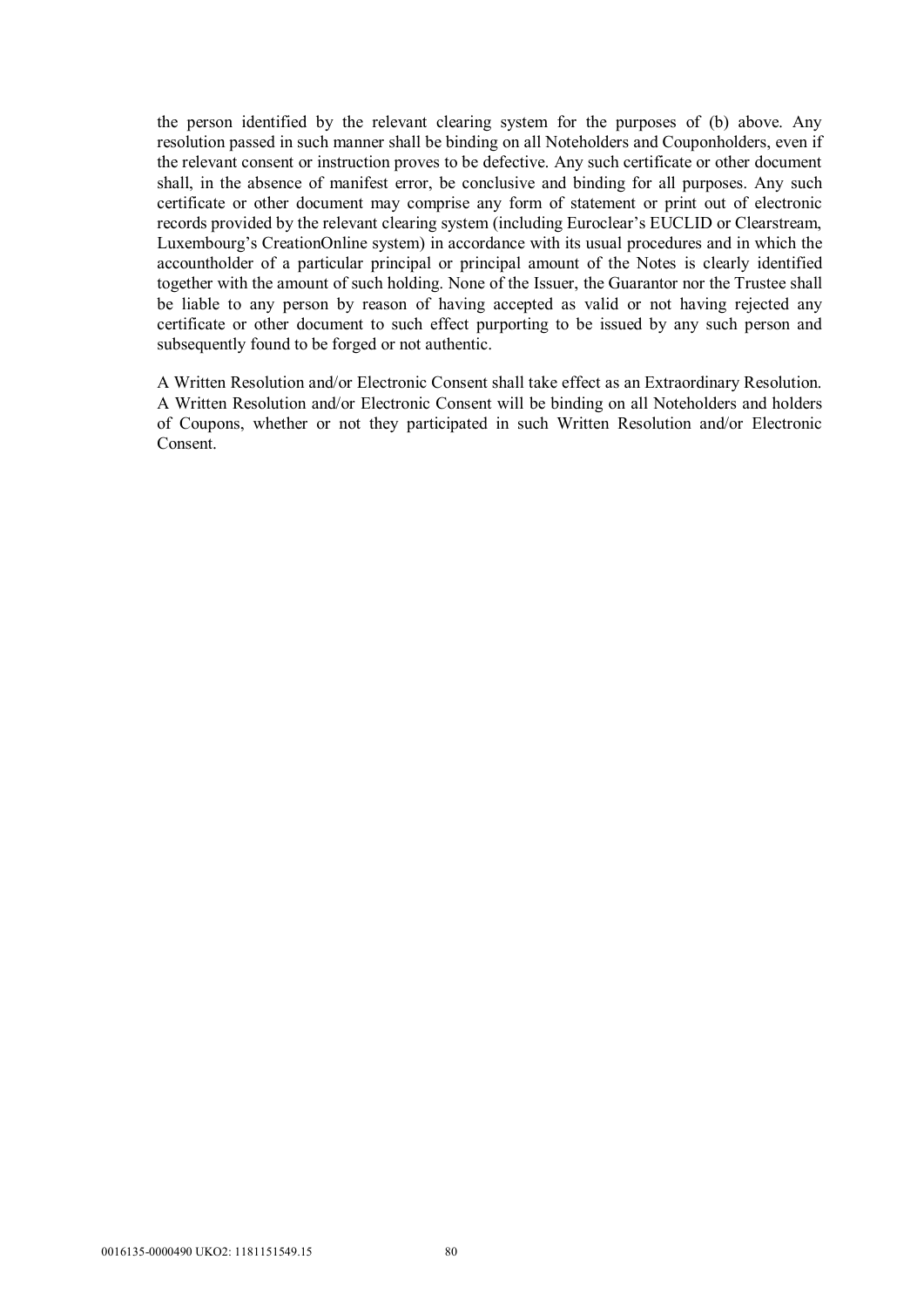#### **SCHEDULE 4**

#### **FORM OF AUTHORISED SIGNATORY'S CERTIFICATE**

To: HSBC Corporate Trustee Company (UK) Limited Issuer Services, 8 Canada Square, London, E14 5HQ

For the attention of: Issuer Services Trustee Administration

[*Date*]

Dear Sir or Madam

#### **£350,000,000 1.625 per cent. Guaranteed Notes due 25 February 2031**

This certificate is delivered to you in accordance with Clause 14(g) of the Trust Deed dated 25 February 2021 (the **Trust Deed**) and made between **The Sage Group plc** (the **Issuer**), **Sage Treasury Company Limited** (the **Guarantor**) and **HSBC Corporate Trustee Company (UK) Limited** (the **Trustee**). All words and expressions defined in the Trust Deed shall (save as otherwise provided herein or unless the context otherwise requires) have the same meanings herein.

We hereby certify that, to the best of our knowledge, information and belief (having made all reasonable enquiries):

- (a) as at  $\begin{bmatrix} 1 \\ 1 \end{bmatrix}$ , no Event of Default or Potential Event of Default existed [other than  $\begin{bmatrix} 1 \\ 1 \end{bmatrix}^2$  and no Event of Default, Potential Event of Default or Put Event had existed at any time since  $\lceil \,\rceil^3$  [the certification date (as defined in the Trust Deed) of the last certificate delivered under Clause  $14(g)$ <sup>1</sup> [other than  $\begin{bmatrix} 1 \end{bmatrix}^5$ ; and
- (b) from and including  $\int_{0}^{3}$  [the certification date of the last certificate delivered under Clause  $14(g)$ <sup>4</sup> to and including  $\lceil \cdot \rceil^1$ , [each of] the Issuer [and the Guarantor] has complied in all respects with its obligations under these presents (as defined in the Trust Deed) [other than  $[ ] ]^6$ .

For and on behalf of

**THE SAGE GROUP PLC SAGE TREASURY COMPANY LIMITED**

**[Authorised Signatory]** [**Authorised Signatory]**

-

................................................... ……………………………………

<sup>1</sup> Specify a date not more than 7 days before the date of delivery of the certificate.

<sup>2</sup> If any Event of Default or Potential Event of Default did exist, give details; otherwise delete.

<sup>3</sup> Insert date of Trust Deed in respect of the first certificate delivered under Clause 14(g), otherwise delete.

<sup>4</sup> Include unless the certificate is the first certificate delivered under Clause 14(g)**,** in which case delete.

 $\overline{\mathbf{5}}$ If any Event of Default, Potential Event of Default or Put Event did exist or had happened, give details; otherwise delete. 6

If the Issuer and/or Guarantor has failed to comply with any obligation(s), give details; otherwise delete.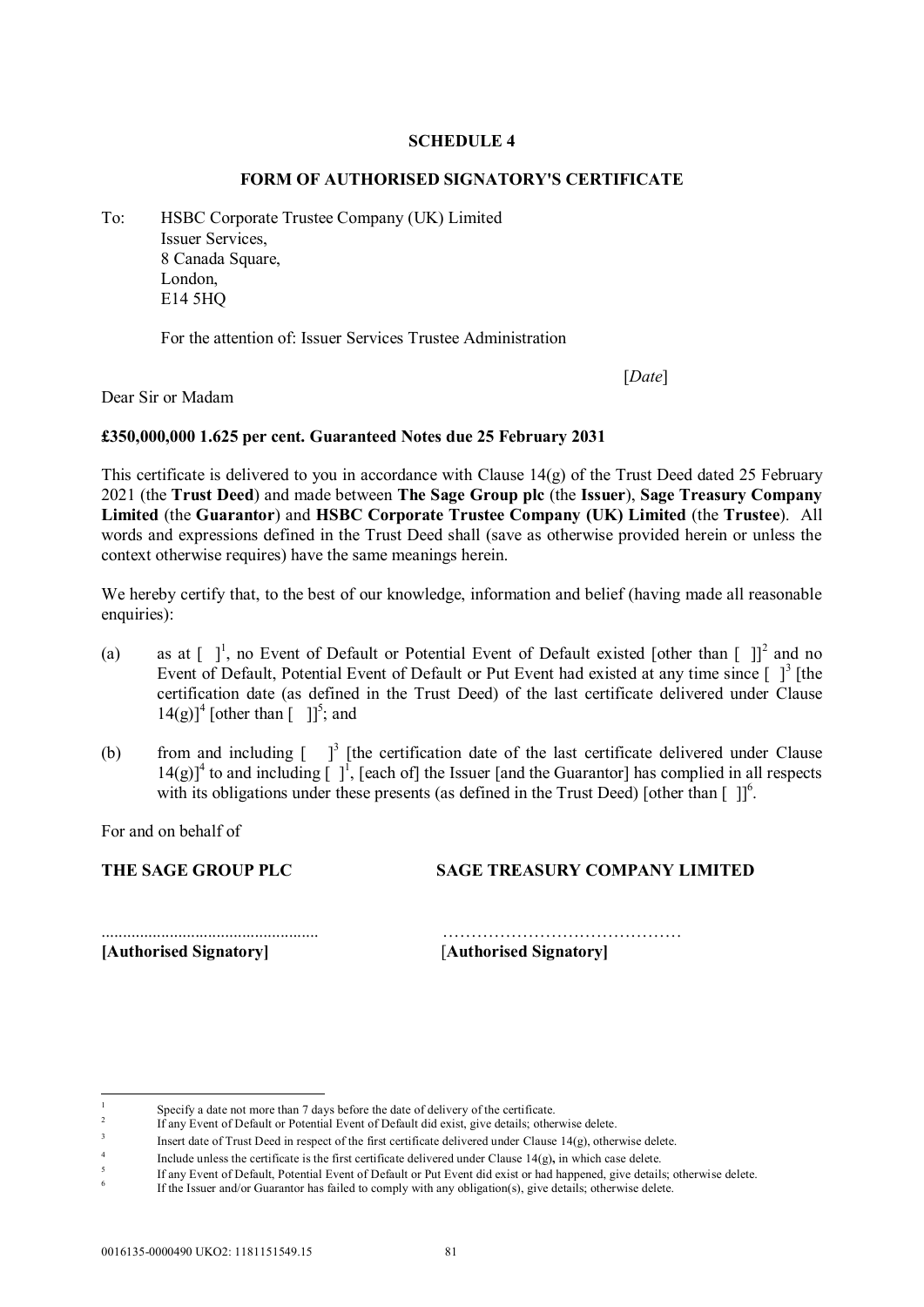#### **SIGNATORIES**

# **EXECUTED** as a deed by THE SAGE GROUP PLC

acting by and

 $\lambda$ -DocuSigned by:  $\mathcal{L}$  $J.H.$   $CHecol.$ -<br>- 57CBF915CB4A456... Director  $\mathcal{L}$ — DocuSigned by:  $\sqrt{k_{\rm sh}}$  $\mathcal{E}$ COLLUDGEAAA49F420\_ecretary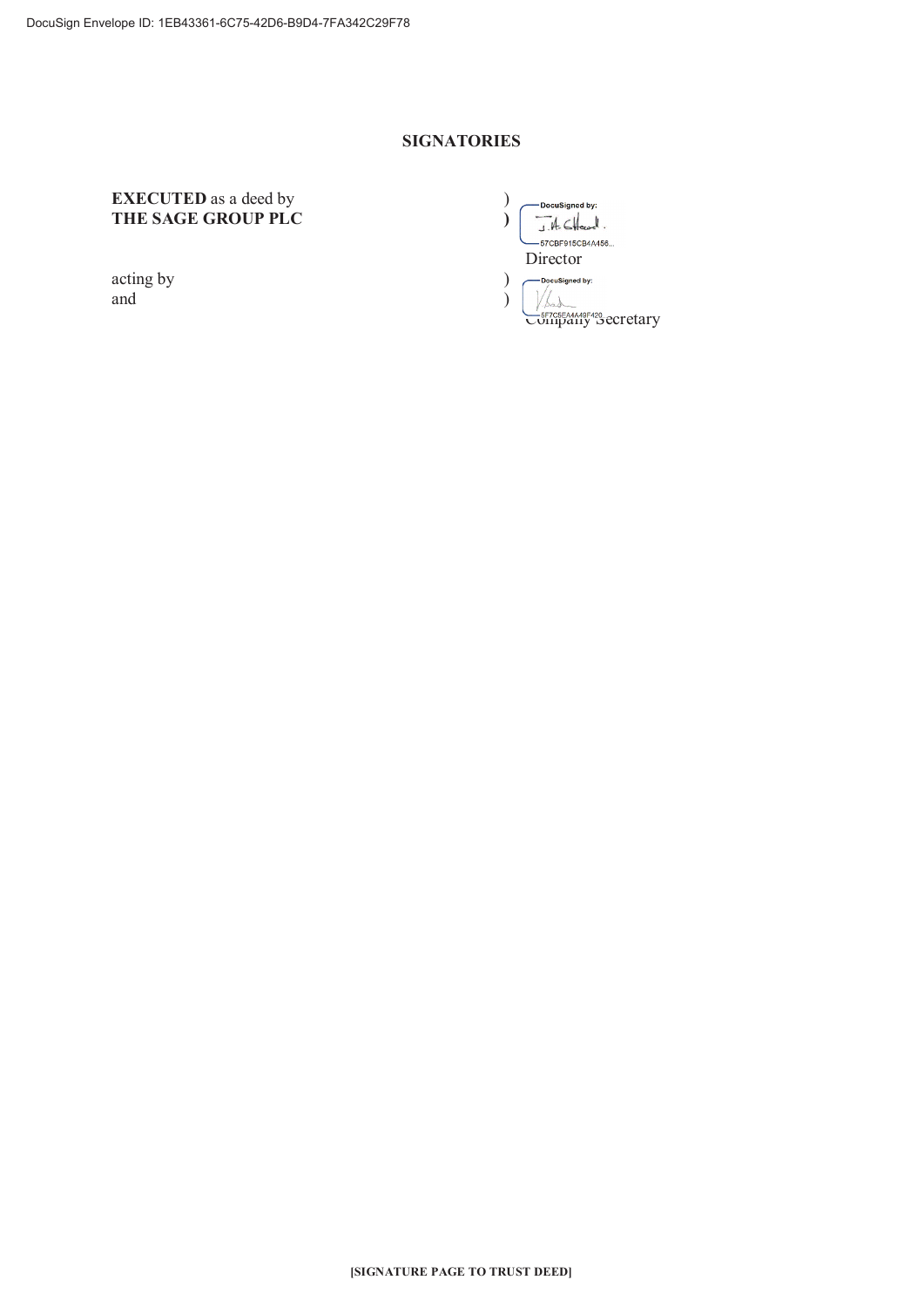# **EXECUTED** as a deed by SAGE TREASURY COMPANY LIMITED

acting by and

| DocuSigned by:              |
|-----------------------------|
| A5B9A5E29C2E442<br>Director |
| <b>DocuSianed by:</b>       |
| cqui lortin                 |
| 5B1119815726435<br>LIFECLOF |